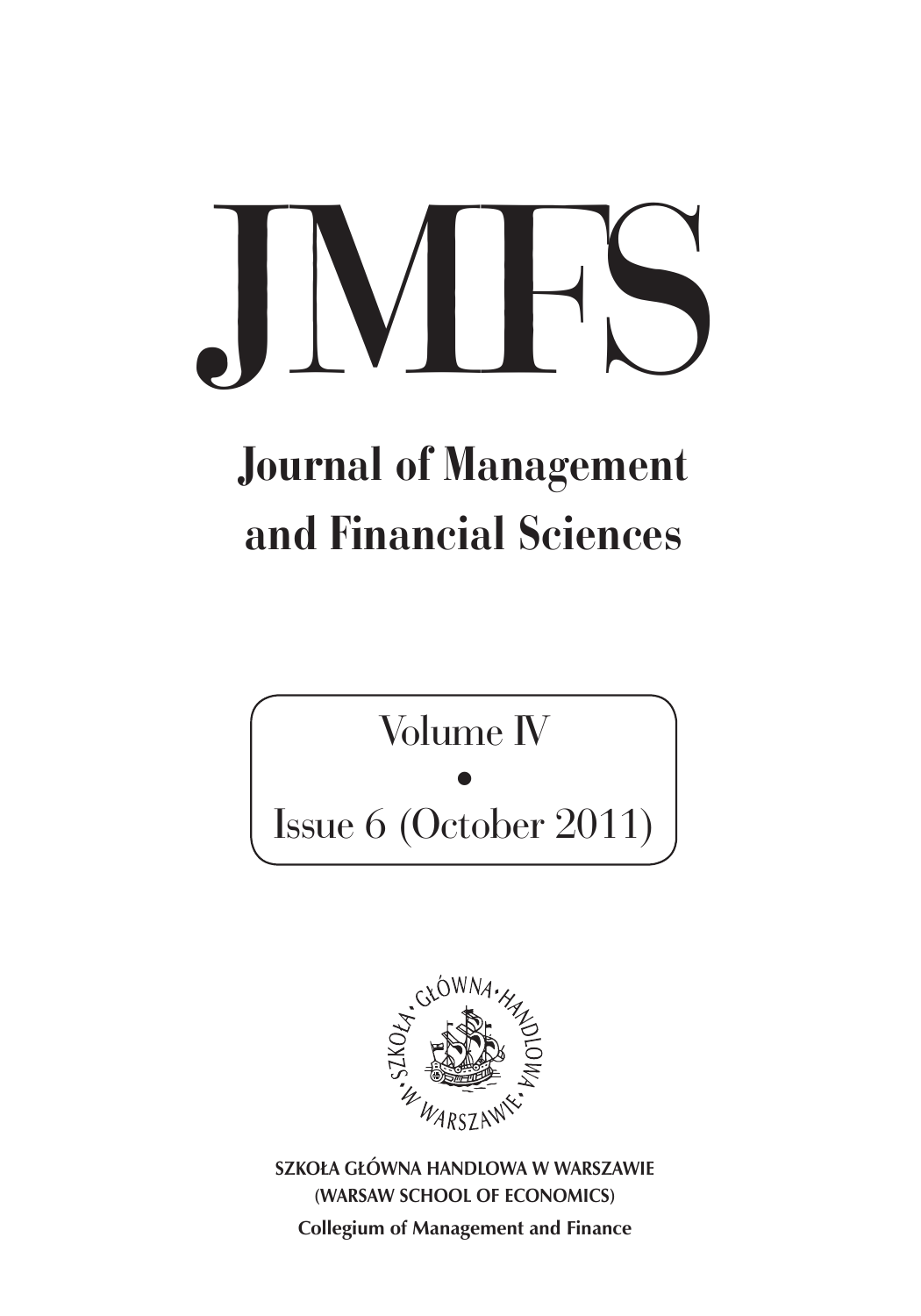#### **THE SCIENTIFIC COUNCIL OF JOURNAL OF MANAGEMENT AND FINANCIAL SCIENCES**

Prof. Janusz Ostaszewski – Chairman Prof. Ryszard Bartkowiak – Vice-Chairman Prof. Jan Głuchowski Prof. Małgorzata Iwanicz-Drozdowska Prof. Jan Komorowski Prof. Tomasz Michalski Prof. Wojciech Pacho Prof. Piotr Płoszajski Prof. Maria Romanowska

#### **REVIEWERS OF ISSUES 5 AND 6**

Prof. Elżbieta Adamowicz, Dr Tomasz Chmielewski Dr Andrzej Gałązka, Prof. Edward Golachowski Prof. Małgorzata Iwanicz-Drozdowska Prof. Andrzej Kaźmierczak, Prof. Kazimierz Kloc Dr Mikołaj Pindelski, Prof. Piotr Płoszajski Prof. Zbigniew Polański, Dr Rafał Towalski Dr Marcin Wojtysiak-Kotlarski

#### **TRANSLATION**

(except articles submitted by the Authors in English) Mirosław Szymański

#### **LANGUAGE SUPERVISION**

Kevin Essex

#### **COVER**

Ewa Grabowska

#### **TECHNICAL ASSISTANT** Marcin Jakubiak

ISSN 1899-8968



Typesetting and printed by: Dom Wydawniczy ELIPSA, ul. Inflancka 15/198, 00-189 Warszawa tel./fax 22 635 03 01, 22 635 17 85, e-mail: elipsa@elipsa.pl, www.elipsa.pl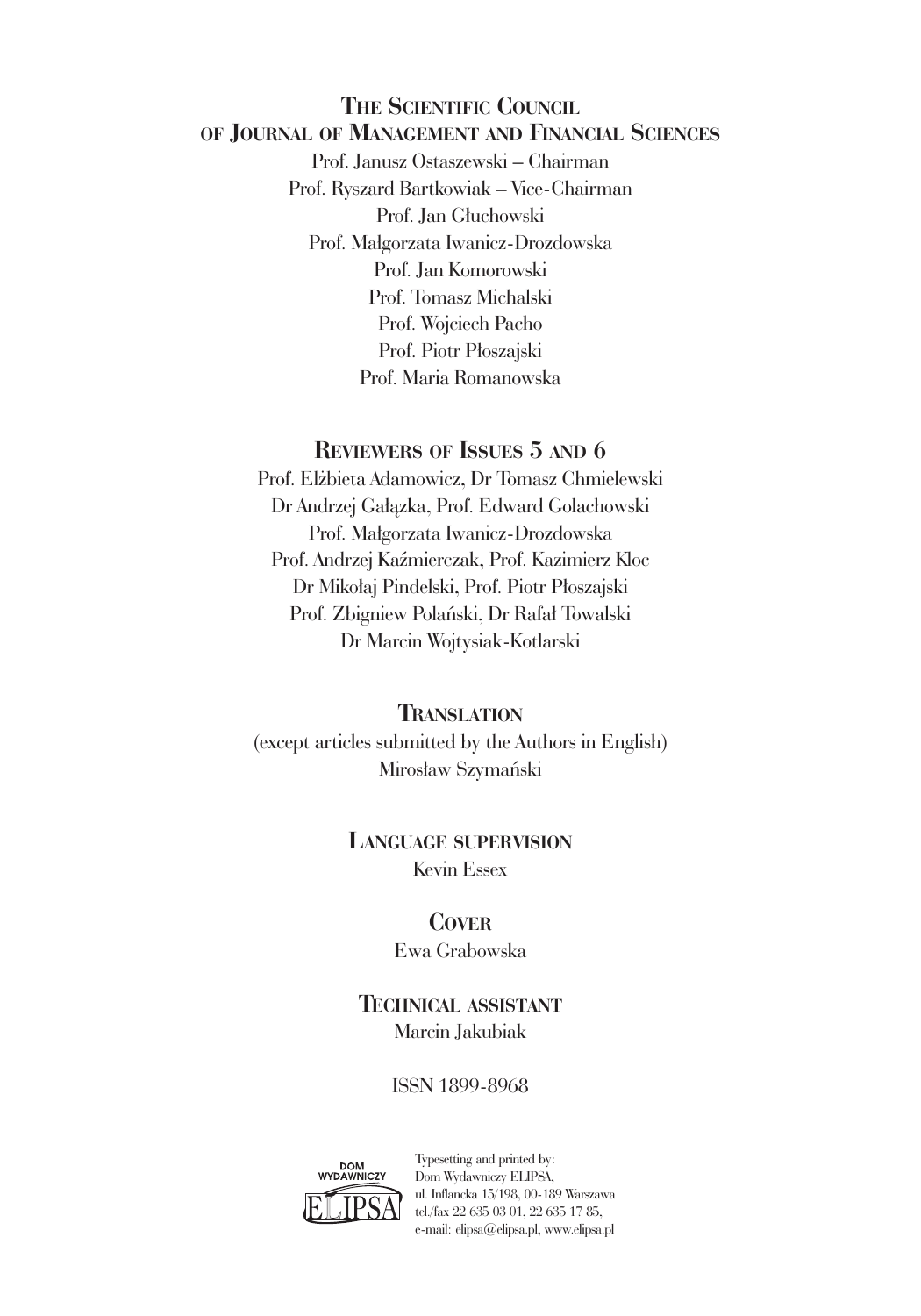# **CONTENTS**

|                                                                                                                                                                   | $\overline{5}$ |
|-------------------------------------------------------------------------------------------------------------------------------------------------------------------|----------------|
| Executive compensation. Challenges after the 2007–2009 Crisis                                                                                                     | 7              |
| Consumer Behaviour on Selected E-Service Markets in Central and Eastern<br>European Countries. Research Results                                                   | 20             |
| Financial Independence of Local Self-Government Units in Acquisition of Sources<br>to Finance Their Activity - Challenges for Self-Government Theory and Practice | 41             |
| Hyperarchy as a New Model of Organisation                                                                                                                         | 62             |
| Migration into the Shadow: Unregistered Work in Poland                                                                                                            | 73             |
| Integration of Sustainability into Modern Portfolio Theory                                                                                                        | 85             |
|                                                                                                                                                                   |                |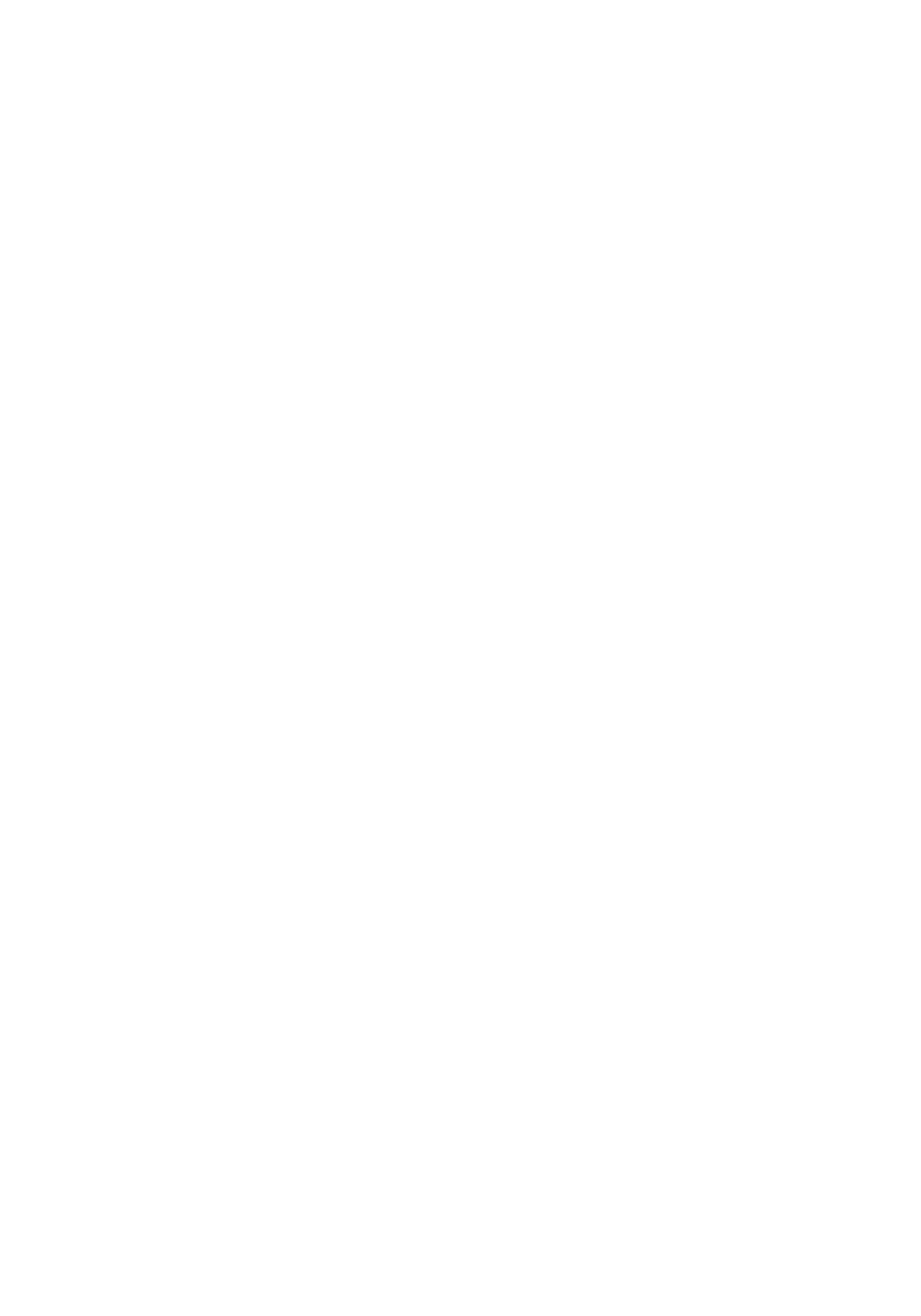# **FROM THE SCIENTIFIC COUNCIL**

Ladies and Gentlemen,

We present you with the sixth edition of the 'Journal of Management and Financial Sciences'. The articles concern mainly microeconomic issues. They represent the functioning of business organisations and the financial decisions of their operators. In several of them are references to the economic crisis of 2007 as a causative factor of changes in economic thought.

We hope that these articles will present a contribution to the development of economic thought and contribute to a fuller understanding of the complex economic issues. We wish you pleasant reading.

> *Janusz Ostaszewski*, Chairman of the Scientific Council and Dean of the Faculty

*Ryszard Bartkowiak*, Vice-Chairman of the Scientific Council and Vice-Dean of the Faculty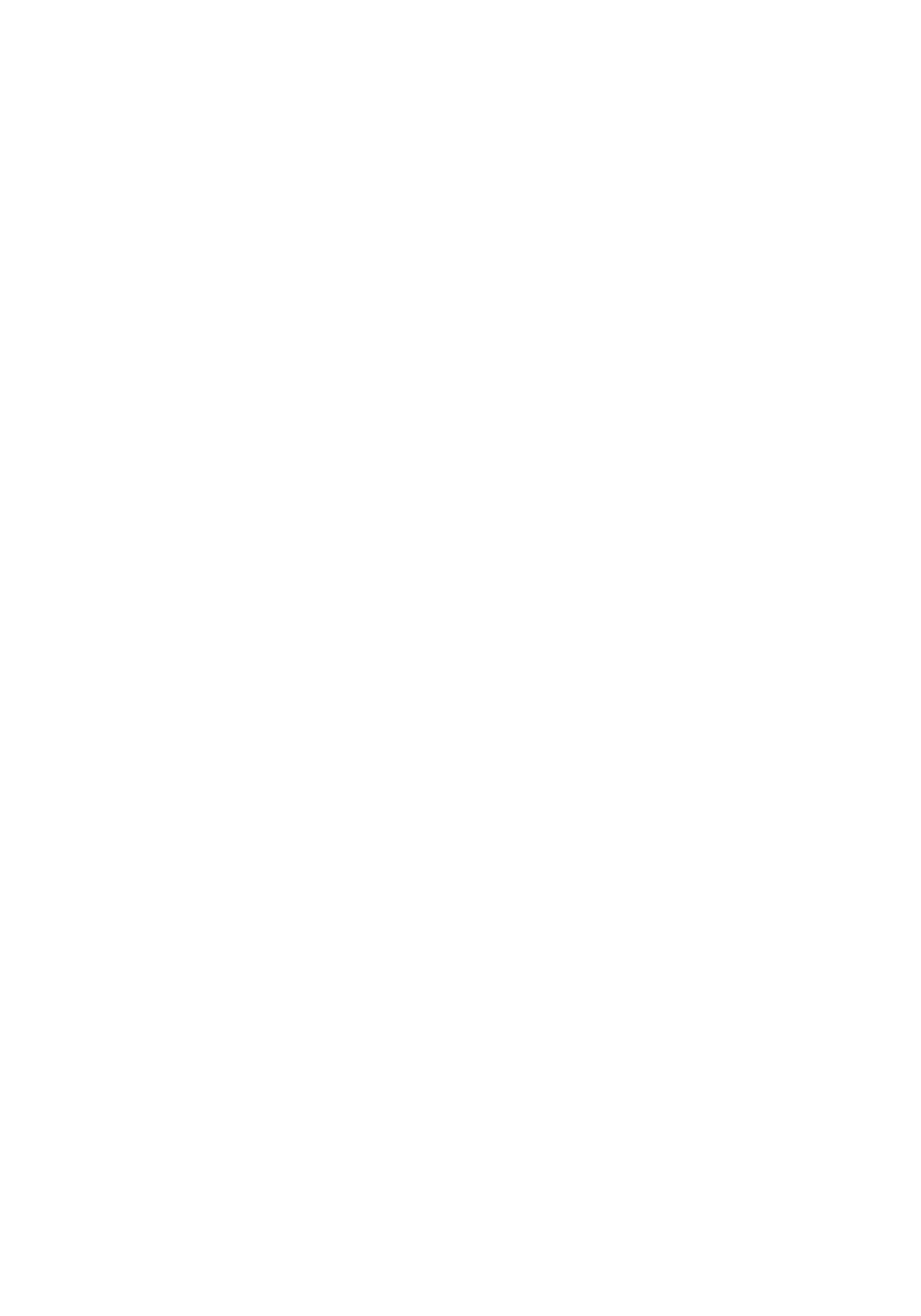Maria Aluchna\* Collegium of Management and Finance Warsaw School of Economics

# **Executive compensation. Challenges after the 2007–2009 Crisis**<sup>1</sup>

# **1. Introduction**

The crisis triggered in 2007 by the mortgage credit crunch on the American market was at the beginning attributed to the weakness of the financial system, and in particular to the banking and supervision system. The excessive liberalisation of the banking system, together with the operation of investment banks and rating agencies were regarded to be the reason2. Also major mistakes that hindered the quick recovery were found among inadequate macroeconomic reactions and monetary policy3. However, further observations showed that the financial crisis had an enormous impact not only on the condition of economies and companies all over the world but it contributed to the thorough assessment of corporate governance systems as well as regulatory solutions. The analysis of the origin and course of the crisis proved clearly that it was a series of different factors and solutions that caused the greatest breakdown on the financial markets in the last decades<sup>4</sup>. Among the causes of the crisis<sup>5</sup> there were indications of more fundamental weaknesses of corporate governance: no reliable information provided to the market, conflict of interest of different institutions such as investment funds and rating agencies, no objective assessment of managers, as well as weaknesses indicated before: low effectiveness of the board work, low effectiveness of the

<sup>\*</sup> PhD degree holder in Economics, Department of Management Theory, Warsaw School of Economics, Al. Niepodległości 164, room 1102, 02-554 Warszawa, tel./fax: 0048 22 654 86 20, email: maria. aluchna@sgh.waw.pl

<sup>&</sup>lt;sup>1</sup> The author expresses her gratitude to an anonymous reviewer for precious remarks about the article.

<sup>2</sup> J. Taylor, Zrozumieć kryzys finansowy, Wydawnictwo Naukowe PWN, Warsaw 2010.

<sup>3</sup> V. Smith, Housing, recessions and sustaining wealth creation, prezentacja z wykładu w Komisji Nadzoru Finansowego, 2010, http://www.knf.gov.pl/aktualnosci/wyklad\_v.smith.html [24.01.2011].

<sup>4</sup> Cf. W. Cohan, House of Cards, Anchor Books, New York 2010.

<sup>5</sup> G. Kirkpatrick, The corporate governance lessons from the financial crisis, OECD, 2009, http://www. oecd.org/dataoecd/32/1/42229620.pdf [21.01.2010]; viz. M. Aluchna, Kryzys gospodarczy 2007–2009: wyzwania dla corporate governance, in: P. Urbanek (ed.) Nadzór korporacyjny w warunkach kryzysu gospodarczego, Wydawnictwo Uniwersytetu Łódzkiego, 2010, pp. 97–110; I. Koładkiewicz, Historia kołem się toczy – czas reform w sferze nadzoru korporacyjnego ponownie się zaczął, Master of Business Administration, 2010, No. 3 (104), pp. 86–95.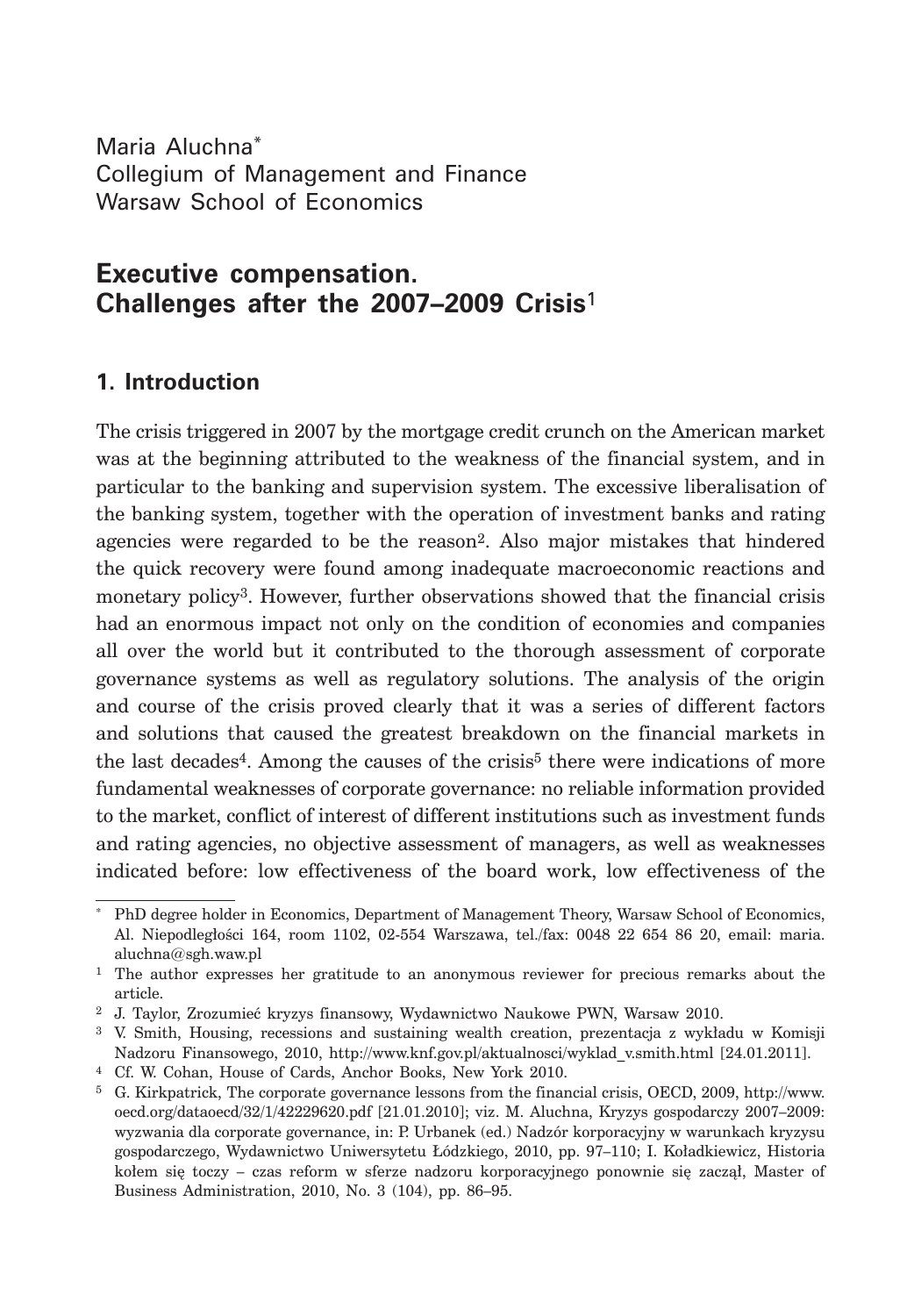executive compensation, low involvement of shareholders and their weak impact on the operation of companies. It is the executive remuneration that is most criticised with regard to the origin and course of corporate governance crisis6, and observations of business practice clearly indicate that the solutions applied so far do not work at all. The analyses show that the current practice of executive compensation does not solve the problem of managers' activity entirely in their own interest, which has already been identified before, and it does not guarantee value creation for shareholders and does not limit agency conflicts. What is more, it may lead to a number of pathologies and result in poorer results or eventually even the collapse of the company7.

The present article attempts to present the contemporary problems connected with the effectiveness of executive compensation. Its aim is to show the whole spectrum of challenges that appear when the executive compensation is used in practice. In the article the notion of executive compensation means the pay for the top managers, i.e. managing directors (in the two tier system) and executives (in the one tier system). The study has the following structure: the first part indicates abandoning by the practice of executive compensation its basic assumptions of operation and tasks which they are to accomplish within the system of corporate governance. The second part discusses corporate practice from the perspective of remuneration. The third part analyses corporate practices in the context of the 2007-2009 crisis, while the fourth one discusses the main challenges from the perspective of corporate governance basic tasks and directions of suggested reforms. Conclusions are presented in the summary.

## **2. Executive compensation as a corporate governance mechanism**

Corporate governance are supposed to provide the whole spectrum of solutions and structures to ensure the supervision of managers' activities and motivate them to act in the interest of shareholders. As a result, among corporate governance

<sup>6</sup> S. Johnson, H. Ryan, Y. Tian, Managerial incentives and corporate fraud: the sources of incentives matter, 2010, www.ssrn.com/abstract=395960 [21.01.2010]; L. Bebchuk, H. Spamann, Regulating bankers' pay, Harvard Joyhn M. Olin Center for Law, Economics and Business, Discussion Paper, 2010, No. 641, www.ssrn.com/abstract=1410072 [04.01.2011]; Wynagrodzenia menedżerów banków przyczyniły się do powstania kryzysu, http://www.europarl.europa.eu/sides/getDoc.do?type=IM-PRE SS&reference=20100528STO75183&language=PL [27.04.2011]; J. C. Bogle, Dość. Prawdziwe miary bogactwa, biznesu i życia. PTE, Warsaw 2009.

<sup>7</sup> G. Kirkpatrick, The corporate..., *op. cit.*; P. Urbanek, Kryzys finansowy a polityka wynagradzania menedżerów, in: Urbanek P. (ed.) Nadzór korporacyjny w warunkach kryzysu gospodarczego, Wydawnictwo Uniwersytetu Łódzkiego, 2010, pp. 83–96.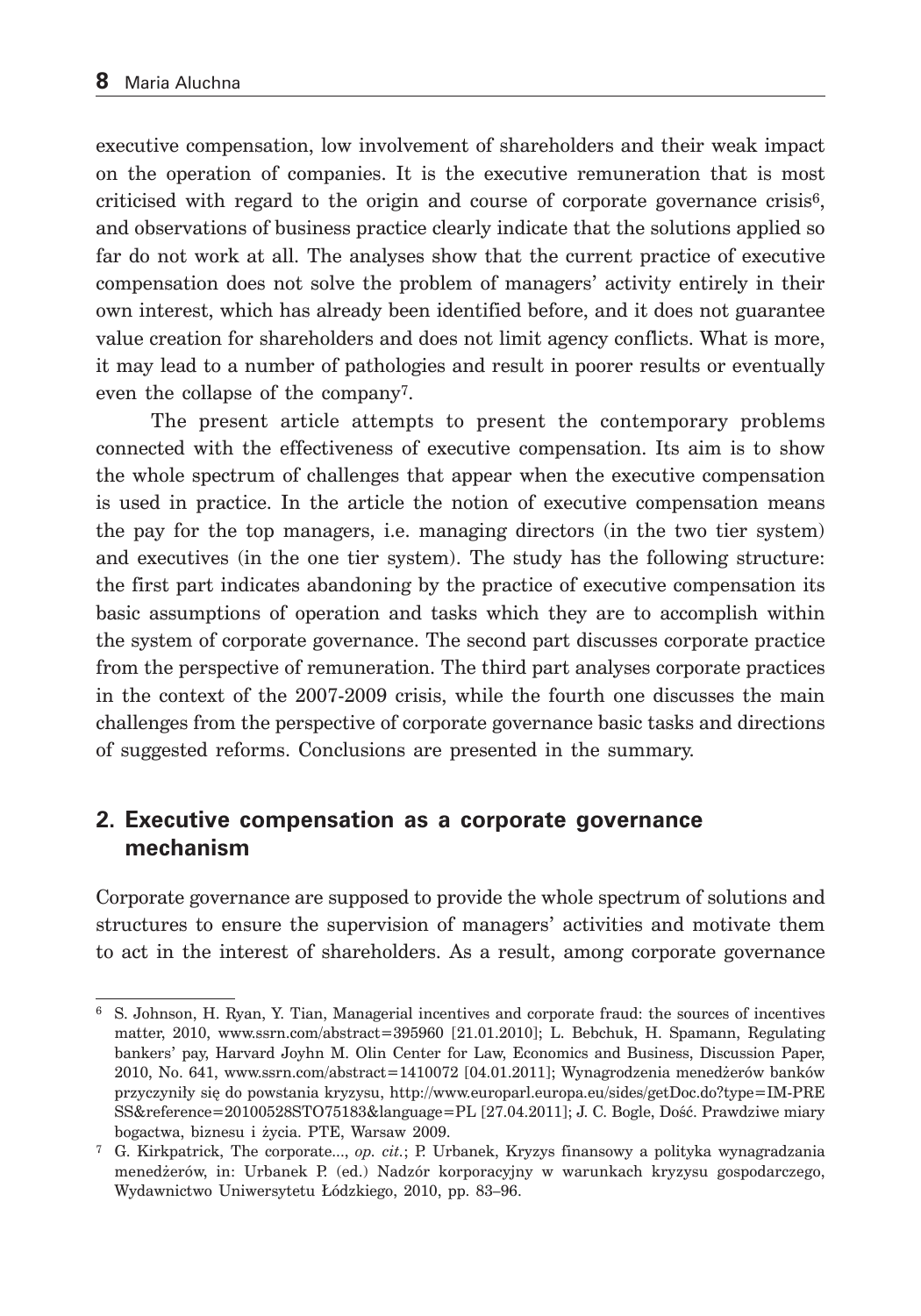mechanisms8, there are control mechanisms such as boards (supervisory board or board of directors), the presence of majority shareholders, the position and role of a creditor, and broadly understood possibilities to discipline the managers by the market<sup>9</sup> as well as market mechanisms, including the stock market, hostile takeover market (market for corporate control), debt market (bonds), market for executives and business culture. Incentive mechanisms are the second group of mechanisms, they include executive compensation together with a number of different motivating programmes. Such a division means that executive compensation is perceived as a crucial element of the corporate governance system since the motivational function limits conflicts between managers and shareholders and is to ensure rapprochement of both groups. The basic assumption of executive compensation is the theory of the conflict of interest between managers and shareholders (agent and principal)<sup>10</sup>. Managers tend to diversify the company and increase its size through acquisitions, they have a shorter time horizon as to their presence in the company and they are reluctant to share profit paying dividends as they prefer to retain it for development. On the other hand, shareholders indicate a longer time horizon, they want to receive the return on investment in the form of dividends and prefer to diversify their portfolios of shares on their own not expecting the company to do it for them. Agents (managers) tend to achieve poorer results and raise costs in comparison with the situation when their work is done by the owners.

The role of executive compensation within the corporate governance structure consists, on the one hand, in discouraging managers from acting only in their own interest (building empires, diversification), and on the other in motivating to act in order to increase firm value for shareholders (takeovers, investment, restructuring of the company). The major achievement of corporate governance is an effective link between executive pay and company performance11. It means that instead of fixed salary, executive compensation consists of a variable element paid on the basis of the achieved financial and market results. The growth in the variable component of executive pay is connected with the results of empirical research, which indicated that it is not only the amount but first of

 <sup>8</sup> B. Wolf, The effects of agency problems on the financial behavior, performance and efficiency of German industrial stock corporations, Peter Lang Europäischer Verlag der Wissenschaften, 1999.

 <sup>9</sup> F. Allen, D. Gale, Comparing Financial Systems, The MIT Press, Cambridge, Massachusetts 2000; R. Monks., N. Minow, Corporate governance, Blackwell Business, 2004.

<sup>10</sup> M. Jensen, W. Meckling, Theory of the firm: Managerial behavior, agency costs and ownership structure, "Journal of Financial Economics", 1976, Vol. 3, No. 4, pp. 305–360; E. Fama, M. Jensen, Separation of ownership and control, "Journal of Law and Economics", 1983, Vol. XXVI.

<sup>11</sup> M. Mikołajek-Gocejna, Wynagrodzenie menedżerów – pierwsze wnioski płynące z kryzysu, Master of Business Administration, No. 3 (104), May 2010, pp. 96–104.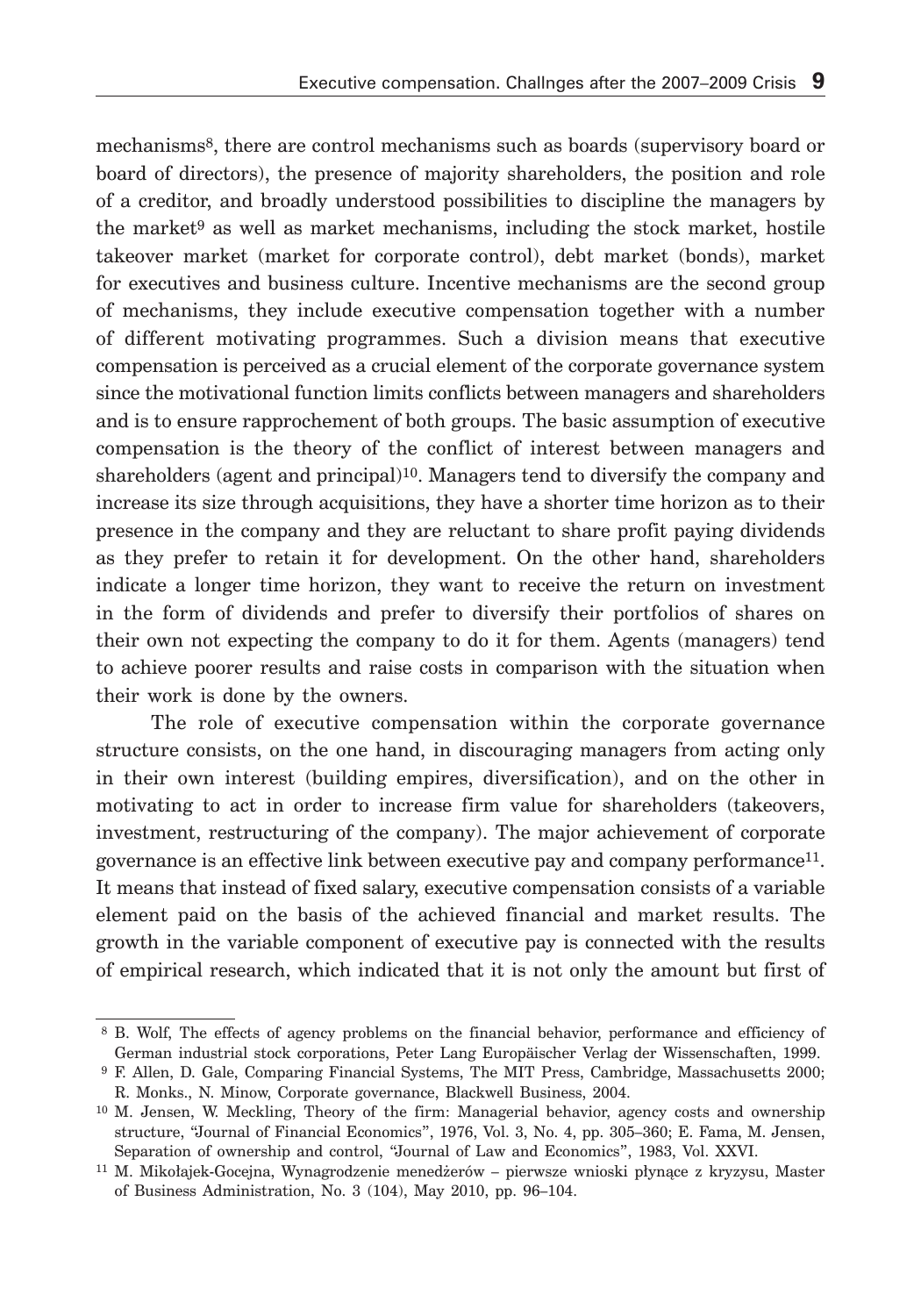all the structure of remuneration that is crucial from the perspective of corporate governance. The variable component includes bonuses, stock options, restrictive shares and long term motivational plans<sup>12</sup>. Moreover, the popularity of share options tie strongly the executives' and shareholders' interests and according to the assumption should encourage managers to increase the company value. The practice of American corporations at the turn of the 20th and 21st centuries made executive compensation to a large extent dependent on the variable part. Bonuses and, first of all, options came up to even 75–80% of the total remuneration. At the same time, it is worth mentioning that this behaviour was a response to the current tax regulations. Low taxes are guaranteed to an American corporation by the establishment of low fixed pay, most often at the level of 1 m dollars. The application of stock options does not bear costs from the point of view of the company as options are not subject to deduction, nor are they considered in fuzzy capital.

# **3. Pre-crisis corporate practice**

A growing conviction of the effectiveness of executive compensation to increase shareholder value contributed to the considerable activity of corporations in this area and at the same time attracted the attention of researchers to the problem of corporate governance. Intensive empirical research carried out in the last 30 years enables the description of managerial compensation which include four trends mentioned below13.

# **3.1. Trend 1 – Considerable growth in managerial compensation after 1990**

The growth in the interest of executive pay coincides with the growth trend of its total amount after 1990. While the average CEO pay before 1990 oscillated around 3 m dollars, after 1990 it rose considerably. The highest level of executive

<sup>&</sup>lt;sup>12</sup> The specialists claim that one should add up also fringe benefits like health and pension insurance, telephone, company car, additional other benefits (e.g. sports club membership of the so called expenses). Furthermore, one should be aware that companies often pay additional costs in the case of hiring a manager moving from another company. The development of the issue of executive compensation contributed to all sorts of severance packages and compensation paid to top managers in the case of dismissal or breaking off the contact before its expiry.

<sup>13</sup> M. Henderson, Paying goes in bankruptcy: executive compensation when agency costs are low, Northwestern University School of Law Printed in U.S.A. Northwestern University Law Review, 2008, Vol. 101, No. 4, http://ssrn.com/abstract=927081; G. Clementi, T. Coley, Executive compensation: facts, NBER, 2009, http://www.nber.org/papers/w15426.pdf; M. Jensen, K. Murphy, Performance pay and top management incentives, "Journal of Political Economy" 1990, 98:2, pp. 225–63, http://ssrn. com/abstract=94009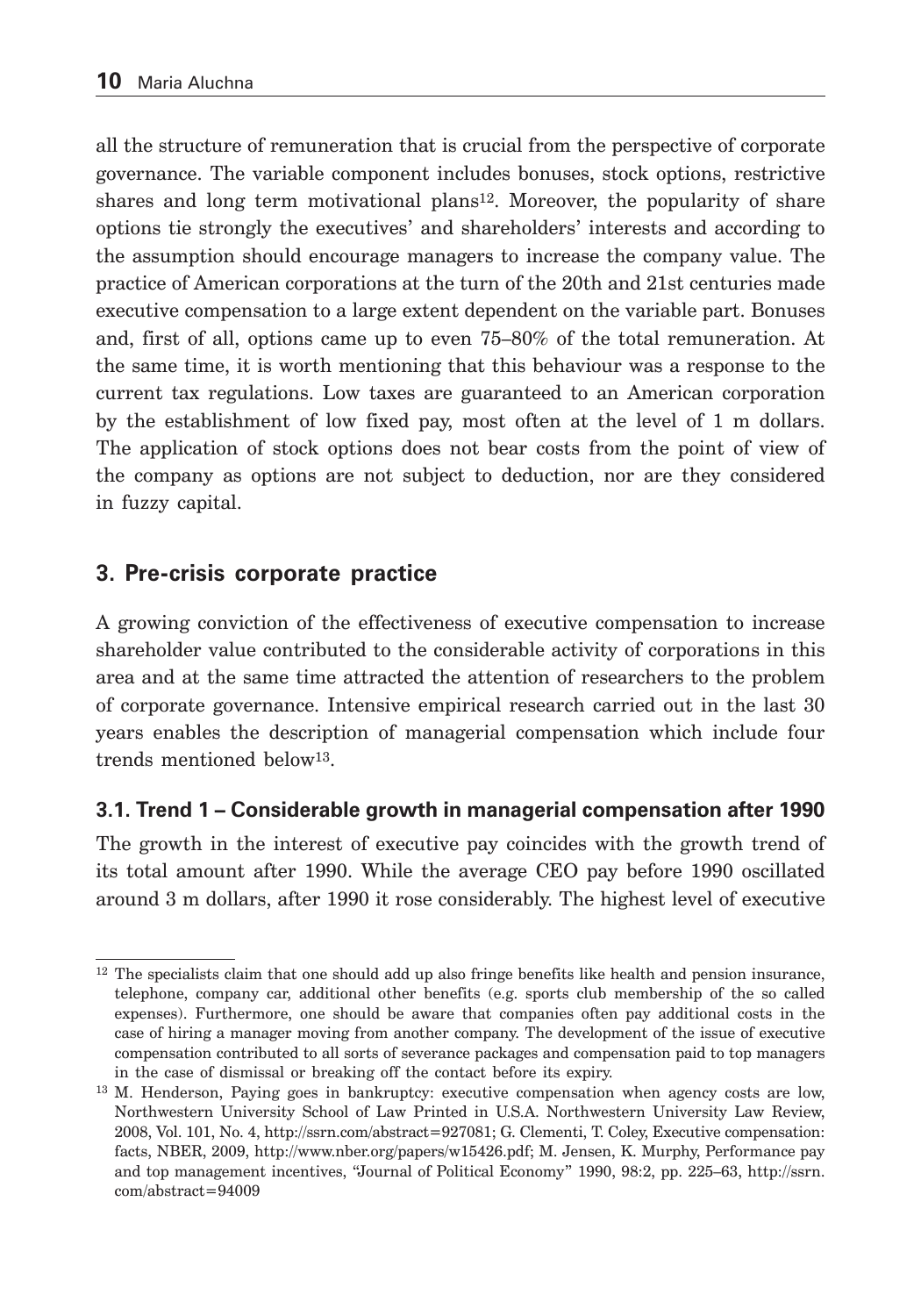pay was recorded in 2007 and amounted to 16 million. It means a rise of more than 500% in the course of 20 years. The phenomenon is shown in Fig. 1.



**Figure 1. Average CEO pay in the period of 1989–2009**

The rise in executive pay arouses considerable controversy. There are packages exceeding 100 million dollars. The negative public perception of executive pay is also based on bank practices in 2007 when:

- James Cayne, Bear Stearns CEO received a total remuneration of \$38 m (and the bank nearly went bankrupt and was taken over by JP Morgan),
- Richard Fuld, Lehman Brothers CEO received a total remuneration of \$34 m (\$450m for 10 years), and the bank made a loss of \$10 m and a drop in share rate of 95%,
- 11 largest banks paid totally \$234 m to their CEOs,
- Daniel Mudd, former Fannie May CEO received \$11.6 m; and Richard Syron, former Freddie Mac CEO received \$18.3 m.

A similar trend, though of lower intensity was noted in Europe. The wave of corporate governance reforms together with the pressure on increased transparency and executive pay with performance pushed up the executive pay rates by about 75% in 2002-2007. The average executive pay in Europe rose in

Source: on the basis of Forbes Executive Compensation reports (2009).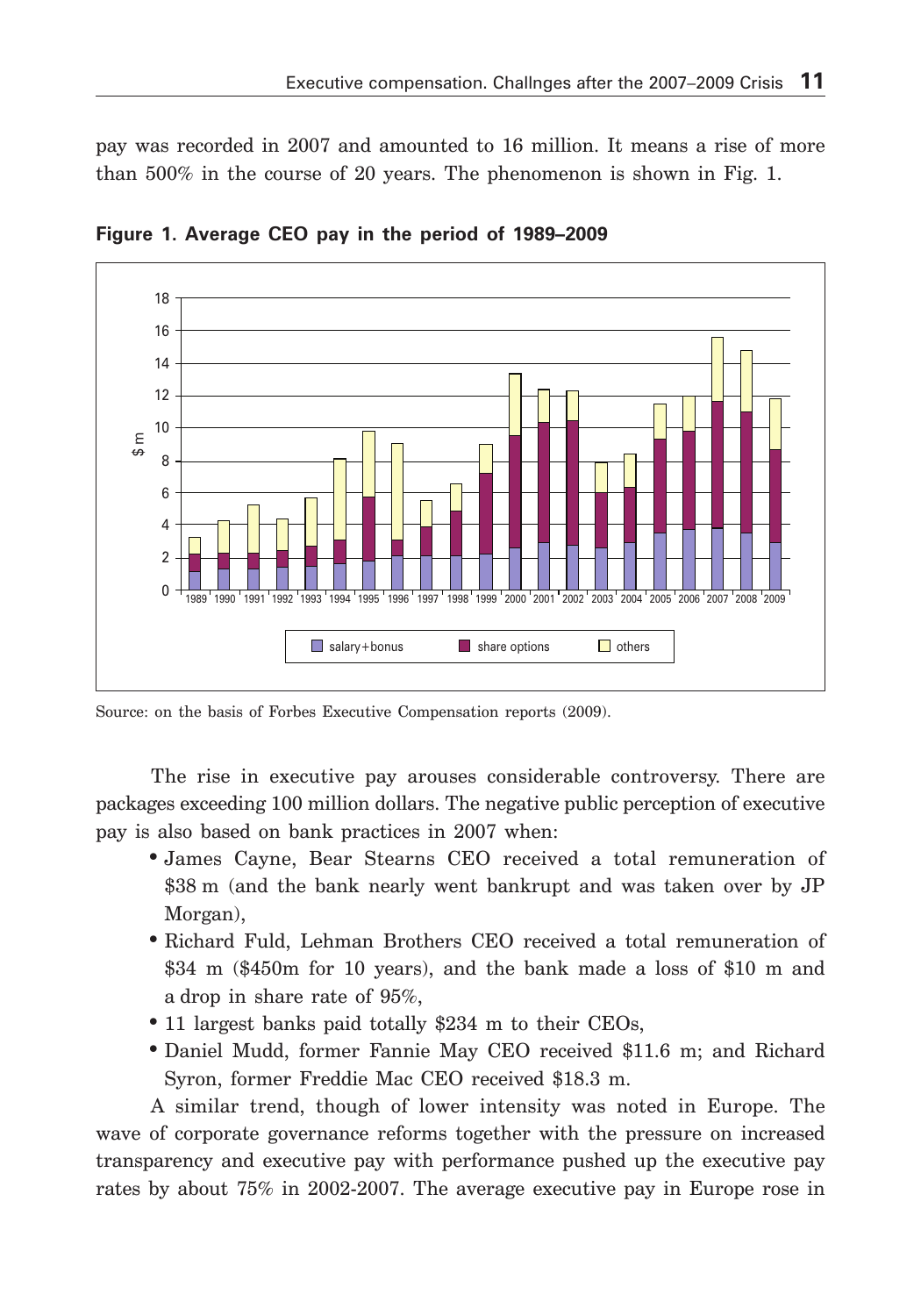this period from about 1.5 to over 2.7 million euros, with the highest rise in variable component: from about 700,000 to 1.5 million euros annually.

# **3.2. Trend 2 – The considerable rise in variable component of executive pay**

Fig. 1 shows that the rise in the share of the variable component in executive compensation is the main factor that contributed to the considerable rise in the pay of managerial staff. The basic assumption was to increase the share of the variable component, which is connected with the company performance and serves as a incentive mechanism. Performance related pay is aimed at making interests of managers those of shareholders and as a consequence motivate managers better to take actions in order to increase firm value. Within the variable part the most important role is played by stock options, but also restrictive shares, bonuses and long term motivational programmes are significant. The variable part as a rule amounts to about 60–70% of the whole remuneration, though there are cases in which the share is much lower. A classic example of a large of share of variable part in pay is Richard Fuld's, Lehman Brothers CEO in 2007 presented in Fig. 2.



**Figure 2. The pay structure of Richard Fuld, Lehman Brothers CEO in 2007**

Source: on the basis of "Richard Fuld – two words meaning total failure" http://www.graefcrystal. com/images/CRYS\_REP\_FULD\_9\_22\_08.pdf and articles, Neumann International AG (2010).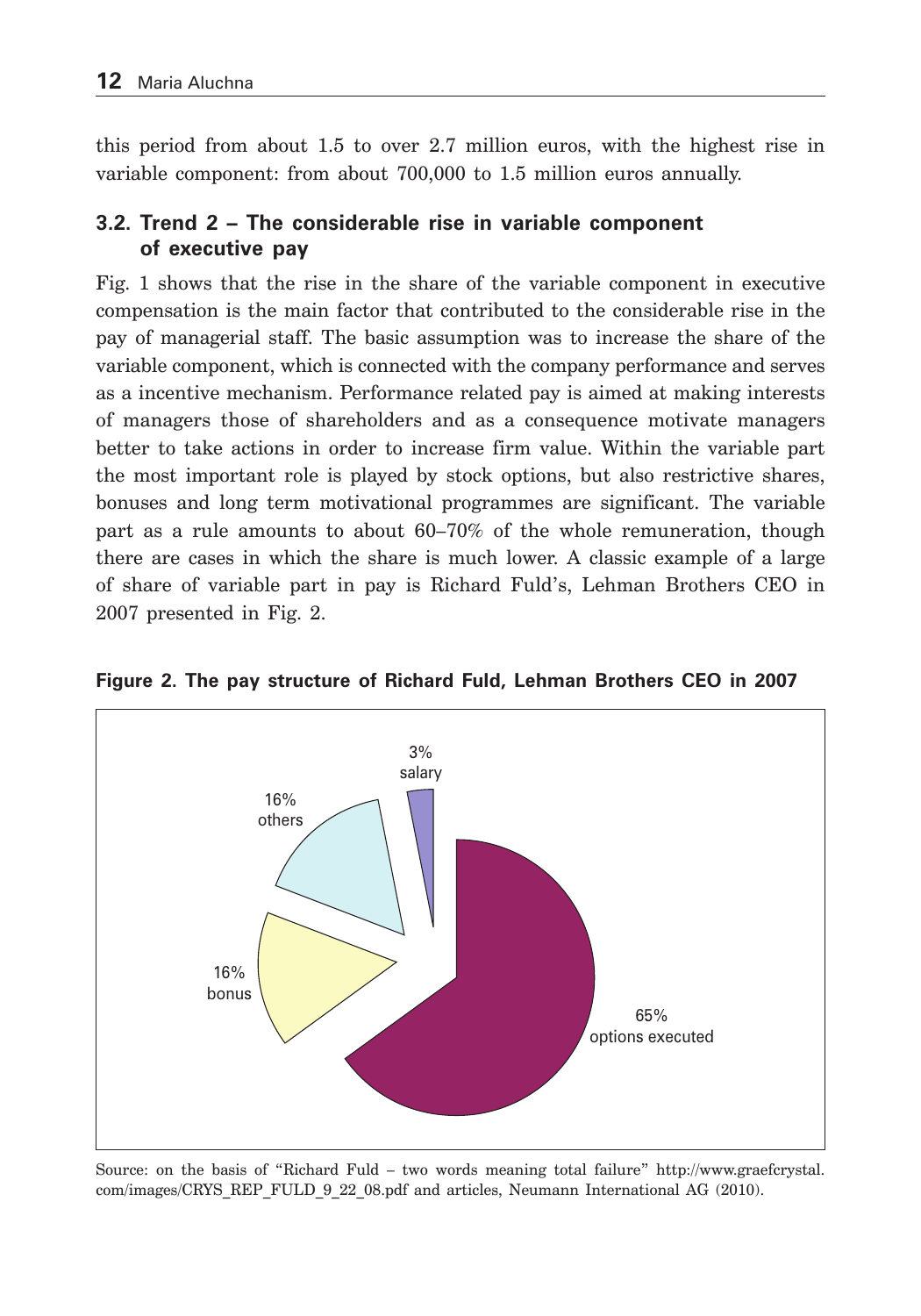Despite suggestions that such a structure of executive pay was aimed at mitigation of conflicts with shareholders and better motivation to work, there were tremendous doubts caused by the short-sightedness of the package unable to guarantee building the company value in the long run.

# **3.3. Trend 3 – The growing gap between executive pay and workers' pay**

Another crucial trend which does not affect positively the public perception of executive pay is a growing gap between executive and worker pays. While this gap accounted for 25 times in the 60s, 35 times at the beginning of the 80s, towards the end of the 90s the rift between executive pay and workers' pay achieved the level of 100 times. The further rise caused that in 2004 executive pay was 280 times higher than workers' pay, and after 2004 it reached up to 520 times. Due to the detachment of executive pay from the level of workers' pay, there is some criticism to be heard based on strong doubt whether one person (CEO) that receives such skyrocketing remuneration is able to considerably affect the company performance.

#### **3.4. Trend 4 – Short-sightedness of executive pay and encouragement to take risk**

Another trend in recent years concerns executive pays based on short term measures and constructed in the way to encourage risk taking14. Bonuses were tied to short term performance or share price increase. The bonus depended on a corporate performance and was paid for yearly or two-yearly achievements. On the other hand, long term results, trends and sustainable development were not taken into account. Such structure favours risk taking and encourages managers to become involved in projects that guarantee sales growth in the course of one or two years. A classic examples were the packages paid by the American banks, which were more based on sales growth (e.g. mortgage loans or securities) not referring to risk management. The structure of pays does not consider criteria like stable growth, environmental protection and customers or employees satisfaction.

The description of executive compensation presented above arouses numerous controversies and doubts. Although the assumption to tie the interests of managers with those of shareholders cannot be considered erroneous, the size of remuneration appears to be highly debatable. Remuneration packages including stock options of up to 200 million dollars arouse, admittedly, a lot of controversies. It is difficult to estimate the impact of one person (CEO) on the results of the company. Researchers indicate a considerable growing gap between

<sup>14</sup> M. Mikołajek-Gocejna, Wynagrodzenie..., *op. cit.*; G. Kirkpatrick, The corporate..., *op. cit*.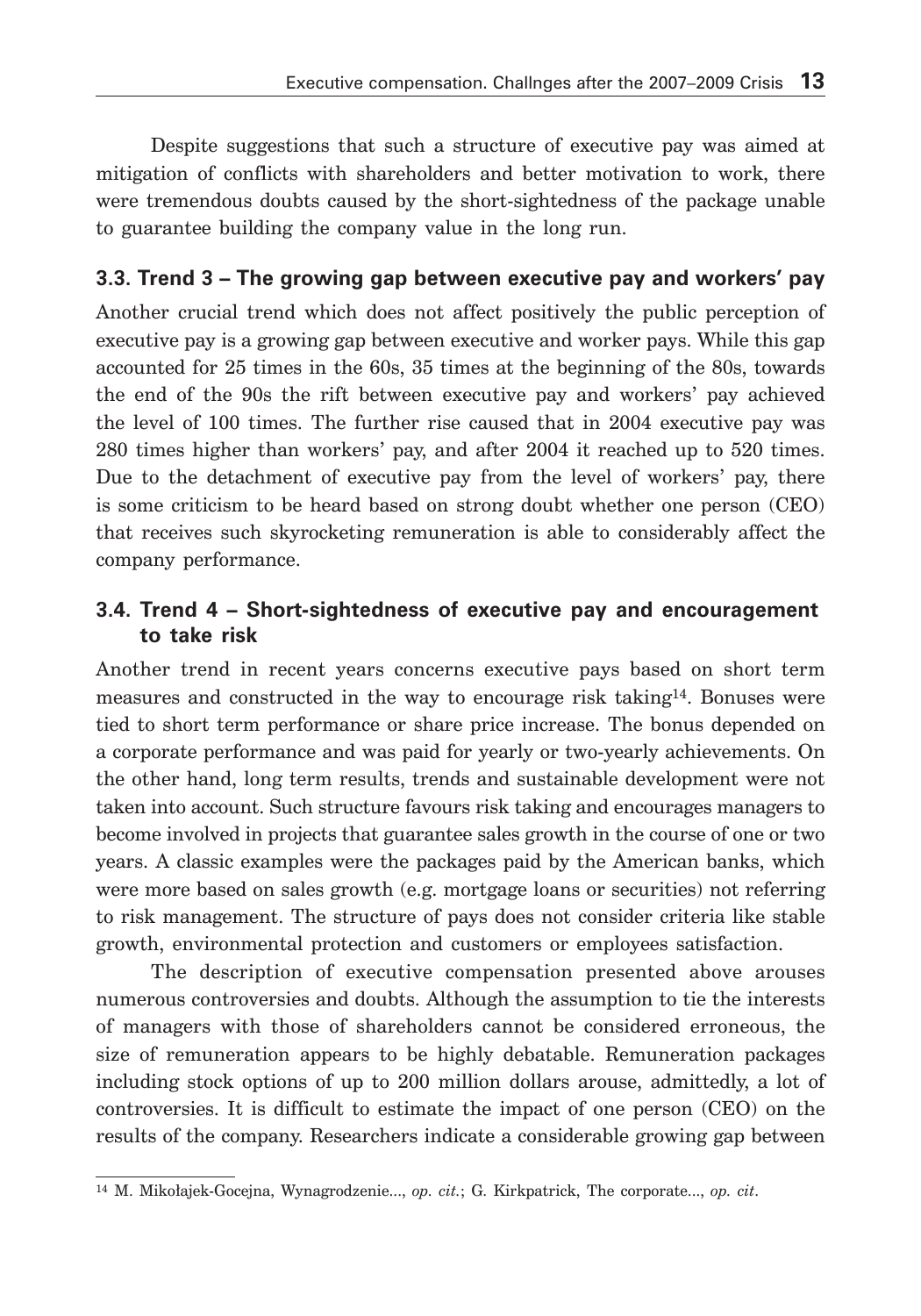worker and executive pays and the opposite direction of response in the case of crisis and fall in productivity (in both these cases executive compensation grows). Furthermore, additional doubts refer to the packages themselves and the payment of bonuses guaranteed in the contract irrespective of the company's results. It is best exemplified by high rewards for top managers in collapsing American financial companies. It is difficult to find motivational functions in high bonuses paid to Lehman Brothers or Merrill Lynch managers leaving their jobs. Additional aspects of executive compensation are seen in the case of American companies which were on the brink of collapse and on the saving of which the American government decided to spend billions of dollars.

# **4. Executive pay and the 2007–2009 crisis**

Executive pay is often accompanied by controversies<sup>15</sup> and indignation of some people, it is worth underlining that the present discussion on the applied solutions and their effectiveness is more fundamental. The doubts concerning the effectiveness of executive pay can be divided into three basic groups: structural, methodological and institutional issues. All these problems increased the risk taken by the companies and shareholders' moderated supervision of managers and as a result contributed indirectly to the financial crisis.

#### **4.1. Structural issues**

The latest research suggests that the initially expected effects from the performance related pay does not translate into the results of companies. It worth indicating that some researchers had criticised the systems of executive compensation, pointing to considerable limitations in their motivational function and overestimation of effects of performance related executive pay<sup>16</sup>. The very construction of executive pay is a problem due to the lack of information and non-linearity of the whole process. There is a question about such a level of remuneration that is still motivating for executives; since some companies have packages of a value of 100 million dollars annually (including stock options), how significant can a 10 million bonus be. There is a lot of misunderstanding about the term of *guaranteed bonus*, meaning that the bonus is paid irrespective of the corporate performance. It is absolutely contradictory to the idea of making executive compensation dependent on actually achieved results. Annual bonus

<sup>15</sup> S. Johnson, H. Ryan, Y. Tian, Managerial incentives..., *op. cit*.

<sup>16</sup> L. Bebchuk, J. Fred, Pay without performance: unfulfilled promise of executive compensation, Harvard University Press, 2004.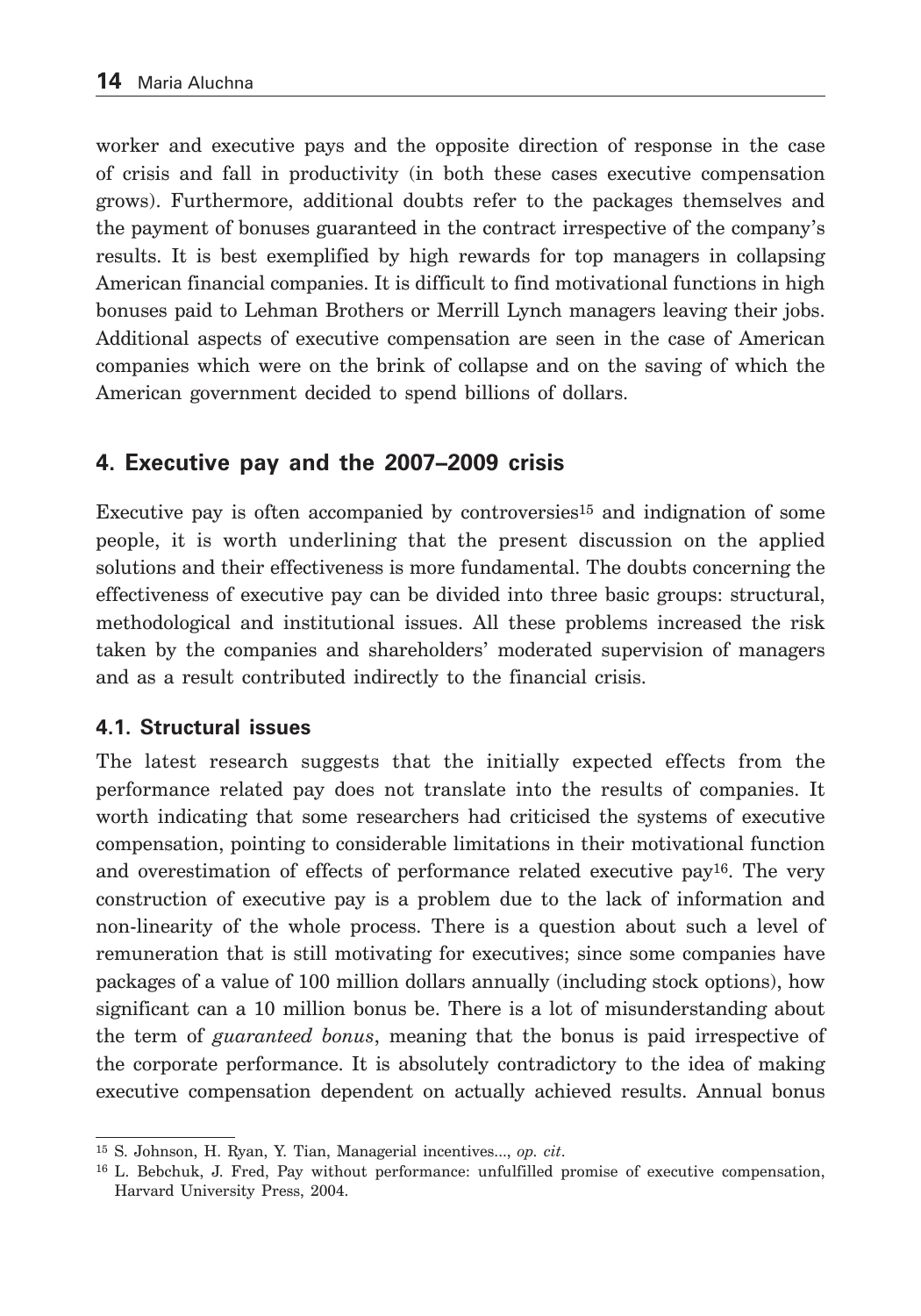dependent on the revenue of profit is also a quite short-sighted motivational instrument. On the other hand, stock options, which were very common in the second half of the 20th century, did not serve their purpose well and often contributed to share price manipulation in the period of execution by managers. Furthermore, the amount of executive pay is very controversial, criticised even by well-known economists (Simon Johnson) due to the detachment from the real economy. Many authors points to the necessity for the change in principles of executive compensation with more consideration to the long term goals of the company. According to some opinions the structures applied so far have encouraged managers to bear the risk in company operation<sup>17</sup>. More and more observations indicate that there must be more caution in selecting company effectiveness assessment factors, with which executive pay will be connected.

The latest research is even more critical pointing to many negative effects of the current managerial compensation systems, which, referring pay to particular indicators motivate executives to focus only on these factors. It means a considerable weakening of intrinsic motivation in favour of increasingly stronger domination of extrinsic motivation. In consequence, managers pay less attention to managing the company and market challenges, and their main effort is to maximise their own pay18. It should not be understood that managers are to be blamed. A similar change in behaviour has been noticed in other professional groups (physicians, lawyers, academicians) due to the application of the system performance related remuneration. The decline in the importance of intrinsic motivation and its negative effects (drop in satisfaction with the job, excessive reliance of activity on external stimuli, transfer of extrinsic motivation to other areas: spillover effect, focus on stimulus related activities: multitasking effect). These effects are compliant with the psychological theories of motivation. The research results undermine the fundamental system of executive motivation, which was regarded as a main instrument of mitigation of different objectives and it became the basic artefact of corporate governance.

#### **4.2. Methodological issues**

The second issue is related to methodological aspects which appear in the analyses of executive compensation and influence the construction of pay policy. While it is easy to estimate the amount of a salary or bonus, it is much more difficult to calculate the value of unexercised stock options or long term incentive programmes, not to mention the fact that some fringe benefits are not considered

<sup>17</sup> G. Kirkpatrick. The corporate..., *op. cit*.

<sup>18</sup> K. Rost, M. Osterloh, Management fashion pay-for-performance for CEOs, "Schmalenbach Business Review", Vol. 61, 2009, pp. 119–149.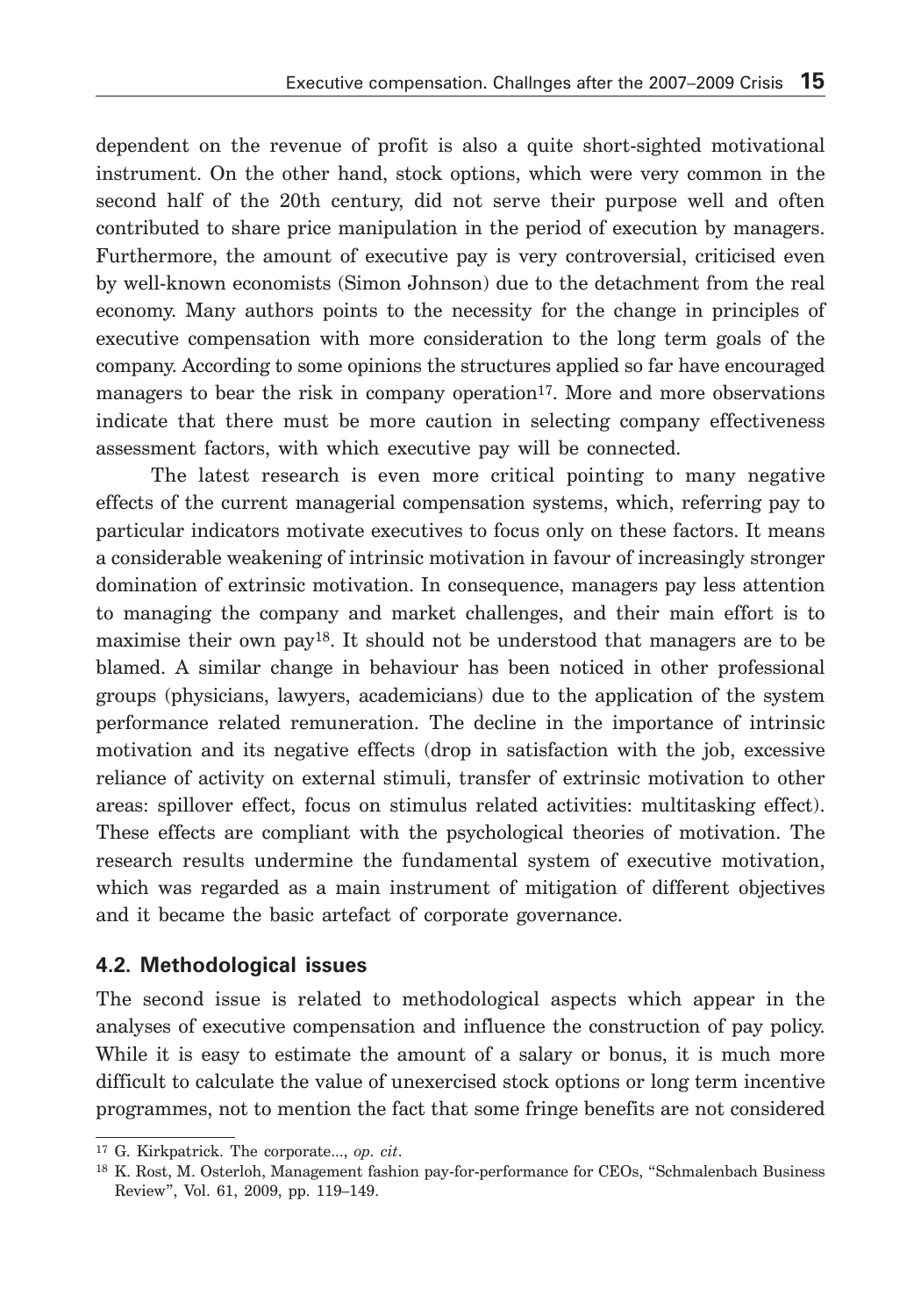at all. Nobody calculates within the remuneration package the company car or telephone, health insurance or expenses. Another issue making the research of managerial compensation effectiveness difficult is also the problem of deferred payments. Bonuses are paid for past results, quite similar to the long term motivational programmes.

## **4.3. Institutional issues**

Many American experts dealing with executive compensation being very critical of the current practices19 refer also to the operation of remuneration committees. As a matter of assumption, all or the majority of these committees should consist of independent members to guarantee the objective assessment of executives work and construct their pays accordingly. However, the remuneration committees seem not to accomplish their tasks according to the initial expectations. First of all, committee members are short of data and information that would enable them to reliably evaluate executives work. They are inclined to considerable concessions and treat top managers fairly gently. The explanation of these practices may come from the research of personal relations between boards of directors in the USA and psychological research of group operations. The former revealed for instance the existence of a few companies in which there were pairs of board members with one person sitting on the remuneration committee while the other is in the position of the president and on the contrary. Such observations dispel the myth about the independence of the members of remuneration committees. On the other hand, research in the field of psychology indicate that a bigger similarity between board members and managers with regard to education, style of living, race or age favours lenient appraisal and higher pay.

# **5. Future challenges**

The observations quoted above present quite a pessimistic view of the practice of companies in the area of executive pay. Many observers<sup>20</sup> do not share this opinion suggesting that the quoted examples are not harmful or constitute marginal cases with no impact on the majority of corporations. These researchers claim that the effect of the crisis on the amount of executive pays was considerable and strongly perceptible. For instance, the number of companies considering the need for

<sup>19</sup> Viz. L. Bebchuk, J. Fred, Pay without..., *op. cit*.

<sup>20</sup> Viz. conversation between Emily Thornton of BusinessWeek and Don Delves, founder and president of Delves Group, consulting company specialising in managerial compensation and Ken Bosch, director of North American, Managerial compensation Department in Hewitt Associates ("Executive Pay Trends", 13.10.2009).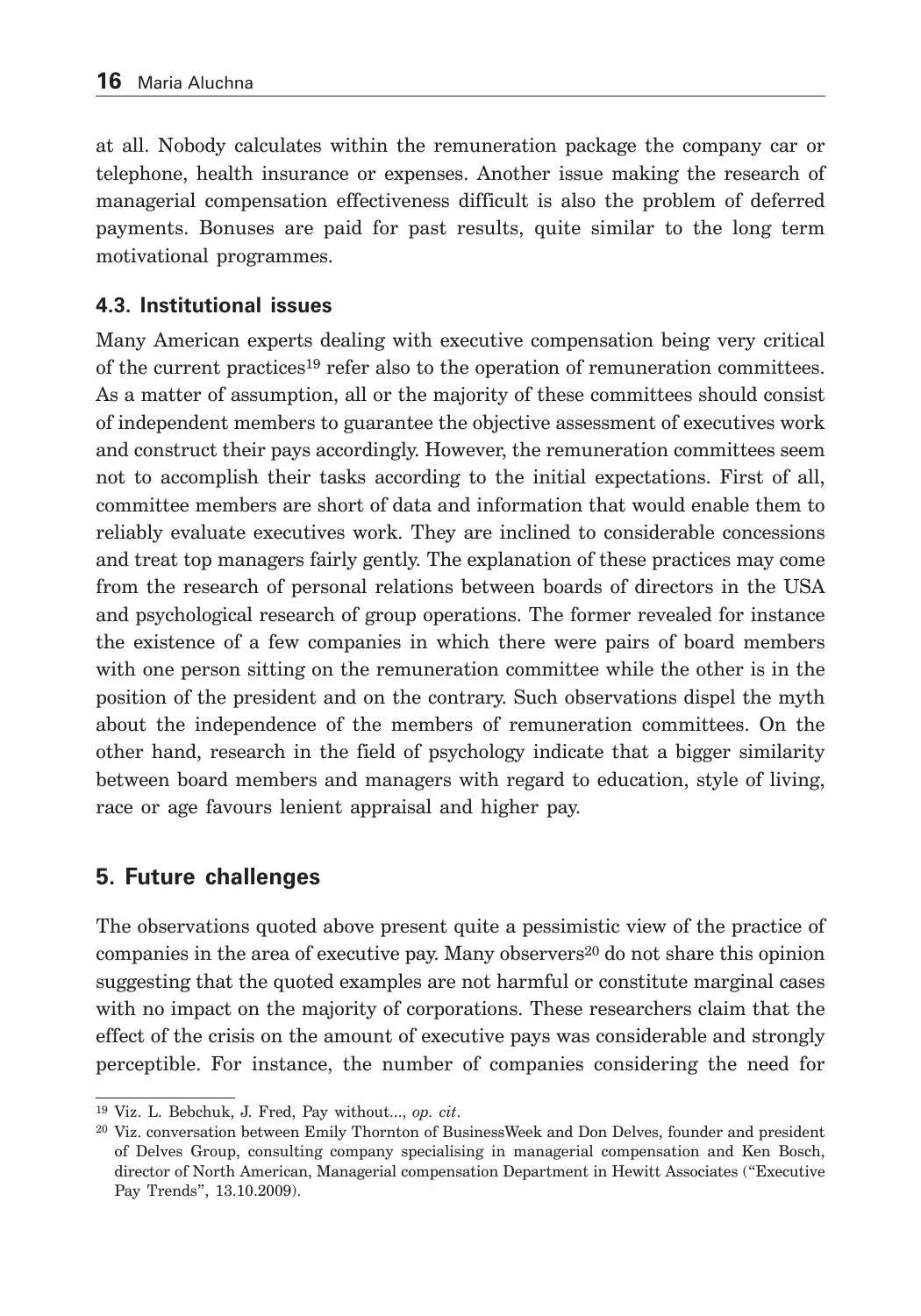the return of part of executive pay in the case of the lack of implementation of assumed goals grew up to 64% in 2009 from 18% in 2006. Besides, what strikes is, in the majority of cases, the elimination of the "guaranteed bonus". Bonus as a component itself was subject to change as well: there was a decline in the amount of bonuses paid, in particular long term bonuses declined 15–25%, which is interpreted as the most important change in the last 25 years. Optimistic conclusions come also from the policy of severance packages construction – instead of three annual salaries, at present severance packages amount to two annual salaries. It should be expected that the trend of executive pay for performance policy in the long term will intensify and become a common practice.

In response to identified corporate governance weaknesses and irregularities in the construction of executive pay, the researchers and regulators formulate the directions of further action pointing to the most relevant challenges in the future. Big changes are expected in this area as a result of the implementation of new regulations, the Dodd-Frank Act of 2010, which considerably reforms the area of executive compensation. It is worth mentioning, however, that the analysis of American companies and banks within the government programme TARP (Troubled Assets Relief Program) as well as their activity towards the proposed new regulations showed the strength of lobbying and the scale of impact of corporations on law making in the USA. Within the implemented reforms, the increase in the role of remuneration committees should be mentioned. Although many analyses indicated frequent conflicts of interest between members or close relations, new regulations emphasise the increased transparency and objectivity of committees. The recipe for the improvement may also be found in more involvement on the part of shareholders. The involvement is reflected in say *on pay* initiatives assuming the opportunity for shareholders to participate in the process of construction of executive pay. It means that shareholders during general shareholders meetings vote on a definite package of managerial compensation or decide about its specific elements. This practice is becoming quite popular in both European and American companies and its beginning in the USA is connected with shareholders' willingness to affect remuneration in the companies included in the government air programme TARP and reform within the Financial Reform Bill. Although it is possible to come across some words of criticism mainly from managers, the participation of shareholders in the construction of the remuneration policy may contribute to the improvement of standards in this area and mitigate problems identified with the ineffective work of committees for remuneration. It is indicated that the very preparation of voting forces the board (supervisory board of the board of directors) to present a complex report on the policy of company executive compensation together with the discussion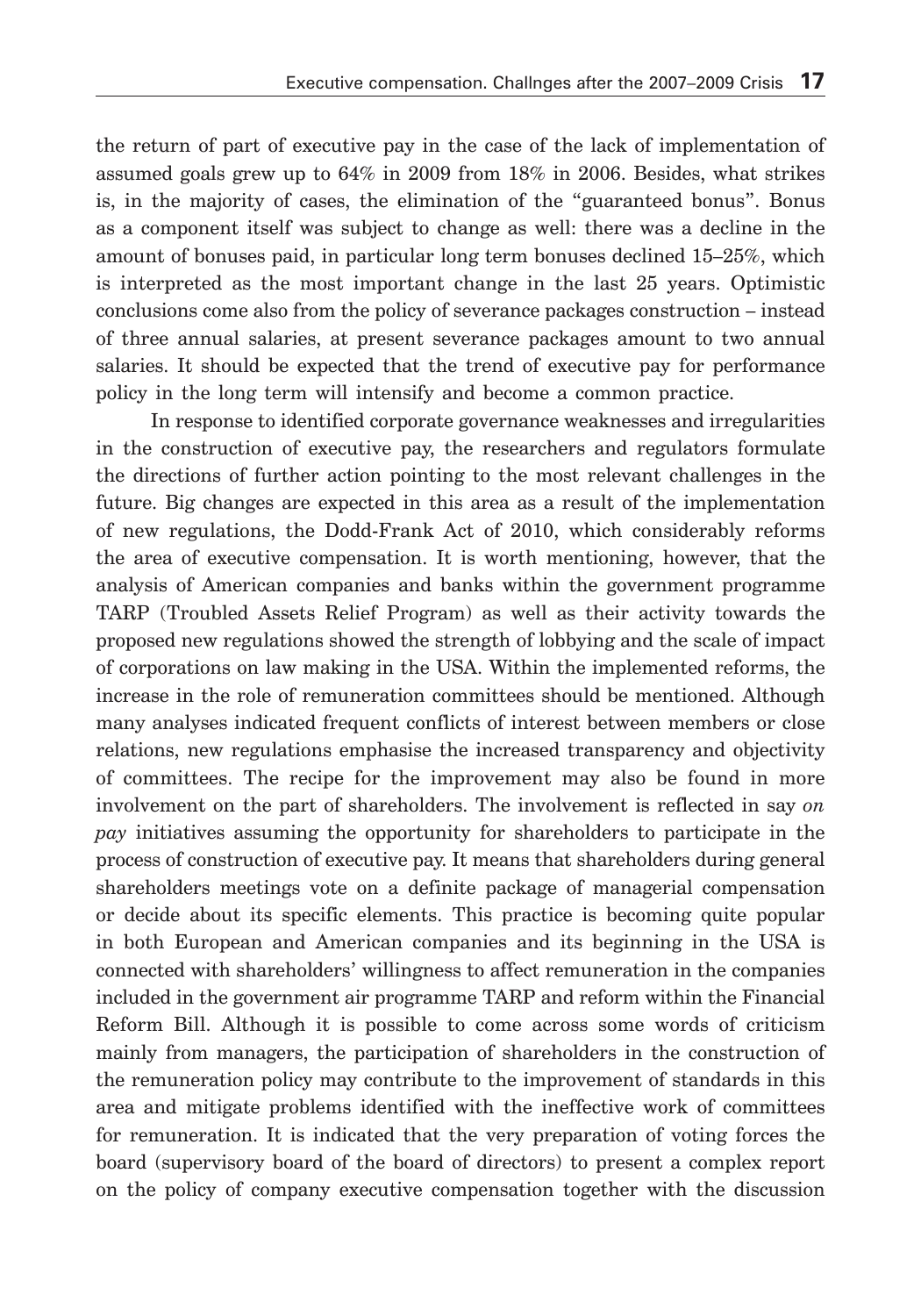of specific criteria of the appraisal of managers' work and components of work. The existence of such a report not only increases the transparency but also encourages individual and institutional shareholders to show more interest and initiative in this area.

# **Bibliography**

- 1. Allen F., Gale D., Comparing Financial Systems, the MIT Press, Cambridge, Massachusetts 2000.
- 2. Aluchna M., Kryzys gospodarczy 2007–2009: wyzwania dla corporate governance [Economic crisis 2007–2009: challenge for corporate governance], in: w P. Urbanek (ed.), Nadzór korporacyjny w warunkach kryzysu gospodarczego [Corporate supervision in the economic crisis conditions], Wydawnictwo Uniwersytetu Łódzkiego, 2010, pp. 97–110.
- 3. Bebchuk L., Fred J., Pay without performance: unfulfilled promise of executive compensation, Harvard University Press, 2004.
- 4. Bebchuk L., Spamann H., Regulating bankers' pay, Harvard John M. Olin Center for Law, Economics and Business, Discussion Paper, 2010, No. 641, www.ssrn.com/abstract=1410072 [04.01.2011].
- 5. Bogle J. C., Dość. Prawdziwe miary bogactwa, biznesu i życia [Enough, True Measures of Money, Business and Life], PTE, Warsaw 2009.
- 6. Clementi G., Coley T., Executive compensation: facts. NBER, 2009, http://www. nber.org/papers/w15426.pdf
- 7. Cohan W., House of Cards, Anchor Books, New York 2010.
- 8. Executive Pay Trends, conversation between Emily Thornton of BusinessWeek and Don Delves, founder and president of Delves Group, consulting company specialising in managerial compensation and Ken Bosch, director of North American, Managerial Compensation Department in Hewitt Associates, 13.10.2009.
- 9. Fama E., Jensen M., Separation of ownership and control, "Journal of Law and Economics", 1983, Vol. XXVI.
- 10. Henderson M., Paying goes in bankruptcy: executive compensation when agency costs are low. Northwestern University School of Law Printed in U.S.A. Northwestern University Law Review, 2008, Vol. 101, No. 4, http://ssrn.com/ abstract=927081
- 11. Jensen M., Meckling W., Theory of the firm: Managerial behavior, agency costs and ownership structure, "Journal of Financial Economics", 1976, Vol. 3, No. 4, pp. 305–360.
- 12. Jensen M., Murphy K., Performance pay and top management incentives, "Journal of Political Economy", 1990, 98:2, pp. 225–63, http://ssrn.com/ abstract=94009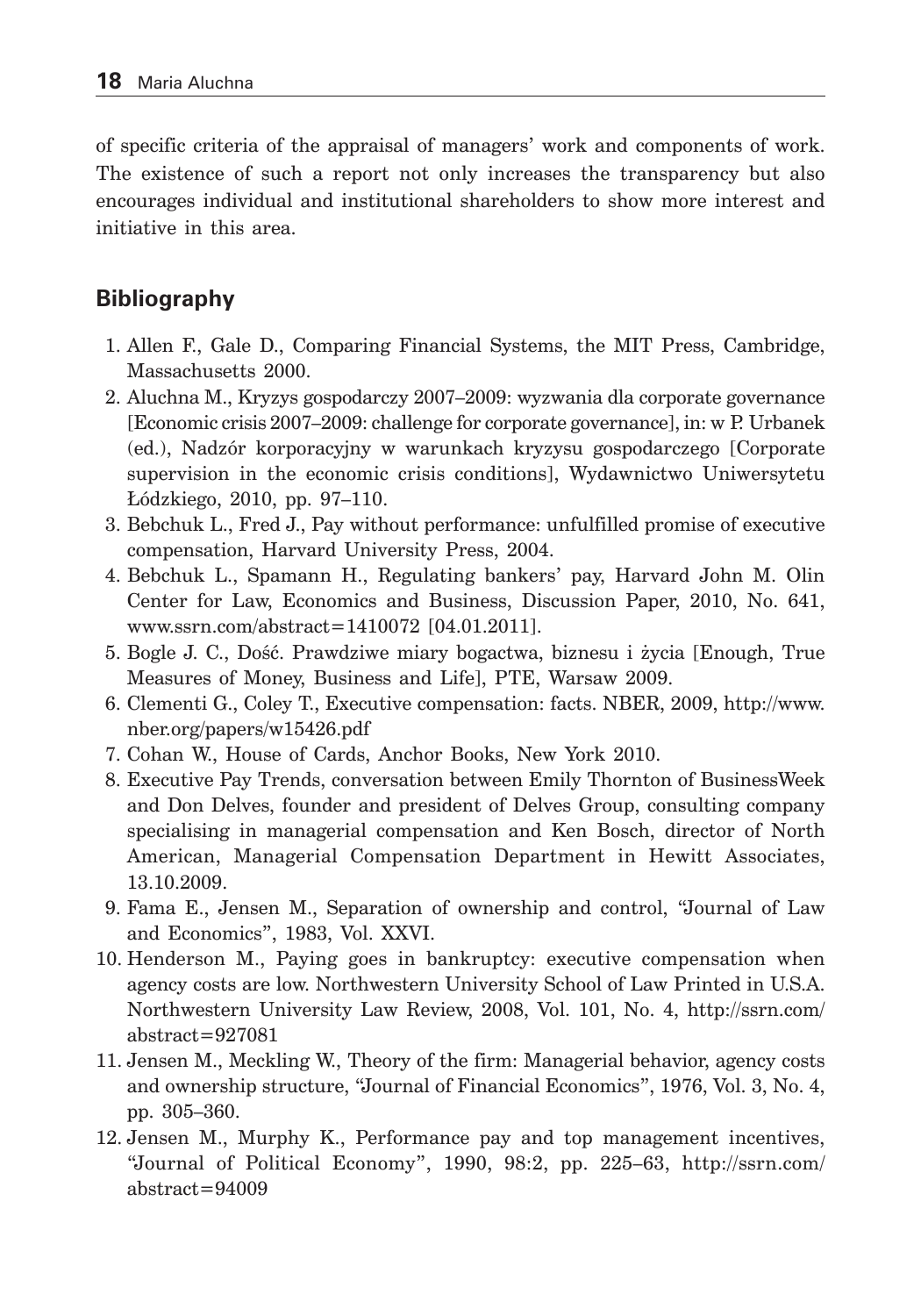- 13. Johnson S., Ryan H., Tian Y., Managerial incentives and corporate fraud: the sources of incentives matter, 2010, www.ssrn.com/abstract=395960 [21.01.2010].
- 14. Kirkpatrick G., The corporate governance lessons from the financial crisis, OCED, 2009, http://www.oecd.org/dataoecd/32/1/42229620.pdf [21.01.2010].
- 15. Koładkiewicz I., Historia kołem się toczy czas reform w sferze nadzoru korporacyjnego ponownie się zaczął [Turning tides of history – the reform time in the area of corporate supervision came again], Master of Business Administration, 2010, No. 3 (104), pp. 86–95.
- 16. Mikołajek-Gocejna M., Wynagrodzenie menedżerów pierwsze wnioski płynące z kryzysu [Managerial compensation – first conclusions to be drawn from the crisis], Master of Business Administration, No. 3 (104), May 2010, pp. 96–104.
- 17. Monks R., Minow N., Corporate governance, Blackwell Business, 2004.
- 18. Rost K., Osterloh M., Management fashion pay-for-performance for CEOs, "Schmalenbach Business Review", 2009, Vol. 61, 2009, pp. 119–149.
- 19. Smith V., Housing, recessions and sustaining wealth creation, prezentacja z wykładu w Komisji Nadzoru Finansowego, 2010, http://www.knf.gov.pl/ aktualnosci/wyklad\_v.smith.html [24.01.2011].
- 20. Taylor J., Zrozumieć kryzys finansowy [How to understand the financial crisis], Wydawnictwo Naukowe PWN, Warsaw 2010.
- 21. Urbanek P., Kryzys finansowy a polityka wynagradzania menedżerów, Financial crisis and the managerial policy compensation], in: Urbanek P. (ed.), Nadzór korporacyjny w warunkach kryzysu gospodarczego [Corporate supervision in the economic crisis conditions], Wydawnictwo Uniwersytetu Łódzkiego, 2010, pp. 83–96.
- 22. Wolf B., The effects of agency problems on the financial behavior, performance and efficiency of German industrial stock corporations, Peter Lang Europäischer Verlag der Wissenschaften. 1999.
- 23. Wynagrodzenia menedżerów banków przyczyniły się do powstania kryzysu [Bank managers' compensation contributed to the outbreak of crisis], http:// www.europarl.europa.eu/sides/getDoc.do?type=IM-PRESS&reference=2010052 8STO75183&language=PL [27.04.2011].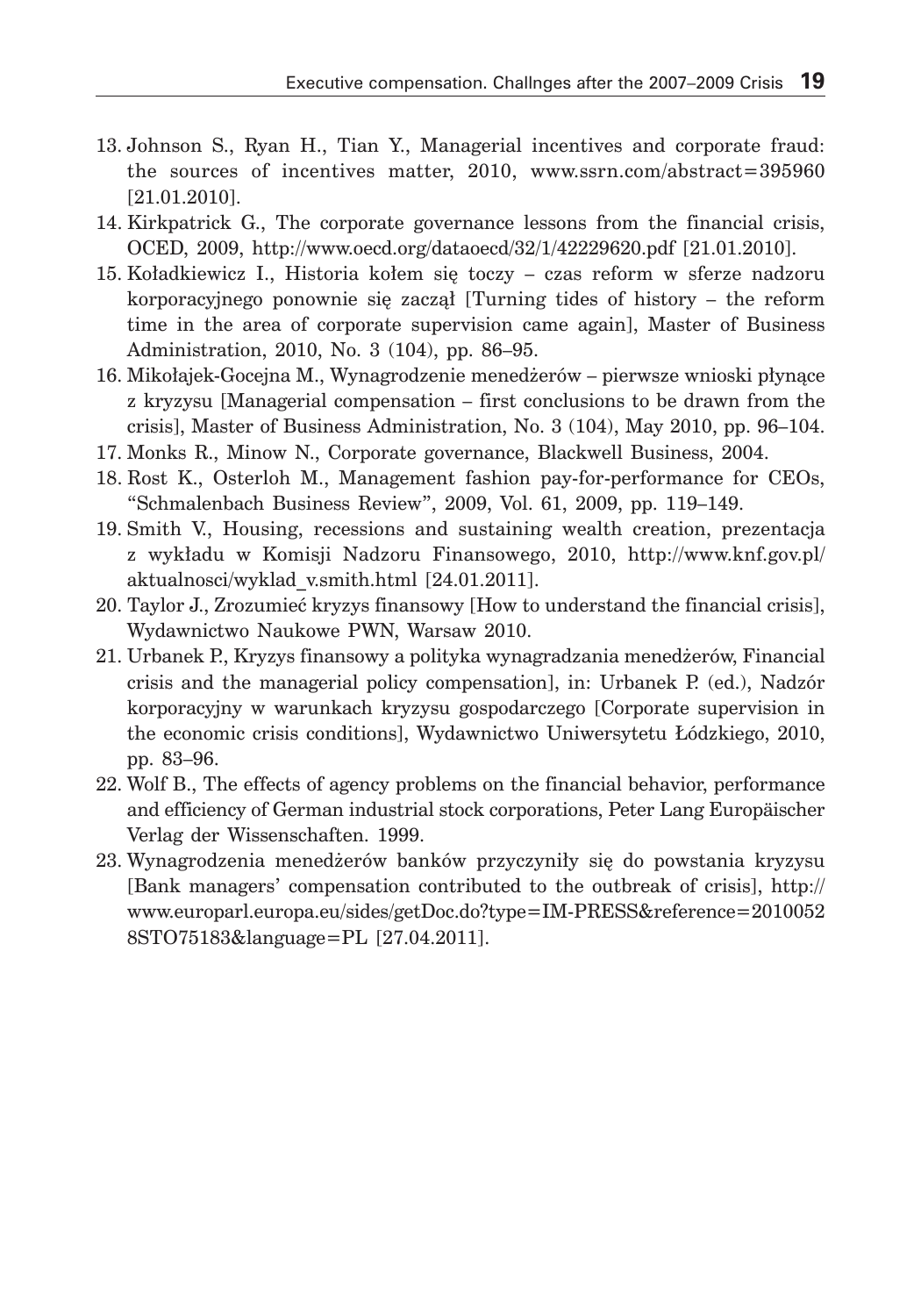Anna Dąbrowska Mirosława Janoś-Kresło Collegium of Management and Finance Warsaw School of Economics

# **Consumer Behaviour on Selected E-Service Markets in Central and Eastern European Countries. Research Results**

# **1. Introduction**

Referring to the transformations we have had to deal with in the past years, we mean modern information communication technologies. They are thought to be the most important factors of civilisation development, and their dynamic growth and diffusion stimulate the growth in contemporary economies and societies. People all over the world hope that new technologies will contribute to a healthier life, larger social freedom, knowledge growth and higher productivity of their earnings. It is essential to become a part of the network that combines the results of technological revolution and globalisation, integrates markets and connects people beyond traditional borders. At present information communication technologies let people communicate in the way they have never been able to communicate before as well as participate in decisions affecting their lives1. "Photography is nice, but film moves. Film is nice, but television is live. Television is nice, but the Web is interactive"2.

The Internet introduced a new quality to the lives of people in the world giving them opportunities unknown so far. The Internet, irrespective of the distance, state borders, social and cultural differences, is subject to continuous changes in terms of the very idea of it and also the scope of its applications. Virtualisation, as a new feature or better to say the way to generate and process reality, seems to be a major effect of human space transformations.

The developing Internet civilisation and also better standard of living, development of new goods and services affect consumer behaviour and purchasing decisions made by them in relation to the ways and means to satisfy needs. Consumer behaviour is increasingly treated as a continuous process not limited to

<sup>1</sup> Human Development Reports 2001: Making new technologies work for human development, Published for the United Nations Development Programme (UNDP), Oxford University Press, New York, Oxford 2001, p. 1.

<sup>2</sup> A. Uzelac, eCulture: Cultural Goods Between Public Domain and Private Proper, http://www.imo. hr/~sandra/docs/uzelac\_eculture-proceedings.pdf, p. 32.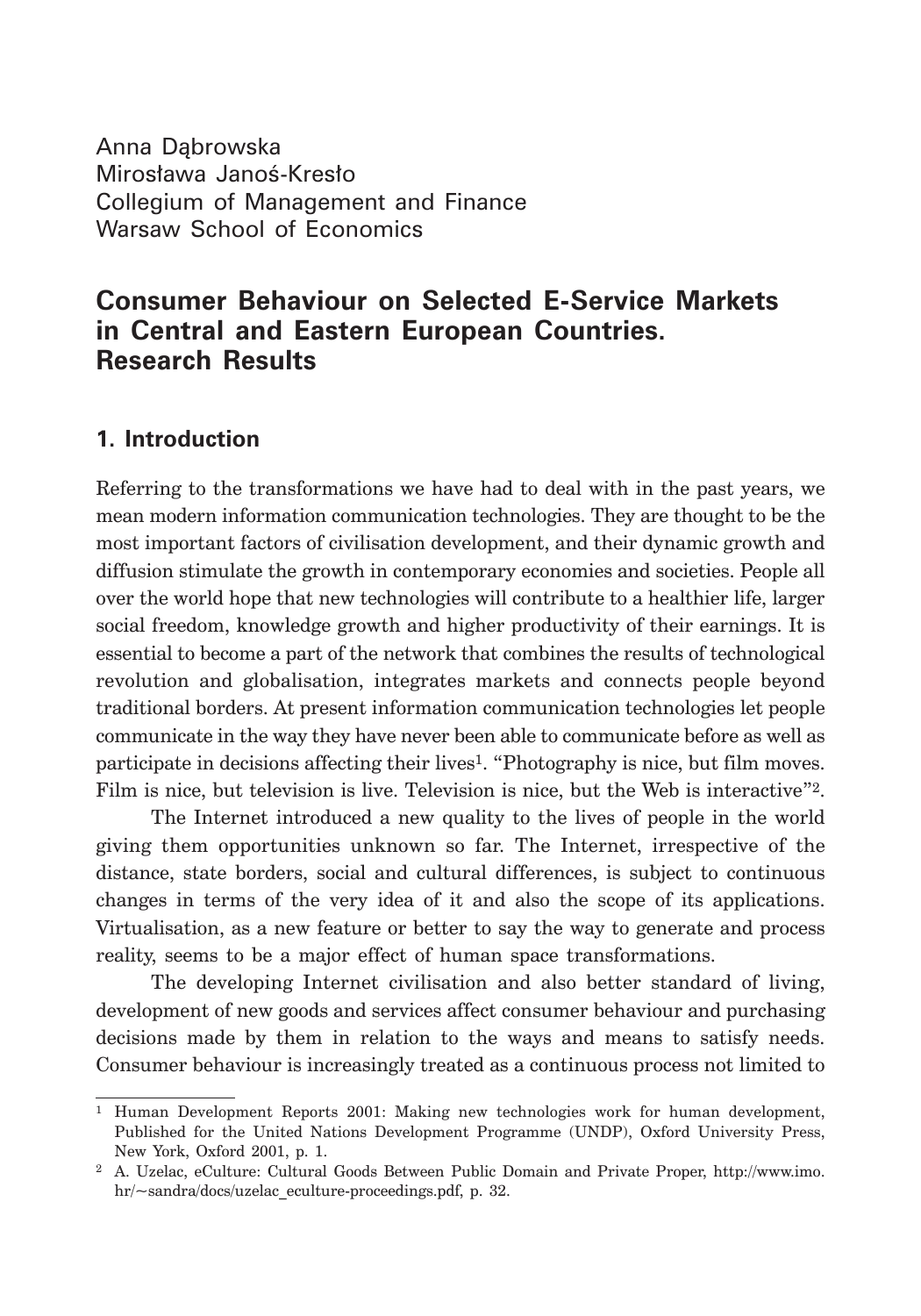the moment of purchasing a product or service but including the issues affecting consumer reactions before, in the course of and after the purchase. They refer to the behaviour of end users: people and households purchasing goods and services for personal consumption<sup>3</sup>; those who choose, buy and use products, services, ideas and experience in order to satisfy their needs and desires<sup>4</sup>.

Consumer behaviour is a complex process consisting of a lot of reactions resulting from the variables coming from both the external environment and internal human features. These reactions may be considered in relation to the problems connected with the specific qualities of human needs, their kinds and order of appearance. They may also refer to the volume and structure of consumption which determines the choice of certain sets of goods and services to satisfy these needs as well as the way the process of consumption is organised, including the decisions on the acquisition of funds for consumption and decisions on purchasing5.

Consumers irrespective of the country and its level of social and economic development differ from one another by age, education or income situation. The choices made by them are affected by both external and internal factors which eventually have an impact on their behaviour.

The research project *Consumer on E-Service Market in Central and Eastern European Countries*6 makes an attempt to recognise consumer behaviour on this market in selected Central and Eastern European countries, i.e. Estonia, Lithuania, Latvia Poland and the Ukraine. The article presents the perception of e-services in a country under investigation at the background of Europe as well as the use of the following public e-services: e-administration, e-health, e-education and leisure oriented services: e-commerce, e-tourism and e-culture.

#### **2. E-services as a new form of services**

The dynamic development of modern forms of communication exerts an essential impact on changes in business processes and the perception of services. Until recently nobody expected that services could be rendered from a distance.

<sup>3</sup> Ph. Kotler, G. Armstrong, Principles of Marketing, Pearson Education, Inc., Upper Saddle River, New Jersey 2010, p. 159.

<sup>4</sup> M. R. Solomon, Zachowanie i zwyczaje konsumentów, Wydawnictwo HELION, Gliwice 2006, Ed. VI, p. 26, 620.

<sup>5</sup> G. Światowy, Zachowania konsumentów, Polskie Wydawnictwo Ekonomiczne, Warszawa 2006, p. 12.

<sup>6</sup> Konsument na rynku e-usług w krajach Europy Środkowo-Wschodniej, research project No. N N112 259334 financed by the Ministry of Science and Higher Education, carried out in the period of 2008–2010 in the Institute of Market Research, Consumption and Economic Situation. CAWI based research in every country included 600 consumers/internauts, who in 2008 used at least 3 of 8 examined services.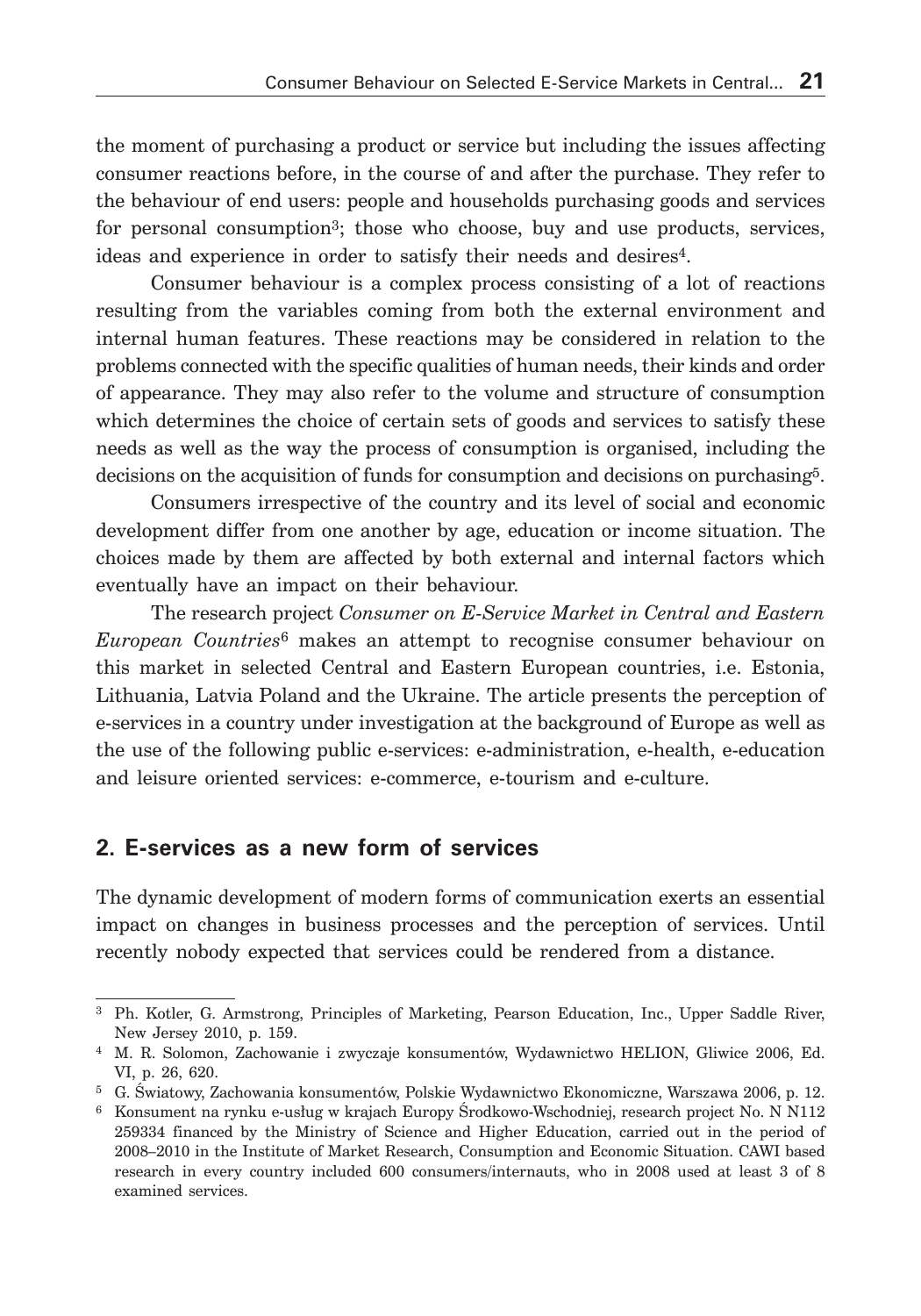E-services are a new pattern of services with the Internet application. They may refer to full or partial e-customer services in one kind of services, with its specific character considered<sup>7</sup>. The development of e-services is supported by the European Union as an indication of the construction of the information society, the aspiration to the best possible satisfaction of social needs and higher standard of living.

E-services may be defined as a new pattern of services, and what follows satisfaction of needs through the Internet from the moment of the first contact with the customer (individual or institutional) in order to make an offer through ordering the service, rendering it and contact afterwards. The virtual form of services makes services more standardised and may refer to the full of fragmentary e-customer service (for instance service order, making appointments, reservation of tickets or books in the library) within the service process characteristic of this type of service8.

The development of e-services requires Internet access, including broadband Internet and mobile telephony. The number of business entities and households having access to the Internet is growing all the time. The opportunities to render on-line services are growing dynamically too. It is increasingly noticeable that the improvement of the process of rendering services is possible due to the popularisation of modern technologies and bridging the gap to the countries enjoying a high level of social and economic growth.

The changing market of e-services changes also the demand of consumers who need a more and more interesting offer adjusted to their needs in different areas of their life. The modern e-service consumer is a buyer who is not satisfied with the standard offer made by the provider but actively affects the shape and service creation as well as the way they are offered.

The development of e-services depends on different factors in terms of both supply and demand. On the one hand, it depends on the development of telecommunication infrastructure (network infrastructure, software, digital platforms, funds to develop them), on the other hand, on the demand for these services, which is connected with household economic conditions, equipment like a laptop with Internet access as well as the acquired skills in the area of new technologies.

The development of e-services is an inherent part of the 20th century organisation model, which is based on the development of  $IT<sup>9</sup>$ . The growth rate of e-

<sup>7</sup> A. Dąbrowska, Rozwój rynku usług w Polsce – uwarunkowania i perspektywy, Oficyna Wydawnicza SGH, Warszawa 2008.

<sup>8</sup> Cf. A. Dąbrowska, Rozwój rynku usług w Polsce – uwarunkowania i perspektywy, Szkoła Główna Handlowa w Warszawie, Warszawa 2008, p. 44.

<sup>9</sup> W. Springer, Wpływ wirtualizacji przedsiębiorstw na modele e-biznesu. Uęecie instytucjonalne, Szkoła Główna Handlowa w Warszawie, Warsaw 2008, p. 26.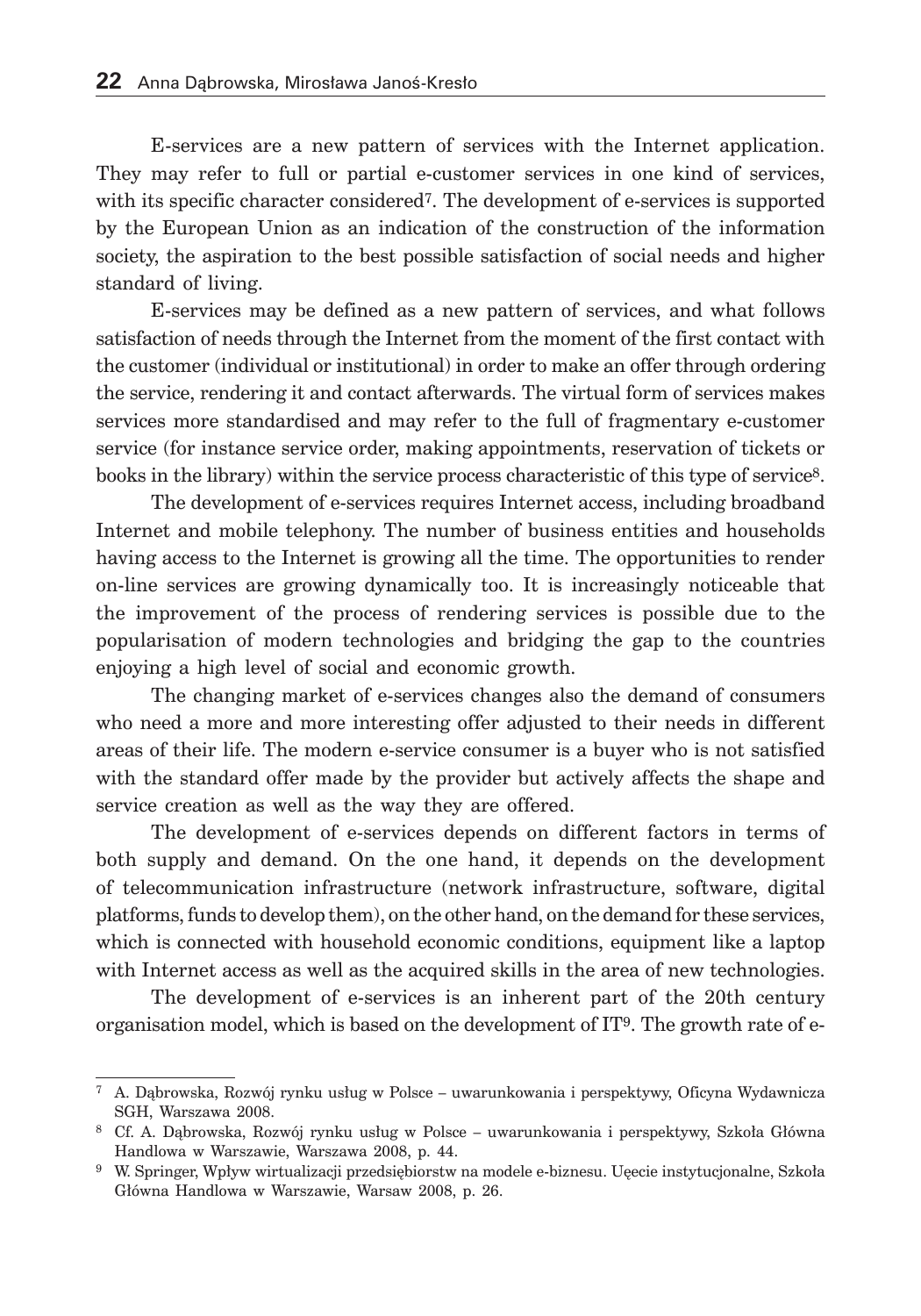services depends on the access to and quality of the IT infrastructure, the competence of people providing and using modern communication information technologies.

The results of research carried out within project *Consumer on E-Service Market in Central and Eastern European Countries*10 indicate a relatively low level of free Internet access of households in the examined countries: Lithuania, Latvia, Estonia, Poland and the Ukraine. The dissatisfaction with free Internet access is reflected in the assessment of the access: the Polish respondents gave it the worst mark (an average of  $3.26$ ) the Estonian the best  $(1.99)^{11}$ . Also the assessment of e-service development in relation to Europe was pessimistic. The development of e-services was best assessed in Estonia, which may be accounted for by the fact that this country belongs to the leading EU countries on account of the Internet access. The respondents/internauts were most critical in Poland (average 2.23) and the Ukraine (2.44), shown in Fig. 1.

**Figure 1. Assessment of e-service development at the background of Europe in selected Central and Eastern European countries. The question asked was:**  *Do you agree with the statement: The development of service through The Internet is the worst in Europe?* **The scale from 1–4, where 1 means** *I definitely disagree* **and 4 –** *I definitely agree*



Source: own material based of the research report Consumer on the market of e-services in Central and Eastern Europe.

It should be stated that the higher percentage of society make use of the Internet, the higher the IT awareness. A better educated society means a more

<sup>10</sup> Consumer on the market of e-services in Central and Eastern Europe, research project No. N N112 259334 financed by the Ministry of Science and Higher Education, carried out in the period of 2008–2010 in the Institute of Market Research, Consumption and Economic Situation.

<sup>&</sup>lt;sup>11</sup> The question asked was: Do you agree with the statement: The development of service through Internet is worst in Europe? The scale from 1–4, where 1 means I definitely disagree and 4 – I definitely agree.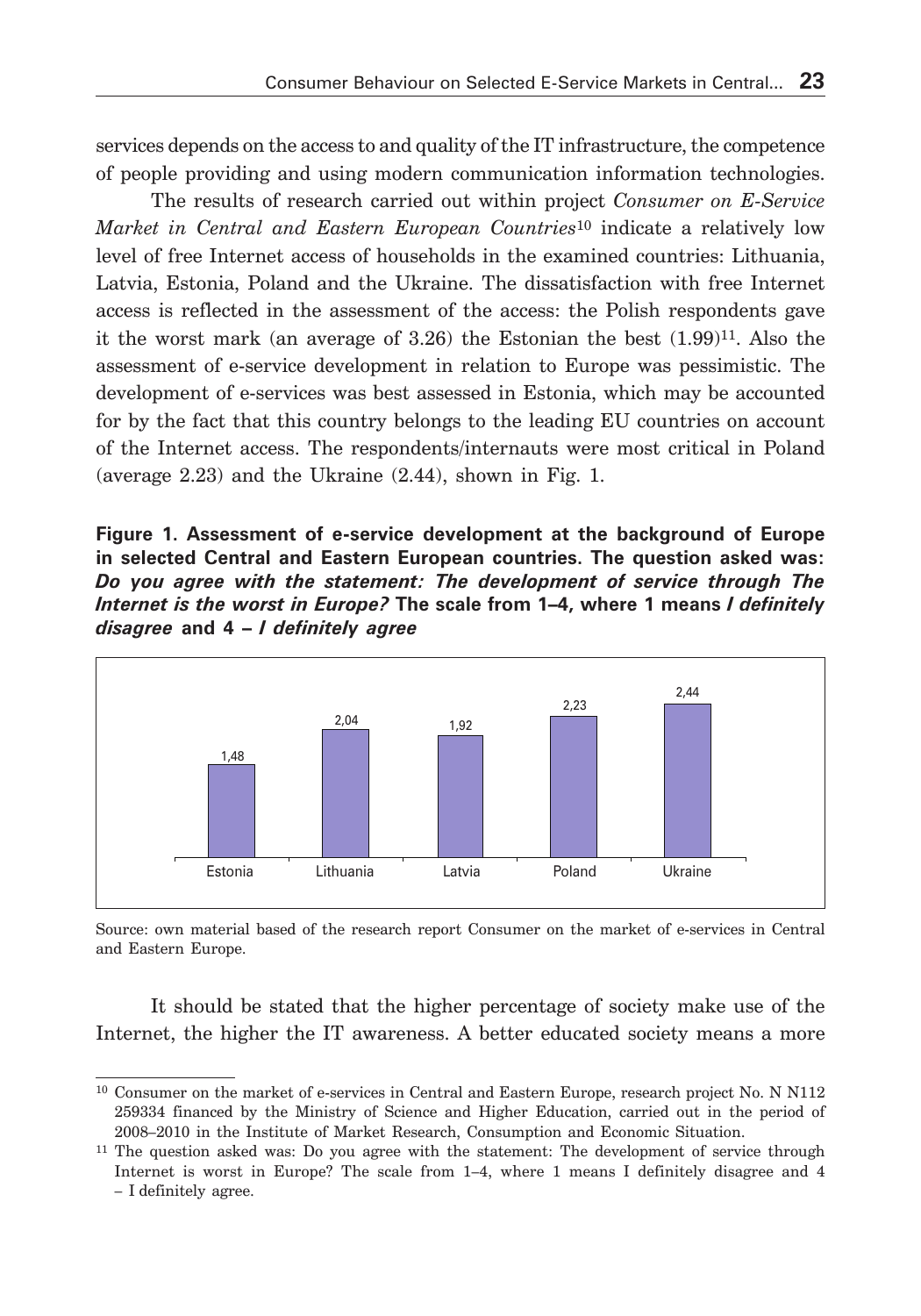competitive economy, in which knowledge determines the common future and economic growth12.

The factors conditioning changes in consumer behaviour in relation to e-services use include:

- the possibility of making the offer to more e-consumers who can be reached by means of traditional methods in a more difficult and also expensive way. It is not unimportant that e-consumers may be stimulated in different e-service areas,
- quick modification of offers and adjustment to changing trends, prices and exchange rates, which is important especially in the period of turbulence, e.g. financial crisis,
- providing consumers with exhaustive information on services with the possibility of using sound, movement and text, which contributes to the materialisation of services and facilitates decision making,
- the possibility of eliminating indirect links from some services, which brings the service closer to the customer and may lower the service cost, and consequently the price,
- the possibility of extending the working time of a service company up to 24 hours a day without any additional costs incurred, which is not insignificant in view of price pressure, and for consumers it makes the company more easily accessible, open to customers' needs and expectations,
- the consumer looking for a service on the web is anonymous, which may facilitate making independent purchasing decision, but may give rise to the threat of using services by children without the knowledge and supervision of parents,
- short time needed to place an order and conclude the sale-purchase transaction and in some cases the consumption, which accelerates the time of need satisfaction,
- variety of payment forms (transfer into account, COD, payment cards), though factors like time and security play an important role too,
- access to local and international markets, essential in the era of service globalisation.

The results (in every country the research included more than 600 consumers/internauts, who in 2008 made use of at least 3 of 8 kinds of services:

<sup>12</sup> A. Kraus, Informacyjne usługi cyfrowe we współczesnym społeczeństwie i gospodarce, in: Społeczeństwo informacyjne. Wybrane aspekty gospodarki elektronicznej, pod redakcją C. Malesa, M. Saramy, Uniwersytet Rzeszowski, Wydawnictwo Max – Druk Drukarnia Medyczna, Rzeszów 2009, p. 329.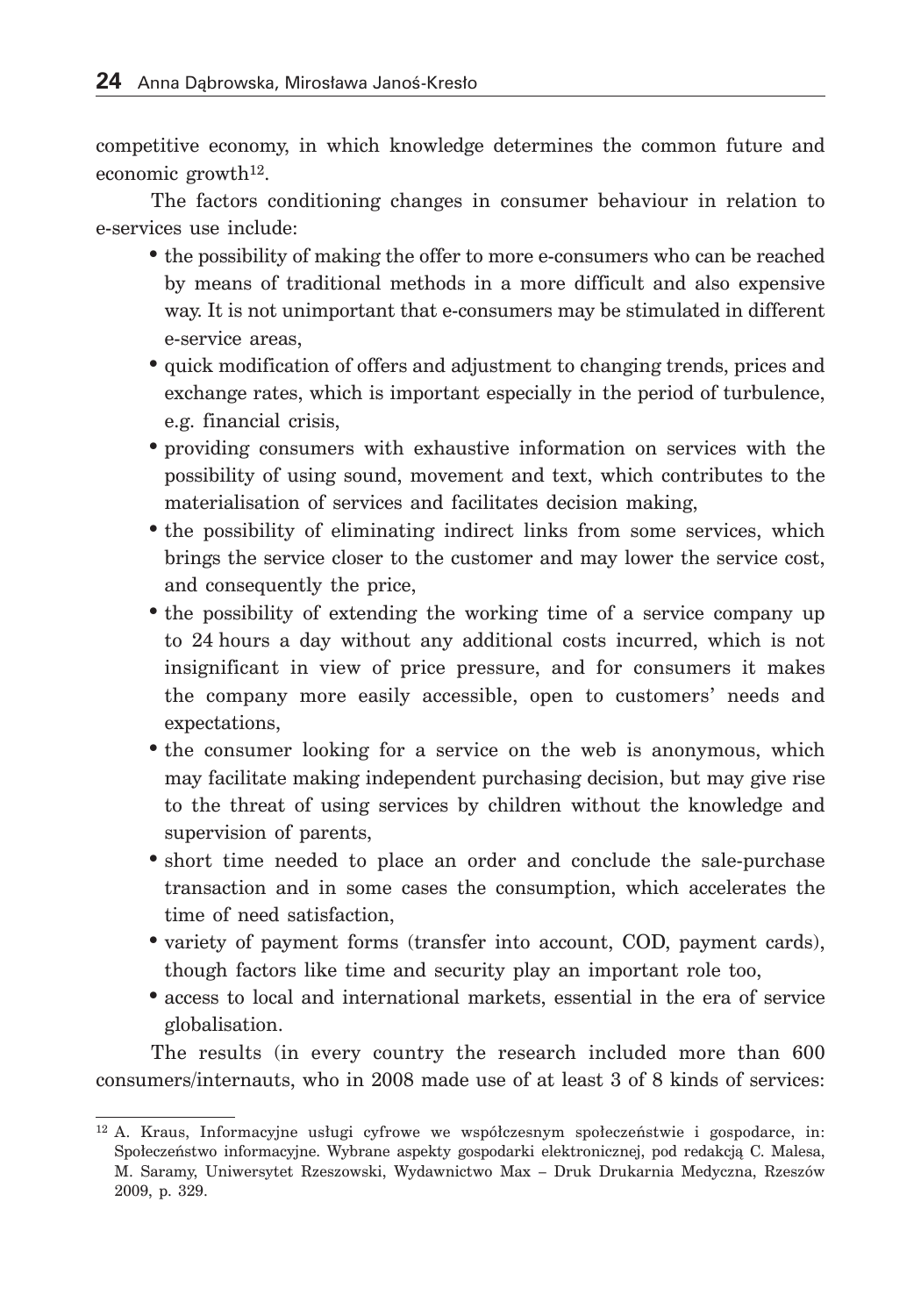e-administration, e-education, e-health, e-commerce, e-culture, e-tourism, e-banking and e-education) can determine disparities in the level of e-service use in the examined countries against the background of European Union countries.

The Internet, like other media affects, the purchasing decisions of traditional consumers who look for information on the Internet but do shopping in the real world and e-consumers, who may use the Internet in all stages of the decision making process.

It must be said that individual kinds of e-services are very specific and play different roles in the lives of contemporary consumers, which is reflected in hierarchy of importance of e-services as determined by the respondents.

The research carried out by the author indicates that consumers regard e-banking to be the most important among all examined e-services<sup>13</sup>, to be followed by e-commerce, Table 1.

| Table 1. E-services regarded as most important in selected Central and Eastern |  |  |  |
|--------------------------------------------------------------------------------|--|--|--|
| <b>European countries</b>                                                      |  |  |  |

| Country   | Е-                              |      |      |                           |      |      |                               |        |
|-----------|---------------------------------|------|------|---------------------------|------|------|-------------------------------|--------|
|           | <b>Administration   Banking</b> |      |      | <b>Education Commerce</b> |      |      | Culture   Tourism   Insurance | Health |
| Estonia   | 19.8                            | 91.5 | 35.8 | 39.6                      | 28.3 | 20.8 | 17.0                          | 21.7   |
| Lithuania | 33.0                            | 83.0 | 36.8 | 27.4                      | 49.1 | 15.1 | 13.2                          | 28.3   |
| Latvia    |                                 | 89.6 | 34.0 | 46.2                      | 50.9 | 24.5 | 6.6                           | 29.2   |
| Poland    | 5.8                             | 81.0 | 42.1 | 67.8                      | 25.6 | 28.1 | 5.8                           | 33.1   |
| Ukraine   | 15.2                            | 53.3 | 57.1 | 53.3                      | 40.0 | 18.1 | 1.9                           | 50.5   |

Source: own research based material.

The above data indicate that e-banking, in all the countries took the first position. However, in Estonia 90% of internauts pointed to it and in the Ukraine only every second respondent. The remaining e-services in different countries were assessed differently. E-administration was regarded as the most important among e-services by every third respondent in Lithuania, and only by 6% of respondents in Poland. E-education is the most important according to 57% internauts in the Ukraine, in the remaining countries the indications went down below 15–21 percentage points. E-commerce was best assessed in Poland and more than twice as low in Lithuania. E-culture achieved the lowest score in Poland, and the highest in Lithuania and Latvia. E-tourism in no country exceeded 29%, the lowest percentage of indications is attributed to Latvia and Lithuania. E-insurance was rated the highest in Estonia (17.0%), and the lowest in the Ukraine (1.9%). A relatively high percentage was attributed to health. Health is

<sup>13</sup> E-banking and e-insurance are the topics considered in the present article.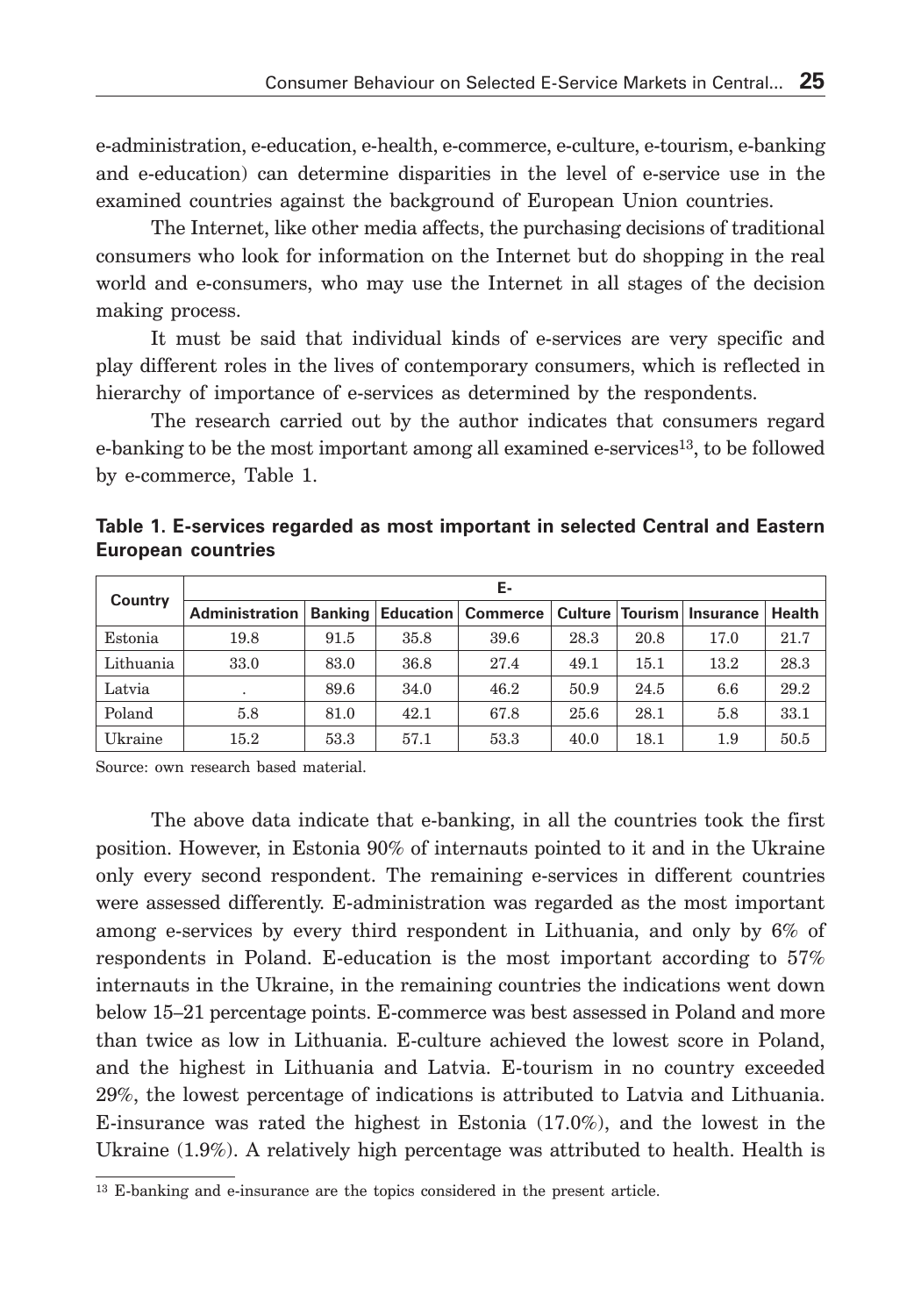the highest human value, and the Internet is a chance to acquire information not only about medical centres but also about prevention, the latest achievements in the area of medicine, it also enables the ordering of medicines etc.

#### **3. E-public services: e-administration, e-education, e-health**

Public services include: administration services, social services, including health and education and technical services.

The recommendations for building up electronic systems of public information in the EU member countries were first defined in *e-Europe* strategy referring to four major areas of e-services: e-education, e-commerce, e-health and e-administration14. Observing modern consumers and their environment it is impossible not to notice the growing need for information opportunities not only in commerce and banking services well known generally but also services like administration.

#### **3.1. E-administration**

Informatisation of public administration and citizen's access to central and self- -government administration determines democracy and a larger share for citizens in the social and economic life15.

The above mentioned research indicates that the biggest percentages of internauts made use of e-administration in 2008 to settle formalities connected with paying taxes by physical persons, especially in Estonia (67% of indications) and in Lithuania (close to 51% of indications), and to a small extent in the Ukraine (22% of indications). In the Ukraine the majority of people settle online, the majority of things connected with allowances, social benefits (more than 50%). In the case of formalities like identity cards or birth certificates the highest indication was noted in the Ukraine and Poland. The questions connected with registration and information about the change of the place of residence through the Internet were most often dealt with by internauts from Lithuania and the Ukraine, car registration in Poland. To a small extent the Internet was used to get in touch with the police (notifications) or applications for planning permissions, Fig. 2.

<sup>14</sup> More: M. Luterek, e-government. Systemy informacji publicznej, Wydawnictwa Akademickie i Profesjonalne, Warszawa 2010; A. Dąbrowska, M. Janoś-Kresło, A. Wódkowski, E-usługi a społeczeństwo informacyjne, Difin, Warsaw 2009.

<sup>15</sup> D. Adamski et al., e-Administracja, prawne zagadnienia informatyzacji, ed. D. Szostak, Pressom Sp. z o.o., Wrocław 2009, p. 13.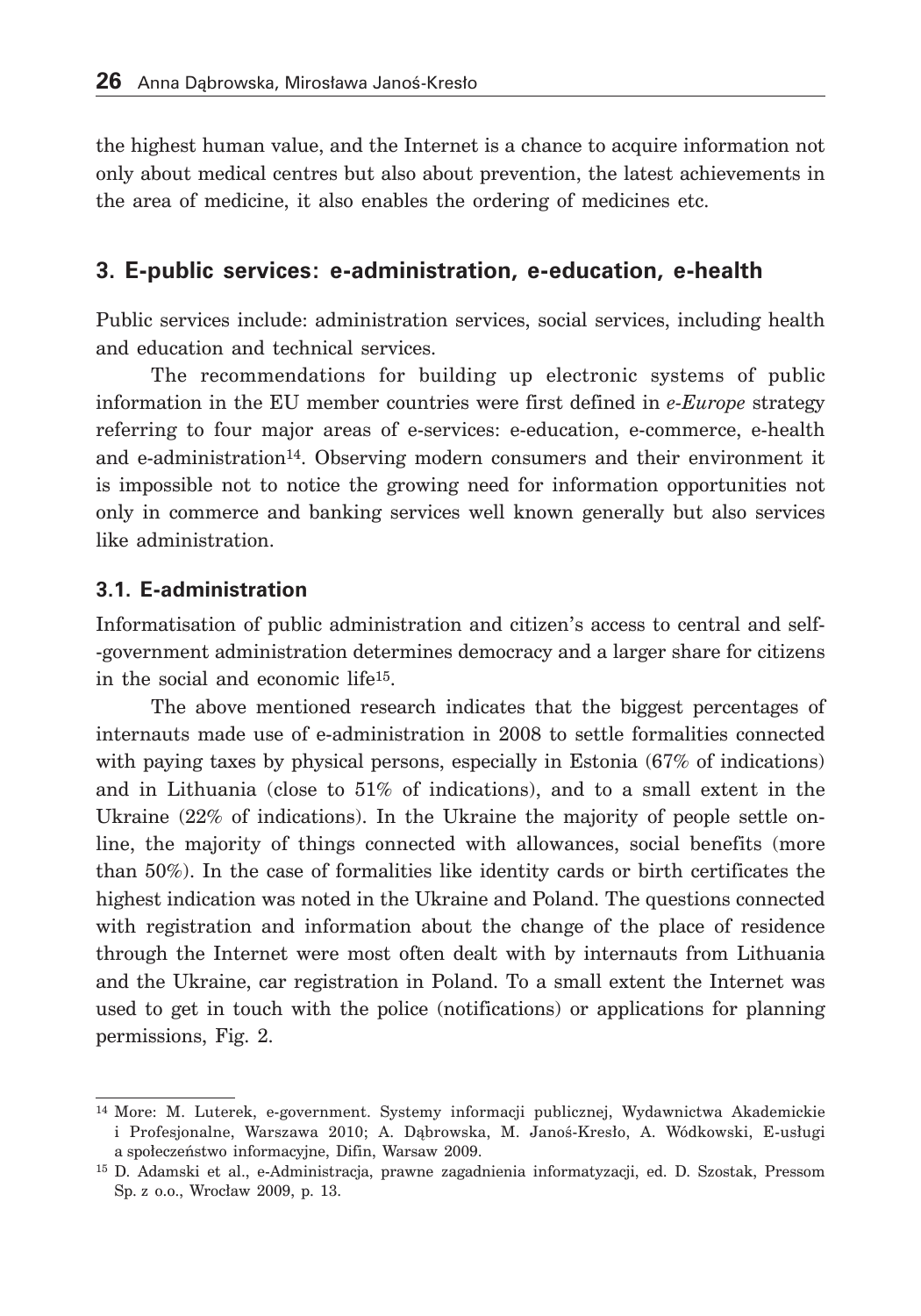

**Figure 2. E-administration use in selected countries of Central and Eastern Europe in 2008 (in percentages)**

Source: own material based of the research report Consumer on the market of e-services in Central and Eastern Europe.

#### **3.2. E-health**

The changes observed in the attitude to the problem of health and the role of health in modern societies indicate that we live in the health society. It is reflected in two significant social processes: expansion of the area of health problems and the focus on health as a priority16.

E-health refers in a broader perspective not only to the development of technology but also to a certain way of thinking as well as the commitment to improve the local and global health care through the application of modern communication technologies<sup>17</sup>. The definition proposed by the European Commission defines e-health as an application of new information technologies to satisfy the needs of citizens, patients, health protection experts, health service providers and also politicians.

Modern communication information technologies in health care are becoming more and more important, both at the level of a physician doing his job and the national of transnational level. On the one hand they reduce the cost of administration and health care services which are constantly growing, on the

<sup>16</sup> J. B. Karski, Promocja zdrowia dziś i perspektywy jej rozwoju w Europie, CeDeWu.Pl, Warszawa 2009, p. 49.

<sup>17</sup> Definicja podana przez Journal of Medical Internet Research, J. B. Karski, Promocja zdrowia dziś i perspektywy jej rozwoju w Europie, *op. cit.*, p. 98.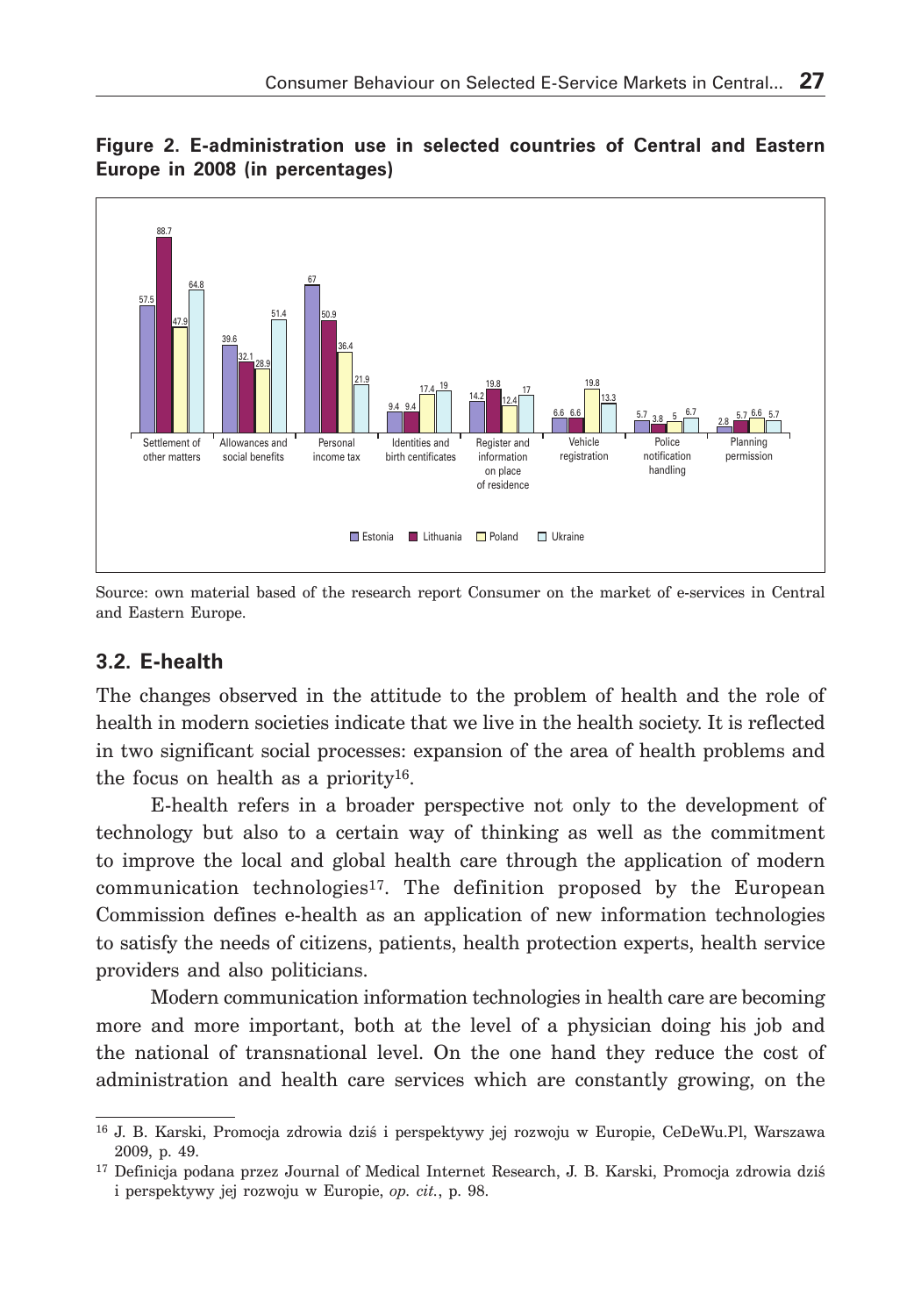other to the greater and greater degree they are used by citizens to acquire information on the broadly perceived health.

E-health may contribute to better care at lower costs within the health care system. Without major reforms, including the use of e-health, it is predicted that there will be a rise in health care outlays from the present 9% of GDP to 16% in 2020 due to the ageing of Europe18.

E-health, as it is underlined, means for patients easier access to the specialist physicians, the introduction of e-prescriptions or introduction of e-referrals thanks to electronic exchange will accelerate and improve the treatment process. It is also a good method to manage the physicians working time better as well as a chance to improve the economic results of medical centres.

The results of the survey carried out among internauts in selected countries of Central and Eastern Europe show that the Internet is for them first of all the source of information on the symptoms and treatment and on the healthy style of life. The inhabitants of Poland proved to be most active in this area as well as in other survey e-health forms. The least active those in Estonia though the work on e-health is well advanced19. Making appointments and buying medicines in the Internet pharmacies were the least interesting for the respondents, Fig. 3.





Source: own material based on the research report Consumer on the market of e-services in Central and Eastern Europe.

<sup>18</sup> Inicjatywa rynków pionierskich dla Europy, Komunikat Komisji do Parlamentu Europejskiego, Rady, Europejskiego Komitetu Ekonomiczno-Społecznego i Komitetu Regionów, Bruksela, dnia 10.12.2008, KOM (2008) 666, final version.

<sup>19</sup> E-stonia i e-zdrowie, cafebabel.com Magazyn Europejski, www.cafebabel.pl./article..., [17.04.2010].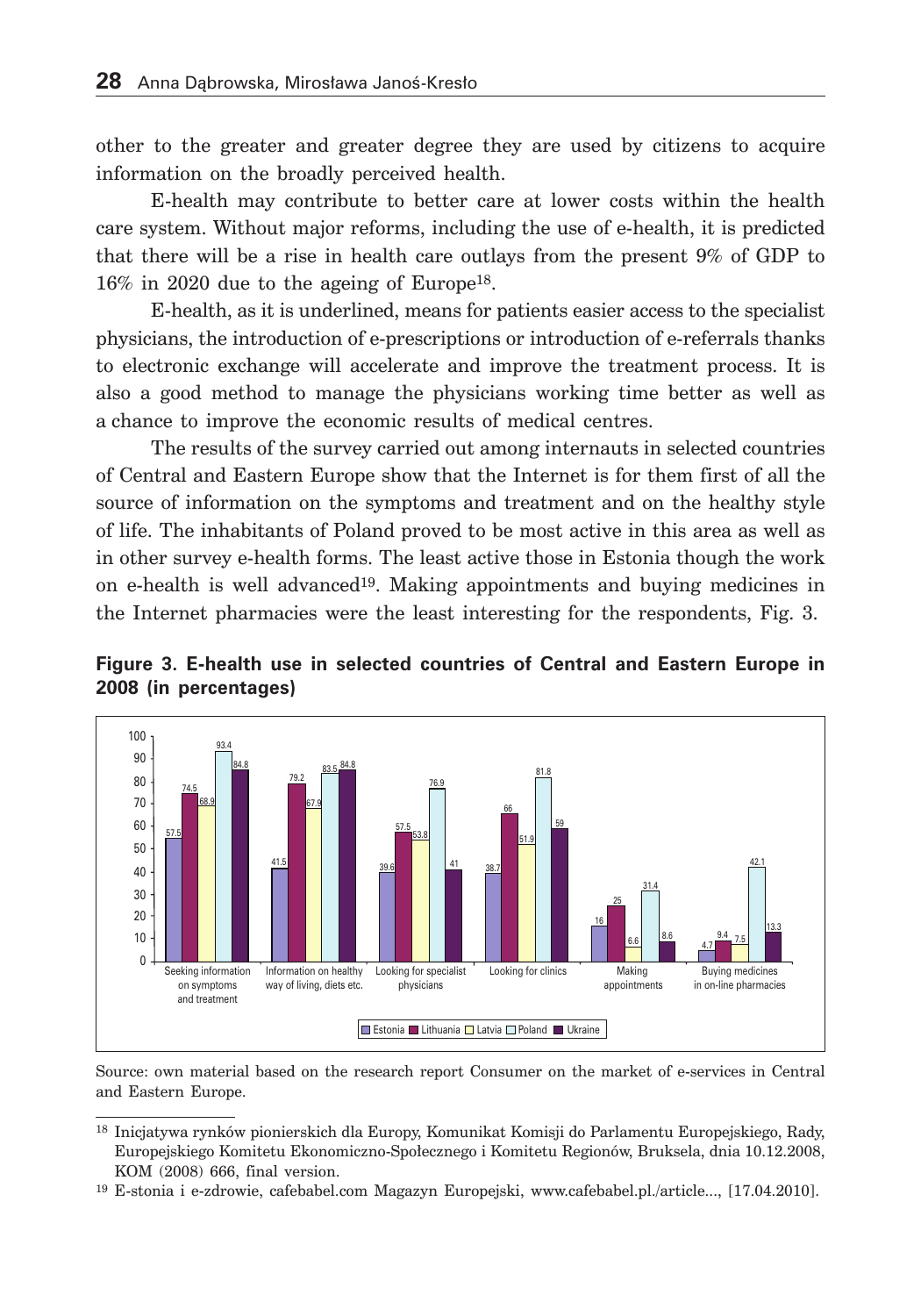#### **3.3. E-education**

The European Union Council resolved: "Education is more than a factor to give opportunity for employment – preparing for a career contributes to self-realisation and an active civic spirit in democratic communities, in which cultural and language diversity is respected. Education also plays a crucial role in the creation of well integrated society preventing discrimination, marginalisation, racism and xenophobia, it also promotes such fundamental values followed by the European community as tolerance and respect for human rights. In the epoch of knowledge and globalisation the development of the internally coherent and open European educational area will be essential for the future of Europe and its citizens"20.

The educational system is especially important for the transformation towards to global information community. The report on the social development devoted to this problem points to the following educational goals: education of citizens communicating, learning and creating in the condition of more and more universal access to information communication technologies and what follows – information. The information community causes changes among others in the system of education. There should be a comprehensive application of electronic mass media and didactic media within educational activities.

Education is one of the most important factors of economic development and also the most effective investment. It is estimated that in the OECD area the rise in the average time of the acquisition of education of one year results in the economic growth of 3–6% in the long run. There is also the positive impact of education on health and social cohesion<sup>21</sup>.

It is pointed out increasingly that in the future new teaching technologies will dominate. Schools will stop being institutions where knowledge is acquired, they will become teaching institutions. The market of educational services will develop offering more diversity, non-traditional and flexible forms of passing knowledge, from short weekend courses addressed to different social professional groups to on-line courses, also from universities to home self-study.

The media and the Internet enrich the forms of distance learning. One of these forms is on-line education, which makes use of resources and communication possibilities of the Internet.

E-education is a new form of teaching to enable studying in any place, time and pace, which is essential in the case of a distant place of residence or disability. It supports projects that aim at affirmative actions in youth education and teaching

<sup>20</sup> Edukacja w Europie, European Commission, Warsaw 2003.

<sup>21</sup> A. Hargreaves, Understanding Educational Change, in: The New Meaning of Educational Change, ed. M. Fullan, New York 1991; R. Pawlak, Polska reforma oświaty a europejska polityka edukacyjna, "Studia Europejskie", No. 3(31) 2004, p. 106.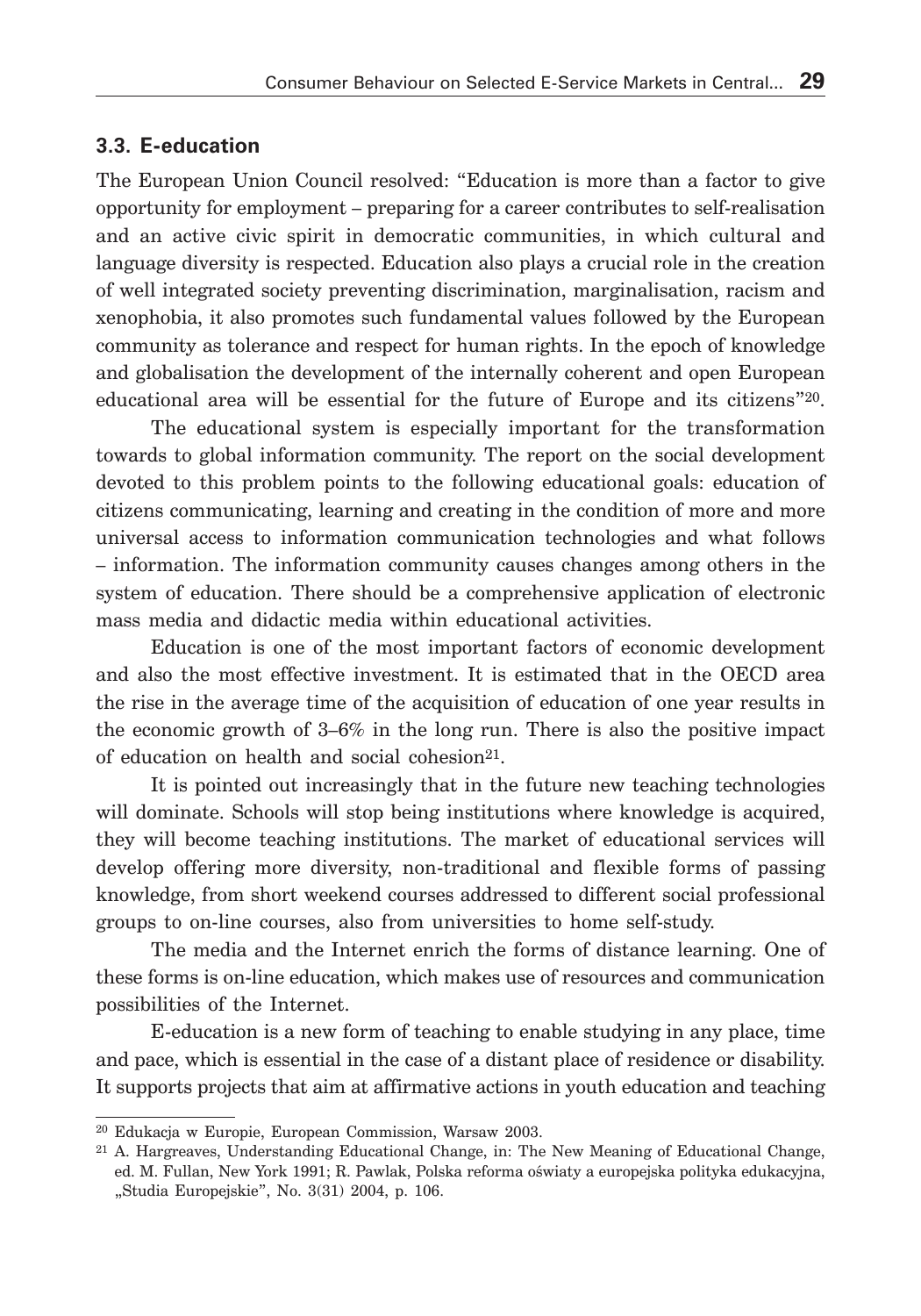adults in order to fight unemployment, retrain and improve occupational skills<sup>22</sup>. Its unquestioned value is, from the perspective of students or trainees, the opportunity for unlimited contact with lecturers, e.g. through e-mail or discussion forum, and also time saving due to no necessity of commuting. Its superiority over other methods consists of transferring the centre of gravity from the teacher to the student.

E-education is all the time a new but dynamically developing form of teaching. The research on the use of e-education through the Internet (e-services) in countries of Central and Eastern Europe showed its diversification resulting from both supply factors connected with tele-information infrastructure and demand factors connected with needs, skills and economic opportunities to use this infrastructure.

The survey was to answer the question on the scope and frequency of use of different forms of services. The most popular among respondents was seeking knowledge based on information, which means, taking into account also the use of other e-services, that the Internet is first of all a source of information. On-line dictionaries and translators took also high interest. There was relatively low interest in the Internet courses and trainings. It is assumed that visiting university websites, especially those presenting teaching materials, is addressed to definite groups of people to whom they are addressed and often require logging in, Fig. 4.





Legend: 1. Use of on-line dictionaries, translators, 2. Seeking knowledge based information, 3. Visiting university websites, 4. Visiting teaching material sites, 5. Use of Internet courses and training.

Source: own material based of the research report Consumer on the market of e-services..., *op. cit*.

<sup>22</sup> See Społeczeństwo informacyjne. Wybrane aspekty gospodarki elektronicznej, ed. C. Hales, M. Sarama, Wydawnictwo Max – Druk Drukarnia Medyczna, Rzeszów 2009, p. 311.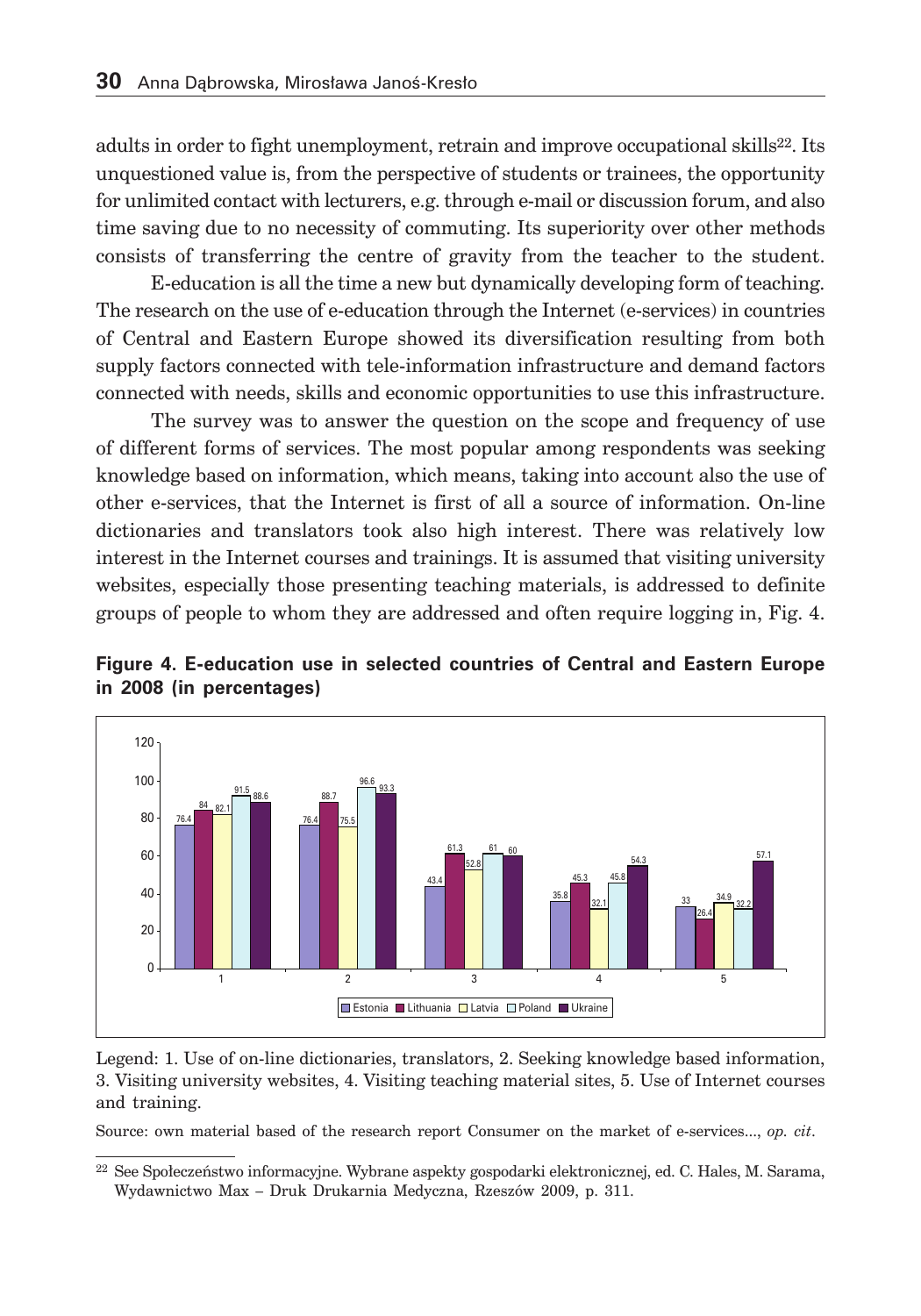E-education use is not only diversified in relation to the form but also the country. Interestingly, Ukrainian respondents are very active, especially in the area of the Internet courses and training. Those that make use of them, do it frequently (5 times or more), and differences in comparison with the frequency in other countries are 2-fold, and with reference to Poland even 3-fold. The respondents from the Ukraine were also most active in other e-education forms, except for visiting university websites.

#### **4. Leisure e-services: e-commerce, e-culture, e-tourism**

Time belongs to extremely rare and precious goods, subject to the principles of value in exchange. Leisure takes an important place in the structure of people's time budget. It may be spent on shopping, rest, satisfying interests, development of personality etc.

#### **4.1. E-commerce**

The Commissioner for Consumer Protection M. Kunewa said: "Consumers can only benefit from the Internet. It extends the available market, offering a wider selection of products and suppliers and enables comparison of offers and prices on the unprecedented scale. E- retail will become more and more common. Shopping is being done in this way by more than 150 m consumers, though only 30 m are making purchases in foreign Internet shops. We must see to it that e-commerce should not be unnecessarily slowed down due to the fact that some legal barriers have not been removed or important problems affecting customer confidence remain unsolved"23.

The development of e-commerce, which means business done by commonly available tele-information networks, is a response to the demand of present consumers who appreciate time, comfort, pace of information flow and need satisfaction. Common availability of goods and services on-line (in the country and abroad) makes every, even the most sophisticated customer find something of interest for themselves, which naturally does not have to result in a purchase.

The inclination to e-commerce use depends on a lot of factors, namely: Internet experience, openness to e-custom, motives behind e-commerce use or reason for not buying in traditional shops. It is increasingly stressed that e-commerce is not only a fast developing transaction area: it is a trade revolution.

<sup>23</sup> Consumer Affairs: E-commerce is more and more popular in the EU but its development is slowed down by trans-border trade obstacles, Brussels, 5 March 2009 IP/09/354.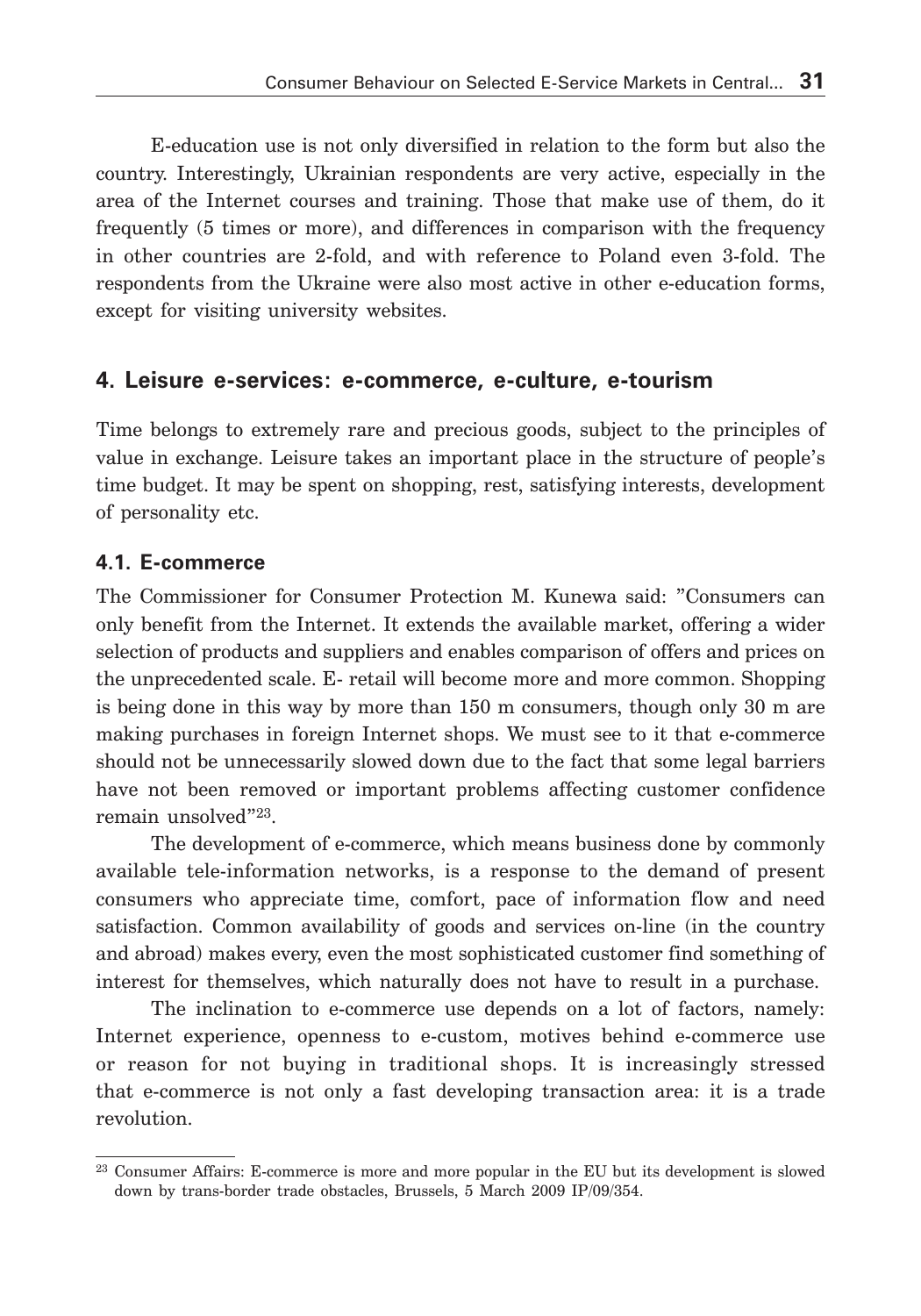In the period of 2007–2008 the leaders (above 50% on-line customers) are all the time: Norway (on-line customer share has not changed in recent years), Denmark (growth of 3 pp.), Great Britain (growth of 4 pp.), Holland (1 pp.), Sweden (no change), Germany (1 pp.) and Finland (3 pp.). The countries of the highest growth in on-line custom include: Slovakia (7 pp.), the Czech Republic (6 pp.), France (5 pp.), Latvia (5 pp.) and Cyprus recorded a decline of 1 pp.

The authors' research indicates that reasons for which consumers/internauts from Estonia, Lithuania, Latvia, Poland and the Ukraine decide to make e-purchases are diversified, Fig. 5.





Source: own material based of the research report Consumer on the market of e-services in Central and Eastern Europe.

Seeking information on goods and services and the comparison of price offers take most interest but does not translate directly into e-purchases. The Internet may only be an impulse to make certain purchasing decisions in the real world. Before customers make a decision to buy a product in a brick and mortar shop, they seek information on the Internet, compare offers, including prices. It can be said then that this modern medium influences the consumer behaviour in reality24.

The development of e-commerce in the Ukraine depends not only on the technical capacities of entrepreneurs but also psychological readiness of potential

 $^{24}$  Consumer behaviour means acquired inclination to positive or negative reaction to market phenomena. It may refer to for instance buying in on-line shops. cf. A. Falkowski, T. Tyszka, Psychologia zachowań konsumenckich, Gdańskie Wydawnictwo Psychologiczne, Gdańsk 2006.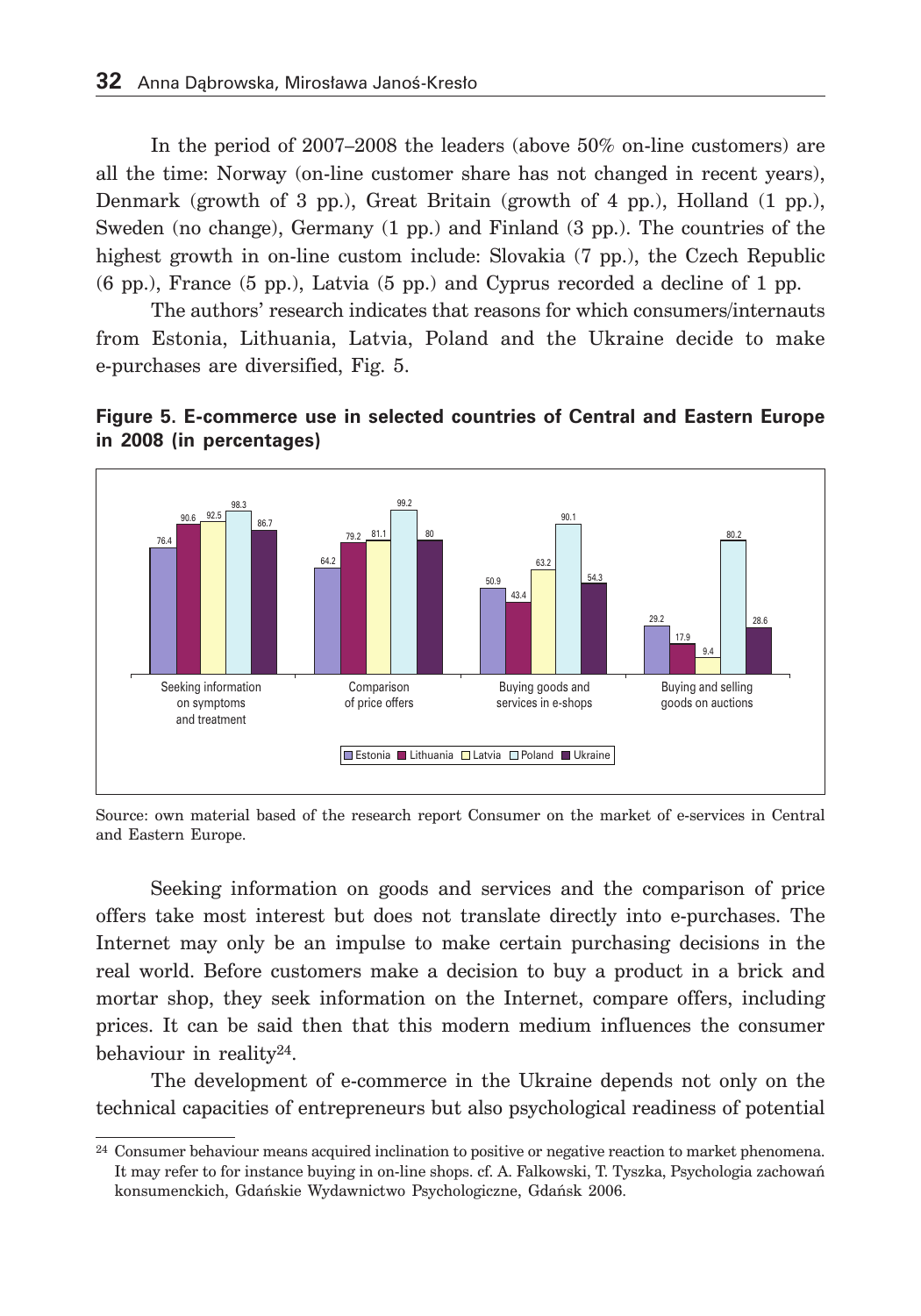users. E-commerce, to a large extent, develops in the Ukraine at the background of the world financial crisis effects and in the situation of changing consumer moods. Most often Ukrainian consumers seek the Internet information on household goods  $(73.7\%)$ , mobiles  $(62.5\%)$  and computers  $(61.7\%)^{25}$ .

It results from the report *Shop of the Future 2012–2015* made at the request of Visa Europe26 that in the coming years there should be enormous changes in the retail trade. Retailers from all over Europe pointed to several essential factors like business social responsibility, new payment technologies as well as consumers' customs and behaviour which, in their opinions, are thoroughly transforming their outlets and the whole sector. Vice-President of Visa Europe, Kelvin Smith, said: "As the research results indicate, the shop of the future will make use of the whole range of new technologies aimed at a single goal: more comfort for the customer through a higher degree of individualisation of the Internet services translating into business success. [...]".

#### **4.2. E-culture**

Digital technologies and the network environment pose challenges and prospects for culture, there are new forms of cultural expression. Technological progress made art enter the web: books, films, paintings were subject to digitalisation. The application of digital technologies lets the work of the intellect be copied and distributed an indefinite number of times, among a countless number of addressees and destinations, even without the authors' permission. Information technologies are perceived as a catalyst in the process of cultural changes.

New information communication technologies on the one hand change the way of creation and distribution of products and services of culture, on the other its consumption. The development of new technologies facilitates making individualised and enriched offers, with new multimedia and interactive services, by different cultural service providers.

The Internet and new media create new possibilities of participation in cultural life, they are applied in cultural activity and Internet promotion extends the possibility of participating in the world culture from home. Numerous internauts interested in culture treat the web as a collection of works of art. Another form of cultural activity of Internet users is different portals, which

<sup>25</sup> Ю. Пачковский, Украинский потребитель и интернет-потребление: общий анализ проблемы, w: Konsument w europejskiej przestrzeni, ed. A. Dąbrowska, I. Ozimek, IBRKiK Warszawa 2009, pp. 55 ff..

<sup>26</sup> Report Shop of the Future 2012–2015, made at the request of Visa Europe by a British research centre for Retail Research. It presents results of a survey carried out among 300 large and medium sized companies in seven European countries: France, Germany, Italy, Holland, Norway, Sweden and Great Britain. The respondents were asked about the predicted course of changes in all retail trade in the period of 2012–2015, www.visaeurope.com [30.05.2009].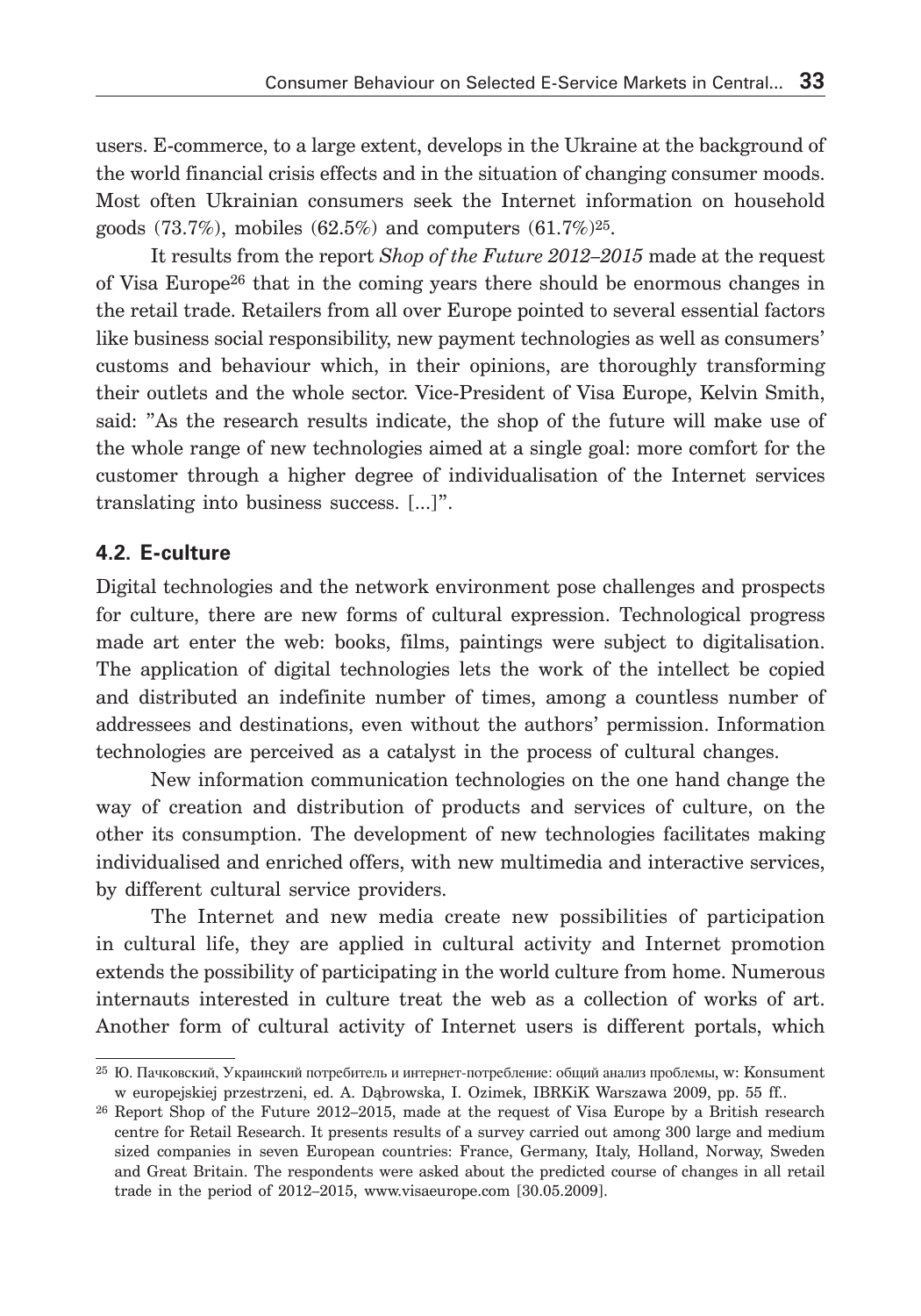present the current repertoires of cinemas, theatres, galleries and museums, or initiatives undertaken by non-governmental institutions, private individuals or institutions that do not normally deal with this sort of activity. Cultural departments of the Internet information services also perform this function. Besides those promoting artistic work, there are a lot of education services dealing with creation in the aesthetic as well as technical way, rules and principles, knowledge of aesthetics and theory of art etc.

"We are living in the period of transition from the analogue culture to digital culture. Digitalisation creates potential opportunities for all, but in long run, or even forever, there will be a division into active and passive consumers. /…/ The recipients may not only be the suppliers at the same time but they can make offers and topical channels for themselves. Some perceive it as cultural breakthrough  $/$ .../ $"^{27}$ . Modern information communication technologies have already won their position in the process of satisfying cultural needs. In this situation we speak about the virtualisation of culture.

The participation in culture through the Internet takes different forms from for instance seeking information on cultural events or checking repertoire through virtual visits to museums to more involved participation, where the users themselves become the authors or co-authors of newly created values.

E-culture was also surveyed in selected countries of Central and Eastern Europe. The results show differences in relations to the use of e-culture in these countries. The highest percentages referred to reading and downloading magazines in Estonia, seeking cultural information in Lithuania and Latvia, checking repertoire in Poland and downloading film files in the Ukraine. The least interest (lowest percentages) referred to buying films and records in Estonia, Lithuania and Latvia and buying tickets in Poland and the Ukraine, Fig. 6.

What is worth mentioning is the nature of participation in e-culture. The only considered in the research form of participation in e-culture whose final implementation is held in cultural institutions/outlets is in reality *booking and purchase of tickets*, which is connected with the access to these outlets. It comes as no surprise though that the respondents making use of this form were persons assessing their material situation as good (except for Latvia) and those living in big cities. Cities attract human activity in all areas of social life, including cultural life, which enables people to make more diversified and complete choice, to reflect individual preferences more accurately.

<sup>27</sup> K. Krzysztofek, Media w perspektywie globalizacji i cyfryzacji. Implikacje dla Polski, in: Społeczne i ekonomiczne uwarunkowania rozwoju kultury, 2nd National Congress CULKTURE-ECONOMY-MEDIA, Kraków-Warsaw 2003, p. 199.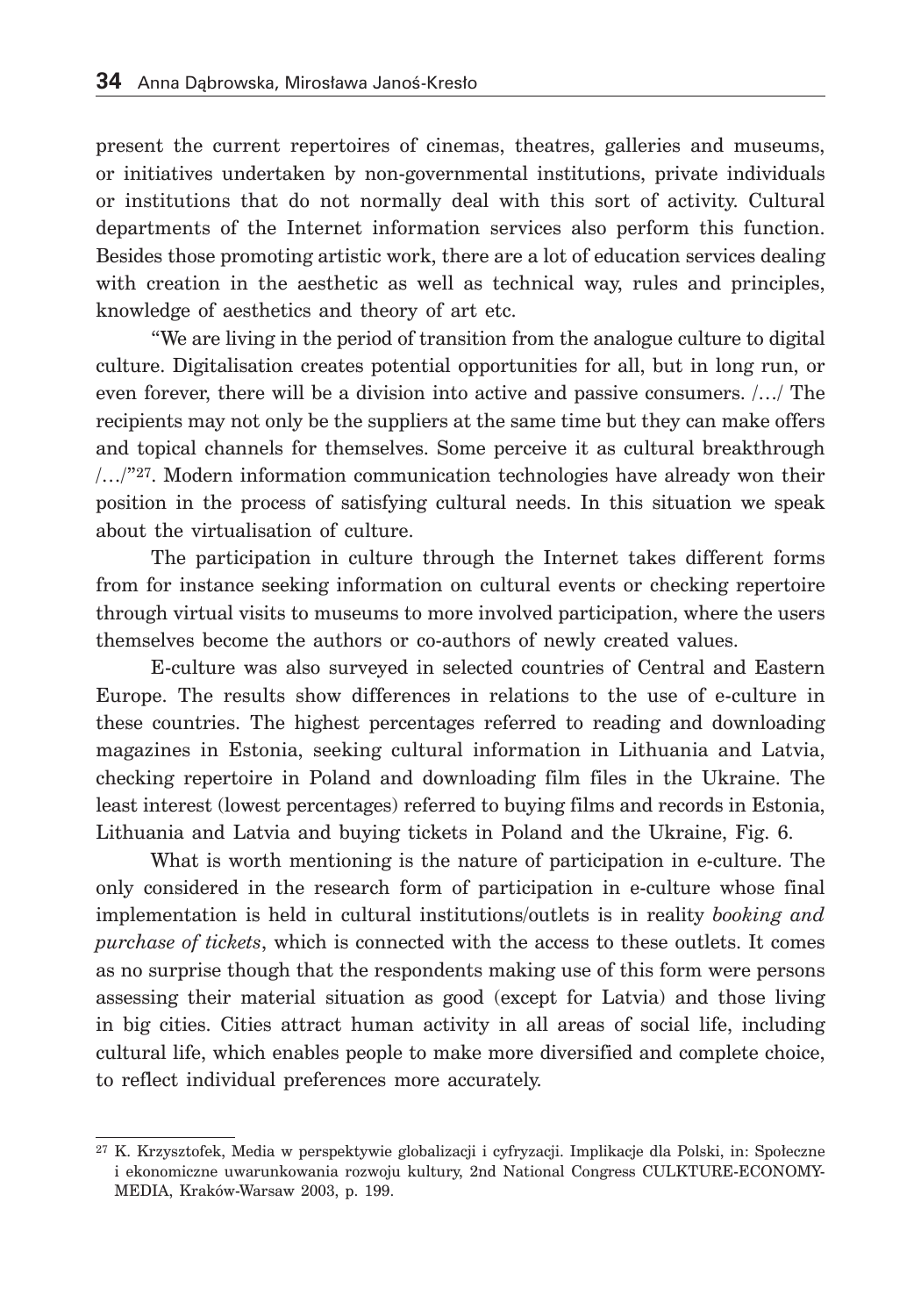



Source: own material based of the research report Consumer on the market of e-services..., *op. cit*.

#### **4.3. E-tourism**

The idea of tourism is of a dual nature. Tourism may be perceived as a group of organisations, i.e. tourist accommodation together with infrastructure, organisers of recreation and tourist events with their palette of offers and its use28. Furthermore it may refer to all activities of intentional travellers away from their residence up to  $12 \text{ months}^{29}$ . In the latter, leisure is of great importance.

Tourism is presently regarded to be the world phenomenon, the most characteristic occurrence of our epoch. It has become a mass occurrence affecting a number of areas of human life. Modern technologies have a considerable impact on the market of tourist services and its development. Tourist companies, like tourists, must follow the spirit of the time and make use of appropriate infrastructure: computer and the Internet. The latter enables reaching customers with new offers and service products by firms from the tourist industry, both on-line and traditional ones<sup>30</sup>.

<sup>28</sup> UNWTO announces that the number of tourist arrivals in the world in 2005 came up to 800 m, and incomes accounted for about USD 700 m. Data acquired in the Ministry of Economy, Tourist Department.

<sup>29</sup> Cf. Turystyka w 2000 roku. GUS, Warszaw 2001.

<sup>30</sup> More on tourism in Poland: A. Dąbrowska, M. Janoś-Kresło, E-turystyka a zachowania nabywców i klientów, in: Zachowania konsumentów na rynku turystycznym, ed. B. Dobiegała-Korona, ALMAMER Wyższa Szkoła Ekonomiczna, Warsaw 2010, pp. 149 ff..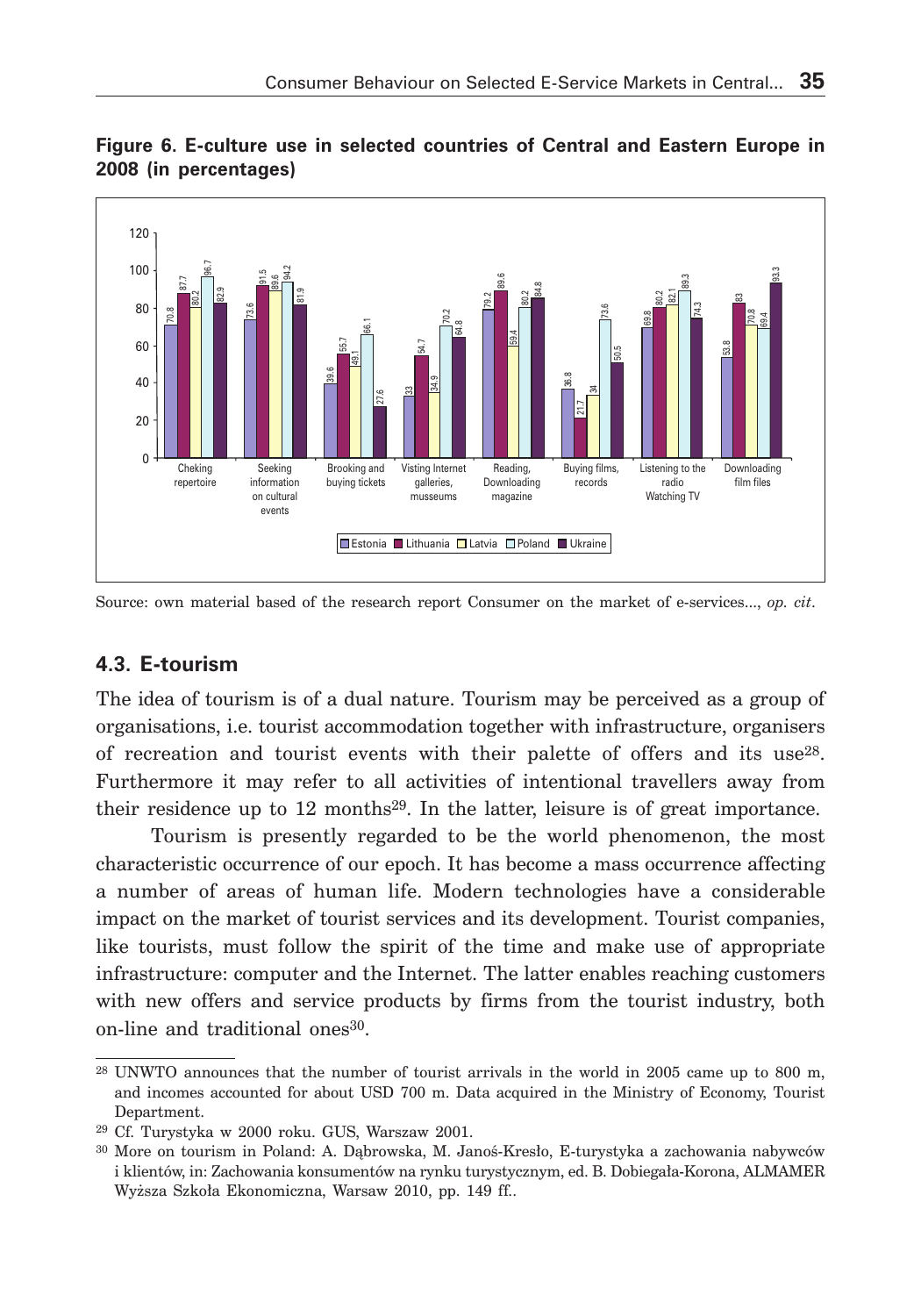E-tourism illustrates how the Internet allows customers to familiarise themselves with offers made by travel agencies, in the country or abroad, to visualise them, to compare tourist products and prices, to book a trip or a ticket, to make payment, exchange experience with other internauts on travel agencies, the quality of customer handling and providing services according to the agreement concluded or stay at the destination. The development of e-tourism facilitates the globalisation of demand and supply of tourist products and services, stimulating the development of tourism, providing tourists with effective tools to identify and buy suitable products, and their providers with distribution of offers and also their management on a global scale31.

When characterising e-tourism it must be remembered that the online pattern may apply to both phases: pre-sales and after-sales, whereas the consumption itself of a tourist service, up to now, has taken place only in the real world.

In the course of recent years the share of on-line sales in the tourist industry has risen successively. In the USA for the first time in history, the share of on-line sales in the tourist industry exceeded the level of 50% in 2007, and in the forecast for 2008 the 59% growth was mentioned. In Europe on-line sales are all the time lower that those by traditional travel offices, but there is a high growth dynamics. In 2006 they accounted for nearly 28%, and the forecast for 2008 assumed reaching  $40\%$  of the whole tourist market  $32$ .

UNWTO encourages its member countries as well as developing countries to make use of the possibilities given by the access to information and the Internet. It supports the e-tourism strategy and the acquisition of new customers through this medium33.

Tourists make use of the Internet and search engines more and more consciously, they are better educated and their expectations of destinations are more precise. Tourists more willingly read others opinions, analyse and compare prices, visit websites of definite tour operators, those traditional and on-line. The information they are seeking is more complex and diversified, and the scope is unlimited.

The report makes an attempt to determine the objective of the Internet use in the area of e-tourism, Fig. 7. In Estonia the most highly rated factor was: the use of tourist services, in Lithuania: tour operators' websites and comparison

<sup>31</sup> W. W. Gaworecki, Turystyka, PWE, Warszawa 2007, p. 277.

<sup>32</sup> Travelplanet.pl., Raport analityczny, Dom Maklerski PKO BP, Warszawa, 31.10.2008, http://www. relacje.travelplanet.pl/gfx/dokumenty/Zdjecie3\_00000003.pdf

<sup>33</sup> In the period of 24 May to 6 June 2008 in Spain there was a seminar organised by UNWTO for the representatives of tourism administrators from the Member Countries. E-tourism was one of the topics. UNWTO founded an Internet portal SOS.travel http://www.ternalert.org/, which publishes, among others, information on safe travelling.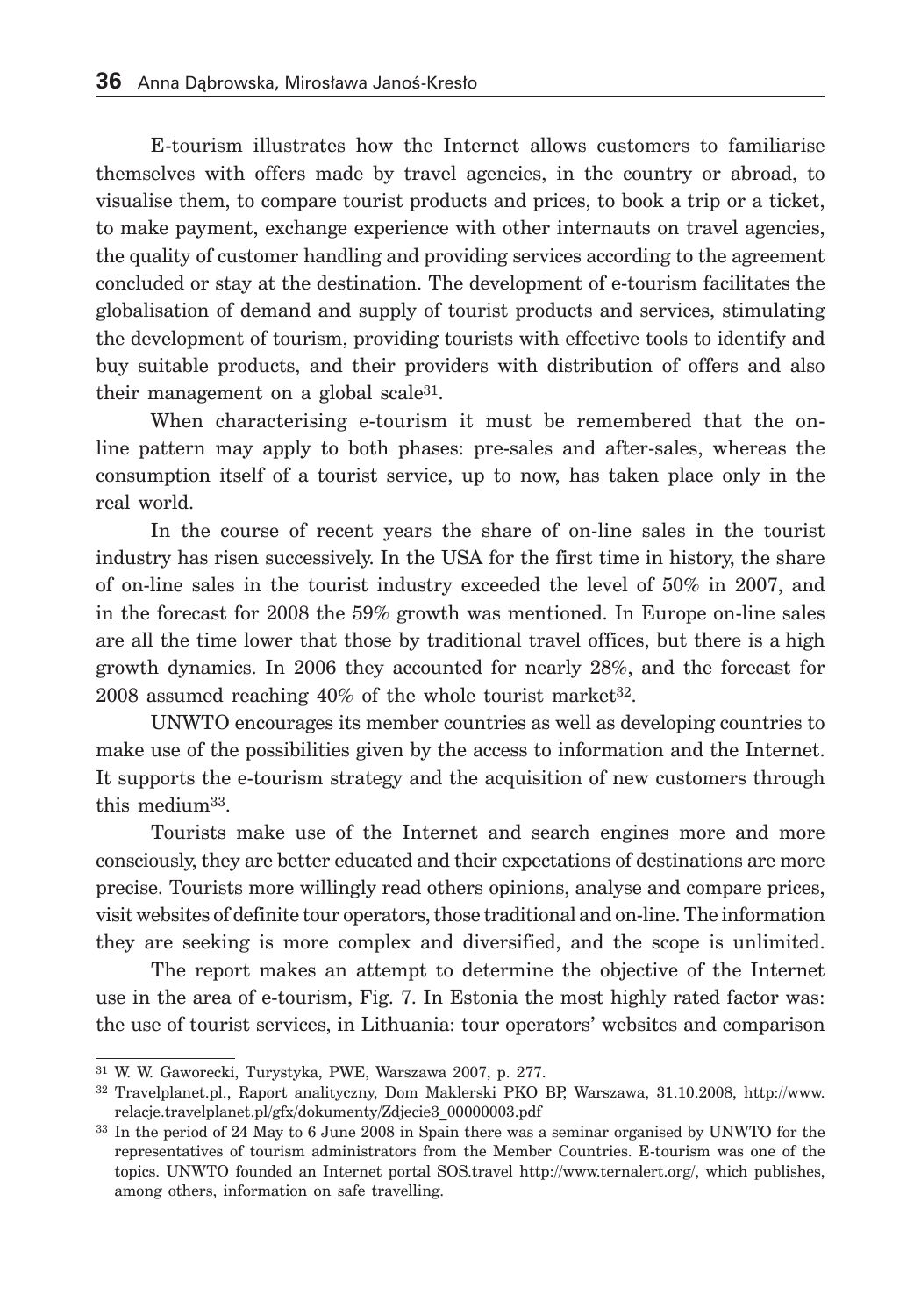of offers, in Poland the lowest rated factor was: making reservations purchasing tickets and accommodation, in the Ukraine e-tourism refers more often to reading blogs connected with tourism and trips.





Source: own material based of the research report Consumer on the market of e-services.., op. cit.

It is worth mentioning that in Great Britain every fourth purchase of tourist services is made on the Internet, whereas in Central and Eastern Europe every tenth<sup>34</sup>.

The report *Tourist Products and Services on the Internet* indicates that if really the model of decisions made by Polish consumers will follow the western trends, the next few years may see a dynamic growth of the Polish market of on-line tourist services.

It may be expected that interest in e-tourism will be growing, which will result in the creation of new portals. New, cheaper and more effective channels of distribution will acquire new followers. It is also the way to reach a carefully selected customer.

## **5. Conclusion**

The technological revolution in the contemporary world exerts a considerable influence on the market of services and the way they are rendered. Together

<sup>34</sup> Produkty i usługi turystyczne w Internecie, http://www.travelmarketing.pl/upload/raport/google\_pl\_ bro research report lowres.pdf [8.01.2009].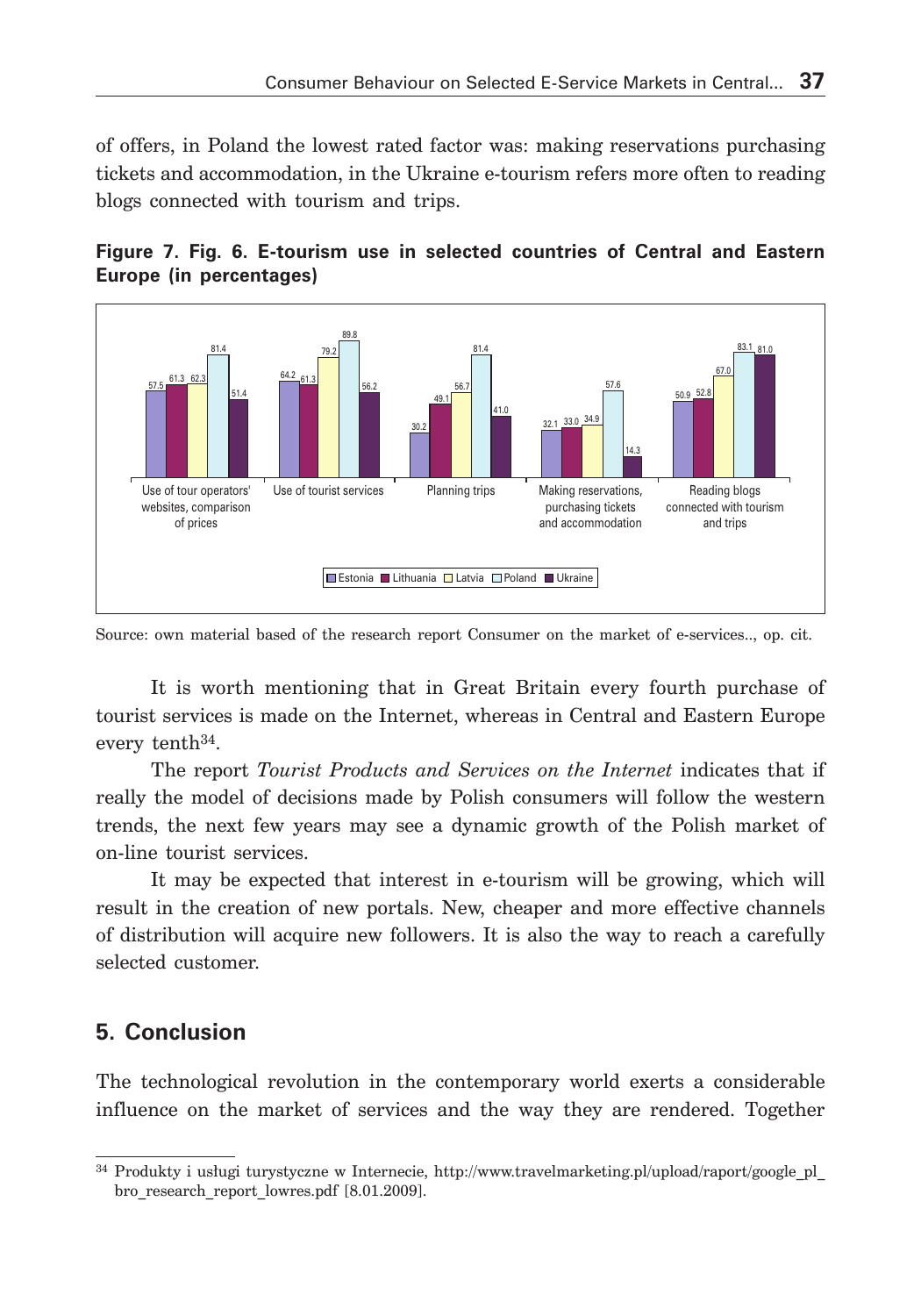with the development of the Internet, numerous changes have appeared on the service market, which offers more and more activities to be done on-line.

There are also changes in demand of consumers, who expect increasingly interesting offers well-adjusted to their needs in various areas of life. Present-day e-services consumers are customers who are not satisfied with services offered by the service providers, they affect actively the shape and development of services and the way they are offered.

E-services development is a response to the changing reality, to the new economic, market and consumption reality. It is worth stressing that e-services are synonymous with modernity, expression of progress and an element of the construction of information community. The Internet used by service providers is a great chance to improve competitiveness, innovativeness and management effectiveness. Whether these advantages are achieved or not depends on the accessibility and proper use of economic instruments by consumers.

 The results of the research done in five countries of Central and Eastern Europe: Estonia, Lithuania, Latvia, Poland and the Ukraine determined the perception of e-services in the country under investigation at the background of Europe as well as their diversified use in these countries.

# **Bibliography**

- 1. Adamski D. et al, e-Administracja, prawne zagadnienia informatyzacji (E-Administration, Legal Aspects of Informatisation), ed. D. Szostak, Pressom Sp. z o.o., Wrocław 2009.
- 2. Consumer Affairs: E-commerce is more and more popular in the EU but its development is slowed down by transborder trade obstacles, Brussels, 5 March 2009 IP/09/354.
- 3. Dąbrowska A., Janoś-Kresło M., E-turystyka a zachowania nabywców i klientów (E-tourism and Bevaviour of Buyers and Customers), in: Zachowania konsumentów na rynku turystycznym (Consumer Behaviour on the Touirist Market), ed. B. Dobiegała-Korona, ALMAMER Wyższa Szkoła Ekonomiczna, Warsaw 2010.
- 4. Dąbrowska A., Janoś-Kresło M., Wódkowski A., E-usługi a społeczeństwo informacyjne (E-services and Information Community), Difin, Warszawa 2009.
- 5. Dąbrowska A., Rozwój rynku usług w Polsce uwarunkowania i perspektywy, Oficyna Wydawnicza SGH, Warsaw 2008.
- 6. Edukacja w Europie (Education in Europe), European Commission, Warsaw 2003.
- 7. E-stonia i e-zdrowie (E-stonia and e-health), cafebabel.com Magazyn Europejski, www.cafebabel.pl./article..., [17.04.2010].
- 8. Eurostat, http://epp.eurostat.ec.europa.eu/tgm/printTable..., [21.08.2009].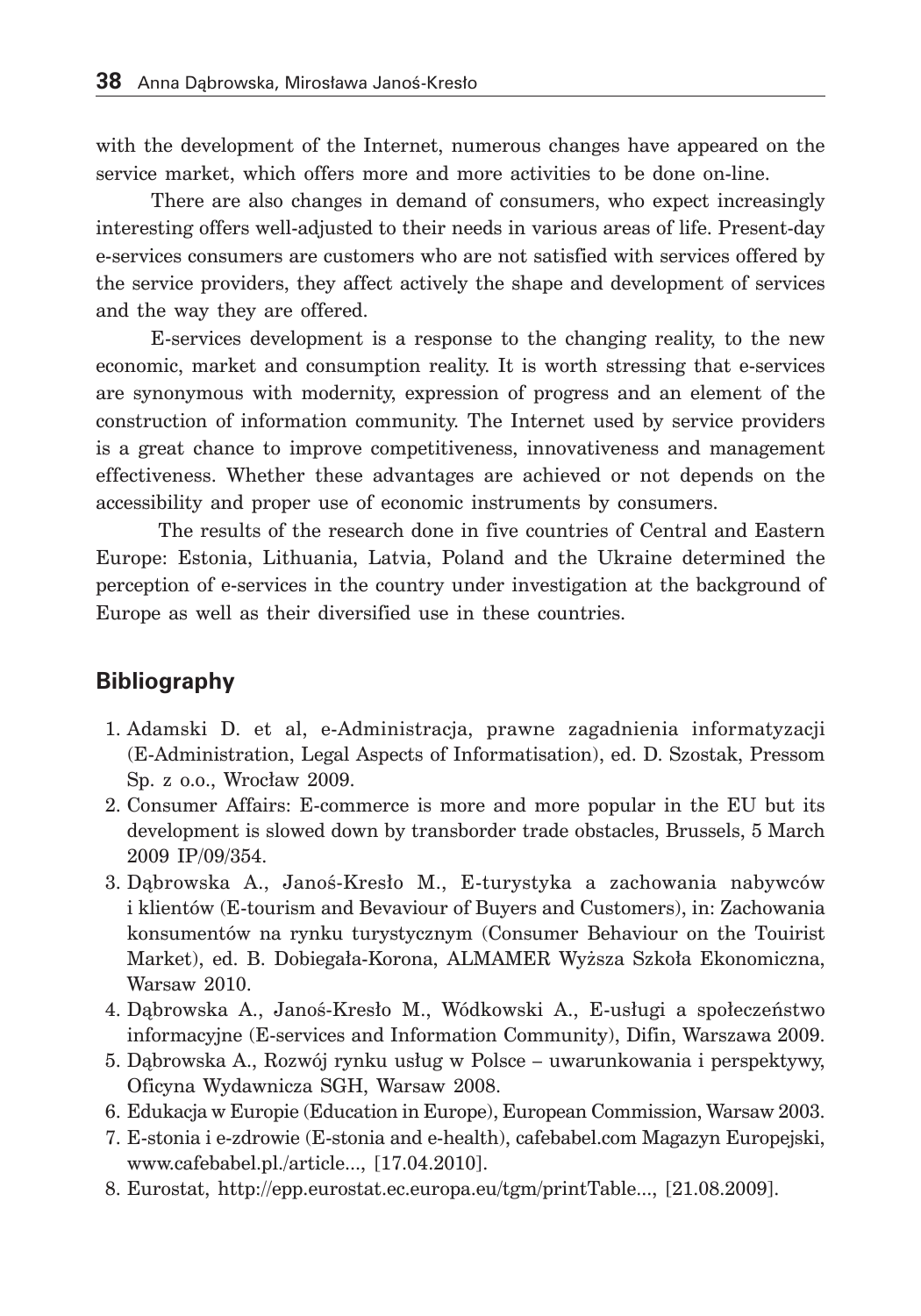- 9. Falkowski A., Tyszka T., Psychologia zachowań konsumenckich(Psychology of Consumer Behaviour), Gdańskie Wydawnictwo Psychologiczne, Gdańsk 2006.
- 10. From ICT to E-Culture. Advisory report on the digilisation of culture and the implications for cultural policy, Netherlands Council for Culture, Submitted to the Netherlands State Secretary for Education, Culture and Science, June 2003, English edition August 2004, The Hague, www.cultur.nl/e-culture...
- 11. Gaworecki W. W., Turystyka, PWE, Warsaw 2007.
- 12. Haan J., Huysmans F., Revolution or Evolution? An Empirical approach to eCulture, w: eCulture: The European Perspective Cultural Policy, Creative Industries, Information Lag, Proceedings from the Round Table Meeting, Zagreb, 24–27 April 2003, Institute for International Relations, Zagreb 2005.
- 13. Hargreaves A., Understanding Educational Change, in: The New Meaning of Educational Change, ed. M. Fullan, New York 1991.
- 14. http://www.relacje.travelplanet.pl/gfx/dokumenty/Zdjecie3\_00000003.pdf
- 15. Human Development Reports 2001: Making new technologies work for human development, Published for the United Nations Development Programme (UNDP), New York- Oxford, Oxford University Press 2001.
- 16. Inicjatywa rynków pionierskich dla Europy (Pioneer Markets Innitiative for Europe), Commission's Communique for the European Parliament, Council, Social and Economic Committee and Committee of the Regions, Brussels 10 December 2008, KOM (2008) 666, final version.
- 17. Karski J. B., Promocja zdrowia dziś i perspektywy jej rozwoju w Europie (Health Promotion Now and Its Development Prospects in Europe), CeDeWu.Pl, Warsaw 2009.
- 18. Kiepas A., The Internet a kultura wyzwania dla człowieka i społeczeństwa (The Internet and Culture- Challenges for Man and Community), in: The Internet – społeczeństwo informacyjne – kultura (The Internet – Community – Culture), Śląskie Wydawnictwo Naukowe WSzZiNS, Tychy 2006.
- 19. Kotler Ph., Armstrong G., Principles of Marketing, Pearson Education, Inc., Upper Saddle River, New Jersey 2010.
- 20. Kraus A., Informacyjne usługi cyfrowe we współczesnym społeczeństwie i gospodarce (Digital Information Services in Modern Community and Economy) in: Społeczeństwo informacyjne. Wybrane aspekty gospodarki elektronicznej (Information Community. Selected Aspects of Electronic Economy), ed. C. Malesa, M. Saramy, Uniwersytet Rzeszowski, Wydawnictwo Max – Druk Drukarnia Medyczna, Rzeszów 2009.
- 21. Krzysztofek K., Media w perspektywie globalizacji i cyfryzacji. Implikacje dla Polski (Media from the Perspective of Globalisation and Digitilisation), in: Społeczne i ekonomiczne uwarunkowania rozwoju kultury (Social and Economic Determinants of the Development of Culture), 2nd National Congress CULTURE-ECONOMY-MEDIA, Kraków-Warsaw 2003.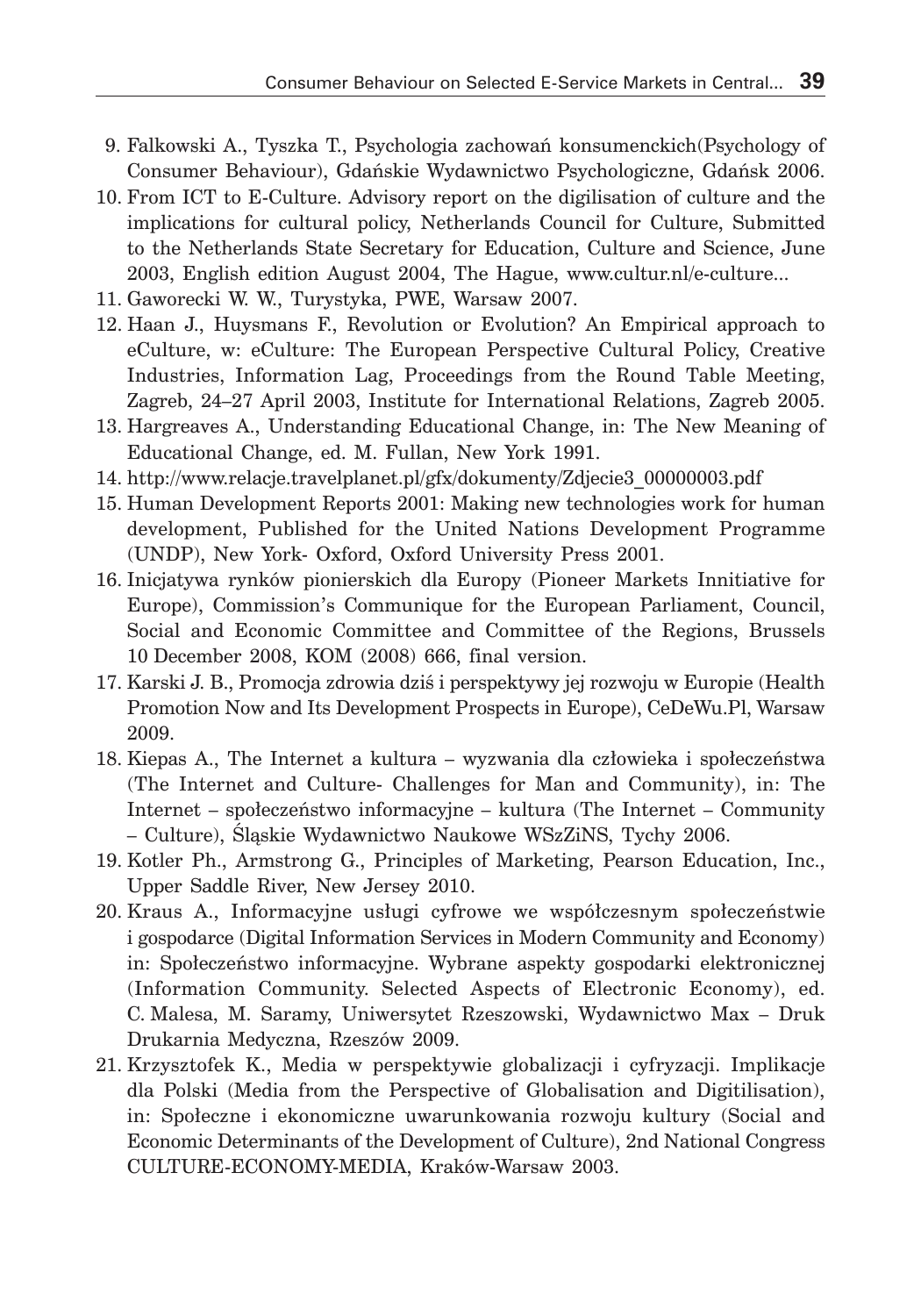- 22. Luterek M., e-government. Systemy informacji publicznej (Public Information Systems), Wydawnictwa Akademickie i Profesjonalne, Warsaw 2010.
- 23. Пачковский Ю., Украинский потребитель и интернет-потребление: общий анализ проблемы, in: Konsument w europejskiej przestrzeni (Consumer in the European Space), ed. A. Dąbrowska, I. Ozimek, IBRKiK Warsaw 2009.
- 24. Pawlak R., Polska reforma oświaty a europejska polityka edukacyjna, "Studia Europejskie" (Polish Educational Reform and European Educational Policy, "European Studies"), No. 3(31) 2004.
- 25. Produkty i usługi turystyczne w Internecie(Tourist Products and Services on the The Internet), http://www.travelmarketing.pl/upload/raport/google\_pl\_bro\_ research\_report\_lowres.pdf [8.01.2009].
- 26. Raport Sklep Przyszłości 2012-2015 (Report Shop of the Future2012-2015), www.visaeurope.com [30.05.2009].
- 27. Solomon M. R., Zachowanie i zwyczaje konsumentów (Consumer Behaviour and Habits), Wydawnictwo HELION, Gliwice 2006, 6th Edition.
- 28. Społeczeństwo informacyjne. Wybrane aspekty gospodarki elektronicznej (Information Community. Selected Aspects of Electronic Economy), red. C. Hales, M. Sarama, Wydawnictwo Max – Druk Drukarnia Medyczna, Rzeszów 2009.
- 29. Springer W., Wpływ wirtualizacji przedsiębiorstw na modele e-biznesu. Ujęcie instytucjonalne (Impact of Corporate Virtualisation on e-Business Models. Institutional Perspective), Szkoła Główna Handlowa w Warszawie, Warsaw 2008.
- 30. Światowy G., Zachowania konsumentów (Consumer Behaviour), Polskie Wydawnictwo Ekonomiczne, Warsaw 2006.
- 31. Travelplanet.pl., Raport analityczny (Analytical Report), Dom Maklerski PKO BP, Warsaw, 31.10.2008.
- 32. Turystyka w 2000 roku. GUS, Warsaw 2001.
- 33. Uzelac A., eCulture: Cultural Goods Between Public Domain and Private Proper, http://www.imo.hr/~sandra/docs/uzelac\_eculture-proceedings.pdf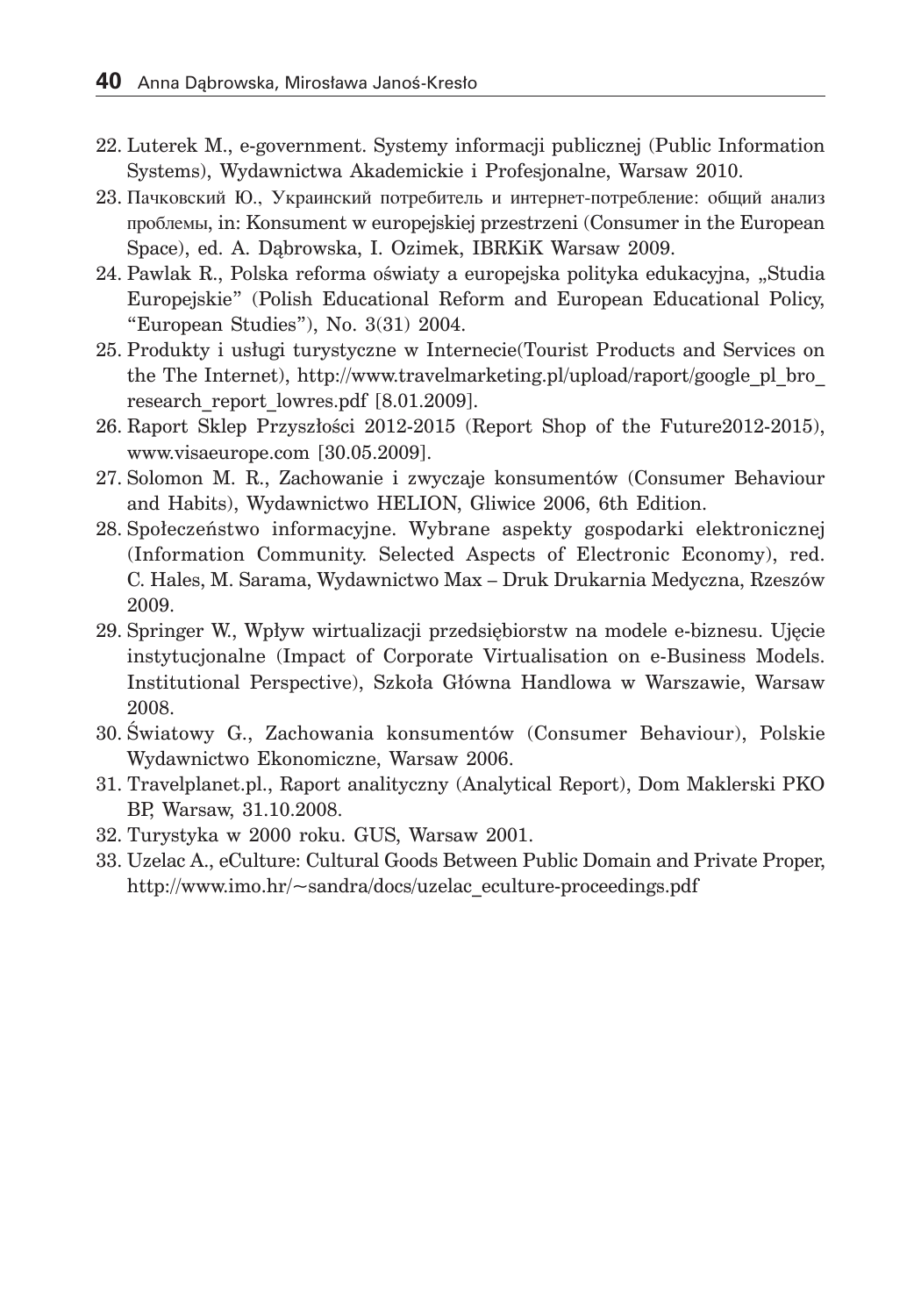Paweł Felis Collegium of Management and Finance Warsaw School of Economics

# **The Financial Independence of Local Self-Government Units in the Acquisition of Sources to Finance Their Activity – The challenges for Self-Government Theory and Practice**

## **1. Introduction**

The need for reform of tax revenues of local self-government units (JST) in Poland is unquestionable1. The efficient administrative work of self-government depends naturally also on the construction of a tax system.

One of the basic self-government principles is the principle of independence, which does not certainly mean autonomy, *i.e.* complete independence from the state. Local self-government units enjoy the legally<sup>2</sup> guaranteed independence within the area based on the competence entrusted by the state. There is a necessity for the establishment of the role of self-government – confining its functions to public utilities (this is what it was appointed for) or assigning it a considerably broader scope, i.e. influencing the entities operating in the area<sup>3</sup>.

Contemporary states, as indicated by A. Szewczyk, treat local self-government as a comfortable and dynamic system facilitating the process of management of public tasks4. E. Kornberger-Sokołowska claims that while making use of its central institutions, the state has to be capable of emergency intervention through certain financial instruments5 in the area of public tasks performed by self-government.

<sup>1</sup> The author is aware of the fact that this expression may be considered too harsh and far reaching, taking into account the subsidy model developed of financing local self-government in Poland. The imperfectness of the Polish real estate tax system justifies the need for its thorough restructuring.

<sup>2</sup> Law making is based on constitutional, international law and common legislation standards.

<sup>3</sup> It is indicated for instance by E. Denek, Podatki w gospodarce samorządu terytorialnego w warunkach integracji europejskiej, in: Finanse, ed. by B. Pietrzak, Oficyna Wydawnicza Szkoły Głównej Handlowej w Warszawie, Warsaw 2005.

<sup>4</sup> A. Szewczyk, Finanse polskich gmin w świetle Europejskiej Karty Samorządu Terytorialnego, in: Finanse, Banki i Ubezpieczenia w Polsce u progu XXI wieku, Vol. I – Finanse publiczne, Wydawnictwo Akademii Ekonomicznej w Poznaniu, Poznań 2000, p. 199.

<sup>5</sup> E. Kornberger-Sokołowska, Budżet państwa a budżety jednostek samorządu terytorialnego, in: Stan i kierunki rozwoju finansów samorządu terytorialnego, ed. by L. Patrzałek, Wydawnictwo WSB w Poznaniu, Poznań, 2007, p. 29.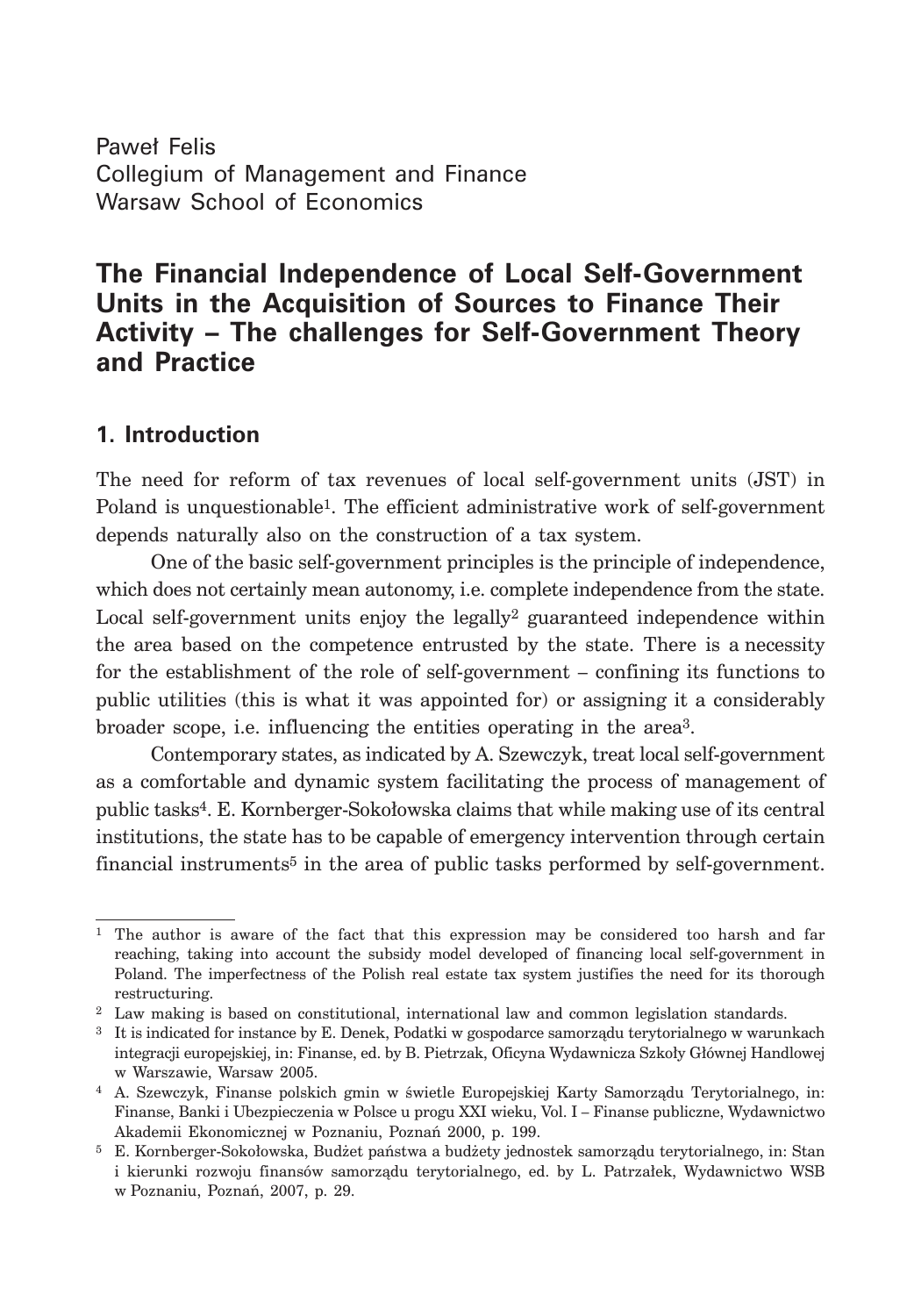Thus, local self-government was perceived a basic form of of organisation of public life on a local scale implementing public tasks prescribed to it statutorily and ordered by the central administration. The prerequisite for conducting local policy is a possibility of making sovereign and rational decisions at this level.

The idea of independence is a category that has not been defined explicitly in the current legal regulations or substantive literature.

The views presented in the scholarly literature on the notion of the independence of local self-government units justify the conclusion that this notion should be considered from the legal, political, economic and organisational perspectives6. Let us emphasise the significance of JST, as thanks to this category, it is possible to determine the framework of their operation and real possibilities of the completion of tasks assigned to them7.

The financial independence of local self-government units reflects the process of decentralisation of public finance; however, it would not be well-founded to treat it in isolation from the accepted model of state and current public finance system. Admittedly, local self-government is a separate public and legal association; however it works within the public sector, which means some state intervention in the form of supervision by its specific bodies. For these reasons this article ignores the outermost variations meaning extreme decentralisation, definitely not to be accepted in the modern states (of the unitary model of state). Complete independence giving the right to set the principles of operation independently of the central institutions would result in the reduction of the role of state.

#### **2. Decentralisation of public finance – arguments for and against**

An important issue to settle is the problem of the administrative power of local self-government to conduct tax policy on its own territory. Let us present then the arguments for the decentralisation of decision processes and strong self-government structures, and on the other hand their centralisation and complete subordination.

To follow S. Owsiak, an opinion may be expressed that both in the theory and practice of public finance, there is a regularity indicating that the closer the fund managers are to the community in favour of which they work<sup>8</sup>, the more effective the use of public funds.

<sup>6</sup> See: e.g. M. Dylewski, B. Filipiak, M. Gorzałczyńska-Koczkodaj, Finanse samorządowe. Narzędzia, decyzje, procesy, Wydawnictwo Naukowe PWN, Warsaw 2006, p. 13.

<sup>7</sup> B. Filipiak, Wpływ zmian w podatkach i opłatach lokalnych na samodzielność finansową gminy, in: Polski system podatkowy. Założenia a praktyka, A. Pomorska (ed.), Wydawnictwo UMCS, Lublin 2004, p. 242.

<sup>8</sup> S. Owsiak, Finanse publiczne. Teoria i praktyka, Wydawnictwo Naukowe PWN, Warsaw 1998, p. 101.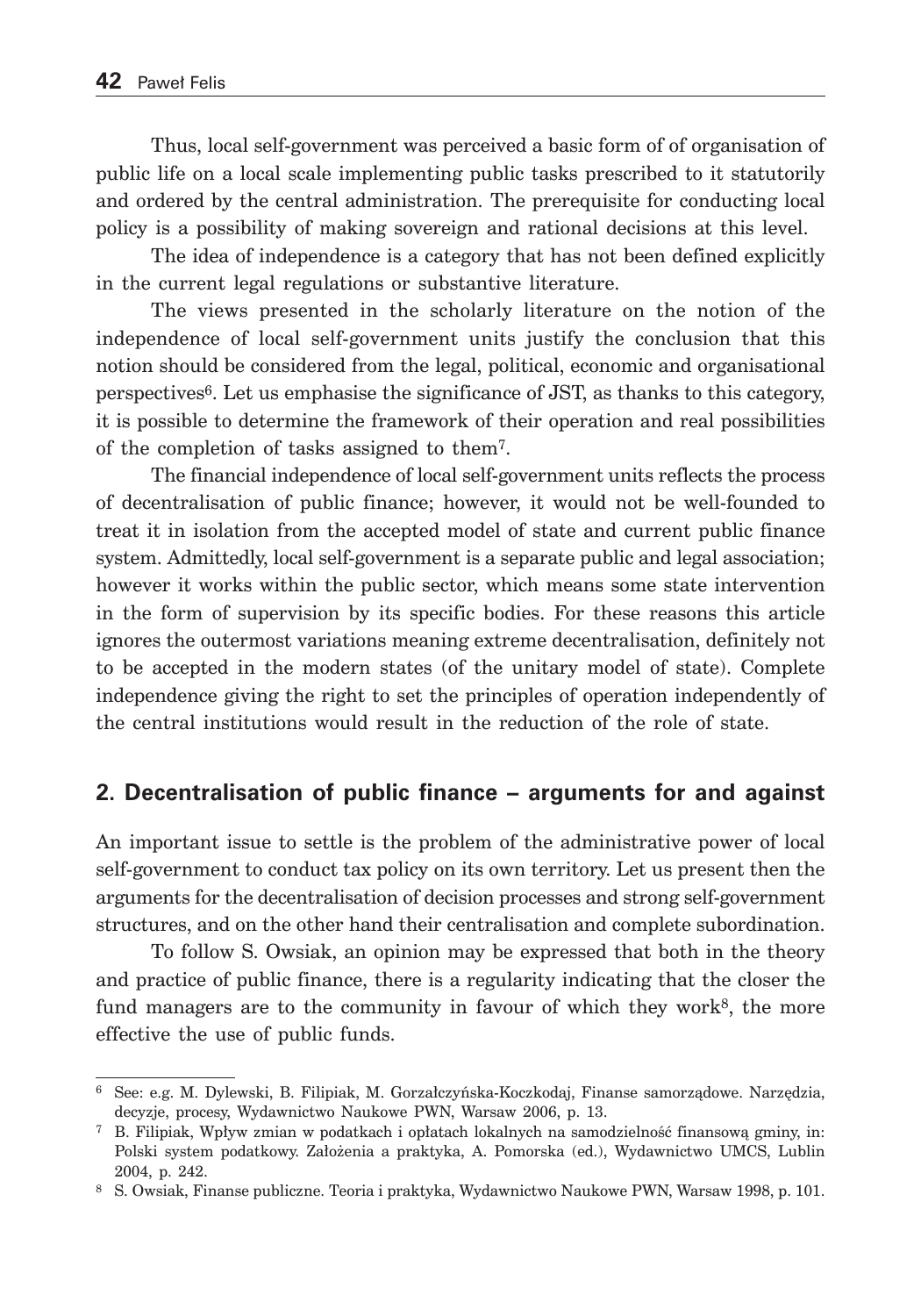This regularity may be explained based, for instance, on:

- the principle of centralisation developed by W. Oates<sup>9</sup>, according to which: public services should be provided by the authority controlling the least possible geographic area to be able to assimilate the benefits and costs of the provision of public services. W. Oates argues as follows: local authorities understand the problems of their people, local decision making is characterised by sensitivity to the needs of people the services are designed for; unnecessary authorities are delayered, competition between local self-governments is on the rise and innovativeness is improved,
- the principle of adequacy within which C. Tiebout<sup>10</sup>, proved that competition between local units results in a more effective provision of public goods (allocation effectiveness),
- the principle of regulation within the "theory of public choice" by  $G$ . Stigler<sup>11</sup>, who suggested that the community should decide on the kind and quantity of public goods and services they want to receive and the authorities should be as close as possible to them, as they then work the best. Sharing the view that decentralisation of public finance favours the rational

use of public funds, let us consider objective arguments for decentralisation or centralisation (Table 1).

Research carried out by R. Prud'homme12 looks interesting on this background. Making an assessment of two basic models of management in the public sector, he assumed four groups of criteria to determine the scope of decentralisation and structure of spending at different levels of authority. He included the following:

 1) economic efficiency analysed in two questions: whether allocation of goods and services corresponds to the definite levels and whether the package of goods and services is produced effectively;

 <sup>9</sup> W. Oates, The Effects of Property Taxes and Local Public Spending on Property Value: An Empirical Study of Tax Capitalization and Tiebant Hypothesis, "Journal of Political Economy", 1972, No. 77, pp. 957–971, cf. G. Kozuń-Cieślak, Decentralizacja władzy i zasady delegowania kompetencji – podejście teoretyczne, in: Finanse 2009 – Teoria i praktyka. Finanse Publiczne I, Wydawnictwo Naukowe Uniwersytetu Szczecińskiego, Szczecin 2009, p. 185.

<sup>&</sup>lt;sup>10</sup> C. Tiebout, A Pure Theory of Local Expenditures, "Journal of Political Economy", 1956, No. 64 (5), pp. 416-424, cf. G. Kozuń-Cieślak, Decentralizacja władzy i zasady delegowania kompetencji..., *op. cit.*, p. 184.

<sup>11</sup> G. Stigler, The Tenable Range of Functions of Local self-government, in: Federal Expendditures Policy for Economic Growth and Stability, ed. Joint Economic Committee, Subconmmittee on Fiscal Policy, U.S. Congress, Washington, DC; U.S. Government Printing Office, 1957, pp. 213–219, cf. G. Kozuń-Cieślak, Decentralizacja władzy i zasady delegowania kompetencji..., *op. cit.*, p. 183.

<sup>12</sup> R. Prod'homme, Fiscal Decentralization and Inter-governmental Fiscal Relations, A summary report prepared for the UNCDF symposium on Decentralization Local Governance Africa, 2001 cf. I. Begg, European union Financing, New Europe, No. 1 (3) 2006.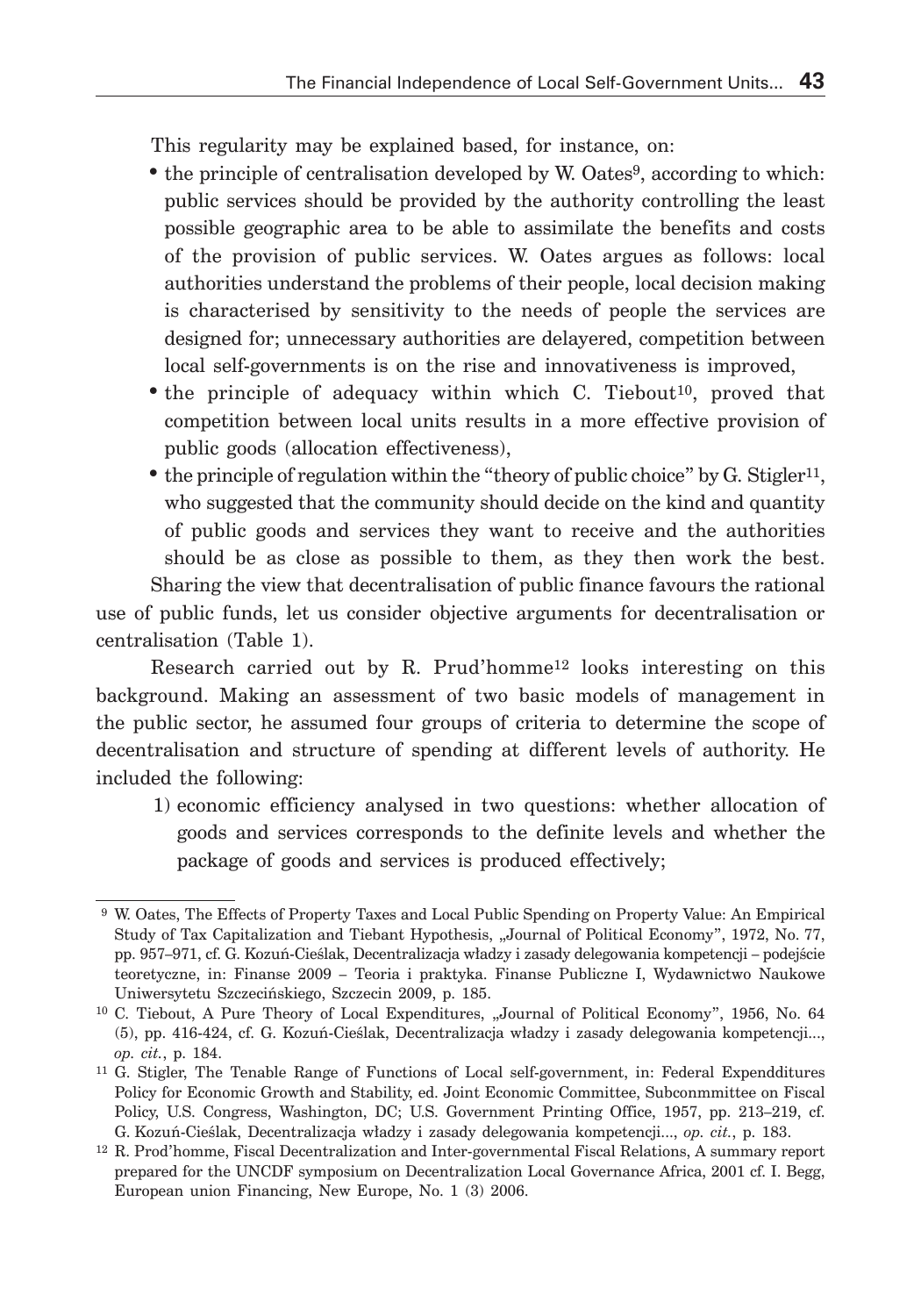- 2) political effectiveness perceived as: opportunity to generate their preferences by citizens at the local level; strengthening of democracy through the creation of an effective local decision level encouraging participation in decision making; counterbalance to a too powerful central authority;
- 3) macroeconomic stabilisation through the impact of the fiscal system assuming that more centralised systems serve stabilisation better;
- 4) redistribution as the policy major function, noting that decentralised systems most frequently make disproportions larger.

#### **Table 1. Selected advantages of the decentralisation and centralisation of authority**

| Advantages of decentralisation                | Advantages of centralisation                     |
|-----------------------------------------------|--------------------------------------------------|
| 1. Better knowledge of citizens'              | 1. Saving ( <i>i.e.</i> indivisibility of public |
| expectations and readiness to finance         | goods and services) – central level              |
| them.                                         | may be more effective as it can                  |
| 2. Higher ability of voters to square         | deliver the public goods at a lower              |
| accounts with "closer" authority and also     | manufacturing costs.                             |
| to control it (through mass media).           | 2. Cumulation of threats due to                  |
| 3. Lower probability of inefficiency          | fluctuations of demand for public                |
| of authority (assuming its transparency       | services.                                        |
| and accountability).                          | 3. Lack of opportunity to limit the use          |
| 4. Opportunity to create tax competition. It  | of public goods, which results in their          |
| minimises the risk of apodictic authority,    | insufficient supply at decentralised             |
| characteristic of inefficient authority.      | levels.                                          |
| 5. Easiness of policy adjustment to citizens' | 4. "Levelling effects" (inside and               |
| needs. A suitable level of the stream         | outside) between the unit of local               |
| of public goods and services is ensured       | competence and others of different               |
| then.                                         | compentences.                                    |
| 6. Policy easily adjustable to the changing   | 5. Avoidance of double regulations.              |
| conditions (policy flexibility).              | 6. Better bargaining position.                   |

Source: materials based on I. Begg, European Union Financing, New Europe, no. 1 (3) 2006.

R. Prud'homme claims that the criteria connected with economic efficiency and political effectiveness generally favour the decentralised approach, whereas criteria of macroeconomic stabilisation and redistribution support centralisation. It seems, however, that the presented conclusions are not universal, which is confirmed by R. Prud'homme himself, who emphasised that they depend on the situation of the country as the level of revenues, administrative tradition or geography are also significant.

I think the research mentioned above quite adequately correspond to the problems faced by the decentralisation of public finance. Admittedly,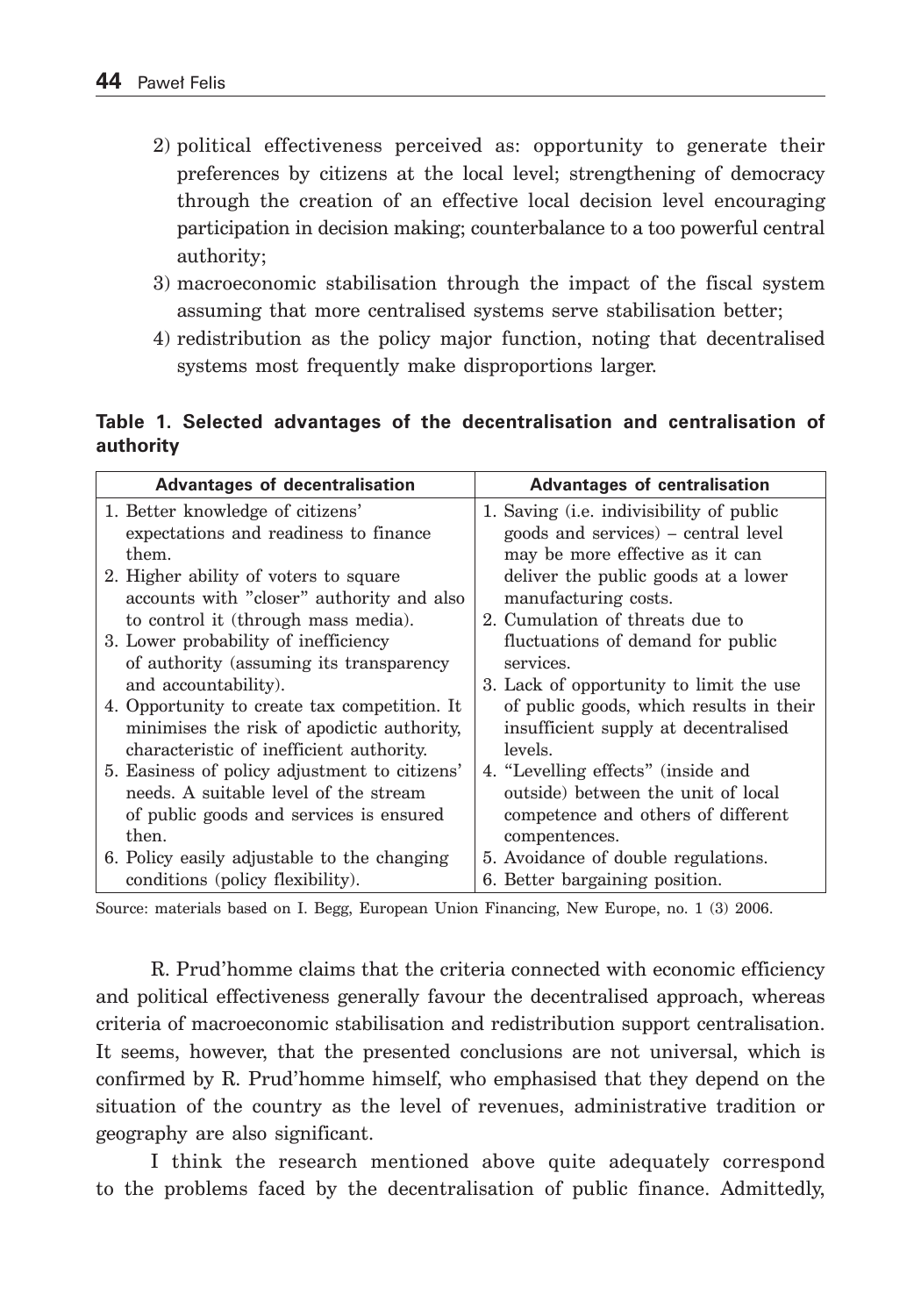decentralisation of public finance can be perceived as a solution in favour of the effective management of public funds; one cannot, however, fail to notice the problems that appear in connection with these processes. They include the issues of financial imbalance of different units of local self-government and the provision of macroeconomic stabilisation.

Furthermore, some authors claim that the operating federal structures, considerably decentralised, generate high costs. P. M. Gaudemet and J. Molinier say: "far reaching decentralisation is generally expensive. Local communities enjoying big financial autonomy are usually overspending, local authorities set free of the supervision of central authorities tend to spend excessively and multiply taxes"13. L. Patrzałek's views are partially coincident with this point of view. He argues that "in the condition of chronic shortages of public funds and unlimited collective needs, there is a real threat that local self-government units can take maximum advantage of the independent creation of elements of tax construction, which may result in depreciation of this right as well as the possibilities involved, bringing it down to the fiscal function only  $14$ . It should be mentioned, however that the cited author also notices the problem of appearance of the opposite situation, when local self-government units for variety of reasons would not make use of their right to collect taxes, which could result in the considerable reduction of their revenues<sup>15</sup>.

Decentralisation is reflected, for instance, in equipping local self-governments with a certain range of taxes (exclusiveness of sources, creation of certain elements of tax construction). Assessing the system of revenues of local self-government units, it should be remarked that their right to obtain revenues from specific taxes results from the legislator's will. N. Gajl claims that there are no legal obstacles to make the local self-government units responsible for every kind of tax16. The delegation of tax revenues, turnover and expenditure taxes to local self-governments (understood as taking over revenues, tax administrative power) means the limitation of state administrative power, and in the case of extreme decentralisation also the reduction of the role of state.

Without the thorough analysis of the discussions on the limits of local self-government autonomy, it can be said that the state performs public, social and economic functions together with local self-government units. The division of duties and competences between the state and local self-government is arbitrary

<sup>13</sup> P. M. Gaudemet, J. Molinier, Finanse publiczne, PWE, Warszawa 2000, p. 156.

<sup>14</sup> L. Patrzałek, Finanse samorządu terytorialnego, Wydawnictwo Akademii Ekonomicznej im. O. Langego we Wrocławiu, Wrocław 2004, p. 67.

<sup>15</sup> *Ibidem*.

<sup>16</sup> N. Gajl, Modele podatkowe. Podatki lokalne, Wydawnictwo Sejmowe, Warsaw 1996, p. 24.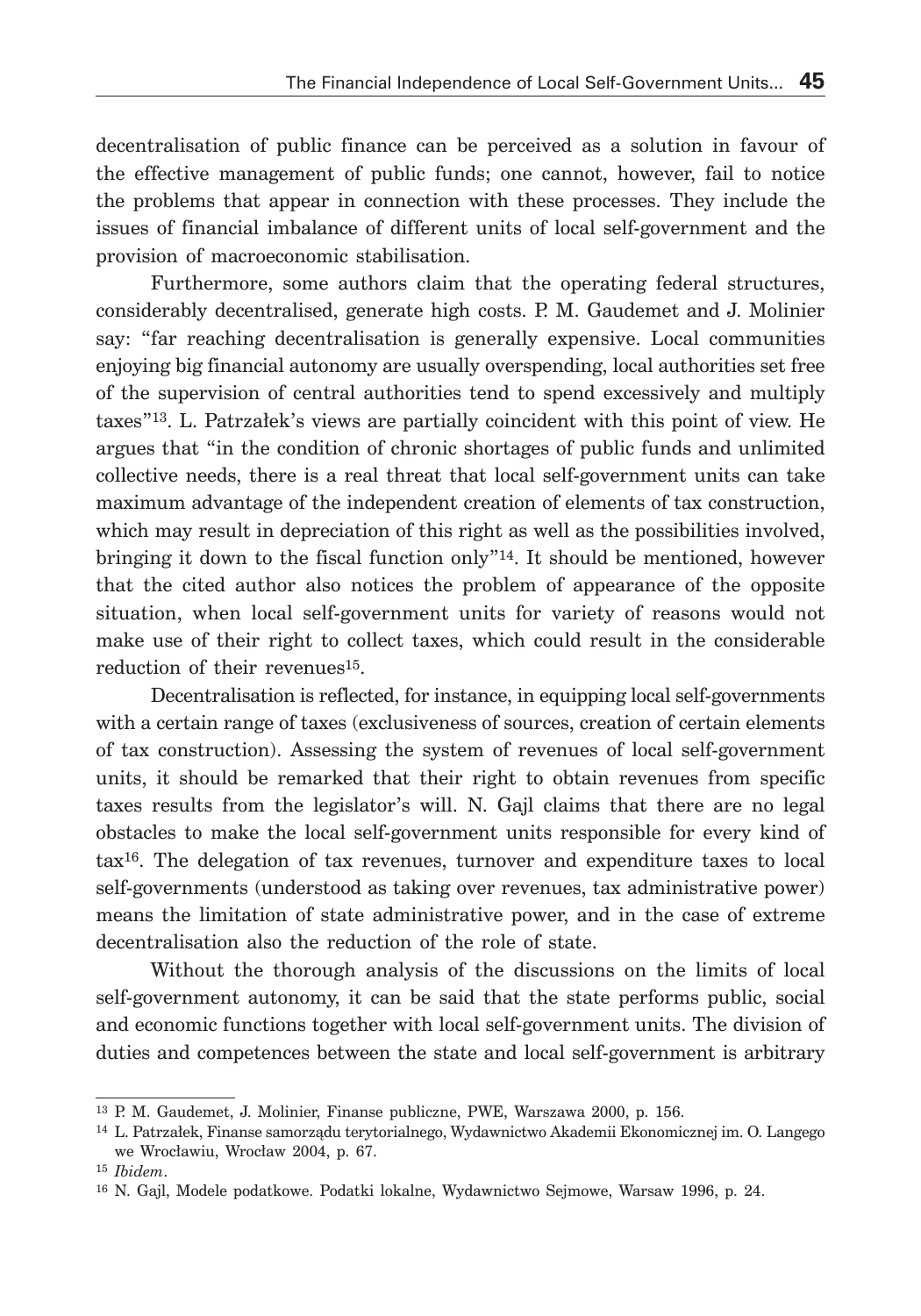and results from political decisions articulated within the current legal order. Furthermore, it depends on economic, geographical, historical and social factors17. In contemporary democratic countries local self-government units perform a number of functions for the benefit of the citizens living in the area. They are eligible to funds adequate to the level of tasks performed by them. It is essential that the satisfaction of public needs of local communities should be accompanied by a maximum social utility. In this context there is an observation to be made that the division of tax revenues should include not only vertical18, but also horizontal redistribution19. J. Ostaszewski, Z. Fedorowicz, T. Kierczyński, explain that "collective living and social needs of local communities are to be met possibly evenly on the national scale, in particular basic needs like education, health, medical care or access to culture"<sup>20</sup>.

Thus, we are approaching the most important point in the discussed issue: the need to create the optimum division of revenues (in the specific conditions) among different levels of authorities. It may be supported first of all with:

- the increasingly high level of decentralisation of public tasks, the catalogue of tasks of local self-government units is on the increase all the time (tasks commissioned by the government, direct business activity done by local government units),
- costs of public tasks financing,
- the completion of joint tasks by regional and inter-regional unions (the phenomenon of expanding the local economy beyond its administrative boundaries as a result of mergers made by local self-governments with different entities).

It is also important (though not covered by the article) to work out a rational and optimum system of subsidising JST in order to prevent inequalities in the spatial dimension<sup>21</sup>. The appropriate redistribution of revenues made in the primary division is not actually easy and becomes a significant challenge within the financial independence of local self-government bodies.

<sup>17</sup> B. Woźniak, Zasady funkcjonowania i zakres publicznego systemu finansowego, in: System Finansowy w Polsce, Vol. 2, ed. B. Pietrzak, Z. Polański, B. Woźniak, Wydawnictwo Naukowe PWN, 2nd altered edition, Warszawa 2008, p. 27.

<sup>18</sup> Perceived as optimal, according to the division of tasks, distribution of taxes between state and different local self-government units.

<sup>19</sup> Perceived as taking over surpluses of wealthier local self-government units in order to divide them among units at a lower level of social and economic development.

<sup>20</sup> J. Ostaszewski, Z. Fedorowicz, T. Kierczyński, Teoretyczne podstawy reformy podatków w Polsce, Difin, Warsaw 2004, p. 208.

<sup>21</sup> See: B. Guziejewska, R. Witczak, Wokół efektywności finansów samorządu terytorialnego – zagadnienia wybrane, in: Współczesne finanse. Stan i perspektywy rozwoju finansów publicznych, J. Głuchowski (ed.), Wydawnictwo Naukowe Uniwersytetu Mikołaja Kopernika, Toruń 2008.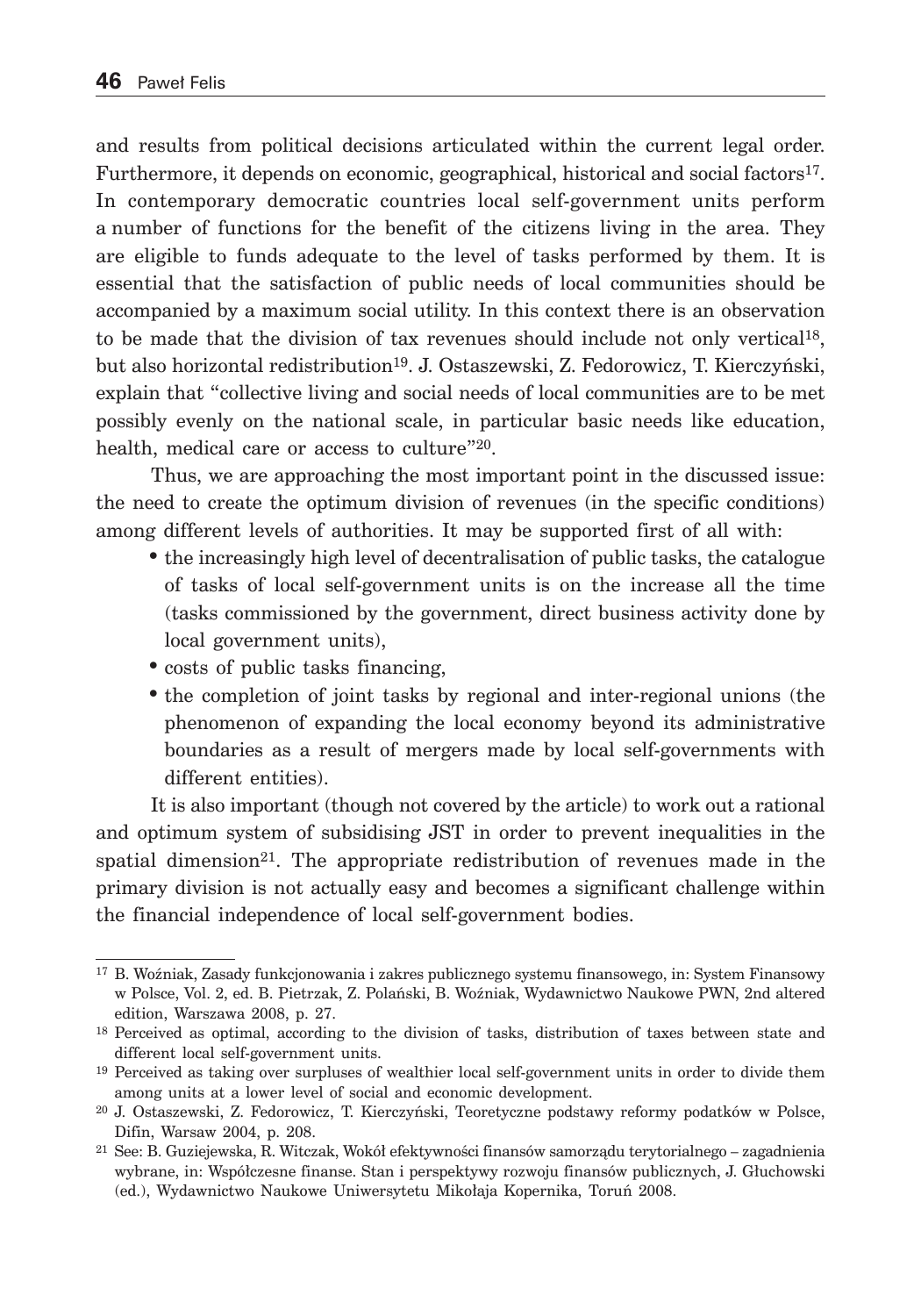# **3. The scope of financial independence of local self-governments**

The problem of independence in research approach to public finance should be considered on two basic planes: financial and legal (Fig. 1).

**Figure 1. Planes of consideration of JST independence**



Source: based on B. Filipiak, Wpływ zmian w podatkach i opłatach lokalnych na samodzielność finansową gminy, *op. cit*., p. 242.

The idea of financial independence as the foundation of public authority decentralisation is not a permanent category. As a rule it is assumed that the marginalisation of its scope means an illusory nature of the remaining forms of independence22. Analysing the problem of financial independence, one should consider not only its definite aspects – since it is more of a model case – but also the current legal regulations serving as effective legal guarantees. It cannot be considered, which is stressed by E. Kornberger-Sokołowska, in isolation from the current state system and the system of public finance23.

Let us examine in the first place the aspects of financial independence of local self-governments. In their publications, authors<sup>24</sup> emphasise some types of independence:

- procedural opportunity to plan and resolve budgets,
- revenue opportunity to collect and accumulate revenues feeding the local budgets, first of all in the area of taxes within which local self-governments are eligible to a definite scope of tax administrative power,

<sup>22</sup> See: e.g. A. Babczuk, Samodzielność finansowa jednostek samorządu terytorialnego. Pożądane kierunki zmian w świetle badań ankietowych, in: Finanse 2009 – Teoria i praktyka. Finanse publiczne II, B. Filipiak, B. Walczak (ed.), Wydawnictwo Naukowe Uniwersytetu Szczecińskiego, Szczecin 2009, p. 173.

<sup>23</sup> E. Kornberger-Sokołowska, Dochody jednostek samorządu terytorialnego, Instytut Studiów Samorządowych, Warsaw 2002, p. 17.

<sup>24</sup> E. Chojna-Duch, Polskie prawo finansowe. Finanse publiczne, LexisNexis, Warsaw 2003; E. Kornberger- -Sokołowska, Decentralizacja finansów publicznych a samodzielność finansowa jednostek samorządu terytorialnego, Liber, Warszawa 2001, pp. 38–55; L. Patrzałek, Finanse..., *op. cit.*, pp. 66–67.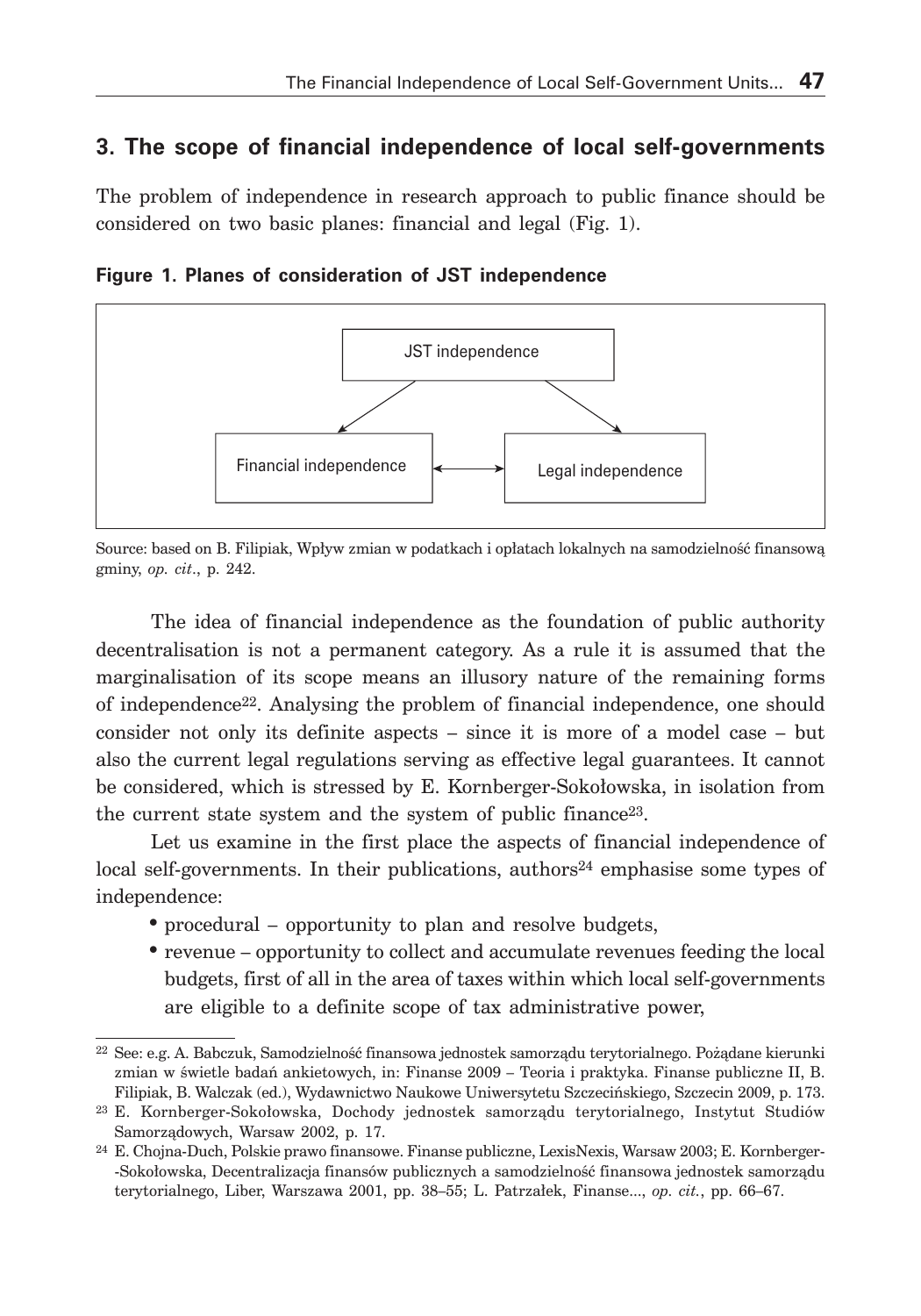- spending the opportunity to independently decide about the distribution of revenues at the disposal of the local self-government community, i.e. actual spending on goals connected with public tasks entrusted to them,
- credit the opportunity to independently use instruments of financial markets, this activity comes down to financing investment undertakings through incurring debt.

The next step in the theoretical presentation of financial independence – with respect to the problem of the systemisation of planes of consideration of taxes to fund local self-governments budgets – is focusing on essential elements of revenue independence. The complex image (vertical) of revenue independence is reflected by the following phases $25$ :

- 1) Level I Preparation (preceding the movement of public money) within which rules, regulations and tools are determined to serve the collection of public funds and to set schedules of the planned financial revenues;
- 2) Level II Implementation (real implementation of monetary operations) connected with the actual collection of funds;
- 3) Level III Register, analysis and conclusions (recording the implemented money operations, their analysis giving rise to the drawing of conclusions) consisting of the verification and control of the effectiveness of the revenue collection process based on registering, analysis, reporting and auditing.

In conclusion, it should be stressed that the basic component to construct the revenue independence of JST budgets is the collection and accumulation of budgetary funds. This parameter is considered in real terms as well as in the remaining two aspects (Fig. 2). The presented concept of the perception of revenue independence of local self-government units from the perspective of "all forms of activity in the area of monetary phenomena"26, enables detailed consideration of the scope of competence of local self-government units in the field of local taxes.

<sup>25</sup> The idea of revenue independence like that of *financial independence* has not been defined in legal regulations and in literature in the way beyond any doubt. However, the problem of revenue independence is crucial for local taxation models. In an attempt to enrich the scholarly achievements of public finance and financial law, as a point of reference different levels of financial management were assumed. Read more on financial management in: Z. Fedorowicz, Podstawy teorii finansów, Poltext, Warsaw 1991; Finanse przedsiębiorstwa, ed. J. Szczepański and L. Szyszko, 3rd edition altered and extended. PWE, Warsaw 2007. Before A. Szewczuk, M. Zioło used processes in financial management to present the financial management of local self-government units. See: Zarys ekonomiki sektora publicznego, Wyd. Uniwersytetu Szczecińskiego, Szczecin 2008, p. 95.

<sup>26</sup> A fragment of definition of financial management proposed by Z. Fedorowicz. See: Z. Fedorowicz, Podstawy teorii finansów, *op. cit.*, p. 10.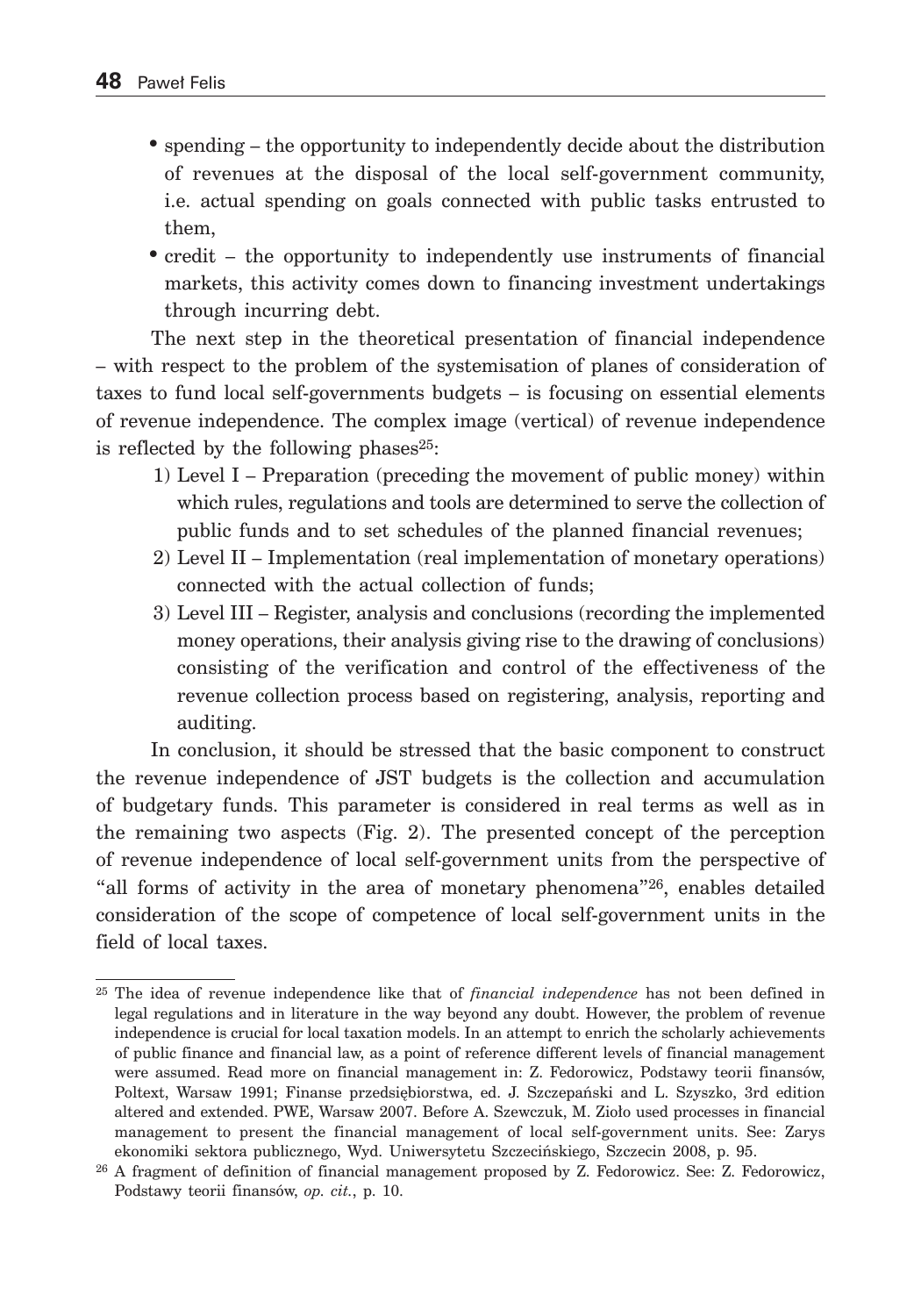#### **Figure 2. Broad perspective of "collection and accumulation of budgetary funds" as a basic element of revenue independence**



Source: own materials.

The first level of the process of the collection and accumulation of budgetary funds corresponds to an ex ante assessment. The undertaken activities, in the light of legal order<sup>27</sup>, include in particular: the right to establish local law<sup>28</sup> and budget planning.

Certainly, the literature most often focuses on the problem of adjustment of the volume of budget revenues to the tasks within the competence of local selfgovernment units. Let us add that these issues are reflected in legal regulations. According to art. 9 of the European Charter of Local Self-government<sup>29</sup>, "the volume of financial resources of local communities should be adjusted to the range of administrative power assigned to them by the constitution or act of law". According to art. 167 of the Constitution of the Republic of Poland: "local self-government units are given the share in public revenues with respect to the assigned tasks, whereas changes in JST tasks and competence occur together

<sup>27</sup> Constitution of the Republic of Poland of 2 April 1997; Act of 27 August 2009 on public finance, Journal of Laws No. 157, item 1240 with amendments.

<sup>28</sup> According to the content of art.94 of the Constitution of the Republic of Poland. Furthermore in the light of art. 87 section 2 of the Constitution of the Republic of Poland, local acts of law are the source of commonly applicable law in the area of activity of the unit that has established it. The scope of administrative power to establish local law results from laws on self-government of all levels.

<sup>29</sup> European Charter of Local Self-government made up in Strasbourg on 15 October 1985, Journal of Laws of 1994, No. 124, item 607.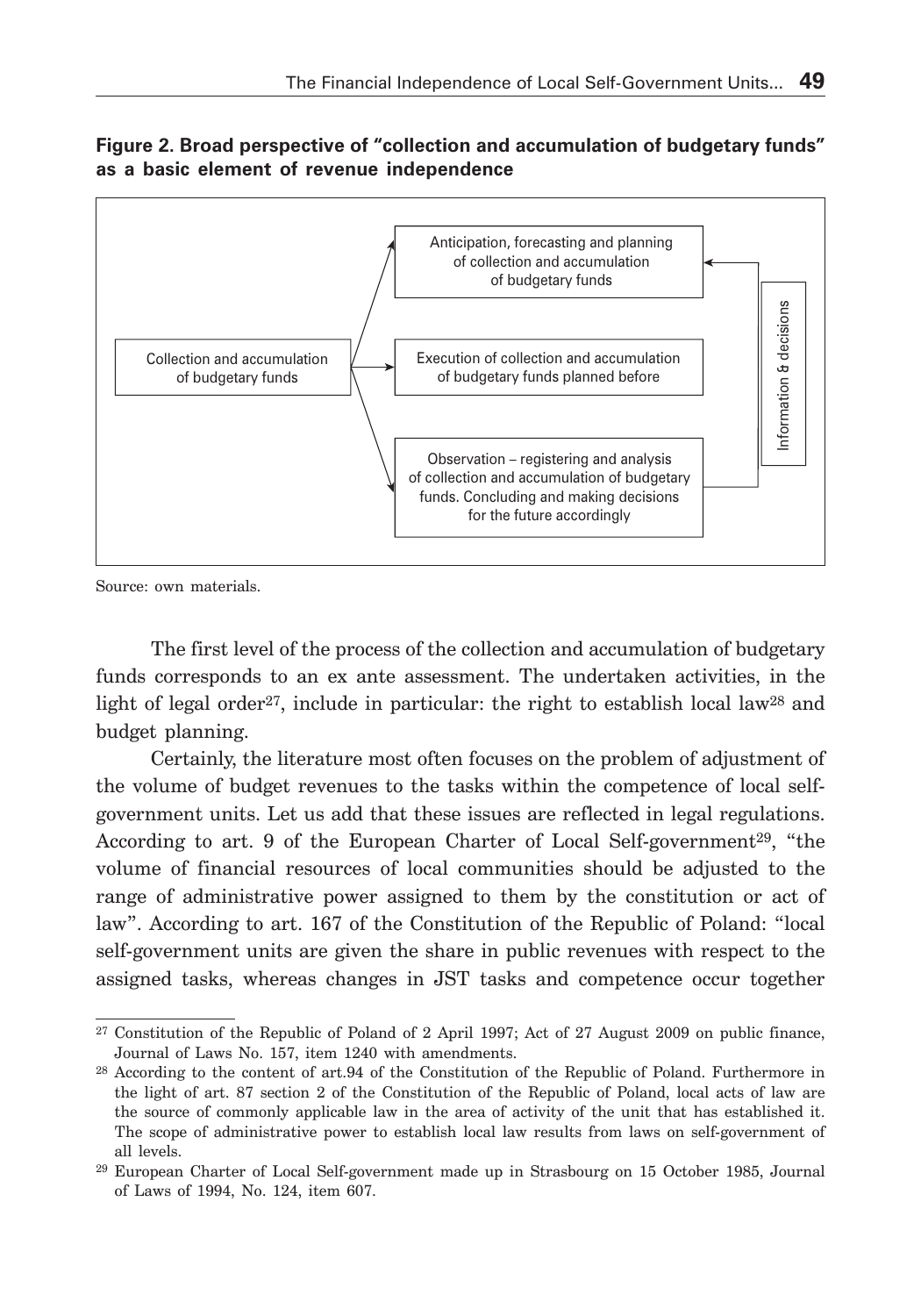with the changes in public revenues division". The indicated fragment of the Constitution assumed then both from the statistical and dynamic perspectives the principle of adequacy of public revenues to tasks.

The scope of legislative competences is discussed in a later part of the article; let us only remark here that resolutions concerning taxes are the regulations of the local law. The subject of these resolutions, in the case of property tax may be tax rates, tax exemptions or tax collection.

There are lots of documents created in local self-government units concerning the future both nearest (annual budget) and more distant (long-term financial forecast). The forecasts include the amounts of planned JST revenues, with the isolation of current revenues and property revenues according to their sources. JST budget planning is a complex process, partly created in a bottom-up manner, and partly results from the top-down regulations. In the case of the forecast part of JST budget (anticipation, with determined probability, of future local selfgovernment revenues), it would be well-founded to consider certain characteristics of budget revenues, e.g. efficiency proportionate to the executed tasks, even spatial distribution of the tax base, territorial explicitness, constant spatial relation of the tax base, tax burden universality, simplicity and minimisation of fiscal process costs. The reliable preparation of documents is indispensable; otherwise the chance to strengthen the system of management of public funds management in local self-government units may be limited. Let us emphasise then that the sense of the budgetary planning process should be determined by the quality of forecasts for different time horizons.

The actual implementation of budget revenues is completed, as stated before, at the second level. As the implementation of budget occurs here, the suitable flow of budget funds should be ensured so that the fund managers can carry out spending according to the planned tasks. The prerequisite for the correct performance of the financial sector is the creation of institutions to collect public revenues. In the case of local self-government units, depending on the level of decentralisation of public authority, different solutions may be used.

In Poland these competences are divided between the government treasury administration and local self-government treasury administration. The government treasury administration (tax revenues offices) collects income from income tax from physical persons, income tax from legal persons, makes the division and transfers of the appropriate part to local self-government units. It is also responsible for the collection and transfer of tax revenues to local authorities: tax on gifts and inheritance, stamp duty, lump sum personal income tax in the form of a tax card. While tax collection commonly referred to as self-government taxes (real estate, agricultural, forestry, transport vehicles taxes) are dealt with by local tax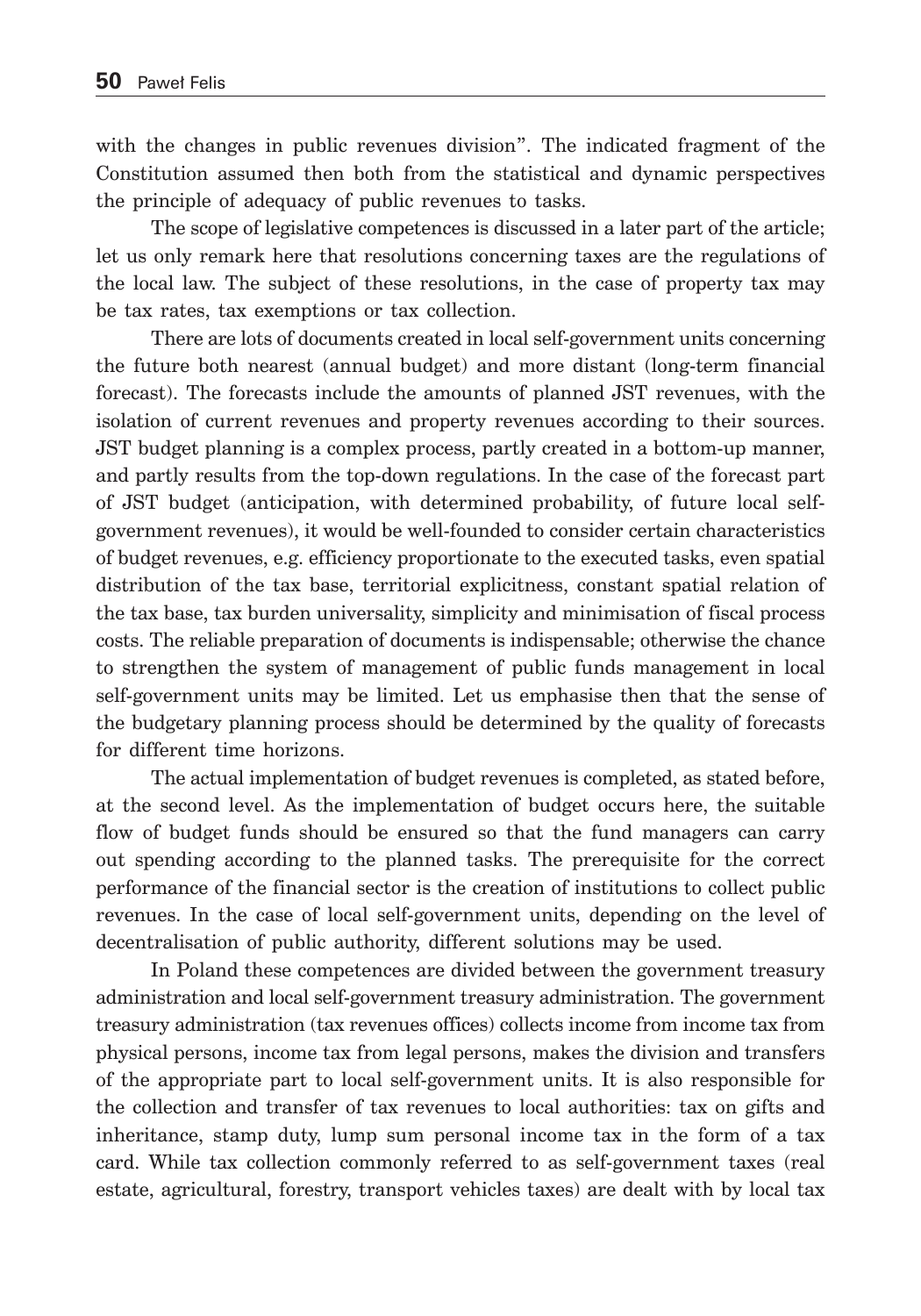bodies30. Considering individual groups of income taxes, one can say that they come to local budgets directly or indirectly (through tax revenue offices).

The third level of collection and accumulation of budgetary funds requires the mid-term and ex-post perspectives. Activities at this level are undertaken not only in the course of implementation of the indicated actions but also after their completion. The management of monetary resources of local self-governments is subject to definite permanent or interim procedures. They include: monitoring, budget reporting as well as internal and external audit. The activities within the third level are to eliminate negative phenomena, make evaluation of the revenue independence and achieve a higher effectiveness of public fund collection in future periods.

In conclusion, a complete definition of the concept of *JST financial independence* is to be regarded as an extremely difficult task. Every attempt in the area, as the abundant literature shows, is incomplete. It can be assumed, however, that for considering the issue of local taxes, the revenue independence of local self-government units should be manifested in sufficient funds to be able to act independently in the area determined by legal regulations.

## **4. Problems of legal regulations on local self-government revenues**

The factor determining the degree of financial independence is, as mentioned above, a legal area. Discussions on JST independence in the legal terms focus on different aspects of the problem. However, the most frequent subjects are:

- legal order, according to which a local self-government unit has been given the status of a legal entity, which means its independence and decisions on its own affairs $31$ ,
- legal regulations included in the Constitution of the Republic of Poland, the European Charter of Local Self-government, in common legal acts concerning the rights of subjective local self-government units with regard to their financial management<sup>32</sup>,
- determination of JST empowerments and limitations of collection and management of public funds<sup>33</sup>,

<sup>30</sup> These are district (*gmina*) urban self-government offices, and decisions in individual cases are made by a district mayor (*wójt*) (The town mayor or president).

<sup>31</sup> M. Dylewski, B. Filipiak, M. Gorzałczyńska-Koczkodaj, Finanse samorządowe..., *op. cit.*, p. 13.

<sup>32</sup> E. Kornberger-Sokołowska, Dochody jednostek..., *op. cit.*, p. 14.

<sup>33</sup> A. Szewczuk, Wartościowanie działalności samorządu terytorialnego – aktywna orientacja badawcza w finansach publicznych, in: Dylematy i wyzwania finansów publicznych, T. Juj (ed.), Wydawnictwo Uniwersytetu Ekonomicznego w Poznaniu, Poznań 2010, p. 201.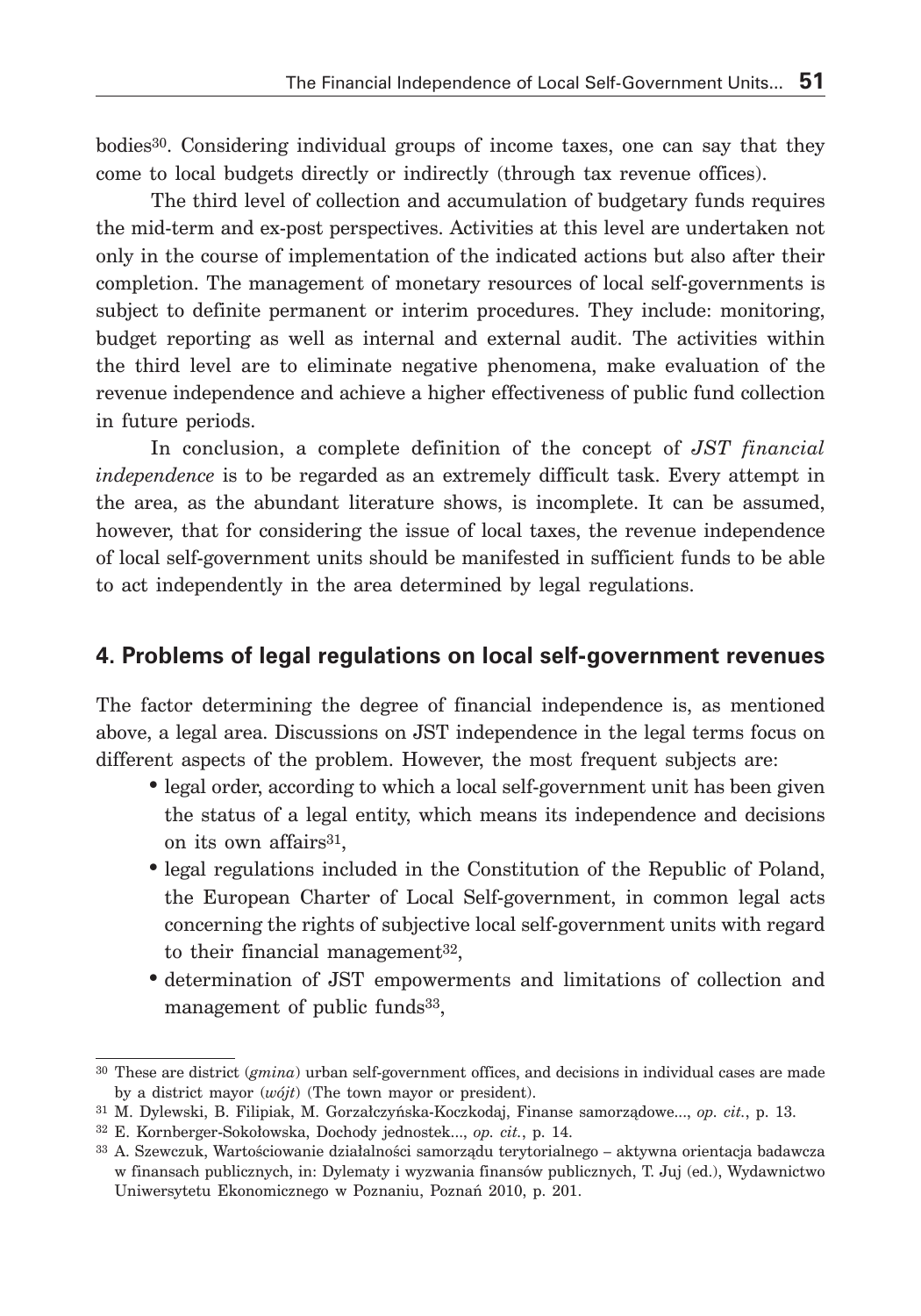- normative standards concerning JST revenue source model (standards based on constitution, international law and ordinary legislation)<sup>34</sup>,
- analyses and assessments to make sure that current legal regulations create suitable conditions for the financial independence of local selfgovernment units35.

In an attempt to answer the question of what should the scope of the legislation in the activity of local self-governments be, it is worthwhile referring to the statement made by A. Szewczuk, who claims that "independence cannot be referred to legislation, but to the detailed application of law while undertaking and implementing legal acts in the area of budgetary issues"36. A similar view is presented by S. Owsiak, who stated that "tax, as a complex economic, social and political category is a very sensitive instrument in the hand of public authorities. This fact determines the scope of autonomy (tax administrative power) of self-government bodies. This autonomy must be very much limited, what is more even this narrow area has to be hedged with strict discipline determined by the state laws"37.

A. Szewczuk's and S. Owsiak's cited views induce a question on whether or not the thesis that local self-government units should have the right to establish local legal acts, which would not mean a simple projection of top-down assumptions of central authorities. There is another question in this context: how big the scope of legislative empowerment for local self-government units with regard to local taxes is possible and what social and economic effects it could give rise to. It should be underlined that in Poland the basic difficulty in increasing JST independence is the scope and reach of disproportions in the distribution of the tax base within the relations among district (*gmina* – the lowest level) self-governments.

First of all, it does not seem to be the best idea to grant rights to introduce solutions in a different shape from the statutory because radical legislative liberalism could prove harmful resulting in undesired phenomena, even those disturbing the work of self-government. Thus, it is pointless to object to the view expressed by the science of tax law that regulations on the imposition of taxes and other public duties should be included in the parliamentary acts<sup>38</sup>.

<sup>34</sup> Z. Ofiarski, Normatywny model źródeł dochodów jednostek samorządu terytorialnego a ograniczenia wynikające z sytuacji sektora finansów publicznych w Polsce, in: Dylematy i wyzwania finansów publicznych, Wydawnictwo Uniwersytetu Ekonomicznego w Poznaniu, Poznań 2010, p. 211.

<sup>35</sup> L. Jędrzejewski, Samodzielność finansowa jednostek samorządu terytorialnego w świetle regulacji prawnych, in: Finanse, Bankowość i Ubezpieczenia wobec wyzwań współczesności, Vol. II, ed. K. Znaniecka, Wydawnictwo Akademii Ekonomicznej w Katowicach, Katowice 2002, p. 526.

<sup>36</sup> A. Szewczuk, Wartościowanie działalności samorządu terytorialnego..., *op. cit*.

<sup>37</sup> S. Owsiak, Finanse publiczne. Teoria i praktyka, *op. cit.*, p. 112.

<sup>38</sup> The Polish legislator confirmed this in art. 217 of the Constitution of the Republic of Poland.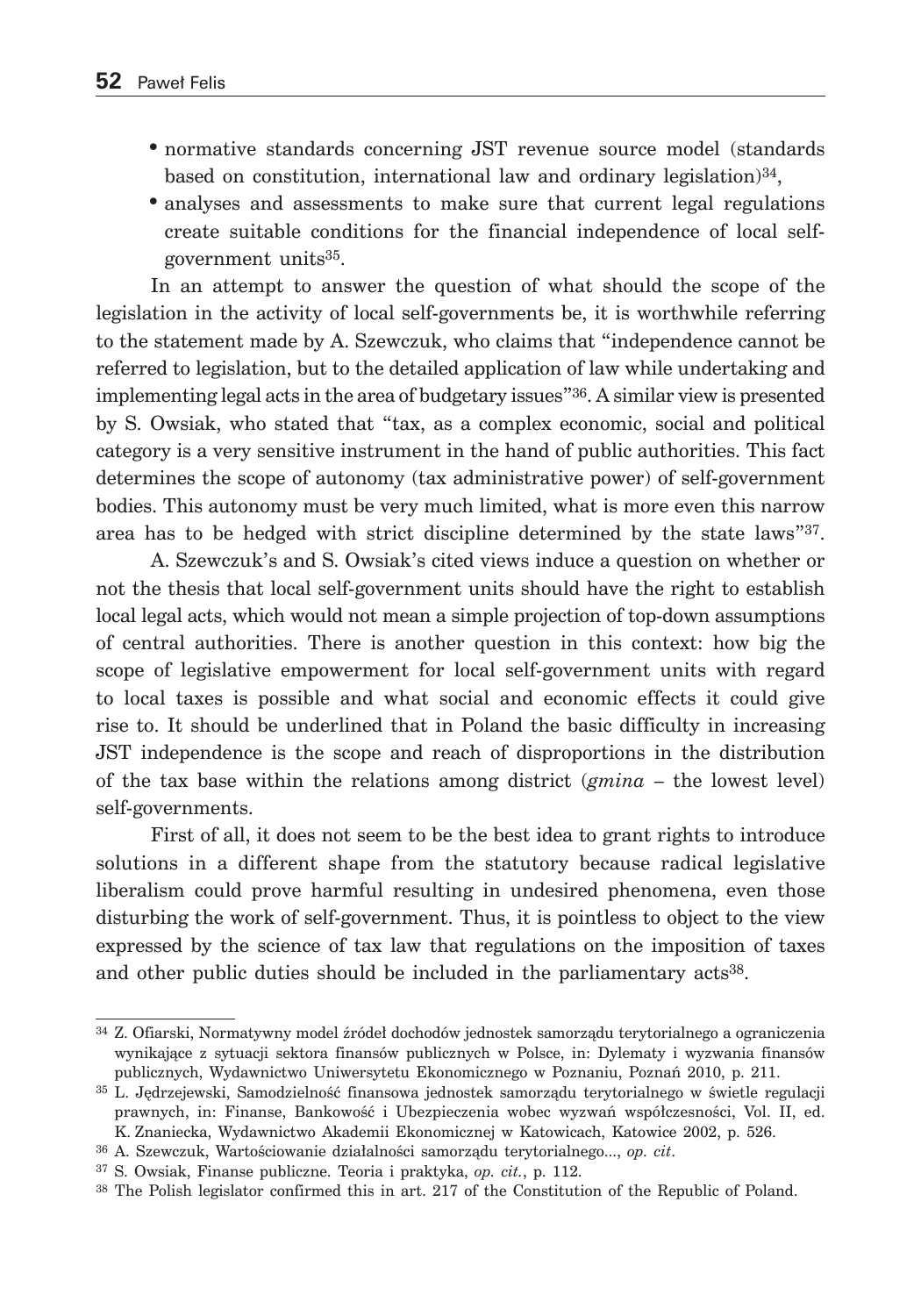Attempting to determine the desired trends in local self-government financial changes in Poland in legal terms, one can consider the possibility of making a choice by the local self-government of the variant from among those determined by the legislator (Fig. 3).

**Figure 3. Scope of legal independence of local self-government**



Source: own material.

Fig. 3 illustrates a solution possible to accept within the area of the legal independence of local self-government. In this situation the legislative activity of local self-government would consist of choosing a definite tax solution within the tax sources indicated formerly by the national legislator. For example, in the case of real estate belonging to the local self-government units, they can decide independently about the establishment of tax (taxes) envisaged in the law on developed premises (housing, non-housing, business or non-business), on undeveloped real estate (arable land, forests, remaining).

The proposed solutions would enable, to a certain extent, the adjustment of the system of funding the district *(gmina*) to the specific nature of the local tax base. Let us underline though that in the case of this solution, it is not sufficient to believe that the local self-government is driven by clear and rational reasons (bearing in mind the principles of justice and the equality of taxation). Following these principles requires strict regulations and a system of control.

Naturally, local legal acts are normative acts of lower standing (of a basic character), but independent decisions made by local self-government bodies on the establishment of a definite solution envisaged in the law will enrich the scope of independence of local self-government. A significant scope of legal independence may affect the sense of responsibility for the economic situation of the selfgovernment commonwealth, thus it favours financial independence.

### **5. Selected aspects of the decentralisation of tax administrative power**

Making use of the idea of tax administrative power, one should point not only to its ambiguity, but also to the lack of explicit approach to the definition itself. I think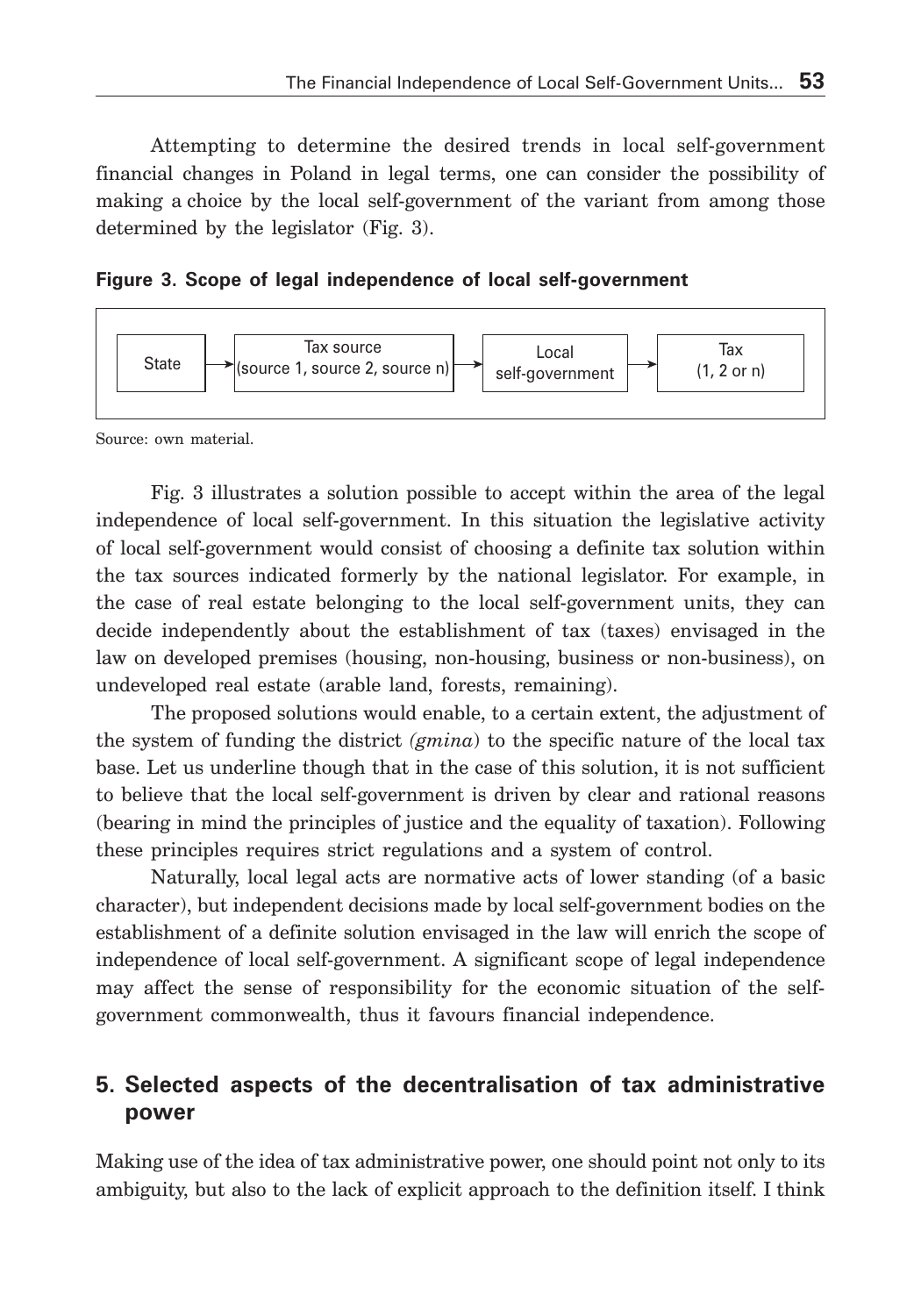the definition put forward by E. Kornberger-Sokołowska corresponds well to the problems connected with the decentralisation of tax. Let us assume then, to follow the cited author, that the tax administrative power means a legally determined scope of administrative power to make decisions in the area of taxes, i.e. the construction of the particular elements of tax, the shape of the content of duty relationship (the tax administration or the issuing of individual decisions concerning redemption, instalment restructuring, the collection of tax and its execution)<sup>39</sup>.

The tax activity of local authorities causes a number of consequences, both in economic, social and political terms. Local self-government units using different tools of local tax policy affect the activity of business entities. The scope of this empowerment is important.

Theoretically, the following results of the delegation of tax administrative power to local authorities should be emphasised  $40$ :

- vertical imbalance resulting from the fact that central authorities can collect taxes more effectively than local self-government units, and own revenues transferred to self-governments are inadequate in relation to the tasks imposed on them,
- horizontal imbalance caused by the fact that the potential basis on which taxes can be imposed is completely different in particular areas of operation of local authorities. A specific role is attributed to the so called horizontal fiscal external factors, i.e. the phenomenon of tax export and tax competition.
	- 1) Tax export takes effect in the situation when taxes imposed by a definite local self-government unit burden the entities operating outside the area of operation of this unit<sup>41</sup>. The advantage of this form will be the opportunity to cover costs connected with services rendered by JST, while the disadvantage is tax burden incurred by entities not connected with the given self-government unit; discrepancies between social costs and private costs connected with local public spending.
	- 2) Tax competition occurs when the tax solutions adopted by one local self-government unit affect the tax system of another selfgovernment unit<sup>42</sup>. The advantage of this form is the discipline of self-

<sup>39</sup> E. Kornberger-Sokołowska, Decentralizacja finansów publicznych..., *op. cit.*, p. 83.

<sup>40</sup> B. P. Herber, Modern Public Finance, Richard D. Irwin INC, Illinois 1979, p. 329, see: B. Guziejewska, Wybrane aspekty decentralizacji władztwa podatkowego, in: O nowy ład podatkowy w Polsce, redaktor naukowy J. Ostaszewski, Oficyna Wydawnicza Szkoły Głównej Handlowej w Warszawie, Warsaw 2007, p. 204.

<sup>&</sup>lt;sup>41</sup> The problem is clearly visible especially in the case of delegating the right to impose indirect taxes to JST, e.g. excise tax.

<sup>&</sup>lt;sup>42</sup> It does not remain without any impact on the decisions taken by entrepreneurs with regard to the business location, i.e. the choice of the local self-government unit in the area of which taxes are lower.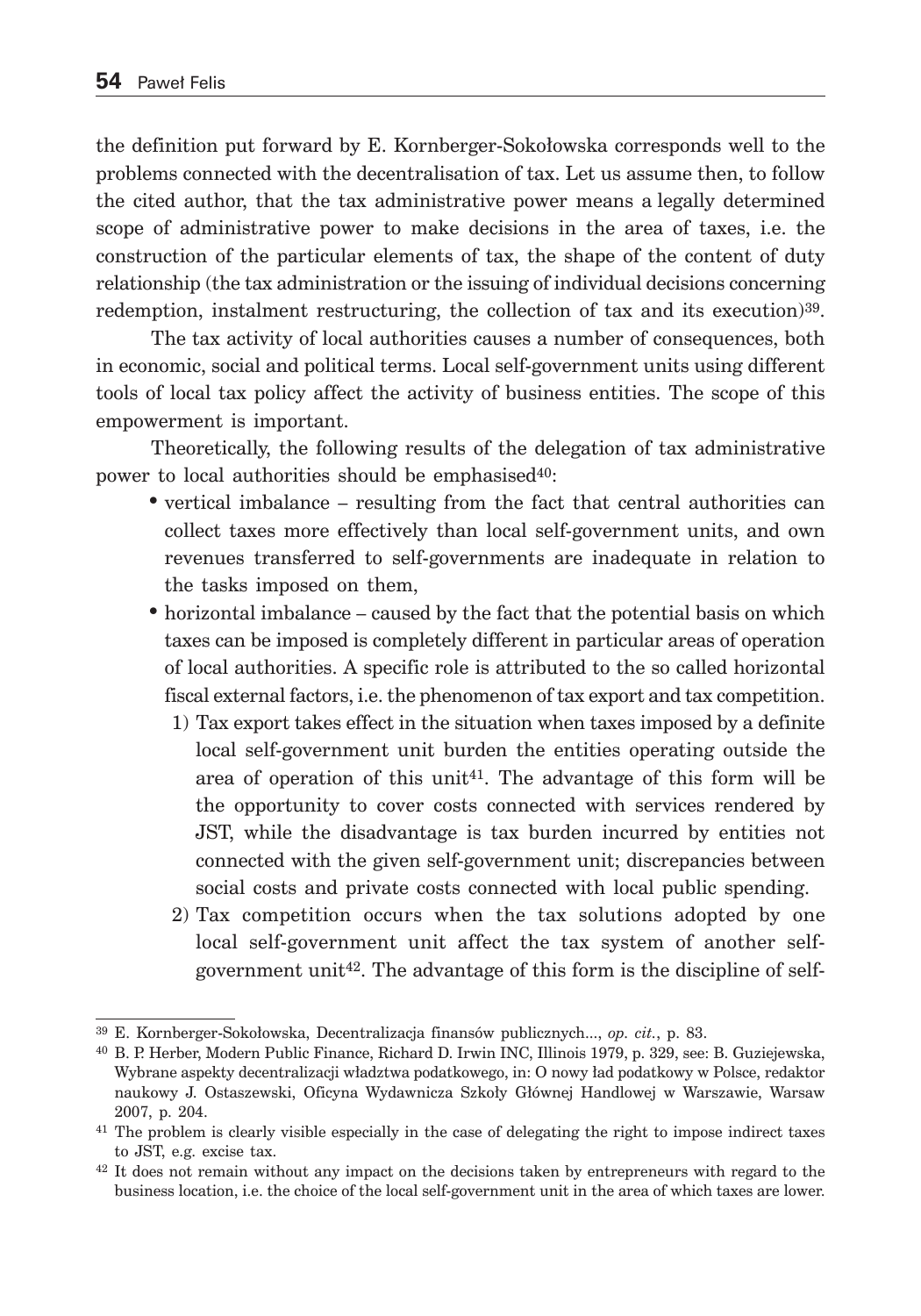government performance<sup>43</sup>; the disadvantage is the imitation within tax implementation44, lowering of spending45 and distortions in resource allocation46.

At present in Poland tax operations being the source of budget revenue of local self-government units are connected with a diversified scope of tax administrative power<sup>47</sup> (Fig. 4).

#### **Figure 4. Division of taxes which fund district (***gmina***) budgets with respect to their tax administrative power**



Source: own material.

<sup>43</sup> Protection of citizens against the excessive greed of politicians and officials.

<sup>44</sup> Unfavourable tax solutions adopted by the authorities raise the probability of actions aimed at tax evasion.

<sup>45</sup> Uncontrolled lowering of tax rates considerably cuts self-government revenues. It may result in the reduction of local self-government spending.

<sup>46</sup> Consumers, trying to avoid paying high taxes imposed on some goods, take actions aimed at finding other goods to replace them.

<sup>&</sup>lt;sup>47</sup> The proposal of two kinds of tax administrative power refers to the concept of gradualness of local budgets independence (sse: A. Walasik, Teoretyczne zagadnienia decentralizacji decyzji w zakresie polityki podatkowej, Samorząd Terytorialny, No. 1–2, 1998 pp. 40–45). Active tax administrative power includes: the right to make corrections (narrowing of widening) of tax technical elements (the so called limited legislative freedom) and the right to make decisions in the area of tax technical dimension (the so called full legislative freedom). On the other hand, passive administrative power means only the right to take over revenues achieved on account of the exploitation of tax sources existing in the area of local self-governments. There are also suggestions as to distinguishing the following ranges: wide range of tax administrative power (full power), narrow range of tax administrative power (limited power) and passive power (see: W. Grześkiewicz, Znaczenie podatków w finansowaniu rozwoju lokalnego, Samorząd Terytorialny No. 3, 2004).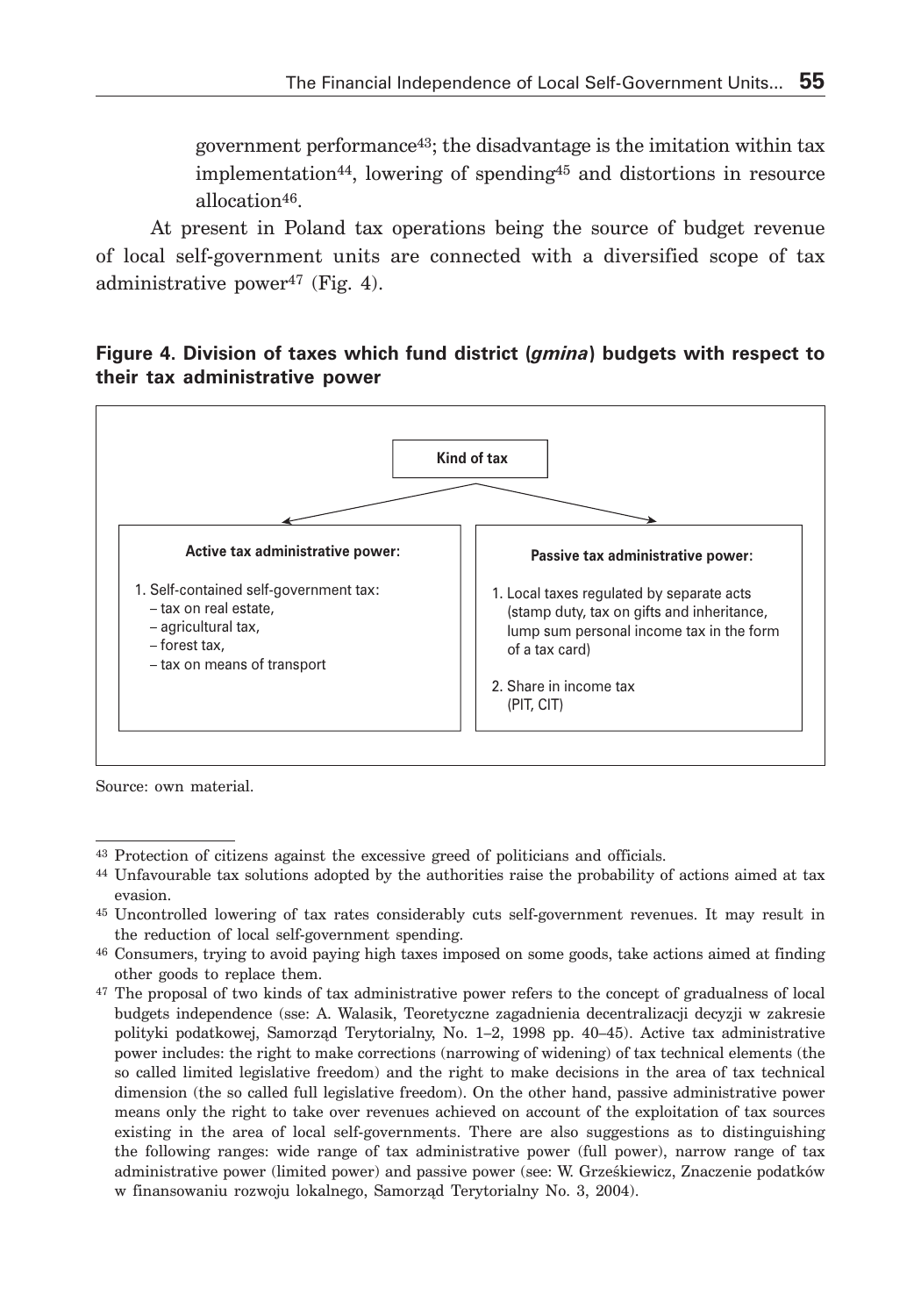Let us then diagnose the competence of self-government authorities as to making use of the instruments of tax policy. In this connection it is really necessary to explain the accepted scope of the notion *tax administrative power*. Standards defined in the European Charter of Local Self-government are to serve as a reference point. The document, which is the source of legislative standards for the system of local self-government, determines a minimum standard of selfgovernment tax administrative power. In art. 9 sec. 3 the legislator decides that "at least part of the financial resources of the local community should come from local taxes and charges, whose rates these communities have the right to establish within the scope determined by the law". The tax empowerment means that taxes only partially depend on the decision of local self-government representatives. They must comply with the statutory regulations.

The literature describes this scope of administrative power as *partial administrative power*48. Local self-government units have really acquired the right to make resolutions on certain taxes, yet only within the confines of law. This empowerment is seriously limited as it deals with:

- taxes, which are not considered significant from the fiscal point of view (e.g. agricultural tax, forest tax in urban districts or tax on means of transport),
- turnover taxes, which are far less important for entrepreneurs than income taxes,
- lowering tax dues (the determination of basic rates with consideration to maximum statutory rates, granting tax breaks and reliefs besides those determined statutorily, making use of the institutions of postponement or remission).

Apparently, making use of the aforementioned tools results in changes in level of funds possessed by the JST. From the present perspective it means slimmer incomes to the self-government budget. In the long run, however, the direction of changes in monetary resources does not have to be explicitly determined. Admittedly, it may be assumed that self-government authorities, while creating favourable conditions for the local entrepreneurs (acceptance of temporary reduction in tax revenues), await the compensation for this "loss" through increased revenues in the future.

The effectiveness of the tools of local interventionism is dependent to a large extent on the correct assessment of the present social and economic situation (the determination of the tax base to be built by the local self-government) and its future possibilities (the quality of economic forecast). The prediction of how

<sup>48</sup> B. Guziejewska, Wybrane aspekty decentralizacji władztwa podatkowego, *op. cit.*, p. 210.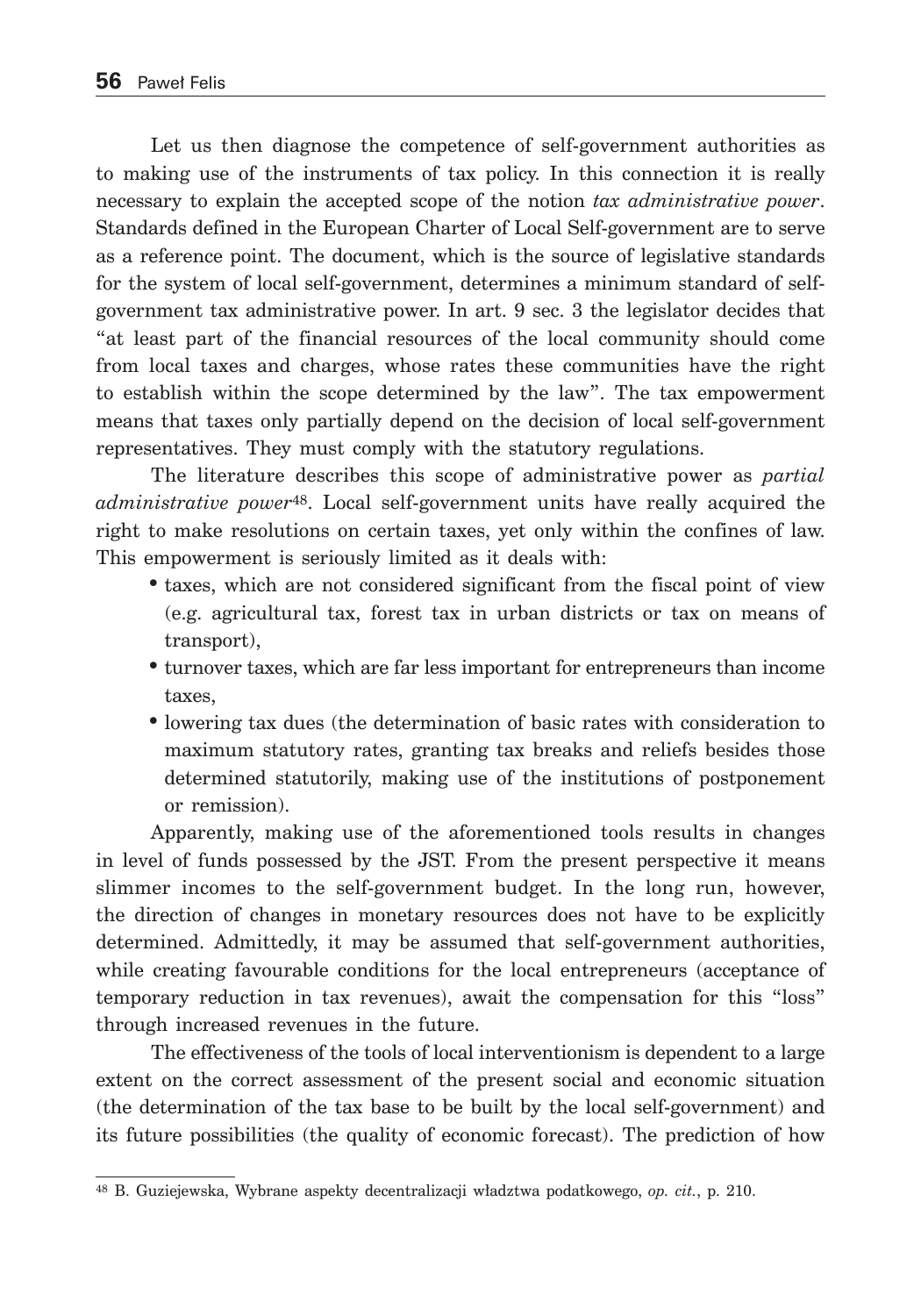much the local self-government may benefit from the growth in their area is burdened with a high level of uncertainty. It results for instance from the passive administrative power in the case of the share in the state taxes. Despite the undisputable fact that the sources of these revenues are in the area of activity of the local self-government, I think that, the impact of JST on the productivity of income taxes should be approached very carefully. It seems that the above assumption may be justified as follows:

- local authorities have no impact on the construction of income taxes,
- local authorities have no impact on their share in these taxes,
- the construction of income taxes are subject to frequent changes,
- there are changes in setting the way and volume of shares.

# **6. Conclusions**

In Poland the current solution ensures a certain scope of tax administrative power with regard to the definite group of taxes, with a simultaneous determination of rules by the state in relation to level the most significant taxes (indirect solution). According to some economists (L. Patrzałek<sup>49</sup>, J. Marczakowska-Proczka<sup>50</sup>), this solution is correct. The scope of JST tax administrative power is disputable according to the cited authors (i.e. details of particular tax constructive elements which may be shaped by the authorities of local self-government units). Let us remark that in individual countries, depending on the forms<sup>51</sup>, the scope of tax administrative power is different.

I think that local self-government should be equipped with such a scope of tax administrative power as to be able to shape a rational tax policy. When deliberating over the issues of local self-governments' own tax policy, it must be stated that:

• there is no need to undermine the systemic principle of limiting the number of entities empowered to impose the tax law norms, the postulate of law making by legislative authorities in the form of a legal act of parliamentary standing should remain valid,

<sup>49</sup> L. Patrzałek, Finanse samorządu terytorialnego, *op. cit.*, p. 67.

<sup>50</sup> J. Marczakowska-Proczka, Podatki samorządowe i udziały w podatkach państwowych w strukturze dochodów własnych gmin w Polsce w latach 2000–2005, in: O nowy ład podatkowy w Polsce, *op. cit.*, p. 501.

<sup>&</sup>lt;sup>51</sup> In federal countries there is a division into states or their equivalents, in regional countries (with constitutional principles of regional autonomy) into regions. In unitary countries there are no divisions of this sort. Thus, in federal and regional countries there is a state level: in between the central and local levels.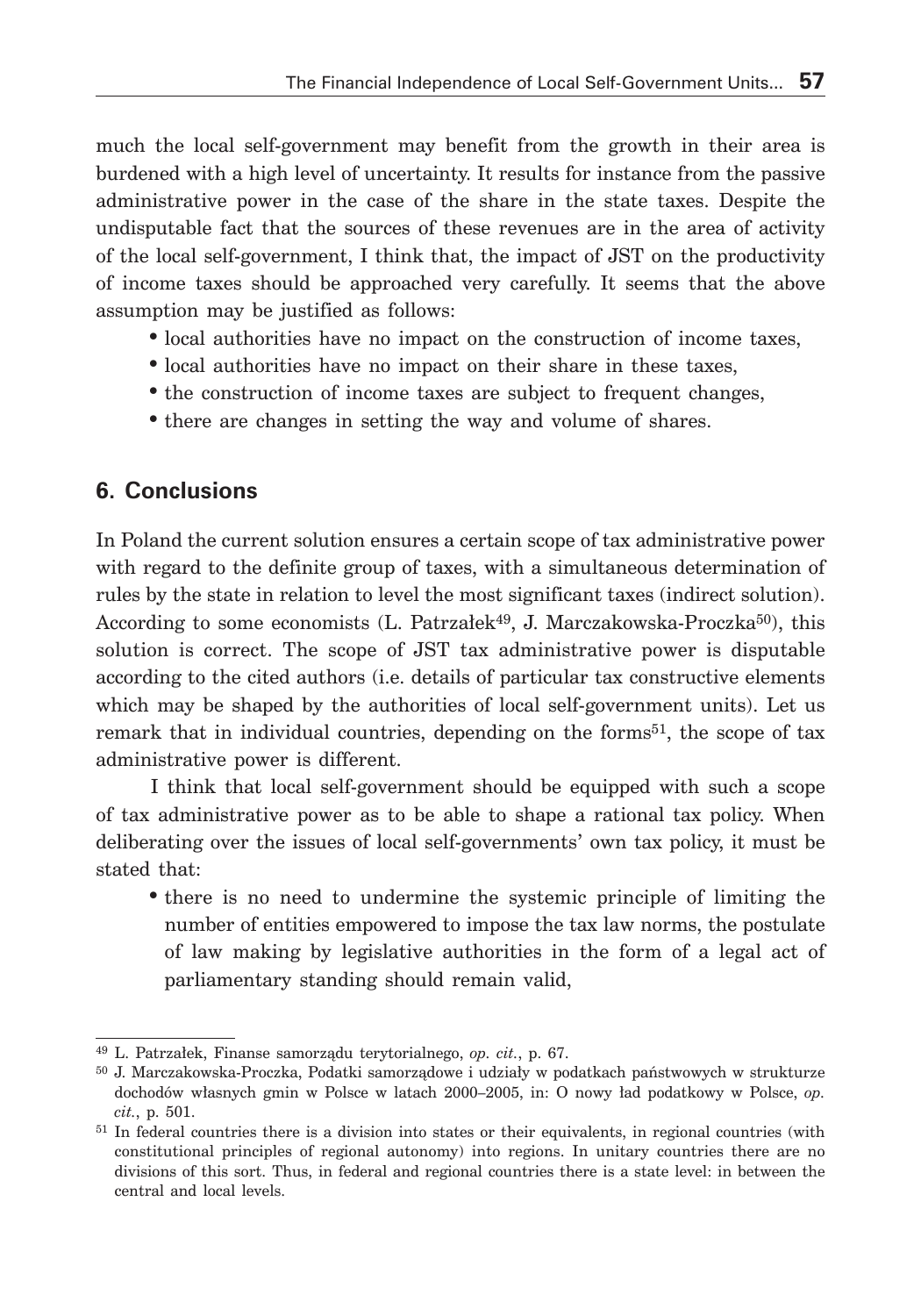- undertaking brave changes within the system of revenues of local selfgovernment units will be determined by the general situation of public finance (in particular the situation of the state budget),
- the diversity of spatial needs in relation to disposable funds justifies the necessity of levelling disproportions (demographic, economic, cultural, natural and social) between individual local units,
- subjective determinants should become less significant, not satisfying the self-government community, the level of decentralisation of public finance (generally it has to do with the stereotype repeated for many years about the lack of experience of workers and the insufficient technical equipment of local administration),
- the division of the sources of tax revenues between the state budget and JST budgets should come as a result of a real compromise in consideration of not only the economic reality but also strategic goals implemented by central authorities (e.g. establishing law, internal and external security, social security, business turnover security, the judiciary or organisation of money circulation) and local self-government (satisfying the needs of the local community in the area of public utility, local growth stimulation, and, due to it also, social and economic growth of the region and the whole country), local community expectations (pragmatic management of self-government finances, i.e. using appropriate procedures and methods to make decisions resulting in the fair and rational spending of public funds),
- local self-governments should have the possibility of active tax policy, supporting the local growth (business activity growth, fight with unemployment, development of infrastructure, environment protection etc.). The tools to affect the local economic area are local tax rates, tax reliefs and breaks,
- the opportunity to implement tax administrative power should concern all units of local self-government, i.e. not only districts (*gmina* – the smallest) but also *poviats* and *voivodeships* (larger areas)<sup>52</sup>.

The indicated problems concerning the economic role and significance of local self-government confirm that there is a visible need to finish the streamlining process and what is important to stabilise regulations in this area. The work that has been done for a long time on the introduction of the new cadastral tax is not enough in my opinion. In real terms, the problem is complex; the multidimensional

<sup>52</sup> At present, *poviats and voivodeships* are not equipped with their own tax sources. Share in income tax revenues are of a different nature.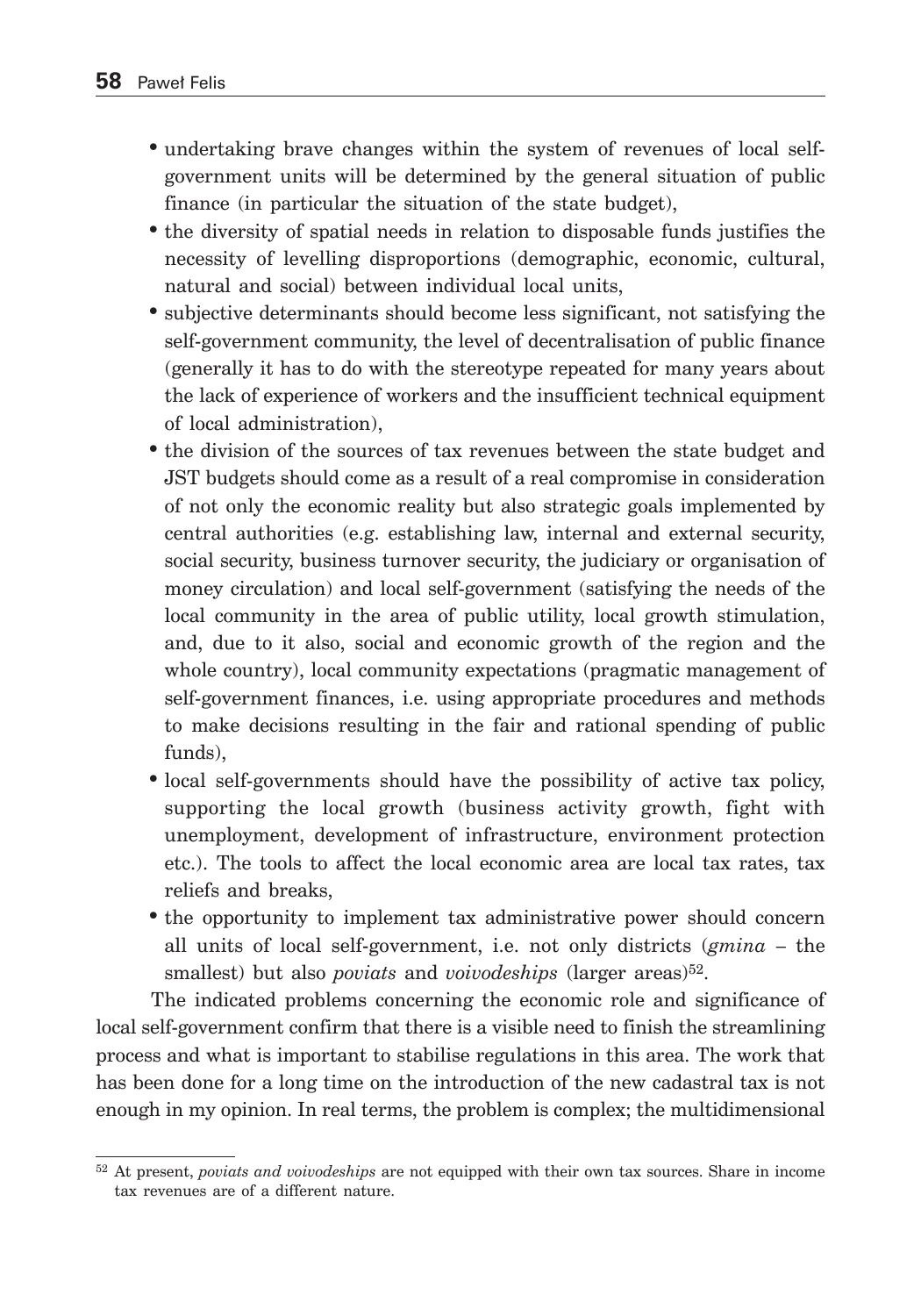research must deal with local tax, para-transfer revenues (share in state taxes) and transfers on account of subsidies or subventions.

The problem of the tax administrative power of local self-government bodies should be considered in a complex way from different perspectives. Admittedly, within the systems of contemporary democratic countries, self-government taxes and the tax administrative power connected with them are socially accepted. Thus, the model (system) of JST tax revenues in Poland should be worked out.

It is worth mentioning that the decentralisation of public authority cannot come down exclusively to the problems connected with tax system reform. The extension of JST tax administrative power should be treated as the foundation of local self-government units' financial stability. With respect to taxes funding self-government budgets, it would be desirable to explicitly determine the elements making up tax administrative power, to diagnose, at least the most important, consequences of the decentralisation of tax administrative power defined in this way and to construct an appropriate methodology to enable their valuation.

The suggested growth in significance of local self-government units as the subject of tax policy does not mean that they would become financially selfsufficient, i.e. they would be able to cover all planned expenditure from their own incomes without any external help. Currently, there is no division of public revenues in the vertical section as a result of which own revenues would become a universal, entirely exclusive and fully sufficient source of financing tasks by local self-government<sup>53</sup>.

#### **Bibliography**

Babczuk A., Samodzielność finansowa jednostek samorządu terytorialnego. Pożądane kierunki zmian w świetle badań ankietowych, in: Finanse 2009 – Teoria i praktyka. Finanse publiczne II, B. Filipiak, B. Walczak (ed.), Wydawnictwo Naukowe Uniwersytetu Szczecińskiego, Szczecin 2009.

Begg I., Finansowanie Unii Europejskiej, Nowa Europa, No. 1 (3), 2006.

Chojna-Duch E., Polskie prawo finansowe. Finanse publiczne, LexisNexis, Warsaw 2003.

- Denek E., Podatki w gospodarce samorządu terytorialnego w warunkach integracji europejskiej, in: Finanse, B. Pietrzak (ed.), Oficyna Wydawnicza Szkoły Głównej Handlowej w Warszawie, Warsaw 2005.
- Dylewski M., Filipiak B., Gorzałczyńska-Koczkodaj M., Finanse samorządowe. Narzędzia, decyzje, procesy, Wydawnictwo Naukowe PWN, Warsaw 2006.

<sup>53</sup> J. Ostaszewski, Z. Fedorowicz, T. Kierczyński, Teoretyczne podstawy reformy podatków w Polsce, *op. cit.*, p. 204.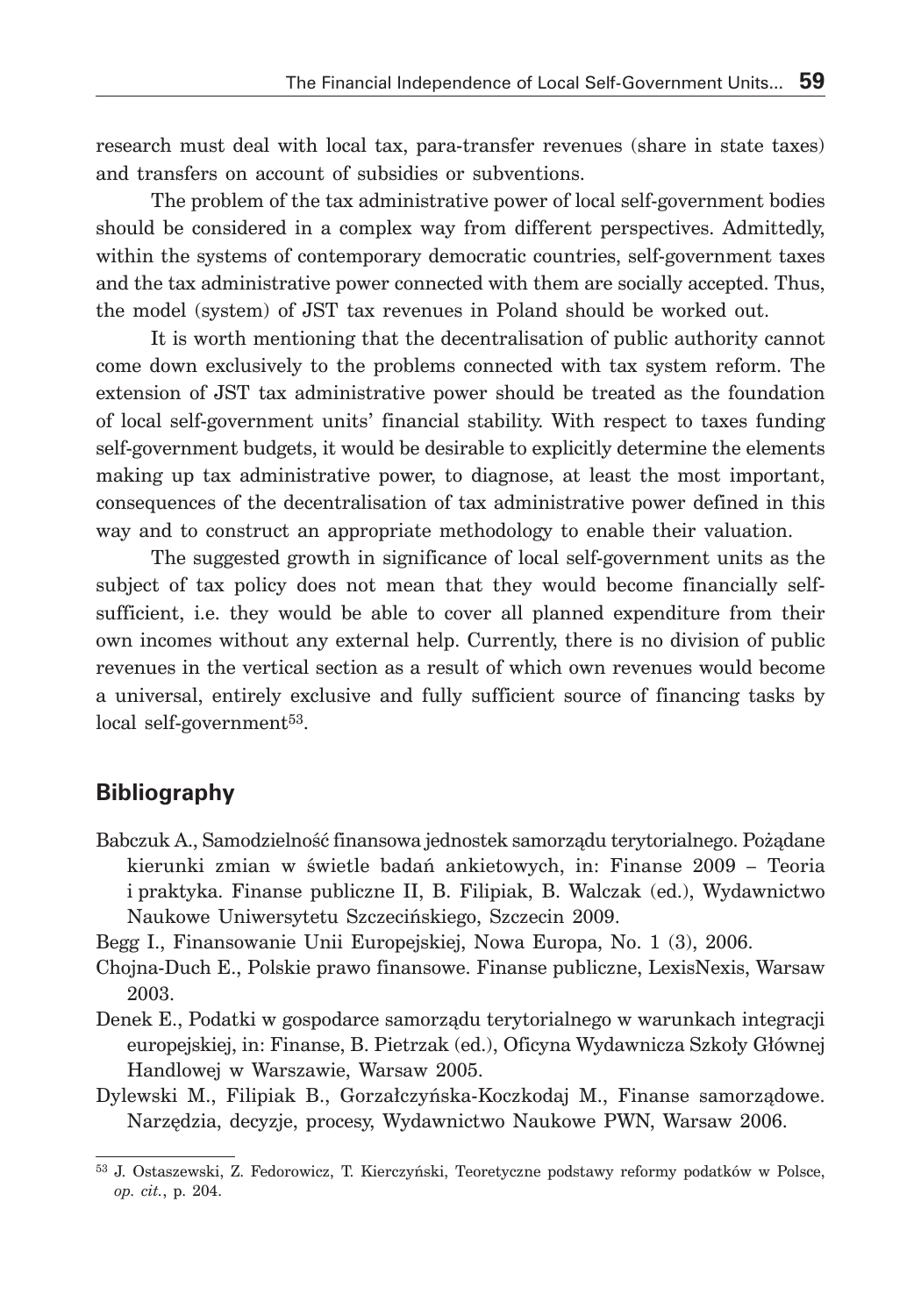Fedorowicz Z., Podstawy teorii finansów, Poltext, Warszawa 1991.

- Filipiak B., Wpływ zmian w podatkach i opłatach lokalnych na samodzielność finansową gminy, in: Polski system podatkowy. Założenia a praktyka, A. Pomorska (ed.), Wydawnictwo UMCS, Lublin 2004.
- Finanse przedsiębiorstwa, J. Szczepański and L. Szyszko (ed.), 3rd extended edition, PWE, Warsaw 2007.
- Gajl N., Modele podatkowe. Podatki lokalne, Wydawnictwo Sejmowe, Warsaw 1996. Gaudemet P. M., Molinie J., Finanse publiczne, PWE, Warsaw 2000.
- Grześkiewicz W., Znaczenie podatków w finansowniu rozwoju lokalnego, Samorząd Terytorialny No. 3, 2004.
- Guziejewska B., Wybrane aspekty decentralizacji władztwa podatkowego, in: O nowy ład podatkowy w Polsce, J. Ostaszewski (ed.), Oficyna Wydawnicza Szkoły Głównej Handlowej w Warszawie, Warsaw 2007.
- Guziejewska B., Witczak R., Wokół efektywności finansów samorządu terytorialnego – zagadnienia wybrane, in: Współczesne finanse. Stan i perspektywy rozwoju finansów publicznych, J. Głuchowski (ed), Wydawnictwo Naukowe Uniwersytetu Mikołaja Kopernika, Toruń 2008.
- Herber B. P., Modern Public Finance, Richard D. Irwin INC, Illinois 1979.
- Jędrzejewski L., Samodzielność finansowa jednostek samorządu terytorialnego w świetle regulacji prawnych, in: Finanse, Bankowość i Ubezpieczenia wobec wyzwań współczesności, Vol. II, K. Znaniecka (ed.), Wydawnictwo Akademii Ekonomicznej w Katowicach, Katowice 2002.
- Kornberger-Sokołowska E., Decentralizacja finansów publicznych a samodzielność finansowa jednostek samorządu terytorialnego, Liber, Warsaw 2001.
- Kornberger-Sokołowska E., Dochody jednostek samorządu terytorialnego, Instytut Studiów Samorządowych, Warsaw 2002.
- Kornberger-Sokołowska E., Budżet państwa a budżety jednostek samorządu terytorialnego, in: Stan i kierunki rozwoju finansów samorządu terytorialnego, L. Patrzałek (ed.), Wydawnictwo WSB w Poznaniu, Poznań, 2007.
- Kozuń-Cieślak G., Decentralizacja władzy i zasady delegowania kompetencji podejście teoretyczne, in: Finanse 2009 – Teoria i praktyka. Finanse Publiczne I, Wydawnictwo Naukowe Uniwersytetu Szczecińskiego, Szczecin 2009.
- Marczakowska-Proczka J., Podatki samorządowe i udziały w podatkach państwowych w strukturze dochodów własnych gmin w Polsce w latach 2000-2005, in: O nowy ład podatkowy w Polsce, J. Ostaszewski (ed.), Oficyna Wydawnicza Szkoły Głównej Handlowej w Warszawie, Warsaw 2007.
- Oates W., The Effects of Property Taxes and Local Public Spending on Property Value: An Empirical Study of Tax Capitalization and Tiebant Hypothesis, "Journal of Political Economy", 1972, No. 77.
- Ofiarski Z., Normatywny model źródeł dochodów jednostek samorządu terytorialnego a ograniczenia wynikające z sytuacji sektora finansów publicznych w Polsce,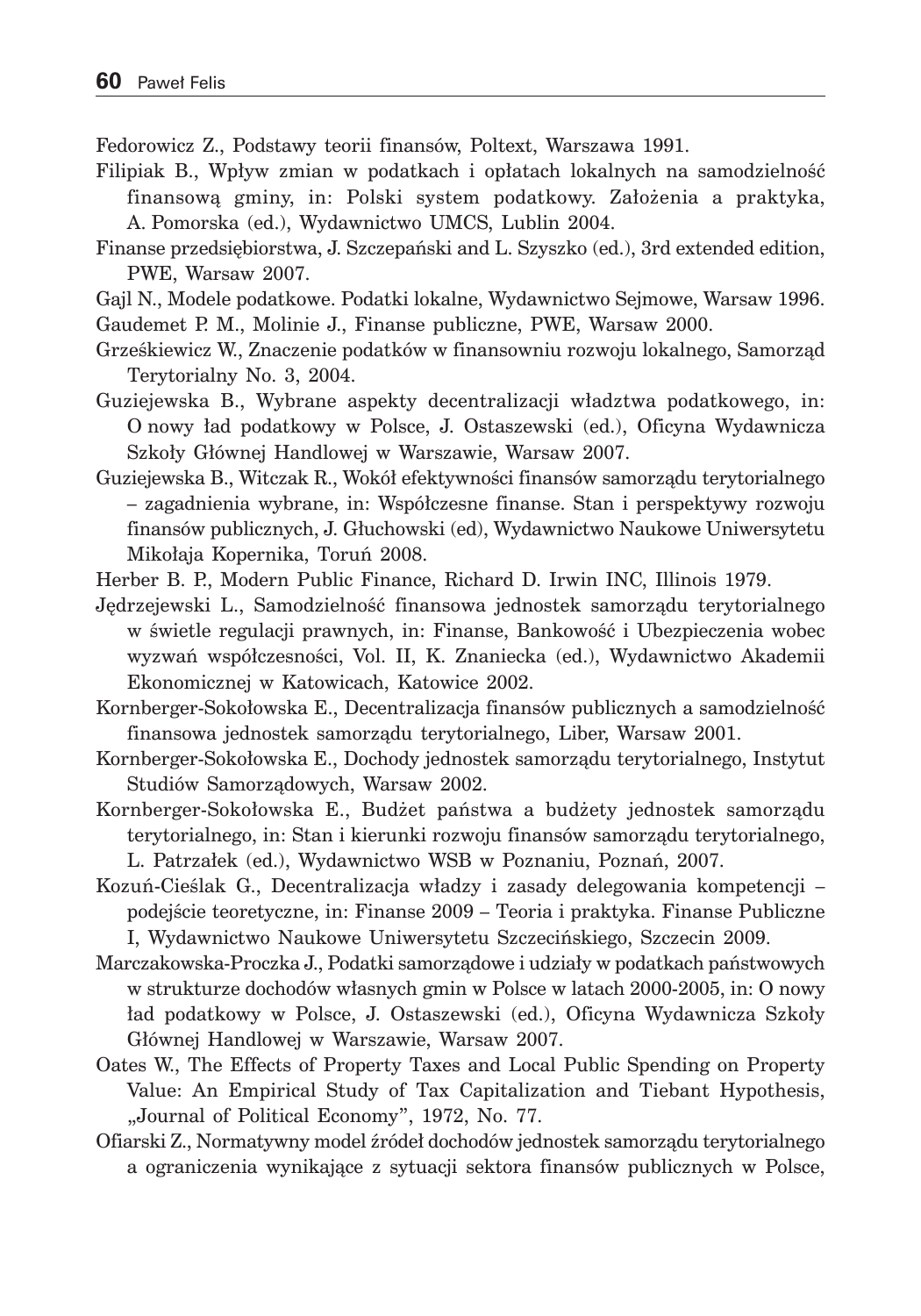in: Dylematy i wyzwania finansów publicznych, Wydawnictwo Uniwersytetu Ekonomicznego w Poznaniu, Poznań 2010.

- Ostaszewski J., Fedorowicz Z., Kierczyński T., Teoretyczne podstawy reformy podatków w Polsce, Difin, Warsaw 2004.
- Owsiak S., Finanse publiczne. Teoria i praktyka, Wydawnictwo Naukowe PWN, Warsaw 1998.
- Patrzałek L., Finanse samorządu terytorialnego, Wydawnictwo Akademii Ekonomicznej im. O. Langego we Wrocławiu, Wrocław 2004.
- Prod'homme R., Fiscal Decentralization and Inter-governmental Fiscal Relations, A summary report prepared for the UNCDF symposium on Decentralization Local Governance Africa, 2001.
- Stigler G., The Tenable Range of Functions of Local self-government, in: Federal Expenditures Policy for Economic Growth and Stability. Ed. Joint Economic Committee, Subcommmittee on Fiscal Policy, U.S. Congress, Washington, DC; U.S. Government Printing Office, 1957.
- Szewczyk A., Finanse polskich gmin w świetle Europejskiej Karty Samorządu Terytorialnego, in: Finanse, Banki i Ubezpieczenia w Polsce u progu XXI wieku, Vol. I – Finanse publiczne, Wydawnictwo Akademii Ekonomicznej w Poznaniu, Poznań 2000.
- Szewczuk A., Zioło M., Zarys ekonomiki sektora publicznego, Wyd. Uniwersytetu Szczecińskiego, Szczecin 2008.
- Szewczuk A., Wartościowanie działalności samorządu terytorialnego aktywna orientacja badawcza w finansach publicznych, in: Dylematy i wyzwania finansów publicznych, redaktor naukowy T. Juja, Wydawnictwo Uniwersytetu Ekonomicznego w Poznaniu, Poznań 2010.
- Tiebout C., A Pure Theory of Local Expenditures, "Journal of Political Economy", 1956, No. 64 (5).
- Walasik A., Teoretyczne zagadnienia decentralizacji decyzji w zakresie polityki podatkowej, Samorząd Terytorialny, No. 1–2, 1998.
- Woźniak B., Zasady funkcjonowania i zakres publicznego systemu finansowego, in: System Finansowy w Polsce, Vol. 2, B. Pietrzak, Z. Polański, B. Woźniak (ed.), Wydawnictwo Naukowe PWN, 2nd altered edition, Warsaw 2008.
- European Charter of Local Self-government made up in Strasbourg on 15 October 1985, Journal of Laws of 1994, No. 124, item 607.
- Constitution of the Republic of Poland of 2 April 1997.
- Act of 27 August 2009 on public finance, Journal of Laws No. 157, item 1240 with later amendments.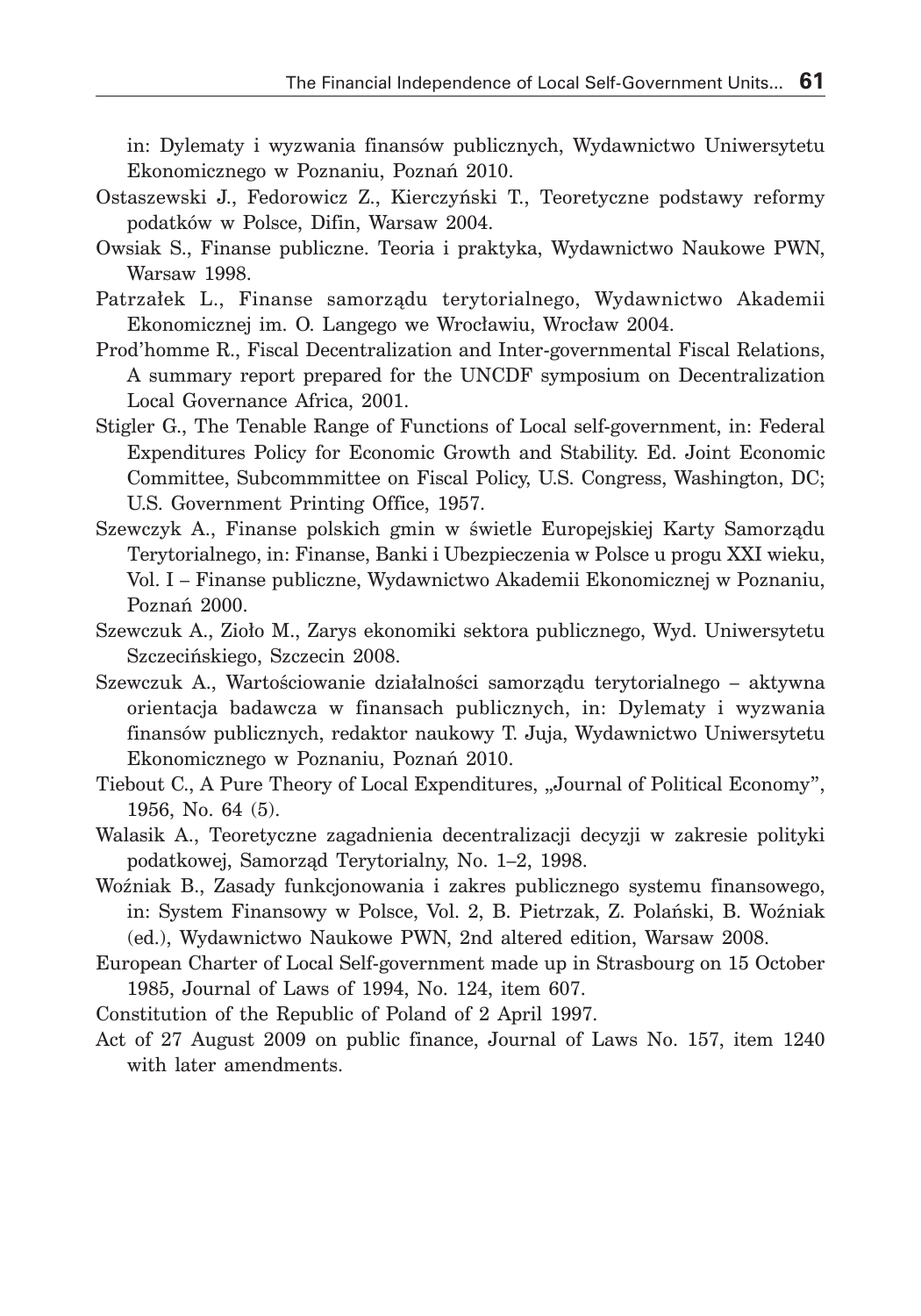Rafał Mrówka Collegium of Management and Finance Warsaw School of Economics

# **Hyperarchy as a New Model of Organisation**

# **1. Introduction**

The environment of modern organisations evolves all the time. In the course of years these changes have been increasingly fast and deep and they often redefine the way the organisations operate and enforce the application of new business and economic models (Kołodko, 2008; Mączyńska, 2009; Szymański, 2001). The area that seems to initiate many other changes in recent years has been in the first place technology, which significantly affects socio-cultural trends which in turn affect the economy as well as political issues. It is the technology that gave rise to the dynamic growth and the creation of the new sense of social networks – the notion to affect all areas of activity in the modern world (Castells, 2010).

In this situation it is not surprising that these changes have a far reaching effect on the models of operation of organisation and the shape of their organisational structure (Hopej, Kamiński, 2010; Walas-Trębacz, Tyrańska, Stabryła, 2009). The possibilities created by technology and social changes may become a starting point for the new organisational models providing organisations with new ways of competition on the market. This study focuses of the appearance of a new model of hyperarchical organisation based the use of creative potential network of units communicating with one another by means of modern technology.

# **2. Evolution of organisational models – from hierarchy to network**

The idea of an organisational model is connected with the schematic presentation of the way the organisation operates. The model includes major elements shaping the organisation, including (depending on the approach) people (also management), technologies, goals and tasks (also strategy), value (culture) and the organisational structure. Some studies confine the model of organisation down to the model of its structure (Encyclopaedia of Organisation and Management, 1982), however, in every case the organisational structure and its model are at least one of the key elements of the model of organisation (approaches represented by Leavitt,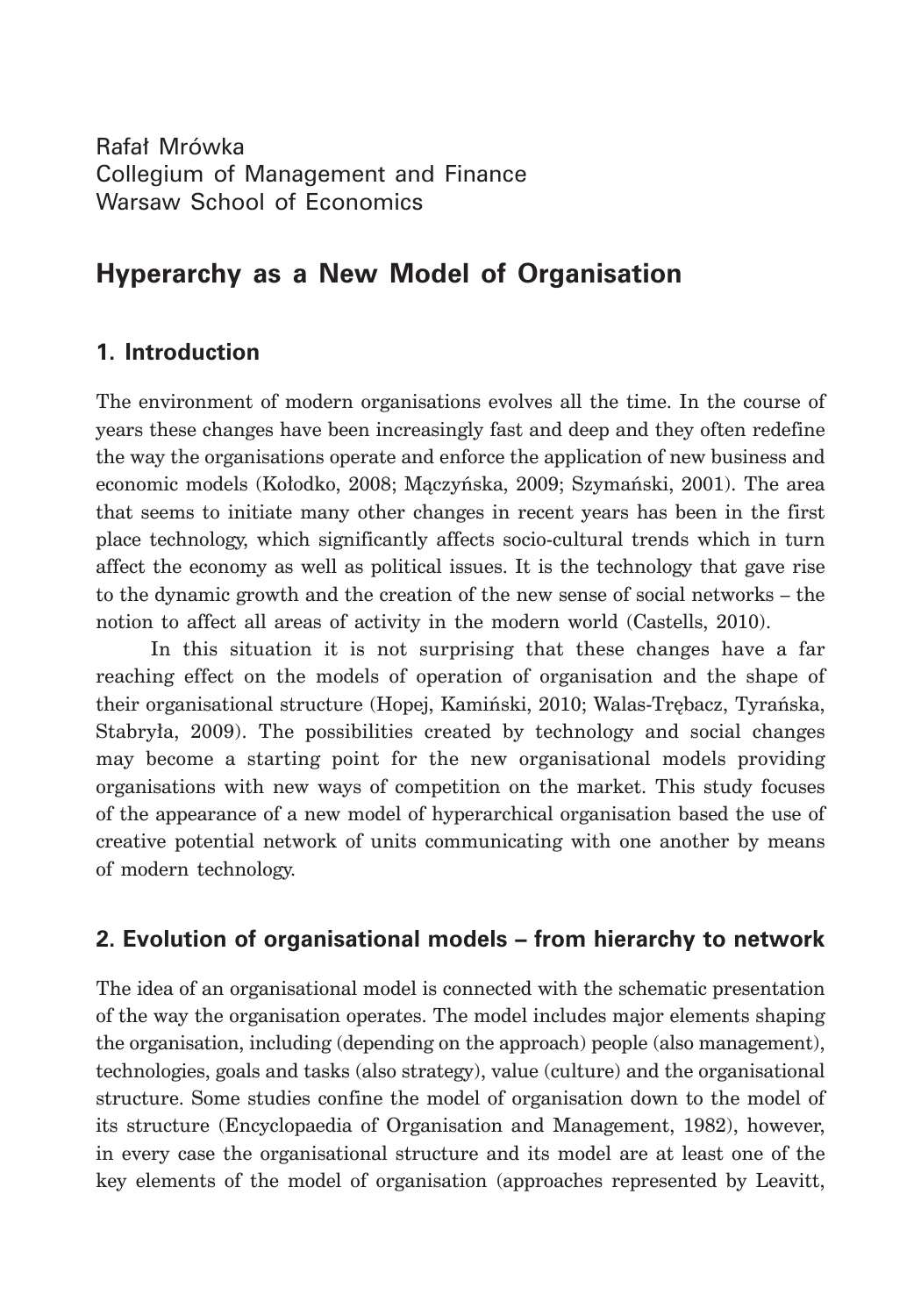Krzyżanowski, Bielski, McKinsey – see: Krzyżanowski, 1999). In this paper the author focuses mainly on the analysis of the model of organisational structure, but he also considers its impact on other elements of the organisational model, including in particular the strategy of organisation.

The significance of organisational structure and its connection with the strategy of organisation has been the subject of scholarly disputes since the beginning of the development of management sciences, i.e. for over 100 years. For many years scientists have argued if the organisational structure should be subordinated to the strategy (the stance represented by e.g. Chandler, 1962), or whether it should be the other way round and the strategy should be subordinated to the organisational structure (e.g. Mintzberg, 1990; Ansoff, 1985). There is also a third approach pointing to a crucial impact of the environment on the choice of both strategy and structure of organisation (Child, 1972; Aldrich, 1979; Hrebiniak, Joyce, 1985).

The author does not aim at settling the dispute. However, it results from all the studies that there is a strong relation between the strategy, structure and environment of the organisation. It must be remarked that the dynamic changes in the environment of modern organisations should also mean changes in the models of the organisation operation. The phenomenon is particularly evident on the example of the significance of hierarchy in contemporary organisations. Traditional business organisations, most of those that achieved success in the 20th century are based on different use of hierarchy (Walas-Trębacz, Tyrańska, Stabryła, 2009). In the models used by them there are different levels of organisation, precisely determined interdependences and official subordination (Kotarbiński, 1973). Certainly, the structure of such organisations may be more slim or flat, more or less centralised, or dispersed, but anyway it is based on the superiority of some selected units within the organisation over others. The reasons why these models were used were of course quite rational and justified. They include:

- different level of competence at different levels of organisation resulting from education and also gained experience,
- difficulty with access to information, and what follows asymmetry in the access to it on the part of different groups within the organisation,
- in this connection more difficult communication inside the organisation and easier access of some entities to the instruments and channels of communication,
- necessity of quick decision making supported by clear definitions of responsibilities resulting from the organisational hierarchy.

Admittedly, as early as in the middle of the 20th century there were gradual changes connected with the lower significance of hierarchy, gradual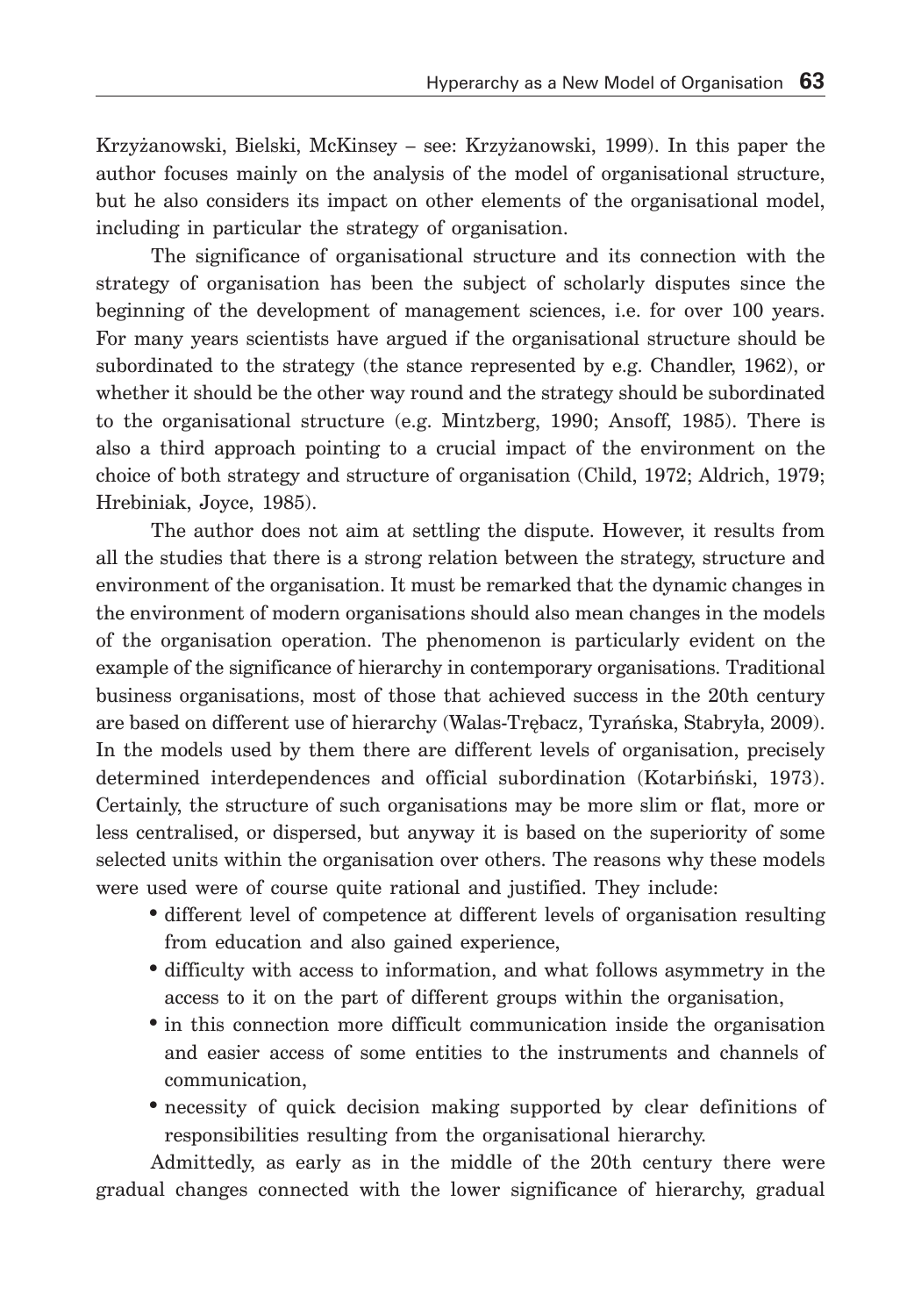decentralisation and moving towards the organic model of organisation (Burns, Stalker, 1961; Lawrence, Lorsch, 1967; Mintzberg, 1979). It did not change the fact, however, that the hierarchical model was still dominating, the scale of the impact of hierarchy being slightly limited.

In the 1980s and 90s other models of organisation began to appear: first network organisation, then virtual organisation. Network organisation is a "long term profit oriented community of separate organisations, which, thanks to it, gain the competitive advantage on the market" (Jarillo, 1988: 32). Network organisations are well adjusted to the instability of environment and solve problems that cannot be solved exclusively by experts scattered inside the organisational hierarchy (Van Alstyne, 1997; Łobejko, 2010).

On the other hand, the definition of virtual organisation has given rise to a lot of difficulties up to now. Many theoreticians and practitioners use this term in a different context. The basic dilemmas include the following issues:

- the scope of approach to the comprehension of virtual organisation the broadest one is based on the consideration of every form of cooperation without a formal organisational structure as virtual organisation (Davidov, Malone, 1992). However, most definitions mention the network of partners implementing a common goal, based on the use of unique crucial competences of individual entities making up the network,
- the kind of formal relations between cooperating entities there are approaches here which refer to both cooperation within the same formal and legal organisation (Scholz, 1996), and those within the network going beyond one organisation (e.g. Sankowska, Wańtuchowicz, 2007; Byrne, 1993). The latter approach seems to be decisively more common,
- the kind of entities cooperating within the network some definitions mention the cooperation of organisations (e.g. Zimniewicz, 1999; Byrne, 1993; Sankowska, Wańtuchowicz, 2007), other definitions: the cooperation of certain organisational units (Bleicher, viz. Gach, Nowak, 1997) and others: openly mention the possible involvement of private individuals (Travica viz. Kasper-Fuehrer, Ashkanasy, 2003). Najda-Janoszka claims (2010: 80) that "the participants of a cooperating network may be not only a company or research unit but also individuals, experts and specialists. Competence, which becomes the source of dominance, is crucial. The dominance, which is time variable and depending also on the competence of other people making up the community, is relative." It seems that every approach in the area of choice of entities making up the virtual network is possible,
- different comprehension of the very idea of virtuality it may be understood as virtual communication, i.e. communication using modern technologies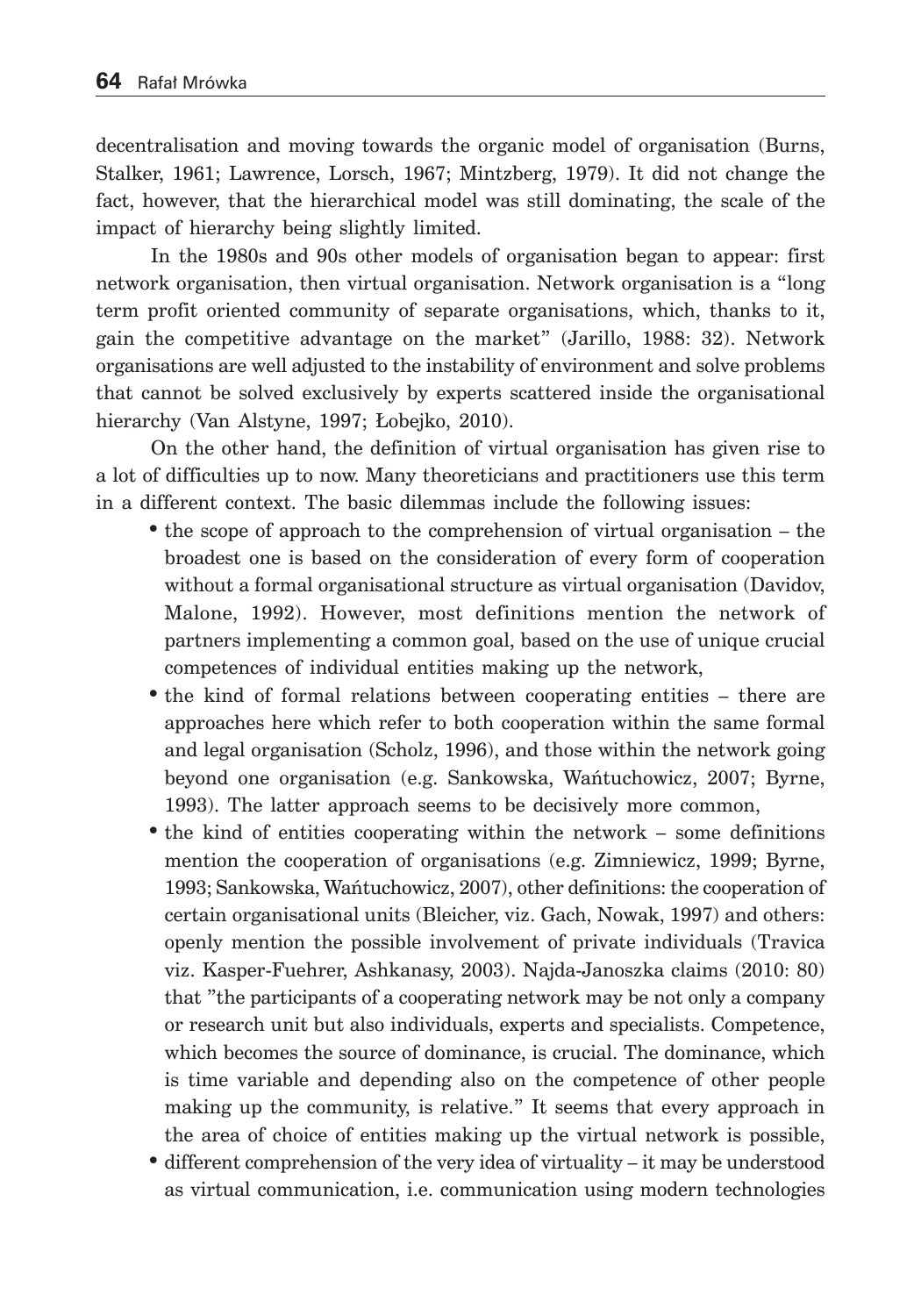like the Internet or telephone (in a sense it is to be seen in Perechuda, 1997) or as dynamism or instability of relations (Sankowska, Wańtuchowicz, 2007; Hopej, Kamiński, 2010). The latter way of understanding seems to be dominating in definitions of virtual organisation, although many definitions explicitly emphasise the importance of information technology. (Hopej, Kamiński, 2010; Byrne, 1993),

• the way of organisation of the virtual network itself – some definitions do not specify the issue at all, but some others point to definite models, e.g. value chain (Zimniewicz, 1999) or network integrated around one element (Hopej, Kamiński, 2010). It seems, however, that virtual organisations may create different models, which will be analysed later in this chapter.

Warner and Winzel (2005: 14) summing up many concepts point to the following features of virtual organisation:

- limited importance of material assets and structure,
- based on communication technologies and use of remote,
- hybrid organisation form based on short and long term cooperation,
- fuzziness of organisations limits,
- flexibility of operation.

It seems that the importance of information technology for virtual organisation is an element that appears in nearly all studies devoted to this topic. It is also not accidental that this concept of organisation was not born until the technical possibilities were created to facilitate dynamic communication within the network.

Within the model of virtual organisation some sub-types may be distinguished: (see: Khan, Azmi, 2005):

- consortium model every partner contributes similar amounts of resources, skills and knowledge. Compatible goals and values of partners and mutual trust are necessary. Partners most often come from quite different seemingly unconnected sectors (e.g. cooperation of Microsoft with Lego). This model is also used to divide risk between partners (e.g. IBM, Sun and HP working together on the Java language),
- atom model the main organisation maintains contact with satellite organisations. The leader organisation manages knowledge, resources and contacts within the network. It often refers to organisations operating on different geographical markets, e.g. Pliva,
- value chain model one organisation provides the end user with value, cooperating on the way with many organisations making up a certain value chain of more permanent or variable nature, e.g. Benetton or Wal-Mart.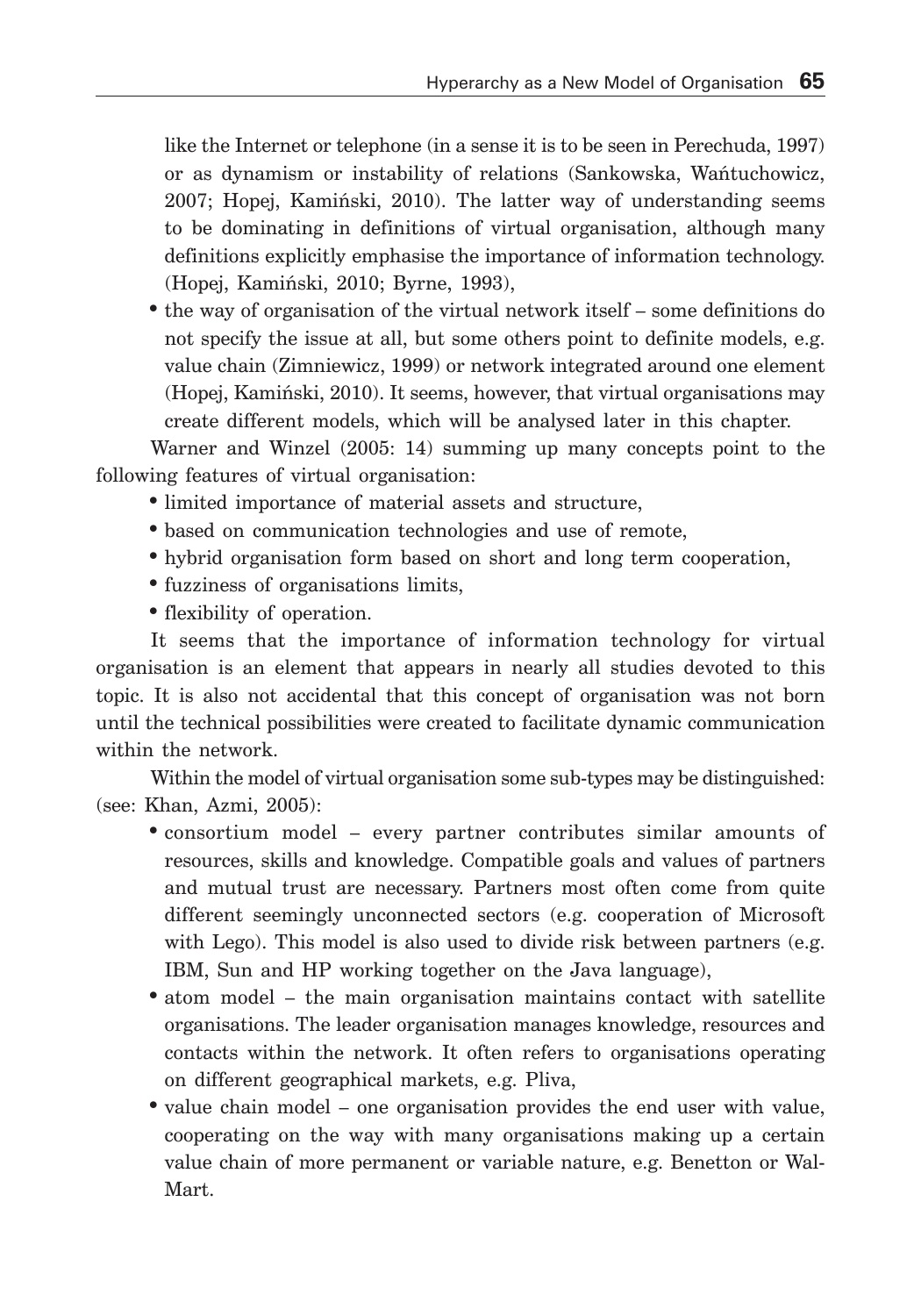• e-shop model – organisations coordinate marketing, sales and distribution of different products within an internet shop. Technology has a crucial bonding effect, e.g. Amazon.com or Allegro.

# **3. Hyperarchical organisation**

The concept of hyperarchical organisation seems to be a consequence and an extension of the virtual organisation model due to the appearance of new technological possibilities connected with the growing significance of communication networks. There are some analogies in this concept with virtual organisation. The idea of hyperarchy was first used in 1997 by Philip Evans and Thomas Wurster in the Harward Business Review (1997). Evans and Wurster define hyperarchy as a "large scale, self-organising community of high level of energy and involvement despite the lack of clear direct remuneration for the participants". The phrase was coined by the analogy to WWW hyperlinks. WWW is a hyperarchy, in which every user can freely move from one link to another. There are no limitations in this area. The hyperarchy ensures free access, freedom and flexibility. It gives the possibility of fluent team based interdisciplinary cooperation, where people are not limited with stiff barriers and levels of hierarchy. Thanks to it, it is easy to exchange information. There is a phenomenon of information creation; Łobejko (2010) says "open innovations become a new network source of competitive advantage. (…) The process of creation and development of innovation from the one closed inside the company becomes open to outside partners".

The appearance of hyperarchy was possible thanks to the advancement of information technologies and global network facilitating the creation of communication models of global scope.

Three most important features of hyperarchical organisation are:

- 1) information symmetry: every member of a hyperarchical organisation has full access to all information used at work. Hierarchy cannot be developed, based on the preferential treatment of some individuals in the area of information and gaining power position in this way. It is thanks to this information symmetry that every member of such an organisation is able to fully use their unique potential and contribute to the increase in innovativeness of the undertaken actions. This symmetry is possible exactly thanks to the information technology that guarantees everybody the access to all the resources on equal rights;
- 2) peer-to-peer communication: the condition to achieve information symmetry is to provide every member of the organisation with equal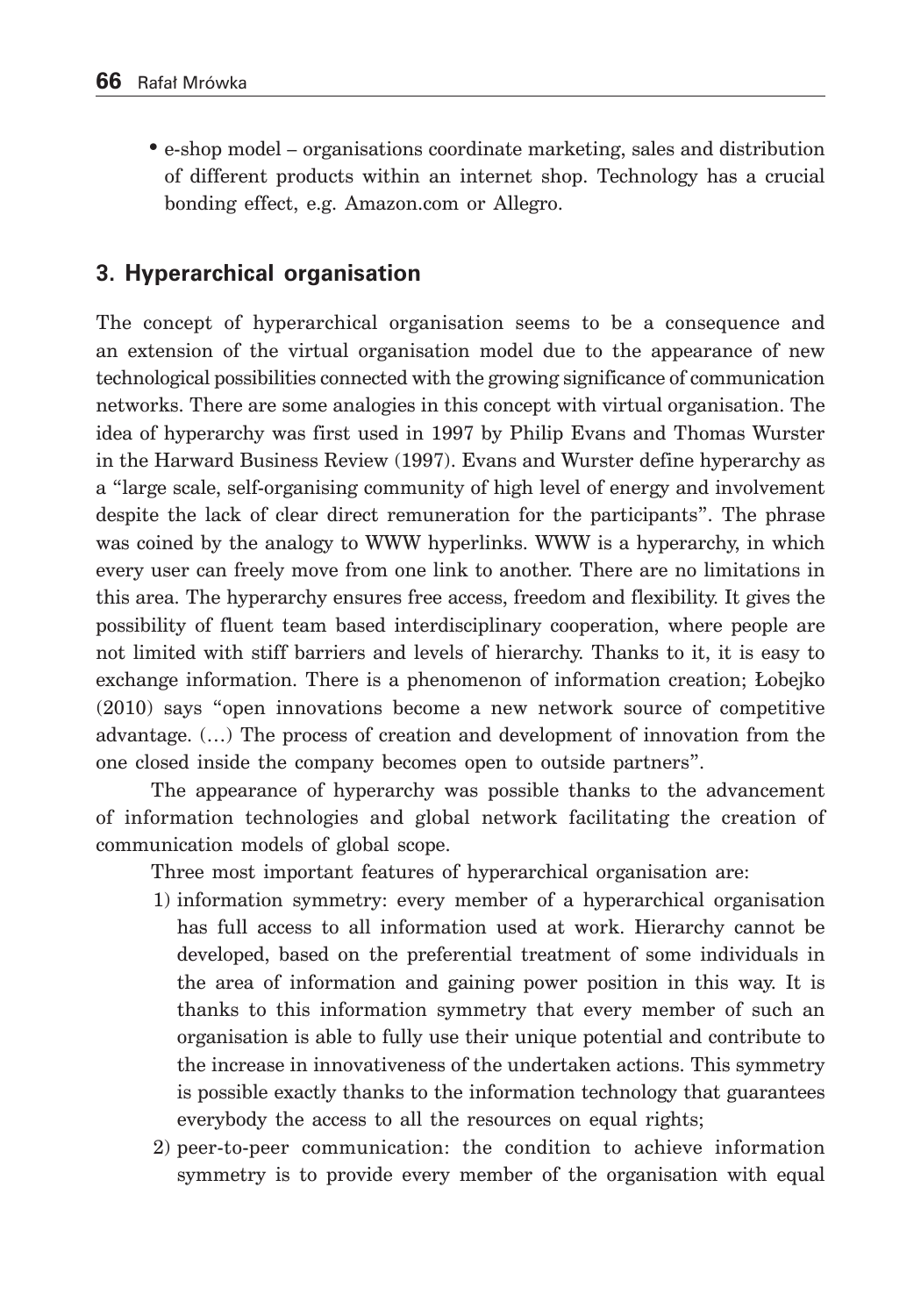unlimited communication possibilities with any other community member. This is also possible thanks to information instruments and network connecting the members of the organisation;

 3) real time of activity: all information related to undertaken actions also thanks to information technology reaches all the cooperating people at the same time. This is also a condition of maintaining information symmetry. The time of access to information cannot be a source of gaining advantage and power in such a community.

These features distinguish this concept also from the aforementioned virtual organisation, for which they were not existence prerequisites. It is worth remarking here that the presented three fundamental features of hyperarchical organisation are the exact opposite of the assumptions behind hierarchical organisation creation. Symmetry replaces asymmetry, peer-to-peer communication in real time replaces difficulties with access to information.

Thanks to the full access to information on the part of all individuals in real time, every member of a hyperarchical structure can make immediate decisions that translate into effects recognised by others have an impact on the activities of other individuals or groups. The possession of the information itself cannot be a source of power and control, there is more and more importance of knowledge, skills and qualifications of individuals not their formal positions; no formal structure is stronger than an individual. It is the knowledge and competence that can be the element to concentrate the activities of the structure in a defined time and the cause of self-organisation mentioned Evans and Wurster. According to Weber (2004: 64), in reality, in particular in larger projects there may appear a quasi-hierarchical structure with appointed people responsible for minor sub-projects, where decisions are made by leaders at an appropriate level, appointed mainly on the basis of the acquired knowledge of the project. A certain meritocratic structure is being created. However, Khan and Azmi (2005) claim that a stiff central authority is out of the question. Within a hyperarchy a bureaucratic structure is replaced by a trust based network in which members share knowledge and exchange opinions.

In the definition of hyperarchy by Evans and Wurster there is one more extremely important element. They point to the involvement of the community members even if there is no "clear and immediate gratification". With no external motivators, the source of motivation must come from intrinsic motivation. The idea of intrinsic motivation comes from psychology and is defined as "acting for the mere satisfaction resulting from the very fact of doing it and not any other consequences. A well-motivated individual acts for pleasure or the challenge itself, not due to an external order, pressure or reward" (Ryan, Deci, 2000: 56). Gary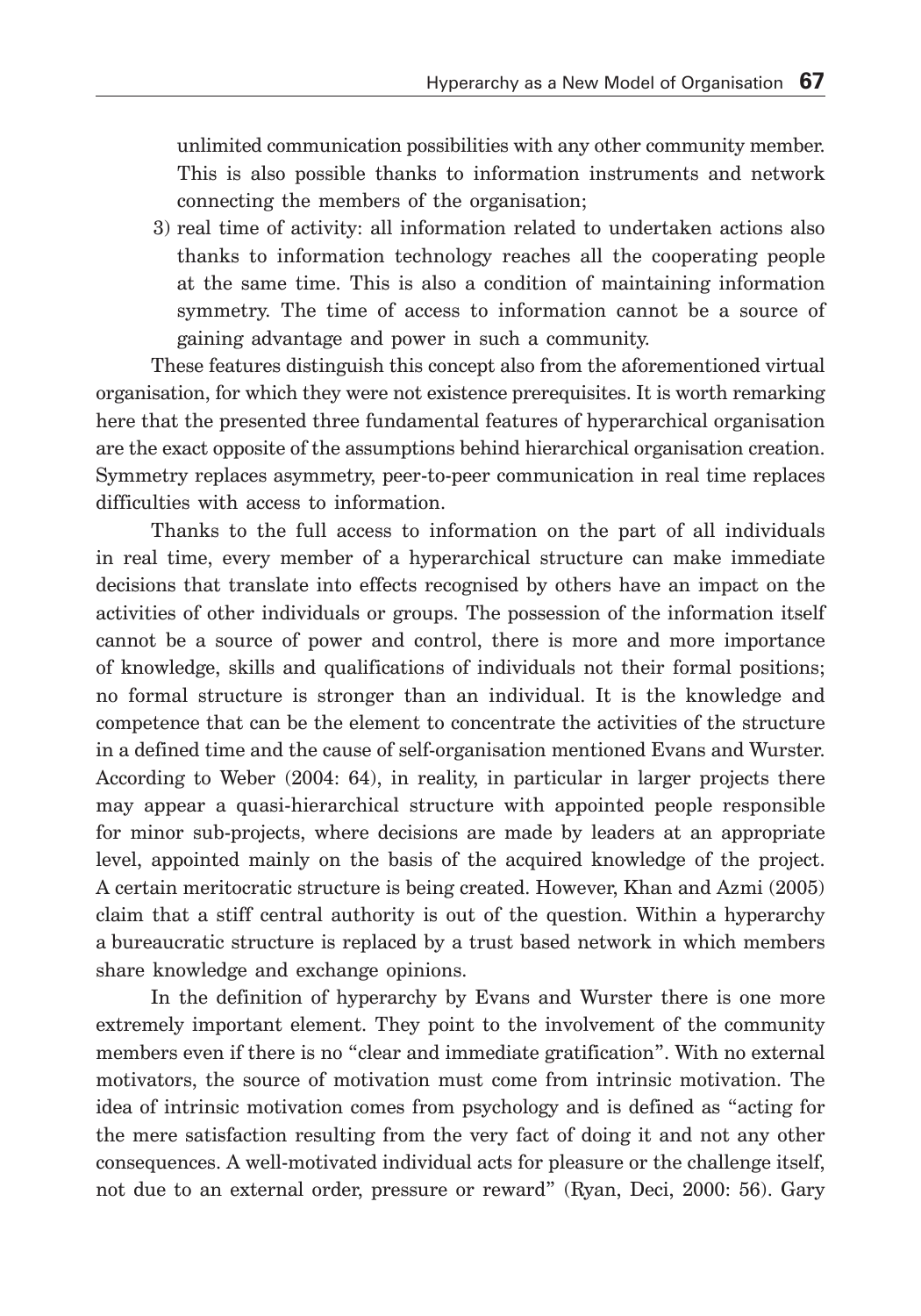(2004) claims, however, that hyperarchy favours more the activation of intrinsic motivation rather than creating it. Nevertheless, it means the necessity of creating conditions indispensable to activate this intrinsic motivation.

Khan and Azmi (2005) also indicate unclear limitations of hyperarchical organisation. To create it, mechanisms commonly available on the Internet are used. Joining the community implementing a certain project is possible on a voluntary basis, and the substantive competence is the criterion of acceptance by the community as well as the acceptance of rules governing this organisation, including open communication. This makes the organisation more flexible and scalable. This feature may be traced also within the network organisation, which is a precursor of hyperarchical organisation. Łobejko (2010) says that modern network organisations "increasingly make use of their opportunities outside. This process results in fuzziness corporate borders and merging with the environment".

To sum up, hyperarchical organisation should be defined as a large scale self-organised community of a high level of energy and involvement despite the lack of clear and immediate gratification for the participants, communicating freely, with every member of the community being able to communicate with any other member of the community in real time, deprived of rigid hierarchies and implementing a common goal and idea. Such an organisation has no fixed borders and is based on a creative potential network of individuals focused around the goal-project-idea. The goal may be subject to evolution under the influence of the community operation, gets out of control and evolve in an indefinite direction. This new type of organisation does not need to have formal members; the basis of exchange is not money but other values that attract the members; thus the possibilities of traditional control are slight.

## **4. Advantages and disadvantages of the hyperarchical organisation model – conclusions**

The definition of hyperarchical organisation clearly specifies the strengths as well as limitations of such an organisation model. The most important advantages, which after all are the reasons for interest in this concept, include:

- great creativity and innovativeness of this sort of organisation the involvement of specialists creating the hyperarchical structure results in the unlimited generation of a number of ideas which thanks to the lack of rigid hierarchy are subject to a thorough verification based almost entirely on substantive issues,
- flexibility, scalability, adjustment to the changes in environment, risk reduction – no rigid structure, variable sizes of organisation, no material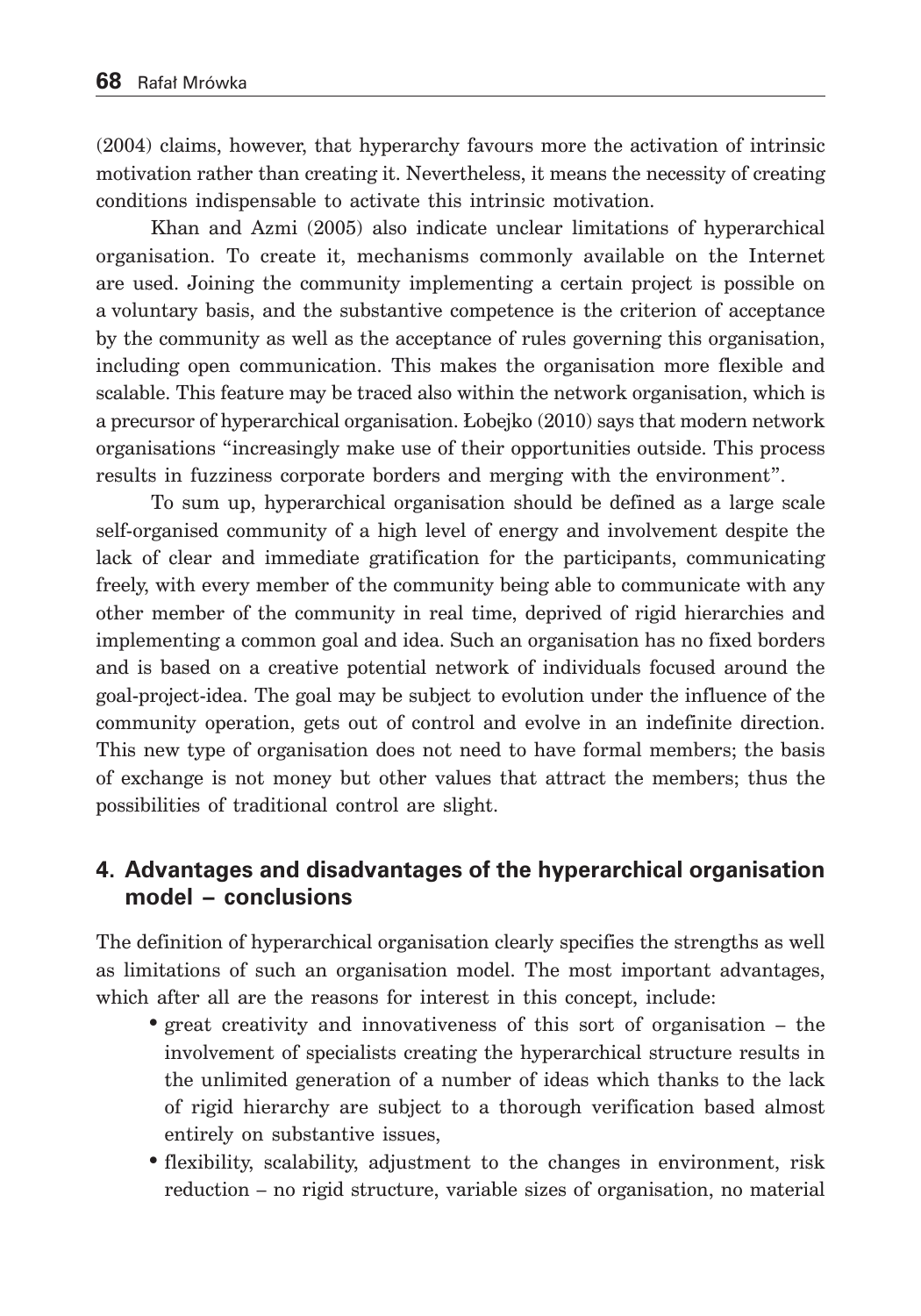resources to base on let such an organisation dynamically change under the influence of environment and do not generate unnecessary costs. Under the condition of a large uncertainty, it is in with a chance to guarantee considerable security of the organisation. Risk to a large extent is divided among the community members devoting their time to it,

• a high quality product, subject to thorough verification – involvement of the community freely exchanging opinions, even encouraging members to confront their opinions raises the quality of the final solution.

The disadvantages of hyperarchical organisation are connected first of all with the difficulty in creating and managing it:

- unpredictability of evolution of company goal comprehension, difficulty with coordination and control – under the influence of the work of the community the goals may change and evolve. On the one hand, it is a strength to raise the flexibility of organisation. On the other, the final effect may be far away from the initial goals of the organisation. The coordination of activities and their channelling have to be based on common acceptance, not on formal authority,
- difficulties with the maintenance of workers' involvement the success of hyperarchical organisation is based on members' involvement. It may gradually die down, e.g. due to the evolution of the project in a direction not accepted by some members,
- broad access to the worked out solutions the application of this model can hardly be imagined in the situation when the company wants to keep the proposed solutions secret in order to make use of them later,
- communication problems connected with the dispersion of workers and often their limited physical contact – the hyperarchical model was possible due to the advancement of the Internet and the communication instruments based on it. The instruments, however, have a lot of defects related mainly to the limited physical contacts among the members of the community.

Can the hyperarchical model be implemented in life or is it only a theoretical being? As a matter of fact, the examples of the hyperarchical structure are numerous at present. The most common example of hyperarchy is all sorts of open source projects, in particular those connected with computer software creation. When describing these projects, one can notice all the aforementioned advantages and disadvantages of hyperarchy1. More and more organisations from outside the IT industry begin to notice the advantages of models close

<sup>1</sup> This issue is comprehensively discussed by e.g. Goldman and Gabriel (2005)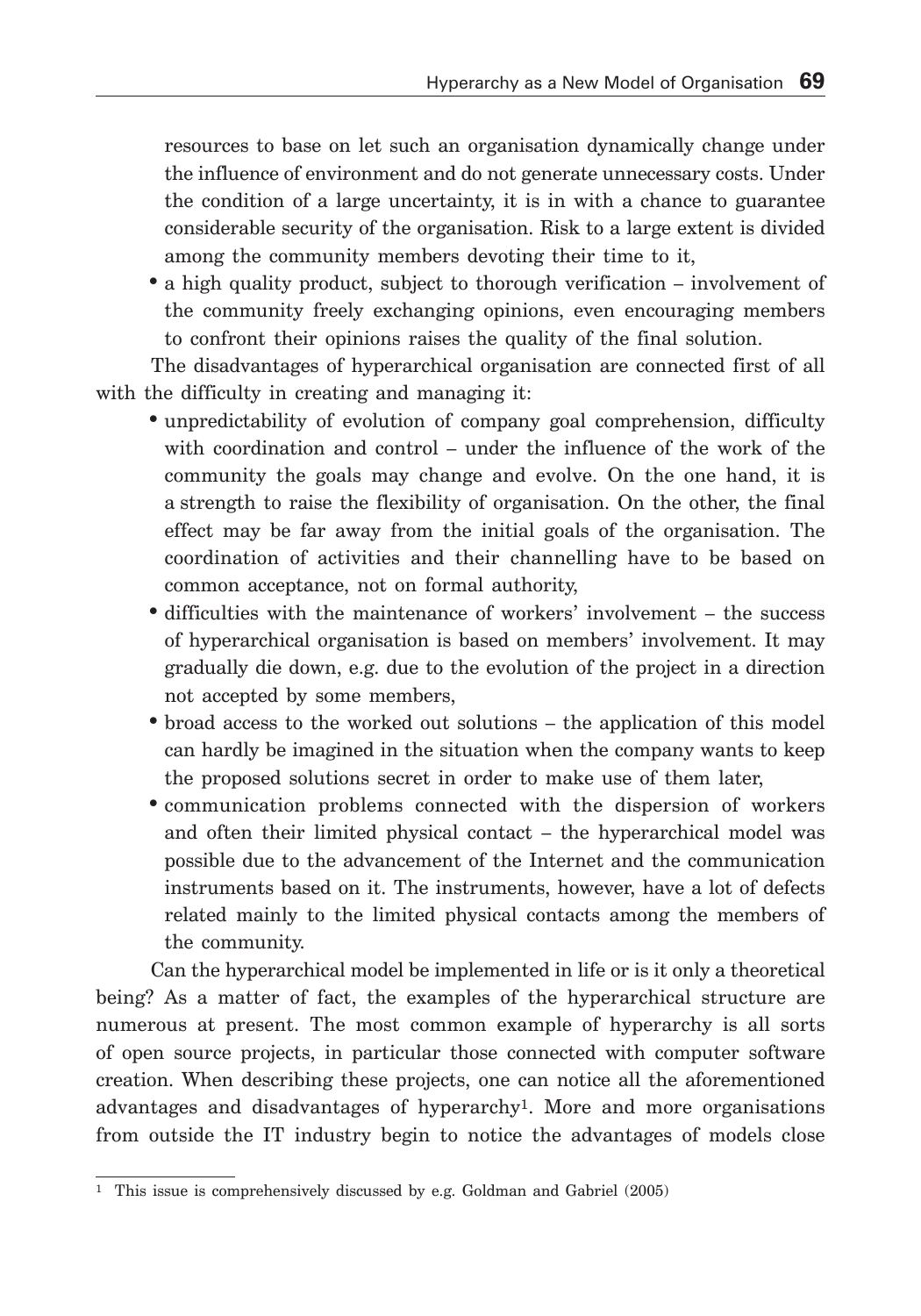to hyperarchy. The development of virtual communities working out definite solutions or business projects may be useful in a number of areas. The example to be quoted may be IT related projects like Wikipedia. There are also much more distant phenomena connected with the presented model like open innovation (Łobejko, 2010) or crowdsourcing (Królak-Wyszyńska, 2011). Some theoreticians predict the application of this model also in science (Hessel, 2005), legal services (Jones, 2005) or generally in projects requiring a number of people with different qualifications (Shah, 2005). In every case, however, the construction of a hyperarchical community is connected with reformulating the current models of management. Hyperarchy may only exist as an isolated part within a more traditional organisation and be at least virtually connected with parts of more hierarchical organisations. This model seems to make use of the advantages of hyperarchy as well as to minimise its disadvantages.

The present paper does not solve naturally all doubts connected with the creation of new organisational models due to the changes in the environment of modern organisations – it is only a synthetic presentation of the concept of hyperarchical organisation and its selected sources. A separate problem requiring further analysis is the issue of the implementation of this model in the different sectors of economy in Poland and in the world. These issues are the subject of further research to be done by the author.

## **Bibliography**

Aldrich H. E., Organizations and Environments, Englewood Cliffs, 1979.

- Ansoff H. I., Zarządzanie strategiczne, PWE, Warsaw 1985.
- Byrne J. A., The Virtual Corporation, Business Week, 8, February 1993, 98–103. Burns T., Stalker G. M., The management of innovation, Tavistock publications, 1961.

Castells M., Społeczeństwo sieci, Wydawnictwo Naukowe PWN, Warsaw 2010.

- Child J., Organizational Structure, Environment and Performance: The Role of Strategic Choice, Sociology, 1972, No. 6.
- Chandler jr., A. D., Strategy and Structure. Chapters in the History of the Industrial Enterprise, MiT Press, Cambridge, MASS, 1962.

Davidow W. H., Malone M. S., The Virtual Corporation. New York, Harper 1992. Encyklopedia organizacji i zarządzania, team work, PWE, 1982.

- Evans Ph., Wurster Th. S., Strategy and the New Economics of Information, "Harvard Business Review", Sep/Oct 1997, Vol. 75, Issue 5, pp. 70–82.
- Gach D., Nowak O., Firma wirtualna model przyszłościowy, Przegląd Organizacji, 1997, No. 12.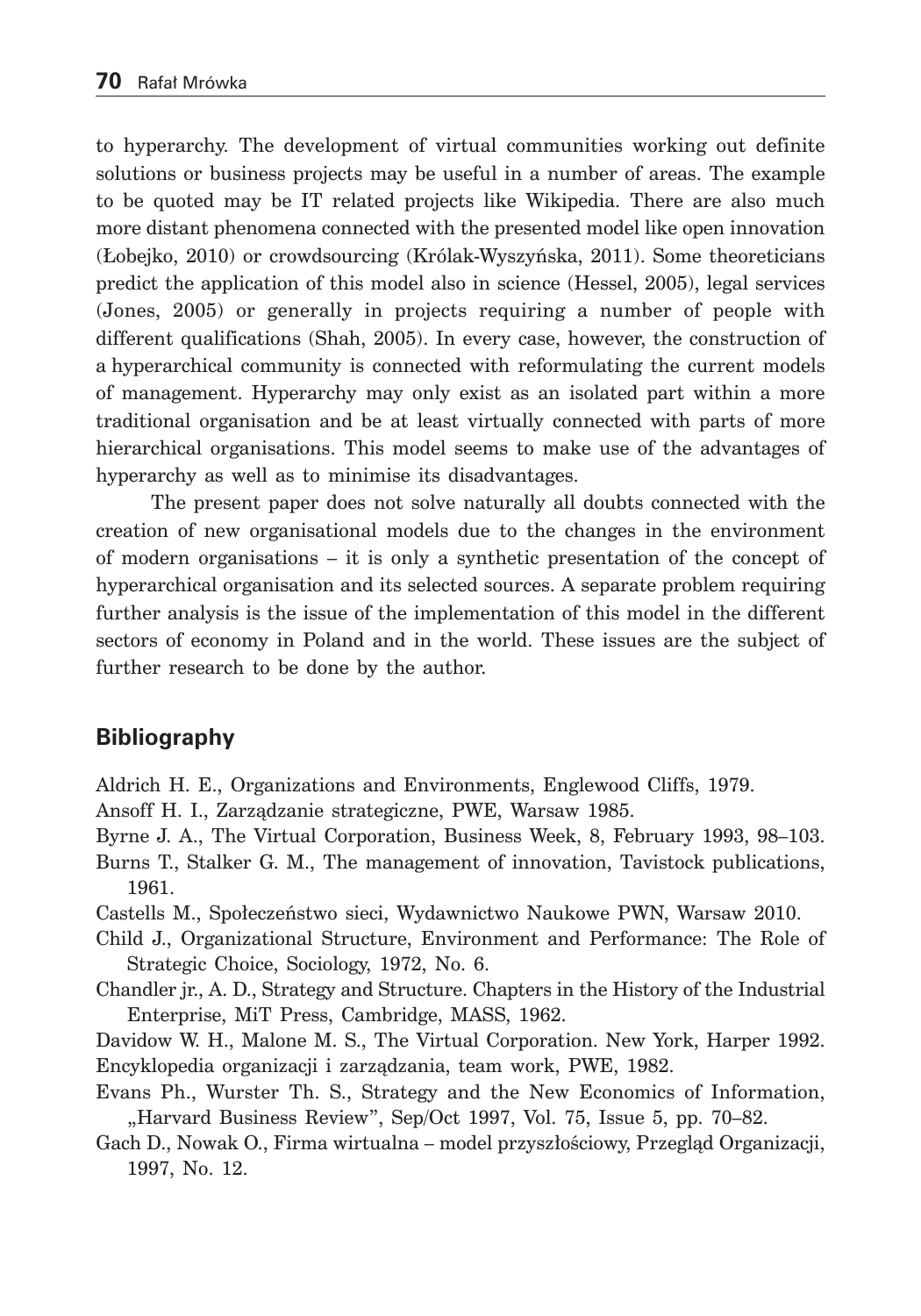Gary L., The Rise of Hyperarchies. Harvard Management Update, 2004, 9(3), p. 3.

- Goldman R., Gabriel R. P., Innovation Happens Elsewhere. Open Source as Business Strategy, Morgan Kaufmann Publishers, San Francisco 2005.
- Hessel A., Open Source Biology, in: DiBona Ch., Cooper D., Stone M., Open sources 2.0: the continuing evolution, O'Reilly Media, 2005, pp. 281–296.
- Hopej M., Kamiński R., Struktury organizacyjne współczesnych organizacji, Oficyna Wydawnicza Politechniki Wrocławskiej, Wrocław 2010.
- Hrebiniak L. G., Joyce W. F., Organizational Adaptation: Strategic Choice and Environmental Determinism, Administrative Science Quarterly, 1985. IX.
- Jarillo C., On Strategic Networks, Strategic Management Journal, 1988, No. 9, pp. 31–41
- Jones P., Extending Open Source Principles Beyond Software Development, in: DiBona Ch., Cooper D., Stone M., Open sources 2.0: the continuing evolution, O'Reilly Media, 2005, s. 273–280.
- Kasper-Fuehrer E. C., Ashkanasy N. M., The Interorganizational Virtual Organization, International Studies of Management & Organization, Winter 2003, Vol. 33, Issue 4, pp. 34–64.
- Khan M. N., Azmi F. T., Reinventing business organisations: the information culture framework, Singapore Management, 1 July 2005, pp. 37–62.
- Kołodko G. W., Wędrujący świat, Pruszyński i S-ka, Warszawa 2008.
- Kotarbiński T., Traktat o dobrej robocie, Ossolineum, Wrocław 1973.
- Królak-Wyszyńska K., Mądrość tłumów dobre praktyki w crowdsourcingu, e-mentor, 2011, 2 (39), pp. 64–68.
- Krzyżanowski L., O podstawach kierowania organizacjami inaczej, PWN, Warsaw 1999.
- Lawrence P. R., Lorsch J. W., Organization and environment: managing differentiation and integration, Division of Research, Graduate School of Business Administration, Harvard University, 1967.
- Łobejko S., Przedsiębiorstwo sieciowe, Szkoła Główna Handlowa w Warszawie, 2010.
- Mączyńska E., Globalna niepewność a trwałość rozwoju, in: Polska Wobec wyzwań cywilizacji XXI wieku, red. A. Kukliński, K. Pawłowski, J. Woźniak, Urząd Marszałkowski Województwa Małopolskiego, Kraków 2009, p. 55.
- Mintzberg H., The Structure of Organisations, Englewood Cliffs: N.J. Prentice Hall, 1979.
- Mintzberg H., The Design School: Reconsidering the Basic Premises of Strategic Management, "Strategic Management Journal", March 1990.
- Najda-Janoszka M., Organizacja wirtualna: teoria i praktyka, Difin, Warszawa 2010. Perechuda K., Organizacja wirtualna, Ossolineum, Wrocław 1997.
- Ryan E., Deci R., Intrinsic and Extrinsic Motivations: Classic Definitions and New Directions, Contemporary Educational Psychology, 2000, 25, pp. 54–67.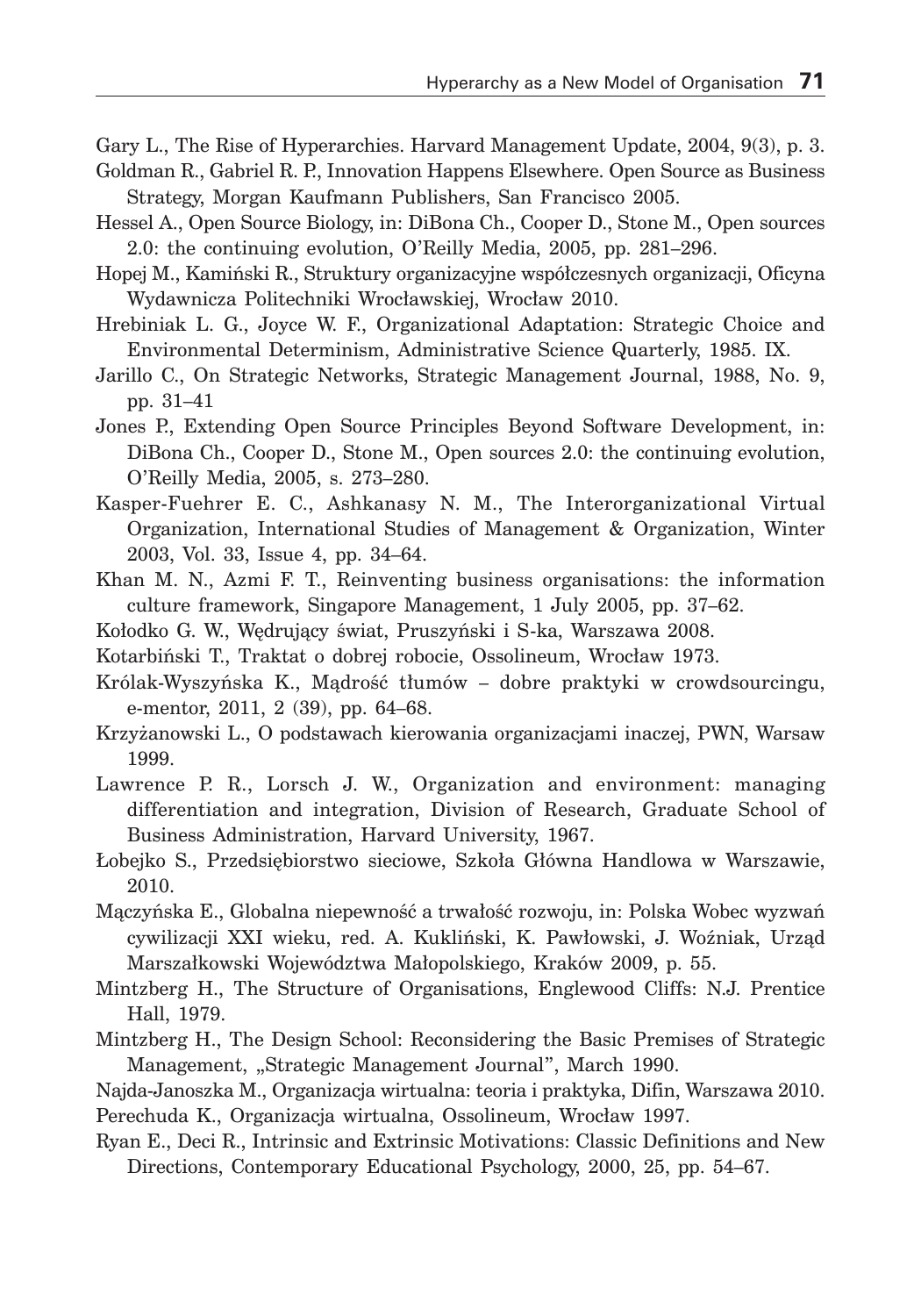- Sankowska A., Wańtuchowicz M., Korzyści z zastosowania koncepcji organizacji wirtualnej w świetle teorii i badań własnych, Ekonomika i Organizacja Przedsiębiorstwa, 2007, No. 6.
- Scholz C., Virtuelle Organisation: Konzeption und Realisation, ZFO Zeitschrift für Organisation, 1996, Vol. 65 (4), pp. 204–210.
- Shah S. K.,Open Beyond Software, w: DiBona Ch., Cooper D., Stone M., Open sources 2.0: the continuing evolution, O'Reilly Media, 2005, pp. 339–360.

Szymański W., Globalizacja, wyzwania i zagrożenia, Difin, 2001.

- Van Alstyne M., The State of Network Organization: A Survey in Three Frameworks, "Journal of Organizational Computing", 1997, 7(3), pp. 88-151.
- Walas-Trębacz J., Tyrańska M., Stabryła A., Koncepcja sformalizowanej struktury organizacyjnej, in: Stabryła A. (ed.), Doskonalenie struktur organizacyjnych przedsiębiorstw w gospodarce opartej na wiedzy, Wydawnictwo C.H. Beck, Warszawa 2009.
- Warner M., Witzel M., Zarządzanie organizacją wirtualną, Oficyna Ekonomiczna, Kraków 2005.
- Weber S., The Success Of Open Source, Harvard University Press, Cambridge (Massachusetts), London 2005.
- Zimniewicz K., Współczesne koncepcje i metody zarządzania, WN PWN, Warsaw 1999.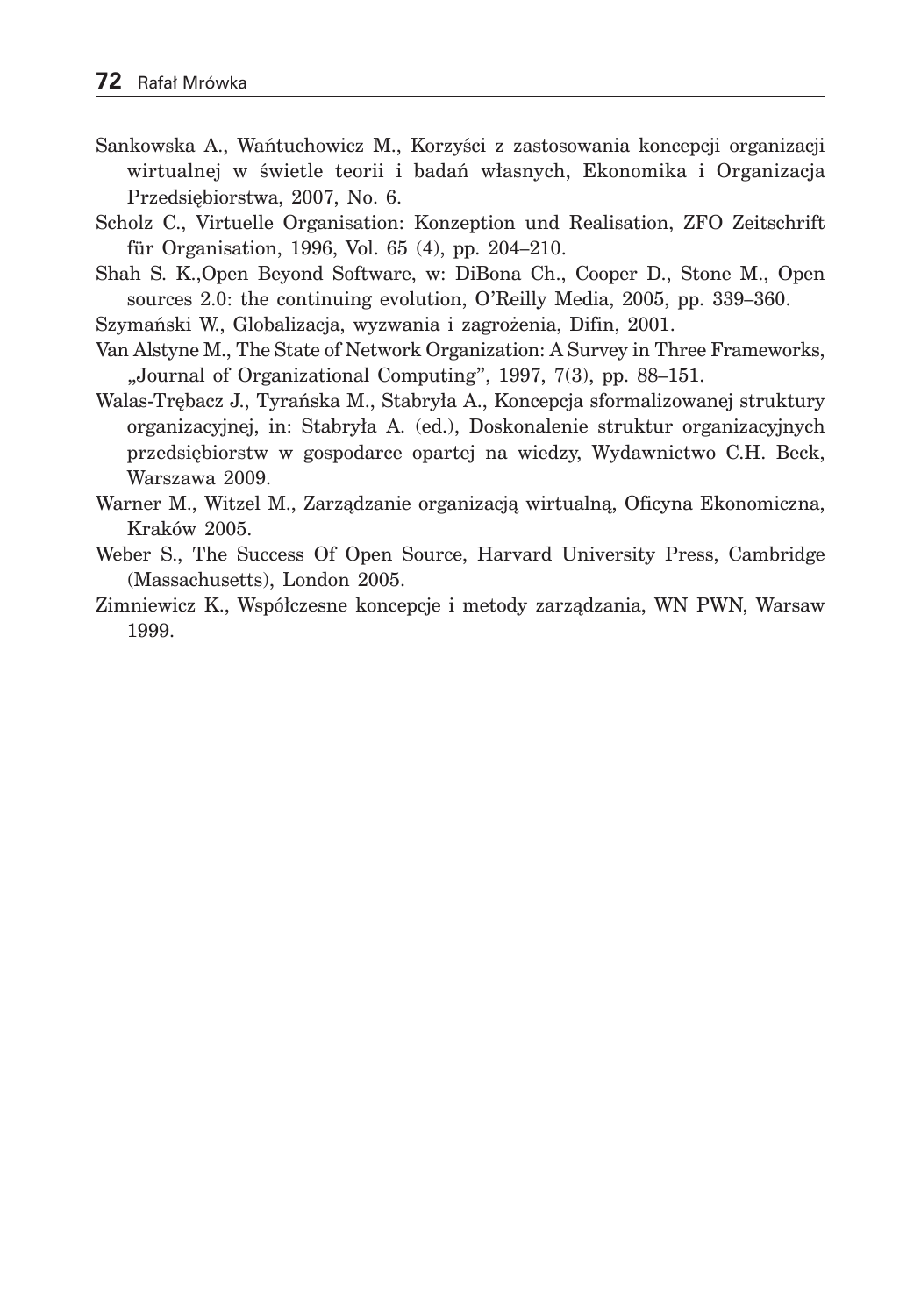Bogdan Mróz Collegium of Management and Finance Warsaw School of Economics

# **Migration into the Shadow: Unregistered Work in Poland**

# **1. Introduction**

Unregistered work, also referred to as undeclared work or work *under the table* is one of the basic aspects of the shadow (grey, informal, unofficial) economy and an inherent element of modern economic systems.

The significance of the shadow economy in meeting the needs of consumers and households is confirmed by the results of research of unregistered work carried out in 2007 among people in 27 EU countries. They indicate that unregistered business activities are a fairly common phenomenon; about 25% of the EU population have something to do with the shadow economy either on its supply or demand side. About 11% of the respondents declared making purchases of goods or services within the grey economy, whereas about 5% of inhabitants of EU countries admitted to having done unregistered work in the last  $12$  months preceding the survey<sup>1</sup>.

Unregistered work plays also a significant role in the everyday life of a number of Polish consumers and households, although it arouses ambivalent feelings and is burdened with numerous negative connotations. The negative perception of work "under the table" is due to the fact that it depletes the state budget revenues, does not contribute to the National Insurance Fund and deprives the people working in this way of workers' rights. On one hand, however, unregistered gainful employment in the grey zone amortises shocks and perturbations on the labour market in the official sector of the economy, providing households with incomes allowing them to survive difficult crisis situations and recession periods on the official labour market.

The examination of the scale of unregistered business activity is important for a variety of reasons2. On the one hand, informal business activities are often connected with the breach of law, which results in considerable social and economic

<sup>1</sup> C.f. Undeclared work in the European Union. Report, Special Eurobarometer, October 2007, *op. cit.*: M. Kozyra-Cybulska, A. Molenda, E. Wojnar, M. Zielański, Badanie warunków i jakości życia oraz zachowań ekonomicznych w gospodarstwach domowych. Działalność nierejestrowana, Urząd Statystyczny w Rzeszowie, Rzeszów 2010, p. 5.

<sup>2</sup> C.f. more of this subject, also with regard to methodological aspects and dilemmas connected with estimation of the volume of unregistered work: S. Cichocki, J. Tyrowicz, Źródła zatrudnienia nierejestrowanego w Polsce, "Bank i Kredyt", 2010, No. 1.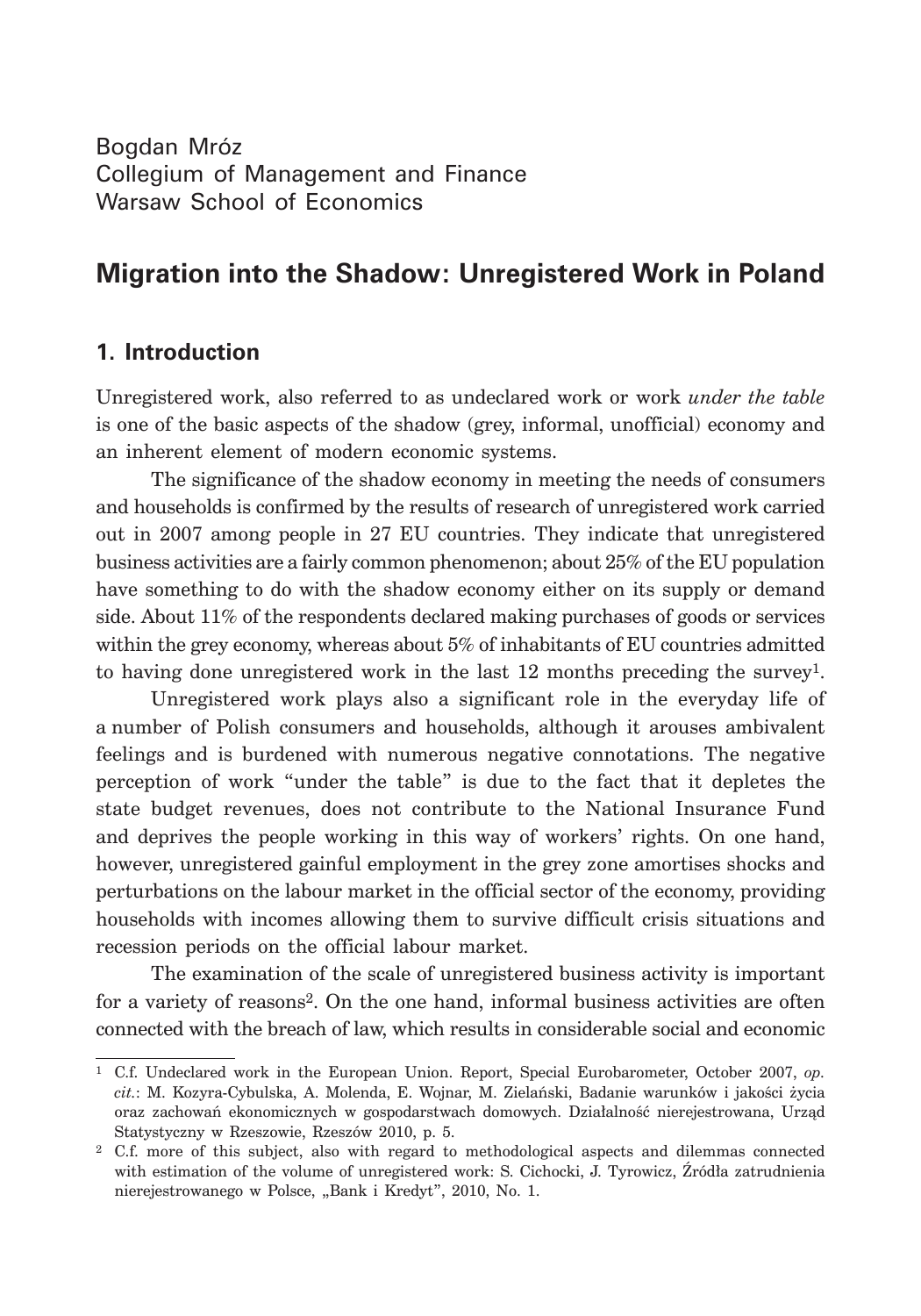costs: e.g. reduced tax revenue for the state budget, lower contributions to the national insurance system as well as the phenomenon of unfair competition, which limit possibilities of creating new socially secured jobs within the official sector. On the other hand, the grey economy contributes to the volume of output in the economy and the recovery of consumer demand. Eventually, it provides the unemployed with income or completes the income of people employed in the official sector. Thus, it makes the standard of living of consumers and households higher. A full and objective analysis of unregistered work has to consider both negative and positive aspects in the macro- and microeconomic dimensions and cannot disregard social and psychological implications3.

## **2. Causes of the informal labour market growth in Poland**

Unregistered work including different activities within the grey economy has a considerable impact on satisfying the needs of consumers and households. Because the phenomenon is quite common, the Central Statistical Office has monitored the informal labour market since 1995. The first complex research of unregistered work was carried out in Poland in 1995 within systematic research of the population business activity (BAEL). More research was carried out in 1998, 2004 and 2009. The results of the last research of unregistered work carried out in Poland in 2009 will be presented in this article.

The survey focused on the opinions of respondents concerning the reasons for taking on unregistered jobs and the scope and scale of the phenomenon from the supply perspective (unregistered work done by the respondents and their households) and demand perspective (unregistered employment given by the respondents and their households). The questionnaire questions concerned doing or taking advantage of unregistered work in the period of 9 months in 2009 (from January to September).

In the face of difficulties connected with finding a job on the official labour market, informal gainful employment plays an important role in the everyday lives of Polish consumers and households. Poles tend to undertake business activity in the form of unregistered work due to the lack of opportunity of finding a job in the official sector (private or public), a hard financial situation and insufficient incomes unable to satisfy basic needs, the opportunity to obtain higher pay for unregistered work as well as excessive fiscal burden (taxes and national insurance contributions) – see Table 1.

<sup>3</sup> More on the subject: B. Mróz, Gospodarka nieoficjalna w systemie ekonomicznym, Szkoła Główna Handlowa, Warsaw 2002 (Chapter VI).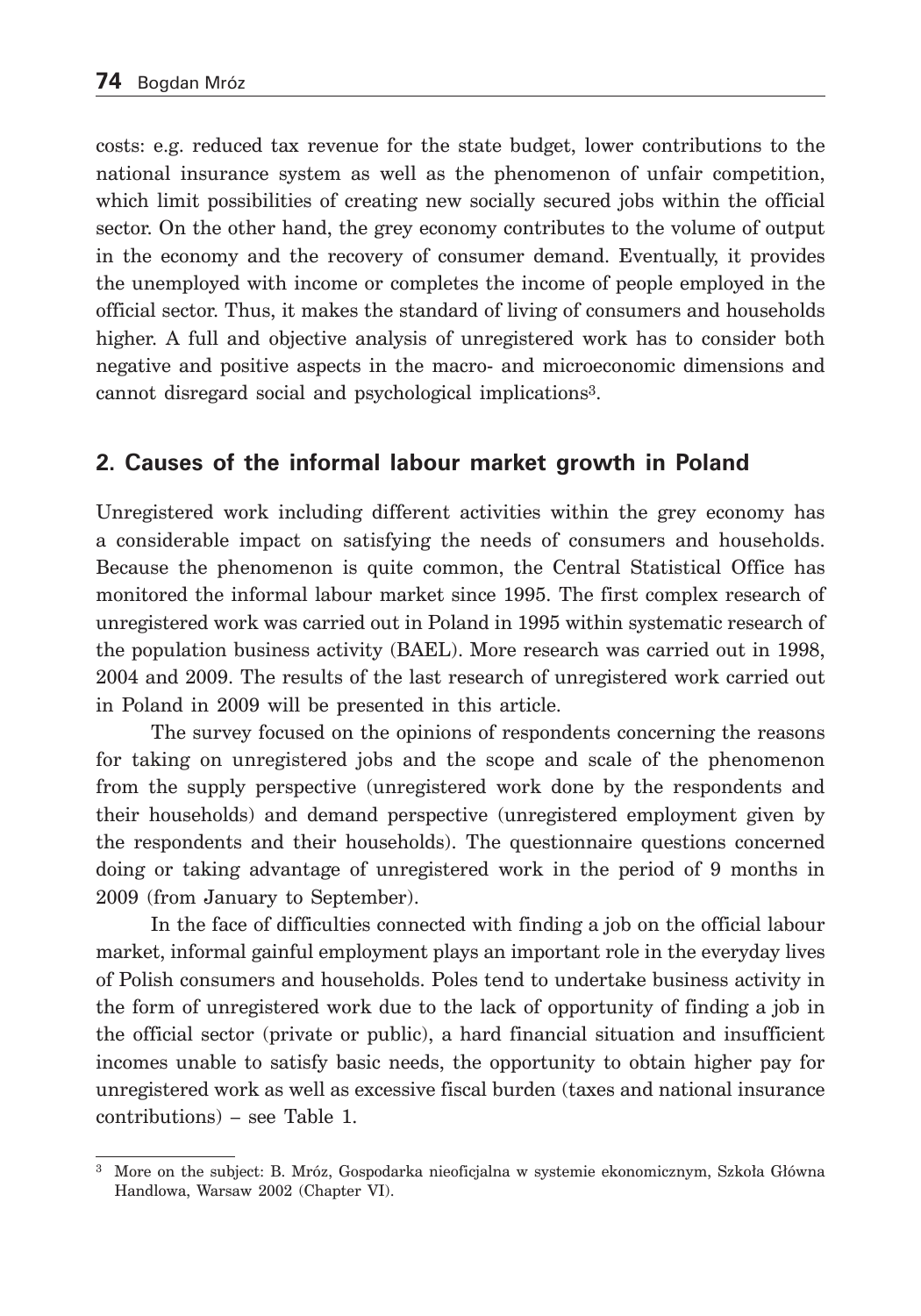|                                                              | Year |      |      |  |  |
|--------------------------------------------------------------|------|------|------|--|--|
| Cause                                                        | 1998 | 2004 | 2009 |  |  |
| Insufficient income                                          | 59.0 | 42.1 | 44.7 |  |  |
| Lack of opportunity to find a job                            | 47.2 | 57.3 | 50.0 |  |  |
| Higher pay without registering<br>the contract of employment | 22.2 | 16.3 | 29.3 |  |  |
| Excessive taxes                                              | 23.8 | 11.9 | 21.9 |  |  |
| Excessive national insurance<br>contributions (ZUS)          | 17.4 | 19.1 | 21.8 |  |  |

**Table 1. Five major causes of the involvement in unregistered work in 1998, 2004 and 2009 (in percentages of the total number of people in unregistered employment)**

Source: Praca nierejestrowana w Polsce w 1998 r. (Unregistered work in Poland) GUS, Warsaw 1999; Praca nierejestrowana w Polsce w 2004 r., GUS, Warsaw 2005, p. 30; M. Kałaska, Monitoring rynku pracy. Praca nierejestrowana w Polsce w 2009 r. (Labour market monitoring. Unregistered work in Poland in 2009), Główny Urząd Statystyczny, Departament Pracy. Materials for the news conference of 23 December 2010, p. 3.

A considerably smaller impact on the involvement in the informal sector, according to the respondents, was exerted by the possibility of losing some benefits after taking on a registered job, family and life situation, and quite marginal – unwillingness to be permanently bound to the workplace.

From the perspective of an individual consumer or household, there are three main causes of unregistered job involvement:

- acquiring a job, and income thanks to it,
- acquiring a higher income than in the case of registered work in the official sector,
- acquiring funds to complete other incomes.

A closer analysis of the survey results referring to the causes of doing unregistered work did not indicate essential differences between genders: men's and women's opinions on the issue are similar. A slightly higher percentage of women think that the cause of unregistered work is the lack of opportunity to find a job (52.4% in relation to 49.6% of men), on the other hand, more men than women pointed to high insurance contribution as a cause of migration into the shadow (21.9% and 18.2% respectively), taxes discouraging the registering of incomes (18.5% and 14.8%), also the fact that the employer offers higher remuneration without registering the contract of employment  $(24.9\% \text{ and } 21.6\%)$ <sup>4</sup>.

<sup>4</sup> C.f. M. Kałaska, Monitoring rynku pracy. Praca nierejestrowana w Polsce w 2009r., Główny Urząd Statystyczny, Departament Pracy. Materials for the news conference of 23 December 2010, pp. 3–4.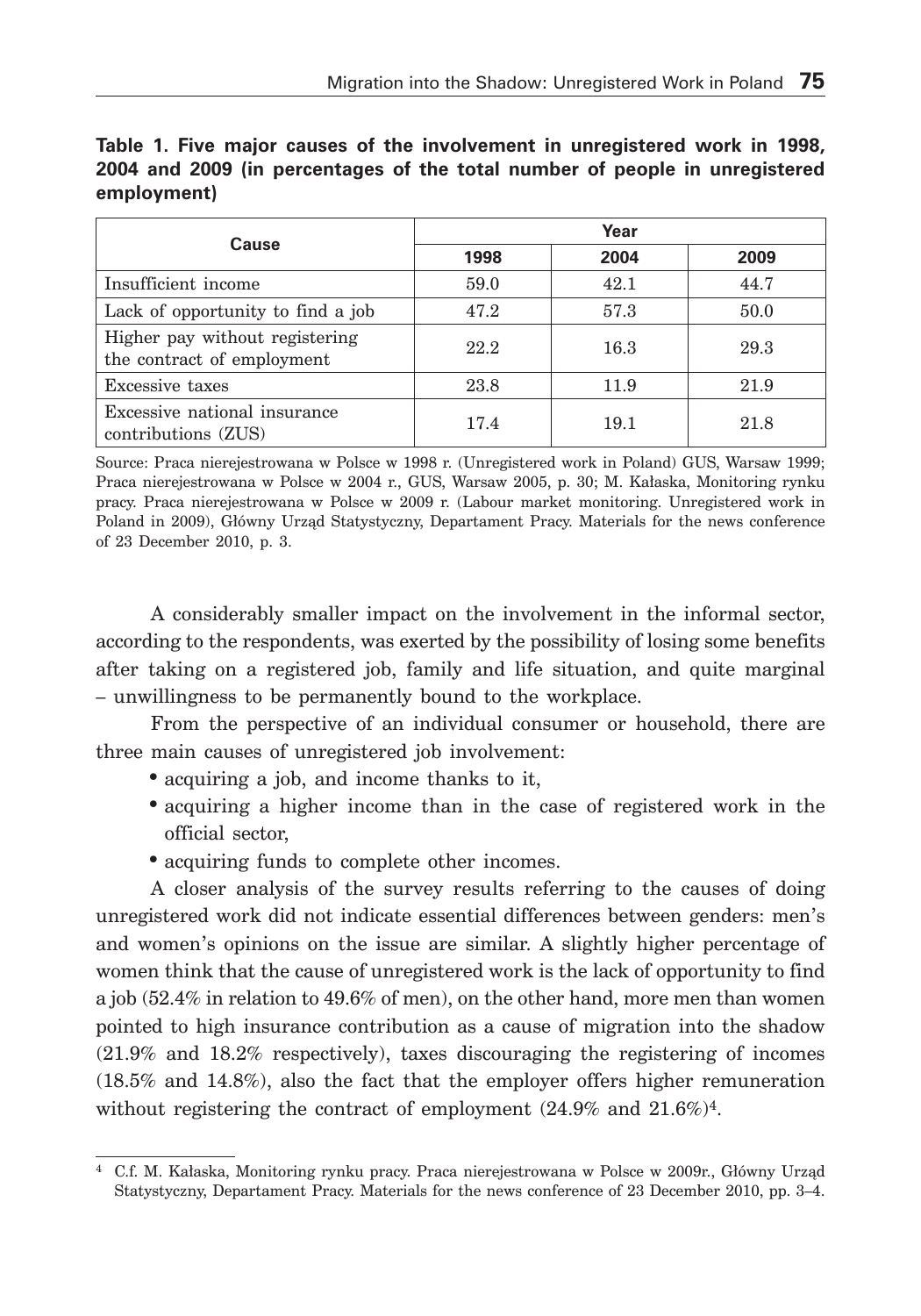There are no considerable differences between the opinions of inhabitants of rural and urban areas on the causes of unregistered work. In both cases the highest percentage of people indicated the lack of opportunity to find a job as the most essential cause of work *under the table*, with 48% of responses in the rural and 56.3% in urban areas. Insufficient incomes were indicated by nearly an identical percentage of the urban and rural population (45.1% and 45.0% respectively). The third most important reason, i.e. higher remuneration without registration of the contract of employment was indicated by 24.5% of the urban and 20.6 rural population, and a high insurance contribution was also more often indicated by town dwellers  $(20,4\%)$  than villagers<sup>5</sup>.

For the youngest group of respondents (aged 15–24), who are especially susceptible to the fluctuations on the labour market, the main cause was also the lack of opportunity to find a job: in this age group the percentage of respondents pointing to this reason was very high and amounted to 58.2%. Other reasons (except for the reluctance to be permanently bound to the workplace) were generally indicated more seldom by young people than in the remaining age groups.

The analysis of the causes of taking on unregistered jobs depending on the level of education gives rise to conclusions that come as no surprise. The essential reason for the involvement in the shadow economy, i.e. the lack of opportunity to find a job in the official sector, which seems intelligible was more often mentioned by the respondents with a lower level of education. While better educated respondents pointed to excessive taxes and national insurance as the cause of taking on unregistered jobs.

### **3. Estimates of the scale of unregistered work in Poland**

In the period of over 20 years of systemic transformation in Poland the informal labour market has been a buffer alleviating the tensions in the official sector of the economy created by, for instance, processes of privatisation and restructuring of companies creating the foundation of the economic system. The results of research carried out by the Central Statistical Office (GUS) as well as other research projects6 indicate a significant role of unregistered work as a way of earning untaxed income to complete the budgets of Polish consumers and households.

Preliminary estimates made on the basis of a nation-wide survey carried out by GUS in 2009 indicate that the scale of informal gainful work declined

<sup>5</sup> *Ibidem*.

<sup>6</sup> Przyczyny pracy nierejestrowanej w Polsce, ed. M. Bednarski, E. Kryńska, K. Pater, M. Walewski, Warsaw 2008.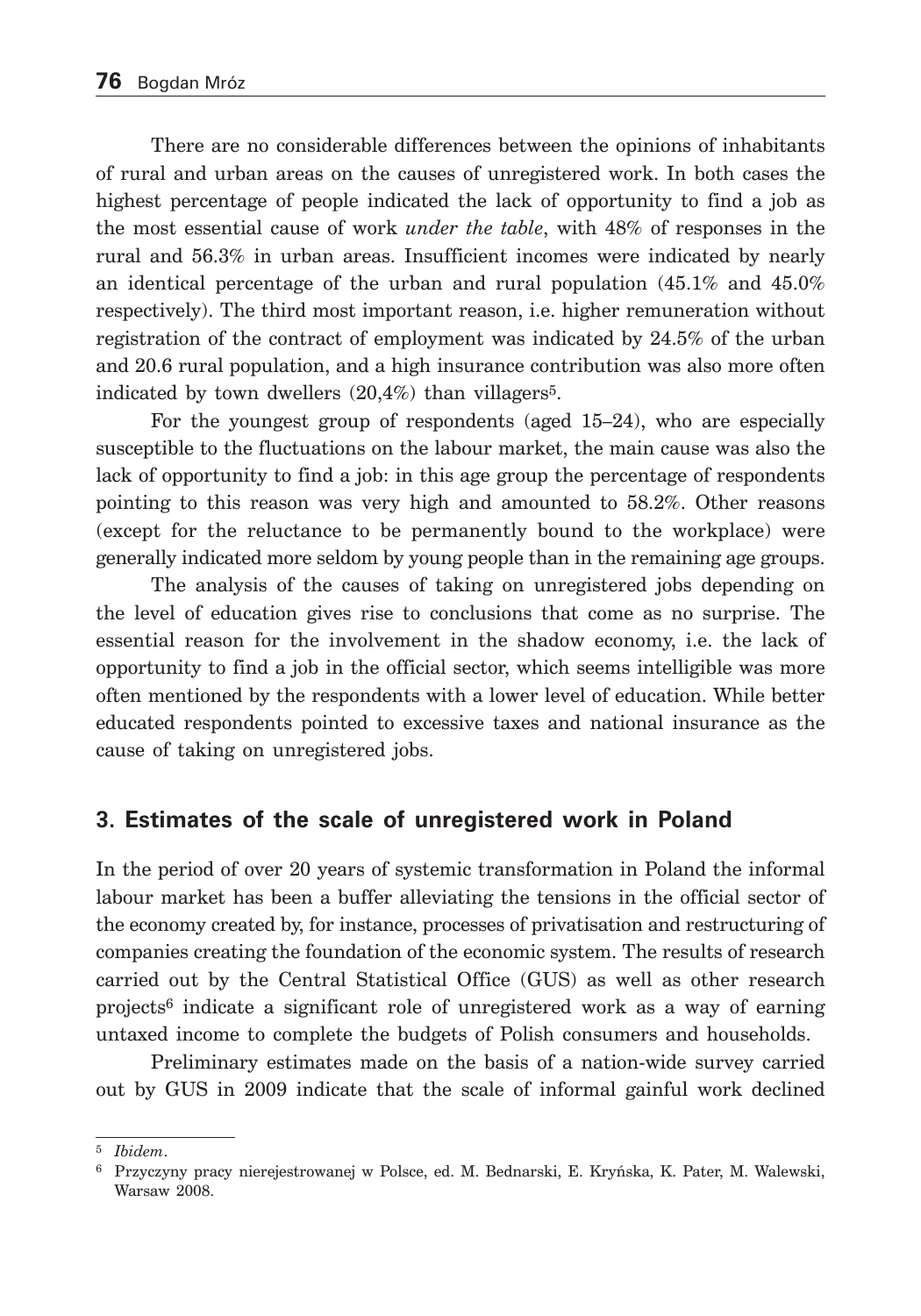considerably in comparison with the situation that had taken place before, though it is still significant. In the period of the first 9 months of 2009 (from January to September) in the shadow economy there were 785,000 workers, while in the analogous period in  $2004 - 1,317,000$ , which accounted for 4.9% and 9.6% of all employed respectively7. In the light of the research carried out by GUS, the decline in employment in the informal economy in 2009 is significant but one should be very careful in formulating explicit diagnoses and uncompromising conclusions with regard to the situation on the informal labour market in Poland.

Firstly, in the period of 2006–2008 Poland had a high economic growth rate, which made companies in the official sector raise employment considerably, which it turn translated into the decline in employment in the grey economy. In 2009 (when the GUS survey was carried out) the reduction of employment in the informal economy was favoured by hefty funds of about 4 billion zlotys (about 1billion euros) at the disposal of employment offices earmarked for active forms to fight unemployment. Supposedly, in 2010, factors in favour of employment growth appeared in the grey economy again.

Secondly, respondents' declarations revealed in questionnaires should be treated with reserve; some people do not admit to doing unregistered work or cannot see a difference between employment in the shadow economy and work in the official sector of the economy. According to some experts' estimates, 16 to  $20\%$  of people doing unregistered work in Poland do not admit it<sup>8</sup>.

Thirdly, it is to be considered that there is an increasingly large role played on the informal labour market in Poland by foreigners doing, unattractive for Poles, kinds of unregistered jobs that are not included in the GUS survey.

In the light of the GUS data, since the first research of unregistered work in 1995, the number of people working in the informal economy has systematically declined (in 1995 – about 2.2 m; in 1998 – about 1.4 m; in 2004 – about 1.4 m and in 2009 – 785,000)9. It seems that this decline can be attributed to the economic growth of Poland in the period of transformation and the growing business activity of SMEs within the official sector resulting from it. At the time of prosperity small and medium entrepreneurs claimed a lower demand for unregistered work. A decisively deeper slump in the number of people working *under the table* in 2009 resulted, supposedly, from the economic and financial crisis in the period of 2008–2009 which spread through the majority of countries, including Poland, and limited business activity also in the grey economy. Presumably, entrepreneurs in the first place resign from unregistered work done for them, hoping for better

<sup>7</sup> M. Kałaska, Monitoring rynku pracy..., *op. cit.*, p. 2.

<sup>8</sup> C.f. Szara strefa się zmniejszała, ale teraz rośnie, "Parkiet", 29.12.2010.

<sup>9</sup> M. Kałaska, Monitoring rynku pracy..., *op. cit.*, p. 15.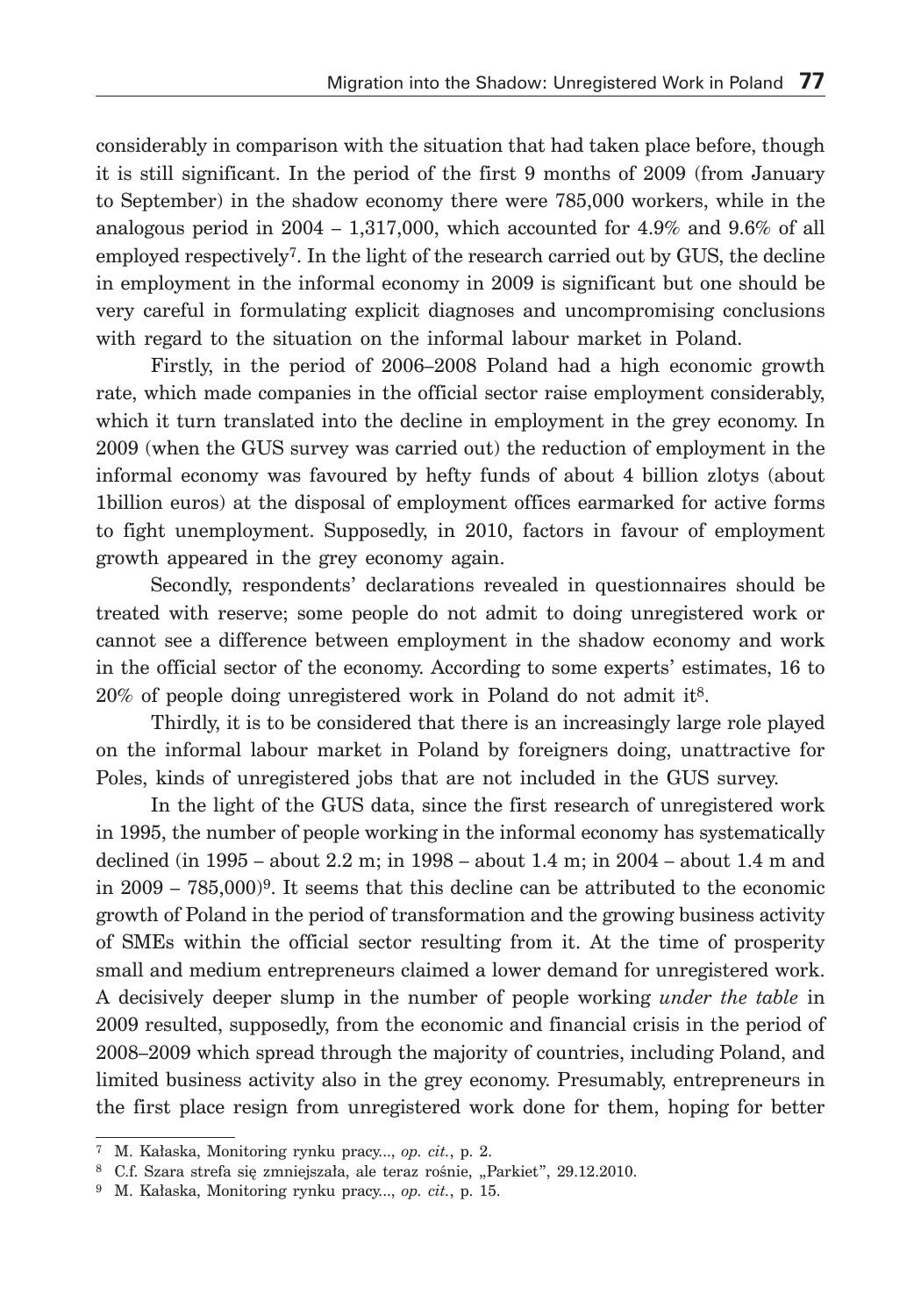business conditions, which means that they treat the dismissals of formally employed people as the last resort, private individuals reduce taking advantage of work *under the table* due to the more difficult and uncertain financial situation of households.

From the perspective of the entities involved, it is essential whether the work done informally is the worker's main job or an additional source of income to complete the household budget. In fact, in 2009 unregistered work for 436,000 people working *under the table* was the main job. In 2004, in both absolute and relative dimensions, the number of people working informally and treating unregistered business activity as their main jobs was higher and amounted to 829,000, which accounted for 62.9% of all people working *under the table* (Table 2).

**Table 2. Work in the shadow economy as the main and additional employment – the number and structure of workers in 2004 and 2009**

| Character of work                                                         | 2004                                |               | 2009                                |      |  |
|---------------------------------------------------------------------------|-------------------------------------|---------------|-------------------------------------|------|--|
| in the grey economy                                                       | Number of workers<br>(in thousands) | $\frac{0}{0}$ | Number of workers<br>(in thousands) | $\%$ |  |
| Unregistered work<br>in the shadow<br>economy as the main<br>employment   | 829                                 | 62.9          | 436                                 | 55.5 |  |
| Unregistered work<br>in the shadow<br>economy as additional<br>employment | 488                                 | 37.1          | 349                                 | 44.5 |  |
| Total                                                                     | 1317                                | 100           | 785                                 | 100  |  |

Source: Author's own materials on the basis of: Monitoring pracy nierejestrowanej..., *op. cit.*, pp. 7–8.

Table 2 indicates that the general decline in the number of people employed in the grey zone in 2009 in comparison with 2004 was caused first of all by the decline in the number of people (by 393,000, i.e. 47.4%) for whom it was the main job. In the case of unregistered work treated as additional gainful employment, the decline was smaller, both in absolute and relative terms (139,000 and 28.5% respectively).

Informal gainful activity in Poland, as in other countries, has to a large extent a casual, occasional and seasonal character. In the period of January – September 2009 about 22% (about 171,000) of respondents worked for a short time. Nearly 45% of people working in the grey economy worked up to 20 days in a year, under 17% worked 91 days and more. On the average, people working informally worked 48 days, i.e. a little over a month and half in the period of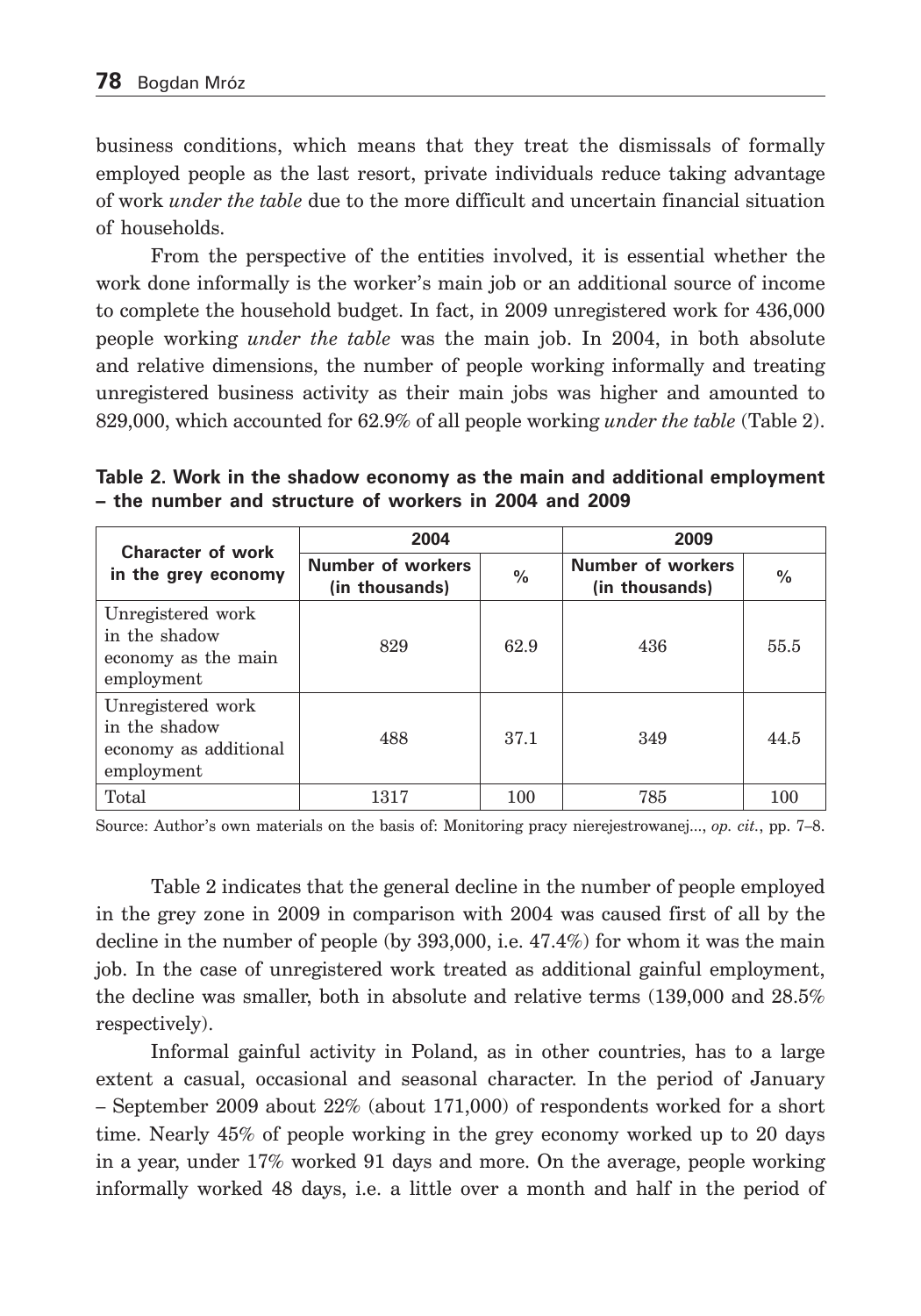the examined three quarters of 2009. In comparison with the analogous period of 2004, when the average number of days worked *under the table* amounted to 35, it means a rise of 37%10.

# **4. Kinds of jobs done in the shadow economy and incomes obtained from unregistered work**

According to a commonly rooted conviction, demand for unregistered work is claimed mainly by small and medium private companies. In the light of research done in 2009, it appeared, however, that a decisive majority of employers (71.5%) are private individuals representing households. 24.6% of employers are cooperative and private companies, whereas the remaining 3.9% are generally physical persons carrying out their own business activity and to a very small degree state companies  $(0.2\%)^{11}$ .

It was interesting to empirically analyse what kind of jobs are most often executed informally. In the opinion of all the respondents, i.e. people at the age of 15 and older, the grey economy had to do most frequently with construction and installation renovations and repairs, construction and installation services, child and elderly care, trade and housework (e.g. cleaning). Other jobs that were quite frequently mentioned included private tuition, gardening or agricultural work and tailoring services (Table 3).

| Kind of work                                          | Respondents' indications<br>in percentages |
|-------------------------------------------------------|--------------------------------------------|
| Construction and installation renovations and repairs | 47.3                                       |
| Construction and installation services                | 39.3                                       |
| Child and elderly care                                | 26.8                                       |
| Trade                                                 | 21.9                                       |
| Housework (e.g. cleaning)                             | 21.7                                       |
| Private tuition                                       | 20.4                                       |
| Gardening and agricultural work                       | 16.1                                       |
| Tailoring services                                    | 10.7                                       |

**Table 3. Most frequent jobs in the shadow economy in 2009 in respondents' opinions**

\* percentages do not come up to 100, as respondents might point to more than one kind of work.

Source: own materials on the basis of M. Kałaska, Monitoring rynku pracy..., op. cit., p. 13.

<sup>10</sup> M. Kałaska, Monitoring rynku pracy..., *op. cit.*, p. 9.

<sup>11</sup> *Ibidem*, p. 16.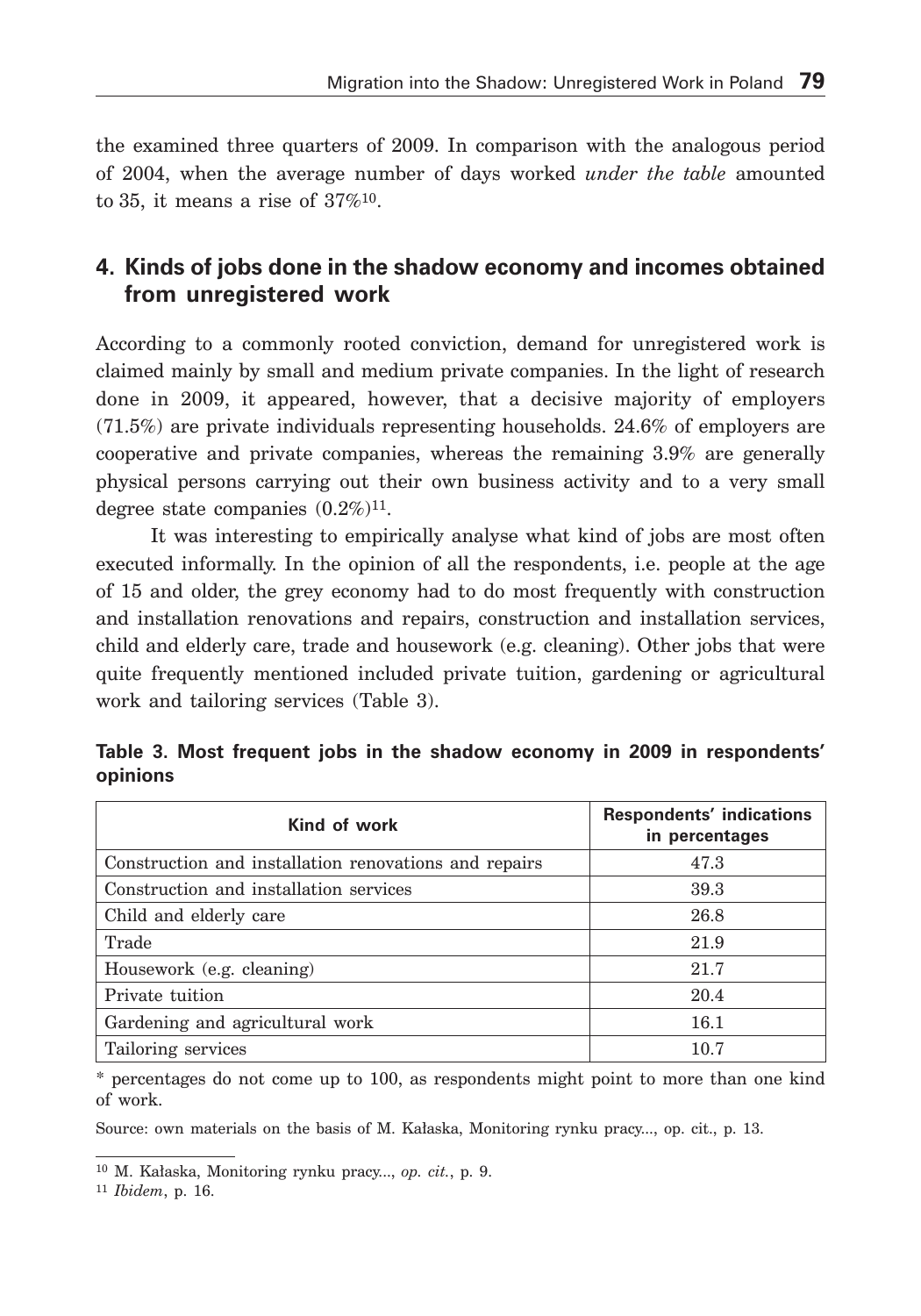Gainful activities in the shadow economy refer to both men and women, however, there are significant differences in the gender cross section as far as the kind of unregistered jobs is concerned. Some jobs done in the grey economy are dominated by women, whereas others are done nearly exclusively by men. For instance, medical and nursing services as well as hair dressing and cosmetic services in the informal economy are done mainly by women; housework, nursing, tailoring tourist and catering services, private tuition, accounting and legal advice as well as translation are the women's domain. Other activities in the grey economy have a typically male character: it concerns first of all construction and installation services, and construction and installation repairs, electro-technical equipment repair, property protection and security and transport services<sup>12</sup>.

Unregistered work is diversified with respect to the kind of work, its time and pay. It is difficult to acquire credible information about income from work done informally for two reasons. First, a large percentage of respondents do not want to reveal the information on the income they earned in the month in which they last did work in the shadow economy. Second, the examined people tend to understate the income earned on account of unregistered work. Admittedly, a great majority of respondents (about 75%) gave information on the income from work done informally, but the results obtained should be treated with caution and hasty generalisations should be avoided, bearing in mind the above mentioned reservations.

Monthly incomes earned by respondents for informal work are characterised by considerable diversity, which results from the kind of work done as well as the spread of contractual rates for a definite job to do.

| Volume of monthly income (in PLN) | <b>Men</b> | Women |
|-----------------------------------|------------|-------|
| Up to $100$                       | 7.8        | 11.2  |
| $101 - 200$                       | 9.1        | 12.3  |
| $201 - 400$                       | 9.7        | 17.3  |
| 401-600                           | 10.6       | 9.3   |
| 601-800                           | 6.2        | 9.6   |
| 801-1000                          | 9.7        | 6.9   |
| 1000 and more                     | 19.7       | 8.8   |
| No response                       | 27.2       | 24.6  |

**Table 4. Monthly income earned for unregistered work in 2009 in cross gender section**

Source: own materials on the basis of M. Kałaska, Monitoring rynku pracy..., *op. cit.*, p. 14.

<sup>12</sup> *Ibidem*, pp. 23–24.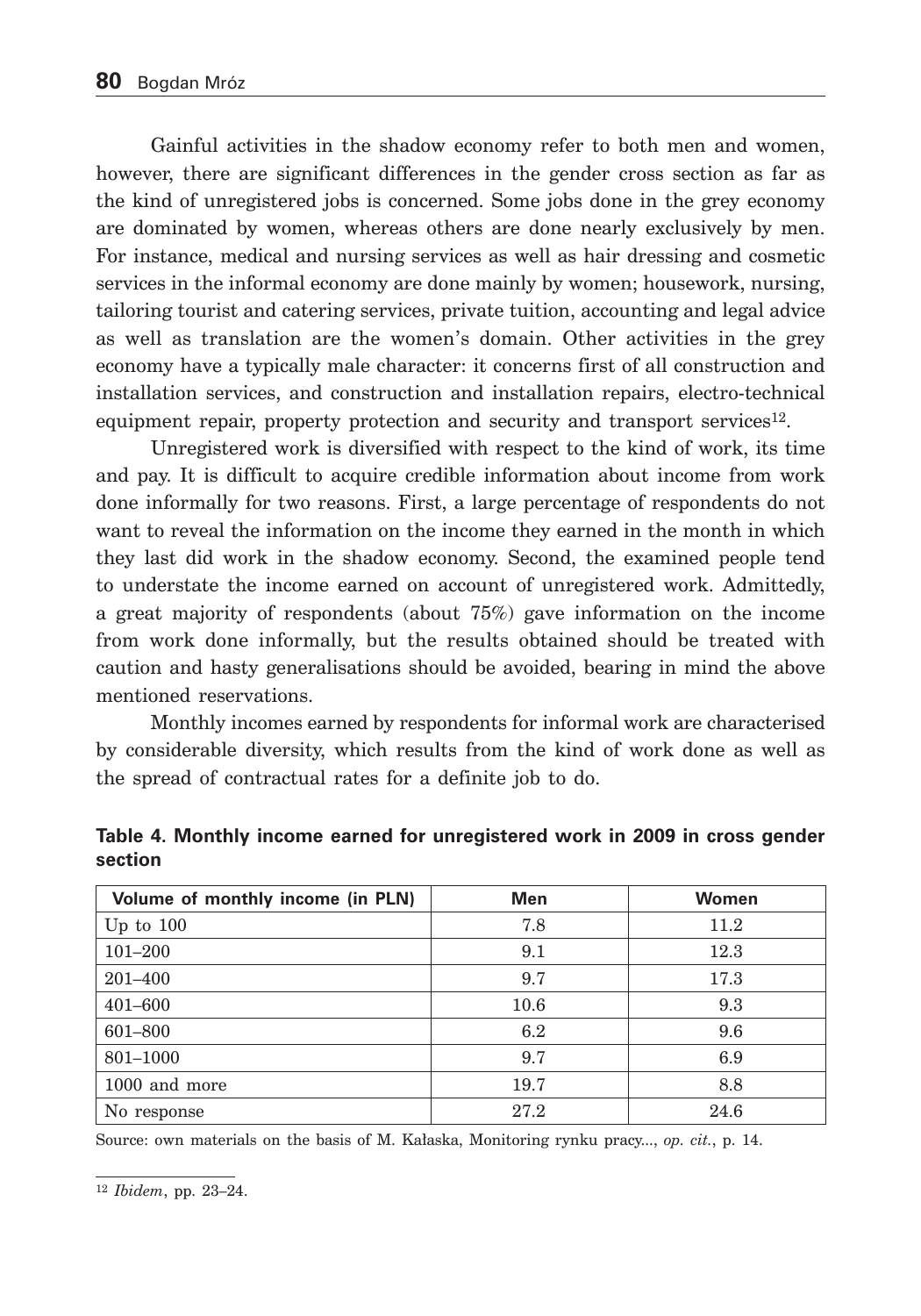An average monthly income from unregistered work amounted to 779 zlotys and was decisively higher in the case of men  $-892$  zlotys than women  $-559$  zlotys.

The place of residence of people working in the informal economy had little impact on the level of average income: town dwellers earned a monthly income of 797 zlotys, while those living in the country – 761 zlotys.

The age of many people working in the shadow economy was the factor that diversified their average incomes earned for unregistered work: the highest income went to people at the age of 25-34 (906 zlotys), and the lowest to the oldest, at least 60 (359 zlotys).

The level of education of people working informally had also a strong impact on the average level of monthly incomes from work *under the table*. The lowest incomes were earned by people with post-secondary education – 519 zlotys, and the highest by people with basic vocational education – 883 zlotys. People with secondary vocational and comprehensive education earned 817 zlotys, and with secondary junior only – 655 zlotys.



**Figure 1. Average monthly income from unregistered work in 2009**

Source: M. Kałaska, Monitoring rynku pracy..., *op. cit.*, p. 15.

This, seemingly paradoxical, breakdown of average monthly incomes results from the fact that for the people with a higher level of education, unregistered work is rarely the main job. It is frequently additional work, a short-term occasional job, which is connected with a lower income. The results of the discussed GUS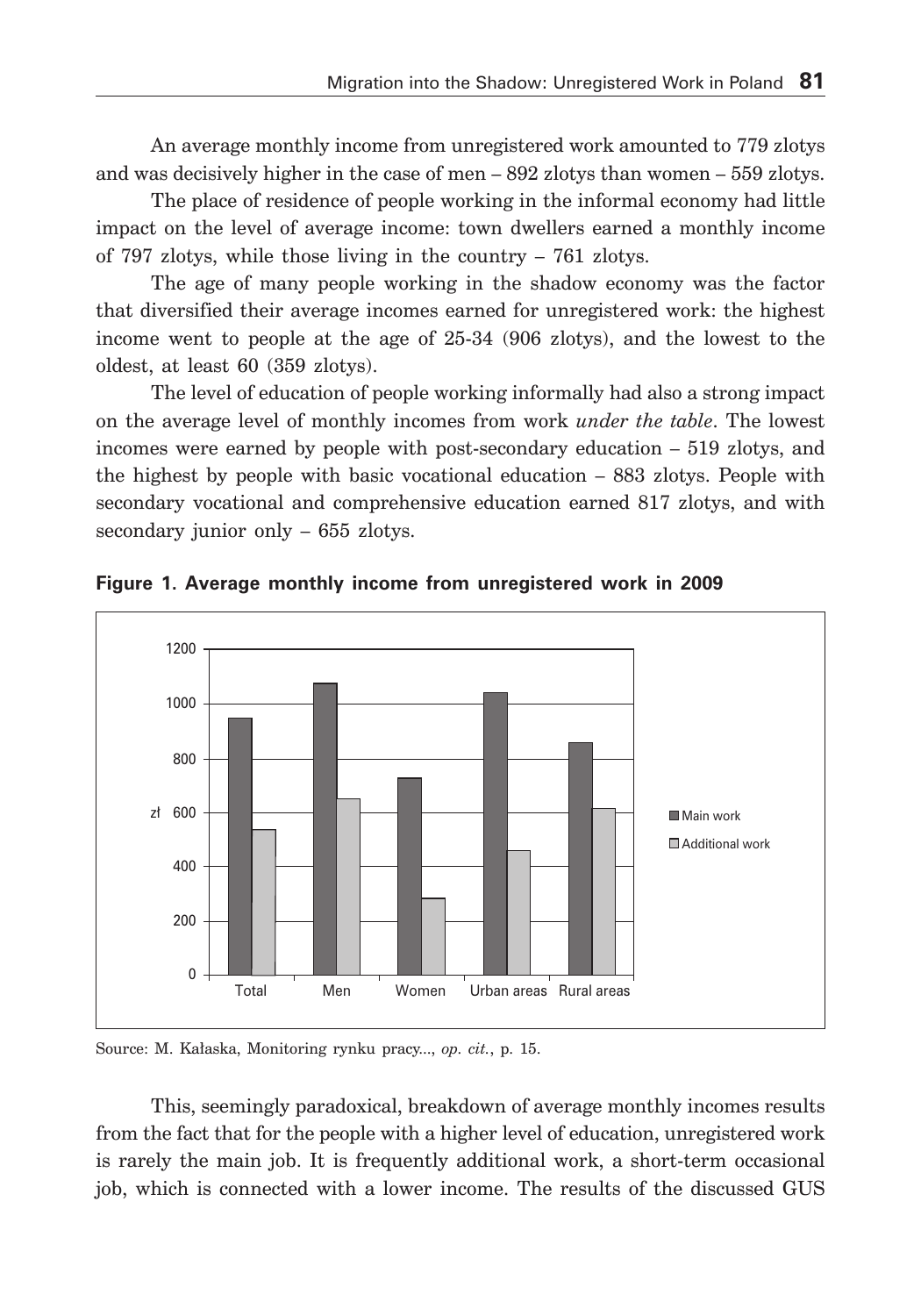survey indicate that in 2009 an average declared income from the main job was 76% higher than an average income from additional work, amounting to 951 and 541 zlotys respectively13.

It is worth mentioning that in the case of the gender breakdown of people working in the informal economy: an average monthly income from the main job was higher for men than women, in the division of shadow economy workers according to the place of residence: the income from main jobs was higher in urban areas, while income from additional jobs was higher in the country (Fig. 1).

### **5. The significance of unregistered work for Polish consumers and households**

Work done informally is quite an important element of the Polish labour market. Forms, character and scope of unregistered work depend to a large extent on the general economic situation and the situation on the domestic labour market but also on the situation on the local and to some extent European labour market. The size of the grey economy results not only from the general state of the economy and the volume of registered unemployment but partially also from the structural mismatch of labour force demand and supply.

Work in the shadow economy is a substantial source of budget completing income for a lot of Polish households. It is true especially about those households whose members have lost their jobs in the official sector or represent a low level of education and professional competence and have problems finding secure employment. Numerous households would not be able to support themselves without incomes from work in the grey economy. The research done in 2007 by the Institute of Labour and Social Affairs indicates that more than for half of the respondents (50.4%) incomes earned in the shadow economy are a serious completion of their household budgets; 36.4% admit that they can make both ends meet thanks to unregistered business activity, and 14% state that despite incomes obtained from unregistered work, they are not able to meet all current household needs14.

The relatively large importance of the informal sector in the Polish economy is affected by social consent, which is on the decline now though. According to the report of the Centre for Social and Economic Research CASE and SMG/ KRC Millward Brown, a lot of Poles accept activities in the grey zone. 45% of

<sup>13</sup> M. Kałaska, Monitoring rynku pracy..., *op. cit.*, pp. 14–15.

<sup>14</sup> Przyczyny pracy nierejestrowanej w Polsce, ed. M. Bednarski, E. Kryńska, K. Pater, M. Walewski, Warsaw 2008, p. 11.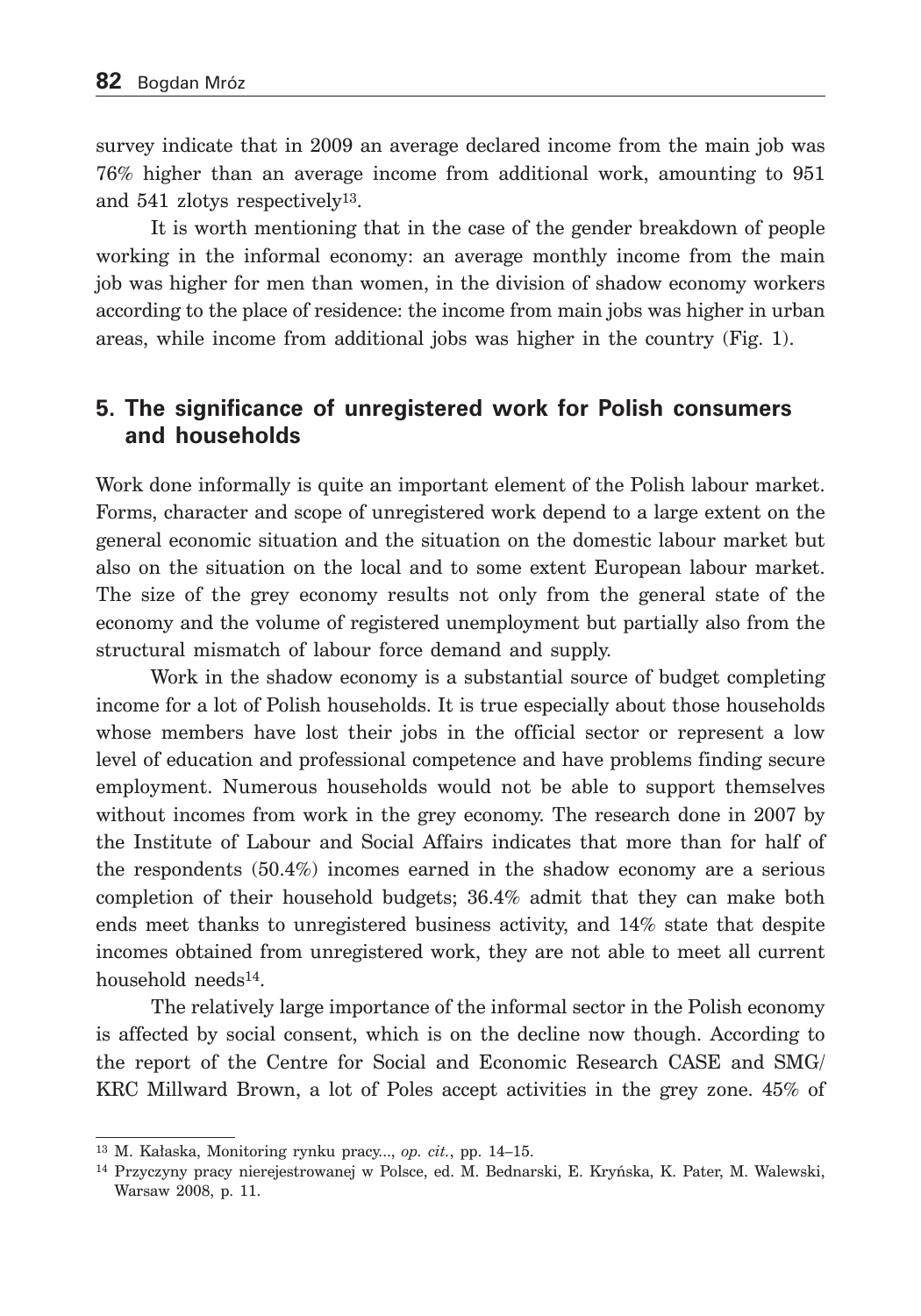the examined people would undertake unregistered jobs if only given a chance. It means a considerable acceptance and enormous potential for unregistered employment of all sorts. What is more, Poles tend to think that a lot of jobs, especially those that meet household needs should not be levied with tax at all. A large percentage of respondents (34%) claim that there is nothing illegal about unregistered jobs, and 30% are ready to fully accept such behaviour of others, although tax default is accepted only by  $17\%$  of respondents<sup>15</sup>.

No wonder that in a difficult economic situation households often take advantage of purchases or sales of products and services in the informal sector. Cheaper products and services offered in the shadow economy let the poorest consumers and households make both ends meet. They also facilitate the adjustment to the different business reality for those more affluent. The research carried out by the author in April and May 2009 shows that Polish consumers and households undertook various adjustment steps in relation to the crisis, including buying fake products offered by producers and retailers in the informal economy16.

### **6. Summary**

The findings of the nation-wide survey on unregistered work carried out by the Central Statistical Office in 2009 indicate that the role of the informal economy in Poland is still considerable. It seems that in the condition of economic crisis and shrinking earning capacities in the official sector, consumers and households attribute a relatively lower significance to the negative aspects of the grey economy, concentrating first of all on the satisfaction of basic life needs and opportunities to earn additional incomes provided by different forms of informal business activity.

Additional incomes earned in the shadow economy let a number of consumers and households survive a difficult situation on the labour market, whereas for some of them they are a prerequisite to retain the standard of living and consumption achieved before. In the face of economic crisis, moral dithering and dilemmas recede into the background, giving way to pragmatism and sober economic calculation. It is a rational behaviour in the microeconomic dimension, however, its effects are disturbing on the macroeconomic scale. The

<sup>15</sup> C.f. Nierejestrowane zatrudnienie w Polsce. Raport końcowy, CASE – SMG/KRC Millward Brown, Warsaw 2008, p. 95.

<sup>16</sup> B. Mróz, Rola szarej strefy w zaspokajaniu potrzeb polskich konsumentów w warunkach kryzysu gospodarczego, in: Reakcje polskiego konsumenta na kryzys gospodarczy, ed. T. Słaby, Szkoła Główna Handlowa, Warsaw 2009.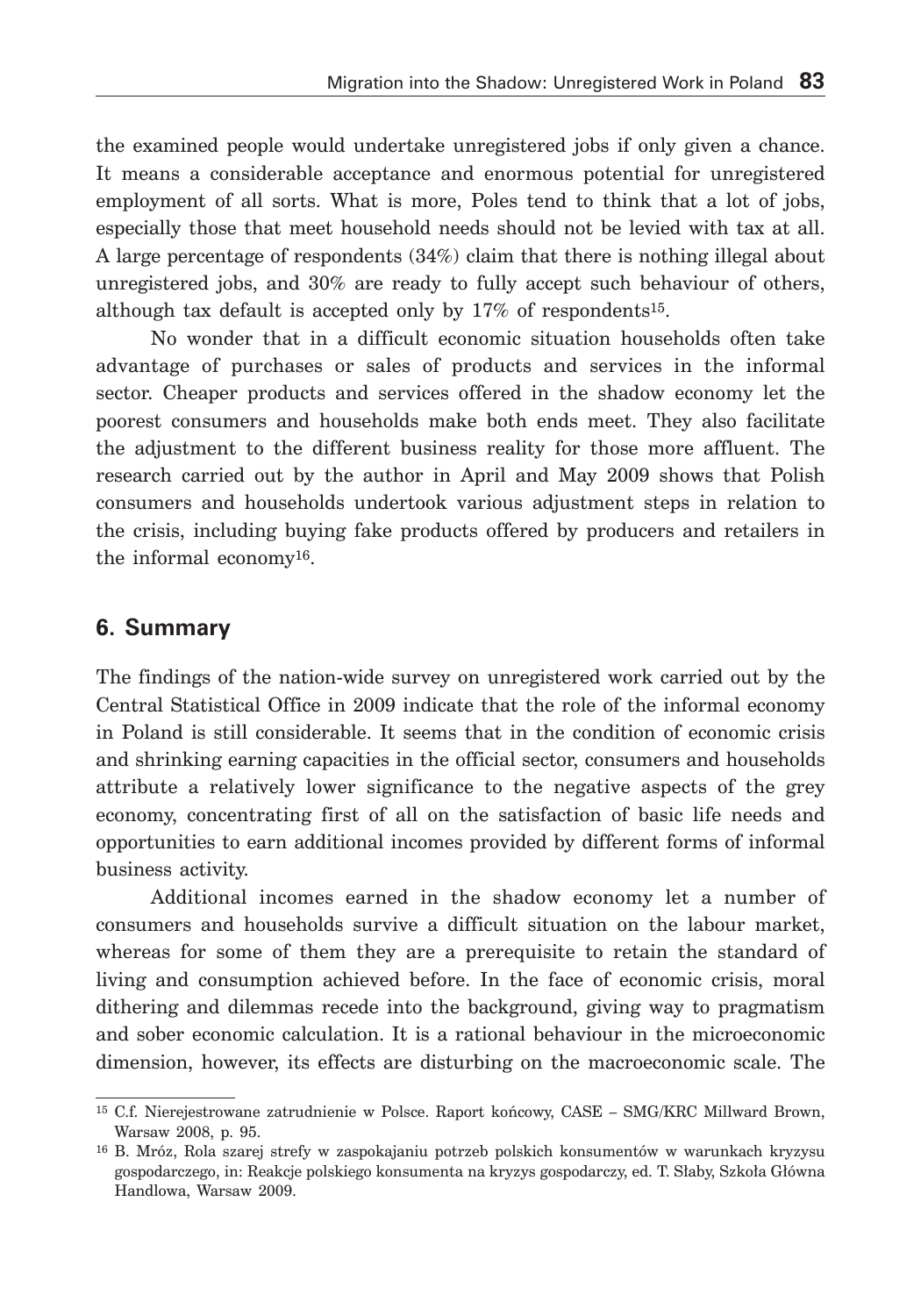labour market should be closely watched so that the activity transfer to the shadow economy would not assume an excessive size and cause too many undesirable side-effects. The prevention of these side-effects will be an important challenge for the economic policy.

## **Bibliography**

- Błaszczak A., Wyciągnąć biznes z szarej strefy (How to get business out of the grey zone),  $R$ zeczpospolita",  $21.01.2010$ .
- Cichocki S., Tyrowicz J., Źródła zatrudnienia nierejestrowanego w Polsce (Sources of unregistered employment in Poland), "Bank i Kredyt", 2010, No. 1.
- Kałaska M., Monitoring rynku pracy. Praca nierejestrowana w Polsce w 2009 r. (Monitoring of labour market. Unregistered work in Poland in 2009), Główny Urząd Statystyczny, Departament Pracy. Materials for the news conference of 23 December 2010.
- Kozyra-Cybulska M., Molenda A., Wojnar E., Zielański M., Badanie warunków i jakości życia oraz zachowań ekonomicznych w gospodarstwach domowych. Działalność nierejestrowana (Research of living conditions and standard of living. Unregistered activities), Urząd Statystyczny w Rzeszowie, Rzeszów 2010.
- Mróz B., Gospodarka nieoficjalna w systemie ekonomicznym (Unofficial economy in the economic system), Szkoła Główna Handlowa, Warsaw 2002.
- Mróz B., Rola szarej strefy w zaspokajaniu potrzeb polskich konsumentów w warunkach kryzysu gospodarczego (Role of the grey economy in satisfying needs of Polish consumers in the condition of economic crisis), in: Reakcje polskiego konsumenta na kryzys gospodarczy (Reactions of Polish consumers to economic crisis), ed. T. Słaby, Szkoła Główna Handlowa, Warsaw 2009.
- Nierejestrowane zatrudnienie w Polsce. Raport końcowy (Unregistered employment in Poland. Final report), CASE – SMG/KRC Millward Brown, Warsaw 2008.
- Przyczyny pracy nierejestrowanej w Polsce (Causes of uregistered work in Poland) ed. by M. Bednarski, E. Kryńska, K. Pater, M. Walewski, Warsaw 2008.
- Reakcje na kryzys gospodarczy. Komunikat z badań (Reactions to economic crisis. Research communique), CBOS, Warsaw, February 2009.
- Schneider F., The Economics of the Hidden Economy, Edward Elgar Publishing, Cheltenham 2008.
- Szara strefa się zmniejszała, ale teraz rośnie (The grey zone used to decline, now it is growing),  $n$ Parkiet",  $29.12.2010$ .
- Undeclared work in the European Union. Report, Special Eurobarometer, October 2007.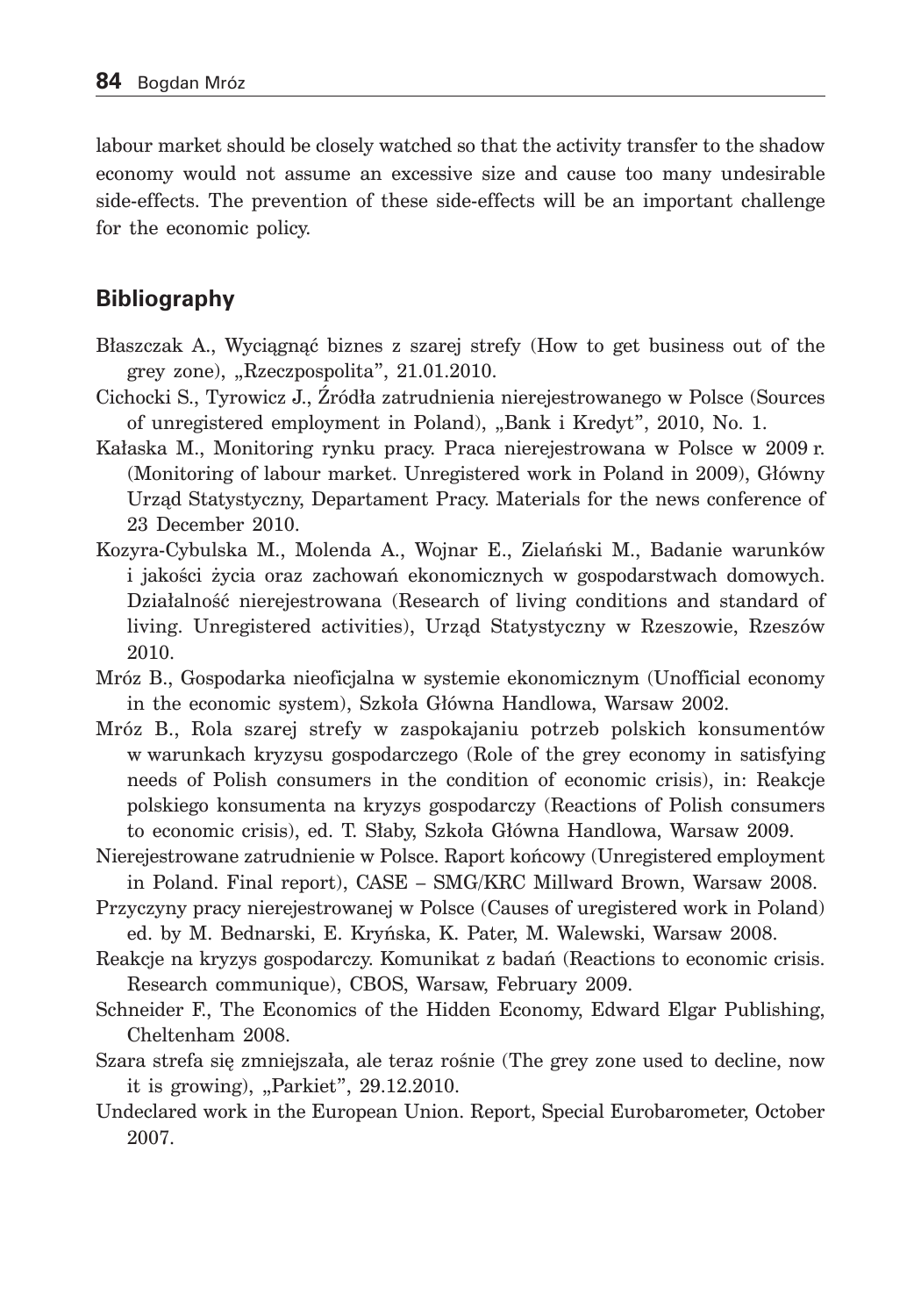Benjamin Tobias Peylo\* Centre for Sustainability Management (CSM) Leuphana Universität Lüneburg

# **Integration of Sustainability into Modern Portfolio Theory**

## **1. Introduction**

Due to a growing world population, scarce resources and the threat of climate change the modern world finds itself confronted with numerous environmental and social problems. Therefore in politics, science and society the concept of sustainable development is discussed as an appropriate reaction (Grunwald & Kopfmüller 2006), where the term of sustainability stands for the long-term optimisation of welfare through economic success in synthesis with the conservation of ecological and social systems. Given the prominence of the economy in a globalised society, it is obvious that the success of sustainability objectives is largely determined by corporate sustainability and thus the integration of sustainability-related objectives and concepts into the design of products, production processes and the management of external impacts of companies (Schaltegger et al. 2003). Thereby corporate sustainability has proven to have a strong business case with regard to competitive advantages and cost saving-effects (Schaltegger & Wagner 2006) as well as subsidies and regulations that come with the sustainability-oriented agendas of many governments (Amram & Kulatilaka, 2009).

Consistently, in the financial markets there is also a growing interest of investors regarding the sustainability-related objectives and activities of listed companies (Peylo & Schaltegger 2009a). The scheme proposed by Beal et al. (2005) links this development to three types of investors. "Rational investors" apply sustainabilityrelated criteria in the investment process to benefit from the opportunities associated with the business case of sustainability. Investors of the second type, who prevail in the retail segment, are "consumption investors". These regard sustainability as part of a modern lifestyle and adjust their investment style accordingly. Since decades of intensive research have proven the prejudice of an inferior performance of sustainable investment to be false (Kurtz 2005), for them sustainability is an

<sup>\*</sup> Tobias Peylo is a consultant at the German savings bank association in Stuttgart and Ph.D. student at Leuphana University Lüneburg, Germany. His doctoral adviser is Prof. Dr. Stefan Schaltegger, who is full professor for business administration and director of the Centre for Sustainability Management (CSM) at Leuphana University.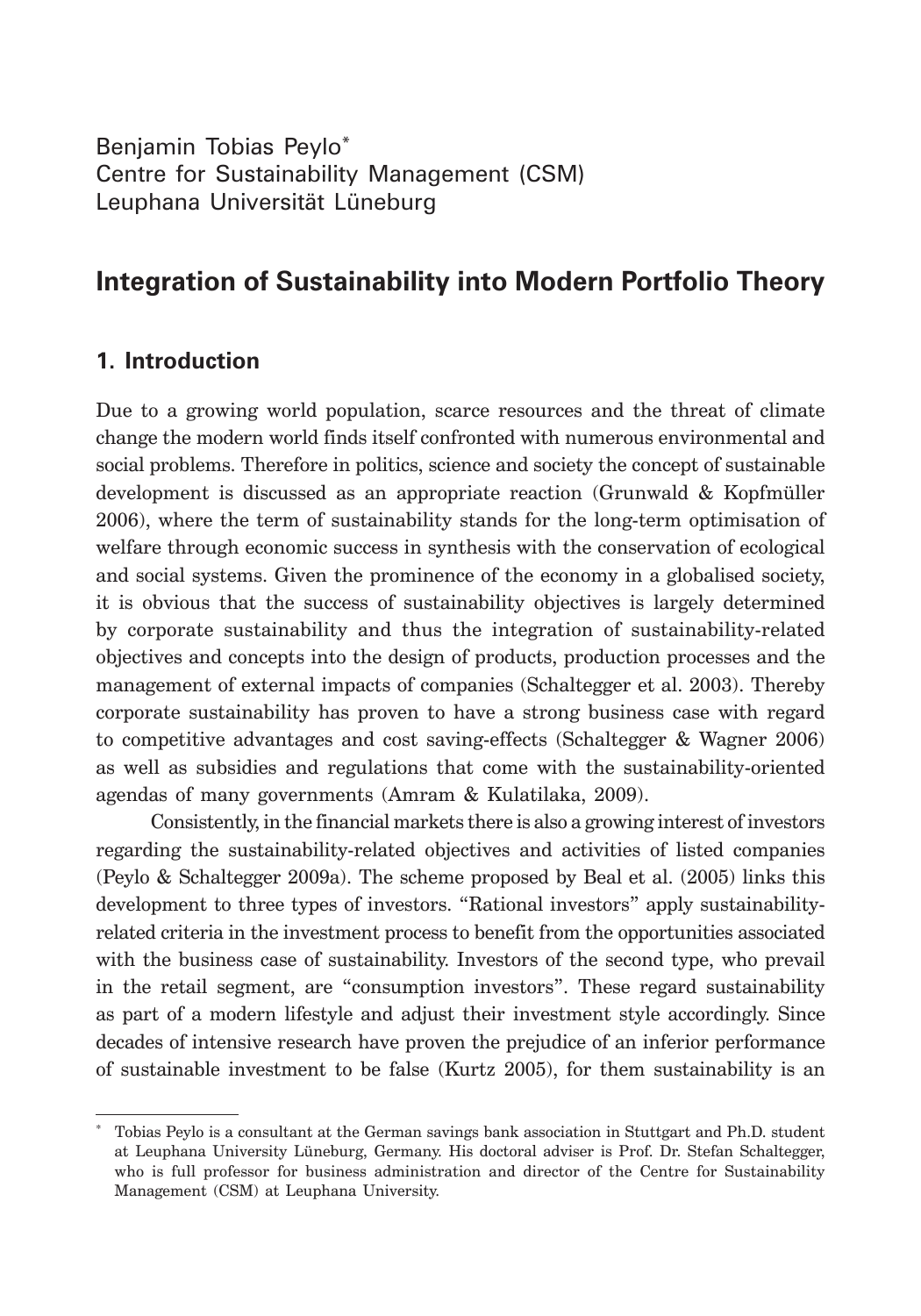additional, immaterial investment return. Lastly, "investing investors" act out of personal concern for nature and the society. They recognise capital as the most important economic factor and want to make sure that their money reaches companies that use the investment in accordance with sustainability objectives.

Driven by these investors, the market share of sustainable investment has increased significantly. In Germany, its volume in 2009 rose by 68% (FNG 2010), comprising now about 1% of all assets invested. In the United States this ratio already exceeds 11% private mandates excluded (Minor 2007). A recent study estimates that a quota of 15-20% may be reached as early as 2015 (Robeco and Booz & Co. 2010). Yet it should be noted that while these figures do represent an important trend indication, they may vary to a certain extent depending on the strictness of the definition and delimitation of sustainable investments.

To date the implementation of sustainable investment in the investment process is often rather pragmatic: Portfolio choice is made by the application of sustainability-related criteria in an absolute way as positive or negative screens or in a relative way as ratings in a best-in-class approach (for an overview see Schäfer 2001). While these methods are transparent and comprehensible, they are not in line with the ideas of investment theory and especially portfolio theory. There the correlation of assets is used to exploit portfolio effects and to construct asset combinations that are verifiably superior to non-optimised portfolios in regard to risk-return efficiency (Haugen 2001, 60 f.).

This opens room for improvement, and in the literature several approaches exist to link sustainable investment with portfolio theory. All of them follow the same pattern, using an investment universe predefined by the application of sustainability criteria and optimising it subsequently with a conventional methodology. In that way diBartolomeo and Kurtz (1999) optimise the Domini 400 Social Indexes, Dimtcheva et al. (2002) use an optimisation-algorithm to reduce risk in arbitrary sustainability portfolios and Geczy et al. (2003) use factor models to optimise 49 American SRI mutual fonds. Lastly Milevsky et al. (2006) optimise a version of S&P index from which non-sustainable stocks were cleared in advance.

Conforming to portfolio theory, all of these approaches succeed in reducing risk and achieving the construction of efficient portfolios. Yet neither of these approaches does treat sustainability as a full-fledged investment objective. Instead they remain strictly in a two dimensional optimisation framework solely focused on return and risk and regard sustainability as a junior criterion, ancillary to these and only used for the pre-selection of assets, not as a stipulation for their configuration. This is in line with the fundamentals of portfolio theory which traditionally excludes all non-monetary aspects from view (Spremann 2006, 30). Yet given the importance and weight of sustainability this is problematic for two reasons.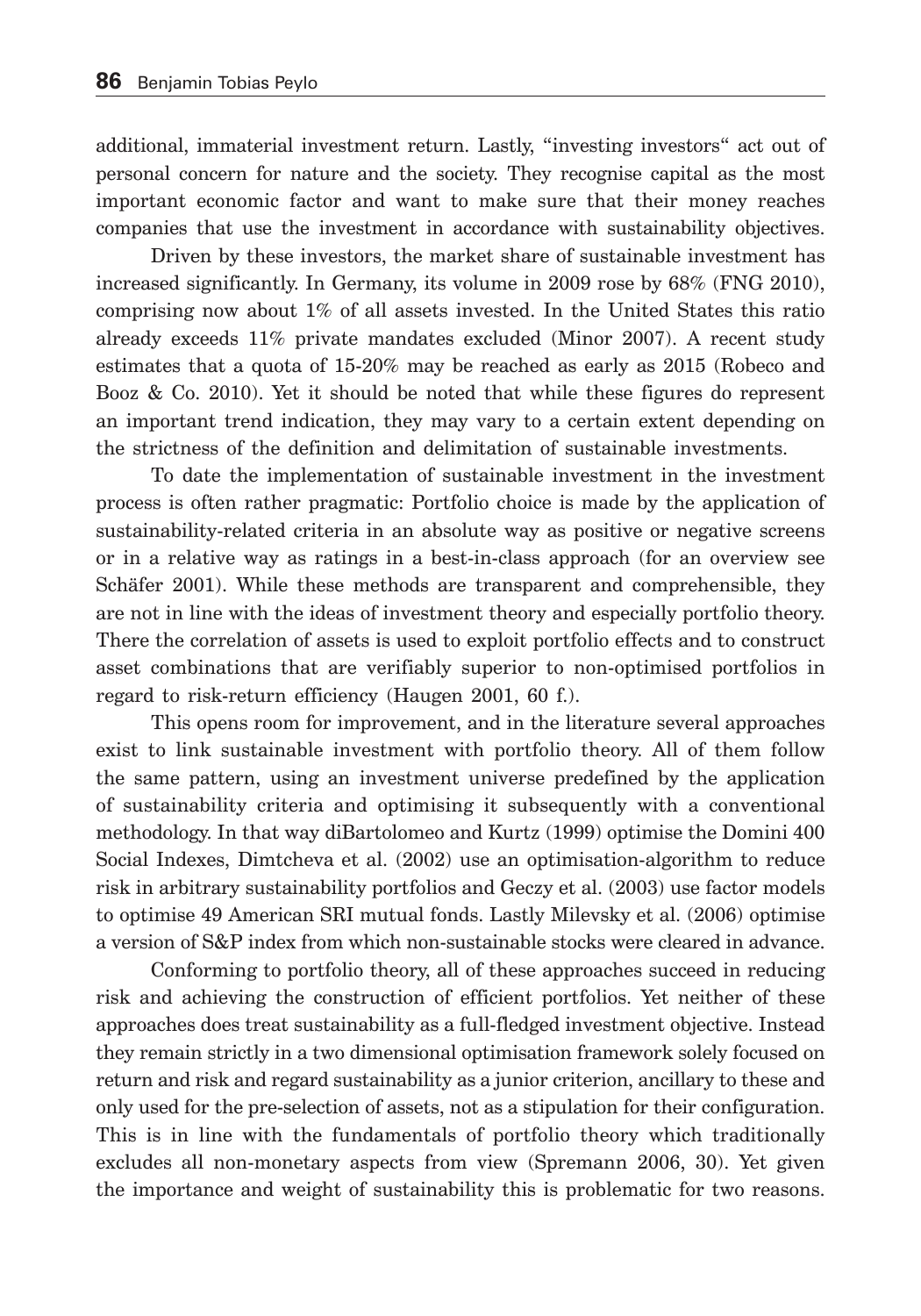First, given the fact that sustainability ratings and stock returns are found not to be correlated (Mauritz & Wilhelm 2003, 25), the actual level of sustainability that can be achieved in a risk-return efficient set will be randomised and therefore restricted. For those investors that define a certain level of sustainability as a target or bear the wish to maximise sustainability, this proves to be an imposed limitation hindering them to reach their investment objective. For that reason optimisation is often not applied from sustainable investors (Troutman 2001, 52). The subordinate regard of sustainability implied may even contribute to a tendency of a wider disregard of conventional financial instruments that has been found to account for unnecessary underperformance of sustainable investments in some cases (Adler & Kritzman 2008).

The second problem abstracts from subjective factors and concerns the relationship between corporate sustainability and stock prices. Both the fact that sustainability criteria have to be applied as additional screens and the finding of no significant correlation between sustainability and stock returns give credit to the assumption, that the effects of corporate sustainability are not yet incorporated into the process of stock pricing. This point is strengthened by the findings of Rappaport (2005) that stock prices are to a considerable extent driven by short term information and quarterly statements and therefore increasingly lose the capability to reflect any long term objectives and strategies – to which group sustainability objectives and strategies belong by definition. For this reason the effects of sustainability-related risks, which are ranked among the ten most important business risks (Ernst & Young 2009), will not be anticipated in the stock prices and the key figures that are computed from them. As can be seen with British Petroleum, they will "hit" portfolio performance without premonition, causing losses that could often have been prevented if additional information regarding the sustainability-relation of these stocks would have been considered in the portfolio construction. Likewise, when not integrated from an additional source of information, the beneficial effects of a successfully implemented sustainability business case will only be visible in a good performance in the ex-post view. So if the elevation of the level of sustainability in a portfolio may seem to be at the expense of risk-return efficiency to begin with, this may well prove the other way round when analysed in retrospect.

While the later effect could in some cases be healed by the application of the model of Black and Litterman (1992), where it is possible to influence portfolio weights by integrating subjective expectations of return, it would require a noteworthy ability to evaluate contingencies and still could not be used to assess the risks in the same way. Likewise all qualitative approaches to integrate this information are limited by the complexity of interrelations and portfolio effects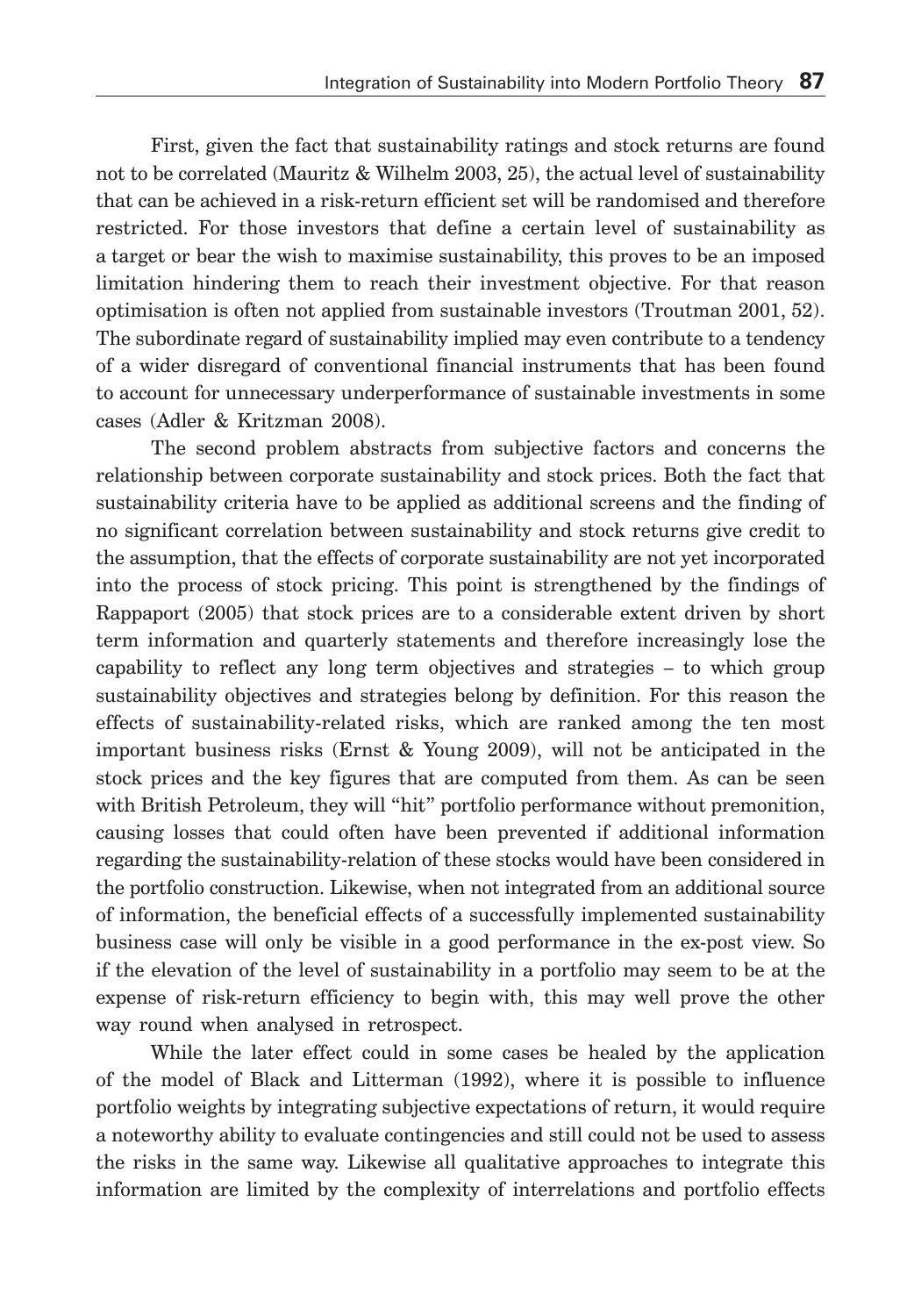between risk, return and sustainability. Yet an integrated approach that connects these three criteria in an equally weighted, truly three-dimensional view does not exist. Approaches for the regard of other criteria in portfolio theory have been proposed within the methodology of Multicriteria Decision Making (MCDM) (Wallenius et al. 2008 and Köksalan 2009) and in this context it has been pointed out by Steuer et al. (2006, 2007 and 2008), that the regard of sustainability in a similar way would be appropriate. But to date this has not yet been implemented.

### **2. Scope and proceeding**

The scope of this paper is to propose an approach for the methodological, threedimensional synthesis of conventional and sustainable investment where all three criteria are regarded in their interrelation and can be weighted according to the objectives of an investor. The following two research questions are posed and investigated: In which way can sustainability-related investment criteria be implemented coherently into the management of stock portfolios and what effect derives from that synthesis? Thereby the question of the effect applies to both the design of investment strategies and their results based on portfolio return, risk and sustainability.

The conceptual objective of the paper is to propose an adequate methodology for the integration of corporate sustainability into the management of stock portfolios. The empirical objective is to apply this multidimensional view to the German stock market represented by the German stock index DAX, which comprises the 30 German blue chips with the greatest market capitalisation. To this end in chapter 3 an enhancement of the traditional two-dimensional portfolio theory will be proposed. In combination with the status quo of sustainable investment this will lead in chapter 4 to an approach of a synthesis between conventional and sustainable investment. In chapter 5 this will be tested empirically with revolving portfolio optimi- sations in the period between September 2003 and June 2010. In chapter 6 the impact on the risk/return performance as well as the sustainability performance of the approach will be compared to the DAX as a benchmark. Finally, chapter 7 derives a final conclusion.

### **3. Multi-dimensional portfolio selection**

#### **3.1. The framework of conventional portfolio theory**

Modern portfolio theory is based on the work of Markowitz (1952, 1956 and 1998), Tobin (1958) and Roy (1952). It addresses the normative question of rational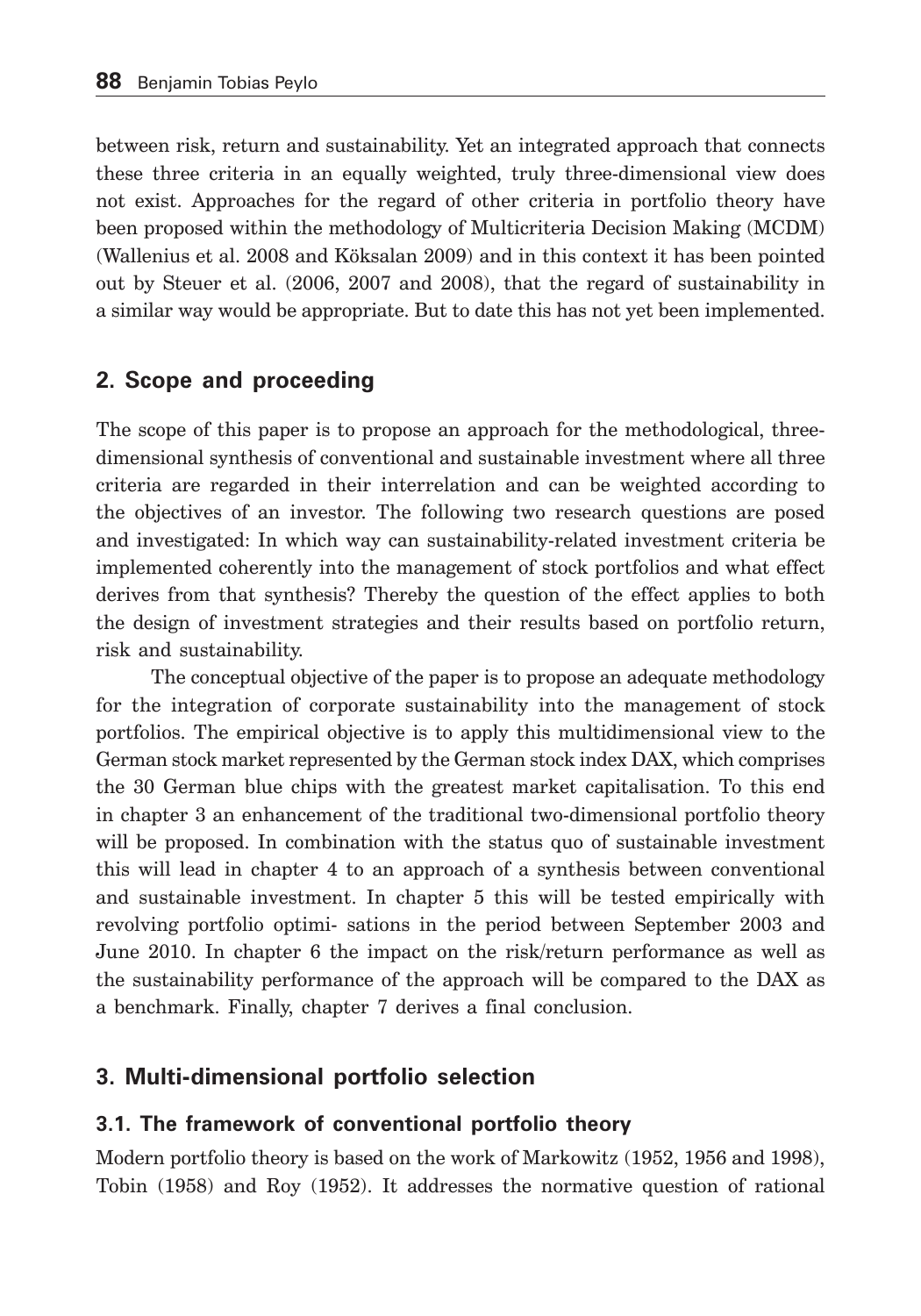investment in a portfolio of securities (especially stocks). Thereby a portfolio is defined by both the selection of assets from an investment opportunity set (IOS) and the allocation of relative shares of a given capital (Steuer et al. 2006, 201). Compared to an investment in individual stocks the portfolio obtains a quality of its own by compensating volatility and losses between its components (diversification) (Steiner & Uhlir 2001, 137 f.; Haugen 2001, 60 f.). Since this effect cannot be obtained to its full extent by simply adding up securities (which is called a "naive" diversification, the term being derived from the Latin "nativus" which means "intuitive approach"), portfolio theory comprises a framework for an optimized allocation of portfolio-shares (Spremann 1999, 207). Used in the active investment management, which is defined by the implementation of dedicated investmentstrategies in contrast to index-tracking, portfolio optimisation can dominate the asset allocation to a varying extent (Fabozzi 1999, 172).

The portfolio theory uses restrictive assumptions and constraints concerning investors and the market environment (Spremann 2006, 53 und 177; Bruns & Bullerdiek 2000, 68; Fabozzi 1999, 39). Some of these assumptions are overly simplistic and cannot be observed in reality. The constraint of foremost importance in the context of this paper is that corporate sustainability (jointly with any other non-monetary objective like strategic investment, merger or similar) is strictly excluded from view (Spremann 2006, 30). Yet, before a framework for the synthesis can be designed, the original methodology of portfolio theory has to be considered because its core-mechanisms must not be changed in the combined approach.

According to conventional theory the critical target of the investors is to maximise portfolio return  $r_p$  over a given period of time (Bruns & Bullerdiek 2000, 68). Since return is defined as random variable, its mean  $\mu_i$  can be calculated from historical data and be extrapolated as a deterministic trend for the near future (Spremann 2006, 61 ff.):

$$
\max \left\{ \mu_P \right\} \text{ with } \tag{1}
$$

$$
\mu_P = \sum_{i=1}^I a_i \cdot \mu_i \text{ and } \tag{2}
$$

$$
a_i \ge 0, \sum_{i=1}^{I} a_i = 1
$$
 (3)

where:

 $\mu_P$  – return of the portfolio,  $\mu_i$  – return of stock *i*,

*ai* – portfolio share of stock *i*.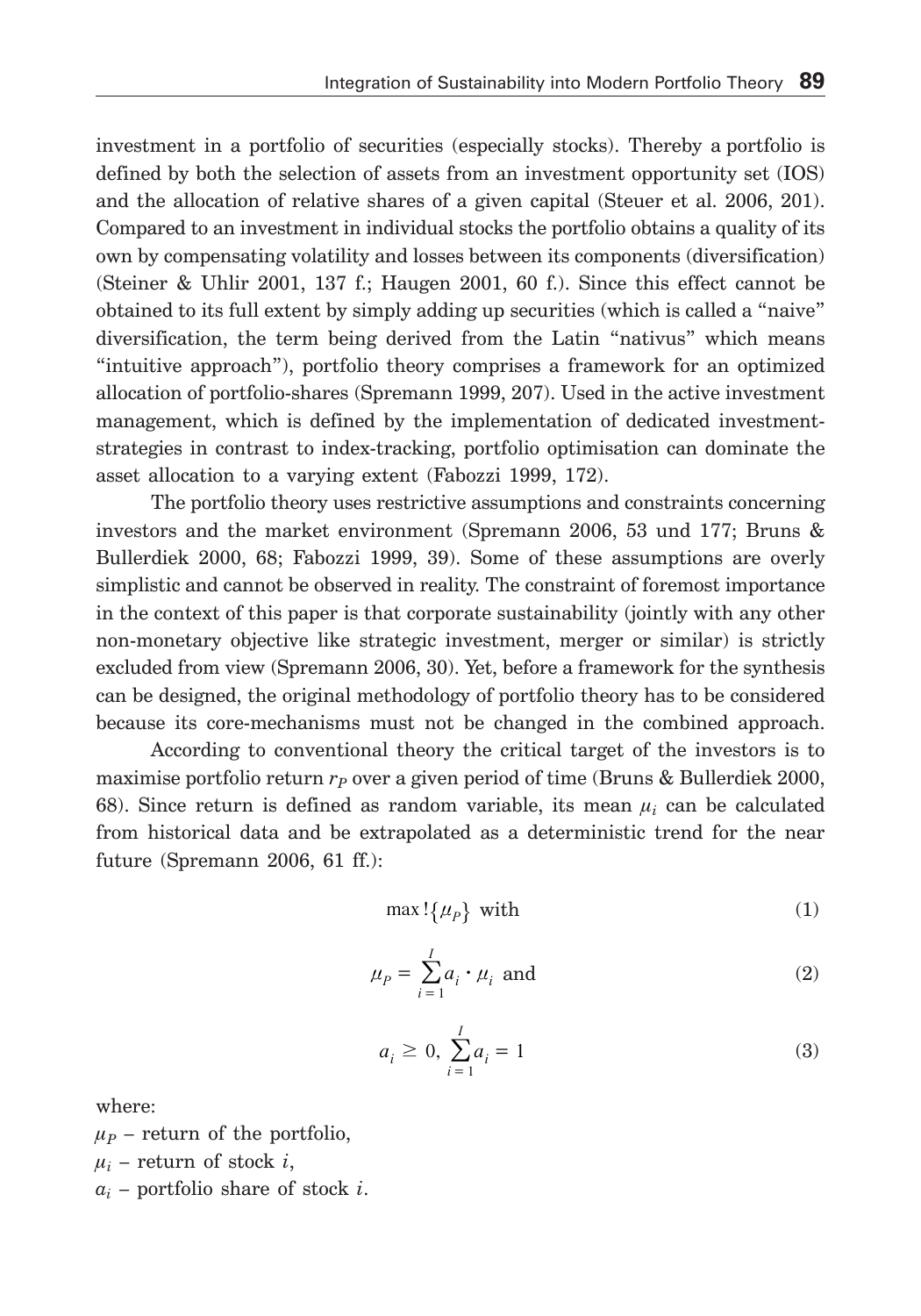The risk of the investment consists in the possibility that this trend is not met due to the volatility of returns. So risk is defined as variance  $\sigma^2$  or its square root, the standard deviation  $\sigma$  (Steiner & Uhlir 2001, 130). Because of the risk adversity of the investors the second objective of optimization must be to minimise this risk of volatility (Bruns & Bullerdiek 2000, 68):

$$
\min \left\{ \sigma_p \right\} \tag{4}
$$

where:

 $\sigma_p$  – volatility (risk) of the portfolio.

Given diversification effects the portfolio risk will be less than the sum of risks of its components. Since diversification results from mutual compensation, it is expressed via the correlation coefficient *kij* of two stocks *i* and *j*. So the calculation of portfolio risk contains all possible combinations of stocks (Markowitz 1952, 81 interpreted by Steiner & Uhlir 2001, 138):

$$
\sigma_p = \sqrt{\sum_{i=1}^l a_i^2 \cdot \sigma_i^2 + 2 \cdot \sum_{i=1}^l \sum_{j=i+1}^J a_i \cdot a_j \cdot \sigma_i \cdot \sigma_j \cdot k_{ij}} \tag{5}
$$

where:

 $\sigma_i$ ,  $\sigma_j$  – volatility of stocks *i* and *j*,  $a_i$ ,  $a_j$  – shares of stock *i* and *j*, *kij* – correlation of stocks *i*, *j*.

According to the nature of the normal distribution, the standard deviation does not differentiate between upside and downside deviations and only includes about two thirds of possible returns. Therefore the Value-at-Risk (VaR) is often regarded as a more adequate measure of risk. VaR is defined as maximal loss (absolute or relative to investment capital) that can occur in a given period within a given probability (Jorion 1997, 19). It is calculated as follows:

$$
VaR_i = \mu_i - M \cdot \sigma_i \tag{6}
$$

where:

*VaRi* – Value-at-Risk of stock *i*,  $M$  –  $\sigma$ -multiplier for the calibration of VaR-probability.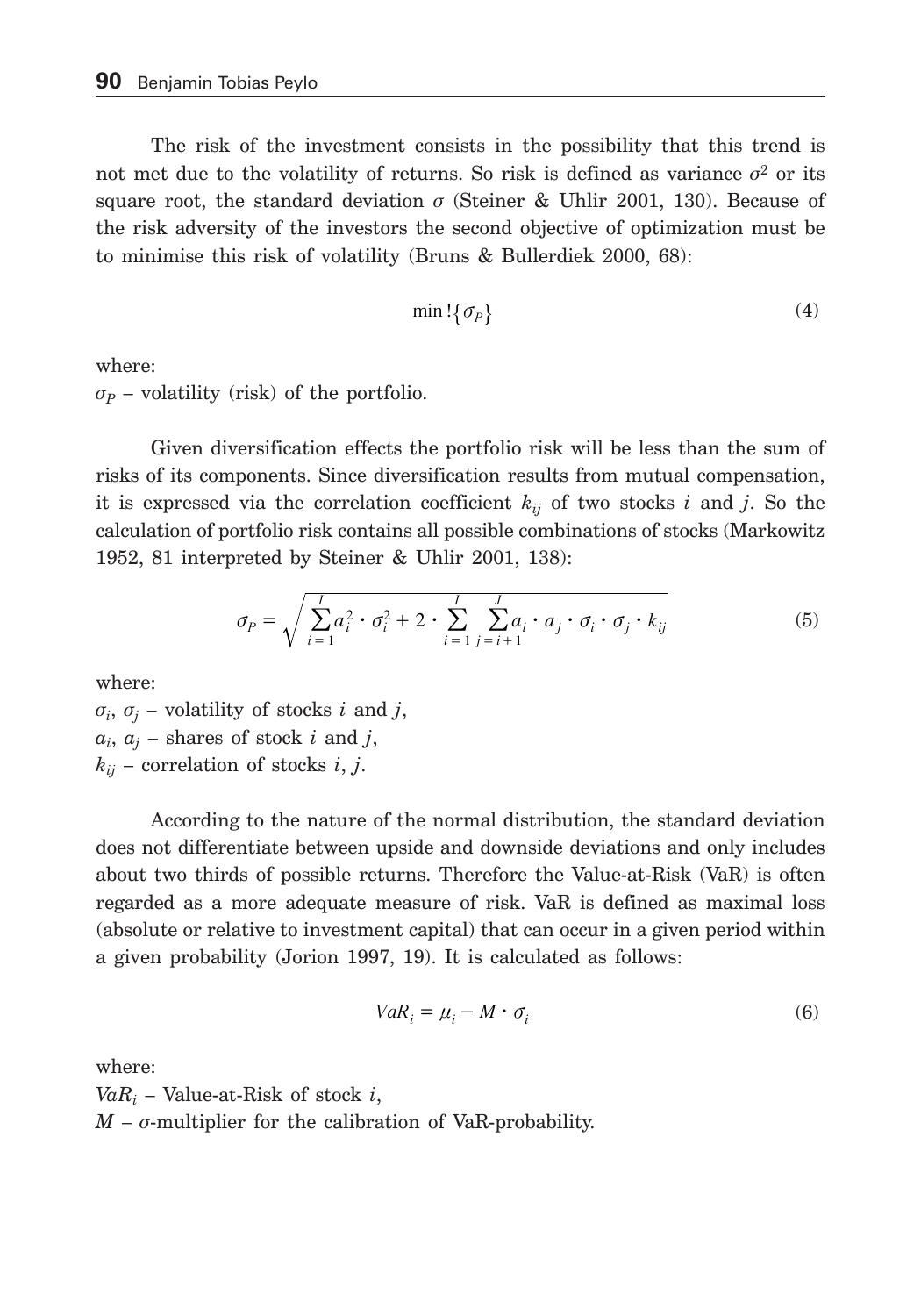VaR is a suitable substitution for  $\sigma$  and can be integrated consistently into portfolio theory (Gramlich & Peylo 2000). With VaR the formulas (4) and (5) are modified to:

$$
\min \left\{ VaR_p \right\} \text{ with } \tag{7}
$$

$$
VaR_{P} = \sqrt{\sum_{i=1}^{I} a_{i}^{2} \cdot VaR_{i}^{2} + 2 \cdot \sum_{i=1}^{I} \sum_{j=i+1}^{J} a_{i} \cdot a_{j} \cdot VaR_{i} \cdot VaR_{j} \cdot k_{ij}}
$$
(8)

By calculating portfolio return and -risk using (2) and (8) for every possible combination of stocks from a given IOS, in a risk-return diagram a surface is obtained that is delimitated by the efficient frontier (Markowitz 1952, 82). The efficient frontier is a hyperbola that contains all risk-return efficient portfoliocombinations. It starts in the Minimum VaR-portfolio (MVaRP) and ends in the portfolio with the highest return, which consists of the highest return-stock exclusively. For the calculation of the efficient frontier many optimisationalgorithms exist (see Pardalos et al. 1994 for an overview). On this, two different approaches can be distinguished: Parametrical approaches allow to span the efficient frontier as a whole, but then additional calculations are necessary to identify dedicated portfolios on the frontier. Approaches from a "step by step" – type instead build up the efficient frontier starting at either end by systematically identifying all portfolios that are conform to the demand of (1) and (7). That way the individual portfolios on the efficient frontier can be simply read off afterwards.

**Figure 1. The efficient frontier of the DAX-IOS optimised March 3rd 2010 with hyperbolic-segments**

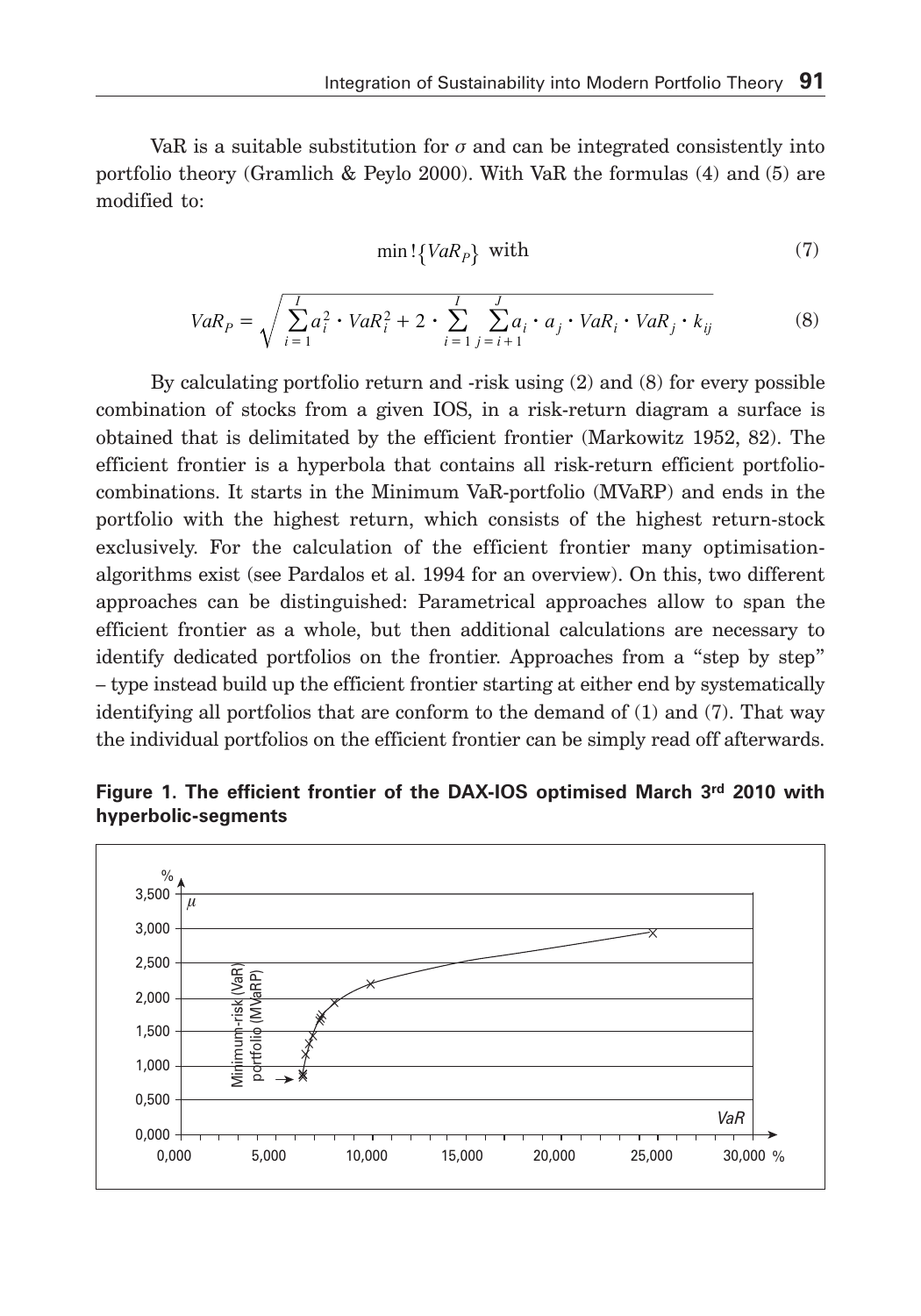In the Minimum VaR-portfolio diversification is maximised and therefore it contains more stocks than most other portfolios, yet not all stocks of the IOS are included. Moving from there to the right along the efficient frontier hyperbolicsegments can be identified that are marked by the drop out of stocks from the portfolios (Qi et al. 2009). In figure 1 the efficient frontier for the DAX–IOS is given, whereupon the segments are marked with an "x". From the number of segments it can be seen that no portfolio of the efficient frontier contains more than approximately half of the stocks of the DAX-IOS due to inappropriate correlations or negative means of the excluded stocks.

Because of the efficiency-principle it is defined that rational investors can only choose a portfolio situated on the efficient frontier (Spremann 1999, 201). Which portfolio is chosen depends on the individual risk-preference of each investor (Bruns & Bullerdiek 2000, 68). This has been formulated by Markowitz as an indifference curve, which contacts the efficient frontier in the investor-specific optimal portfolio (Markowitz 1998, 216). Yet in reality it proves very difficult to formulate the risk-preference, especially for non-institutional investors. Therefore other approaches implement the identification of suitable portfolios via qualitative criteria. The best known target portfolio determined by qualitative criteria is the minimum-risk-portfolio, which was analysed in the empirical work of Kleeberg (1993 and 1996) and Bamberg & Neuhierl (2008). Additionally, target portfolios can be selected by defining a required return (Steiner & Uhlir 2001, 145) or, given a sufficiently transparent risk-measure like VaR, a risk-limit (Gramlich et al. 1999). Via a combination of both criteria the portfolio with the highest Return on Risk Adjusted Capital (RORAC) (Theiler 2002, 48) is another option:

$$
RORAC_p = \frac{\mu_p}{VaR_p} \tag{9}
$$

where:  $\mu_P$  –return of the portfolio,  $VaR<sub>P</sub> - VaR$  of the portfolio.

#### **3.2. Multidimensional extension**

While many of the assumptions and constraints of portfolio theory cannot be observed in reality, the primacy of return and risk as decision criteria has been criticised as particular hypothetical (Steuer et al. 2007). First, it is contradicted by findings of behavioural finance, which have revealed that the investmentdecision is affected by many emotional and situational factors (Thaler 1993 and Peterson 2002). Even with focus on the conscious decision criteria a range of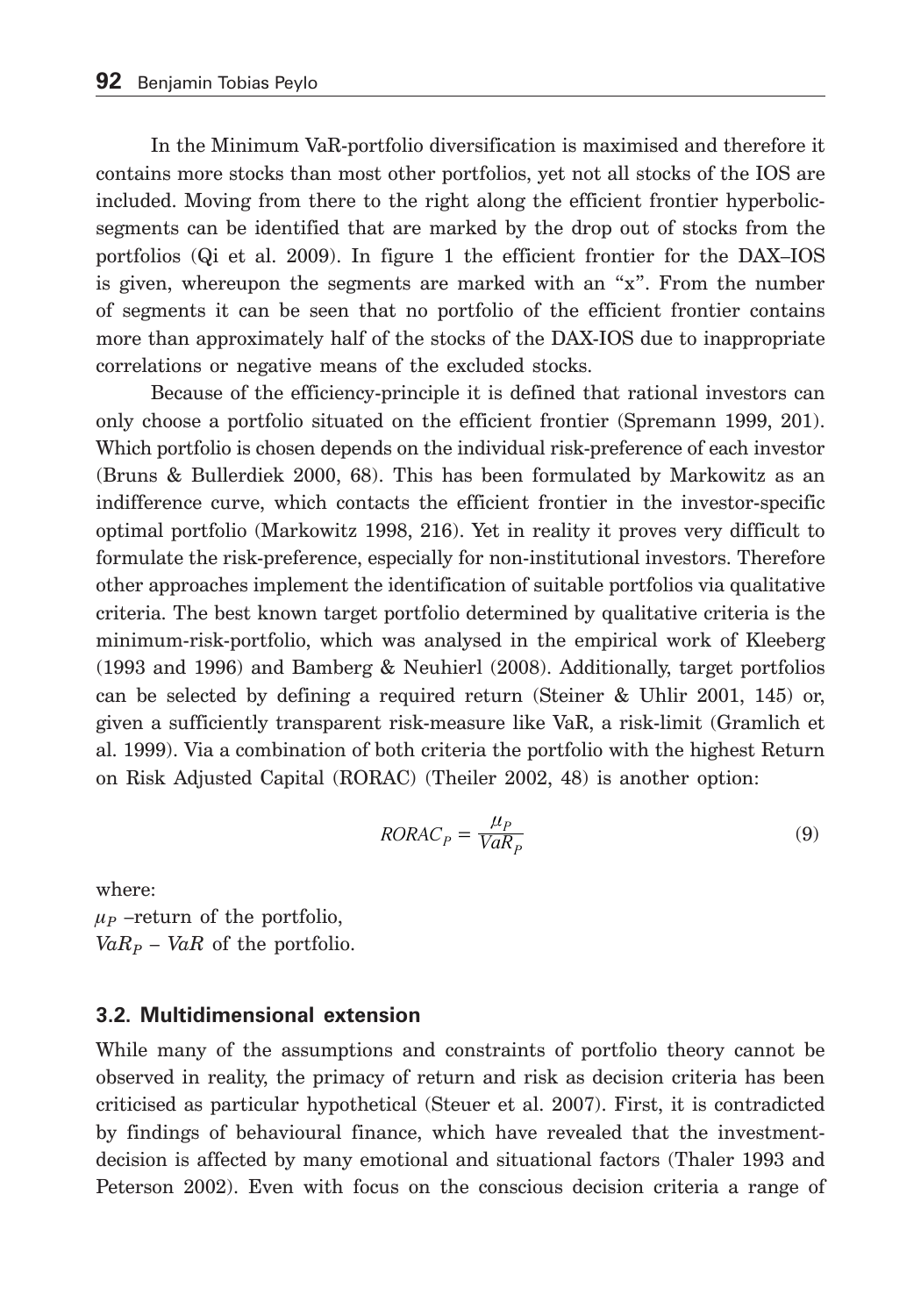different objectives can be observed empirically, with the type of purely risk and return-oriented decisions being close to non-existent (Statman 2005). Secondly, the world of financial markets has very much changed in comparison to what it has been like at the time of the creation of portfolio theory, so naturally the significance of criteria has changed, too (Bogle 2008). One particularly important change concerns the length of planning horizons. In contrast to earlier times the mechanism of stock-price formation today is heavily dependent on quarterly reports and short-term data, so naturally this data contains less information about fundamental entrepreneurial risks and chances than they once did (Rappaport 2005). Given these changes it is only rational in the true sense of the word to allow other criteria to enrich the investment decision instead of focusing on short-term return and risk alone.

In consequence of these criticisms of an otherwise conceptual and empirically sound framework an important modification of the portfolio theory is proposed (Steuer 2007, 310 f.). It originates in the field of Multicriteria Decision Making (MCDM) and amends the framework in a way that allows a change of focus without ignoring the existing mechanisms. It substitutes the assumption of an exclusively risk/return-oriented decision by the acceptance of several investmentobjectives that are often pursued in parallel.

Modified in this way, the optimisation-criteria (1) und (7) are enhanced by a set of new criteria  $Z_p$  that must be either minimised or maximised (Hallerbach & Spronk 2002 and Steuer et al. 2007, 309 f.):

$$
\max !/ \min !\{Z_{1P}\}\nmax !/ \min !\{Z_{2P}\}\n... \nmax !/ \min !\{Z_{nP}\}\n(10)
$$

where:

 $Z_p$  – criteria of investment-decision and thus of portfolio-optimization.

In the literature, three distinct categories regarding the criteria  $Z_p$  emerge: Firstly criteria based on stock prices in analogy of  $\mu$  and *VaR*, but concentrating on higher moments of distribution (especially skewness, Prakash et al. 2003 and Jondeau & Rockinger 2006). Secondly criteria linked to the management of investment portfolios like size, transaction-costs or aspects of taxation (Konno & Wijayanayake 2000 and Donohue & Yip 2003). And last but not least investorspecific criteria which can be defined qualitatively (Ballestero 1998). They can enhance the information contained in stock prices by additional information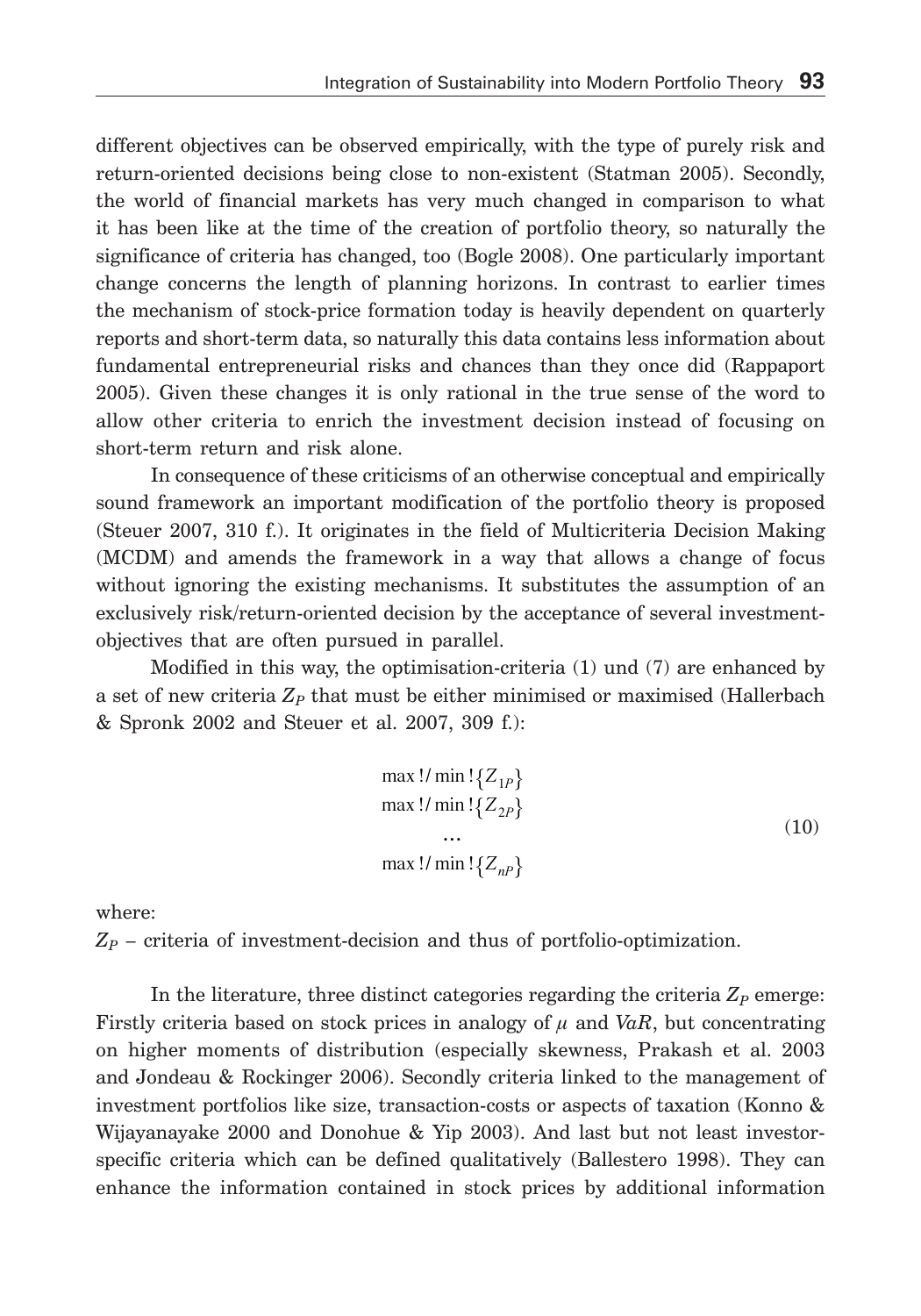(Ehrgott et al. 2004) like for example qualitative ratings (Bana e Costa & Soares 2004).

In the third category the consideration of corporate sustainability has been already mentioned by Steuer et al. (2007 and 2008). But until now no concept has been proposed how to achieve the integration. Yet for the use of other criteria multi-dimensional optimisation-algorithms do exist (Deb 2008 and Alba 2009). Naturally, in comparison to the optimisation results of conventional portfolio theory the multidimensional approach does not produce an efficient frontier but an n-dimensional surface where the hyperbolic-segments become honeycomb-like platelets (Steuer et al. 2006). The surface is not called "efficient", but "nondominated" instead. Here the formulation of risk preference alone is not sufficient anymore, because it would result in a vector of portfolios instead of a dedicated target portfolio. Therefore, investors need to define a set of preferences aggregated in a weighting-function.





# **4. Synthesis of portfolio theory and sustainable investment**

# **4.1. Sustainable investment**

Sustainable investment (synonymously called Socially Responsible Investment SRI) defines the implementation of sustainability objectives into the investment strategy (Beal et al. 2005). There are different methods for this, which can be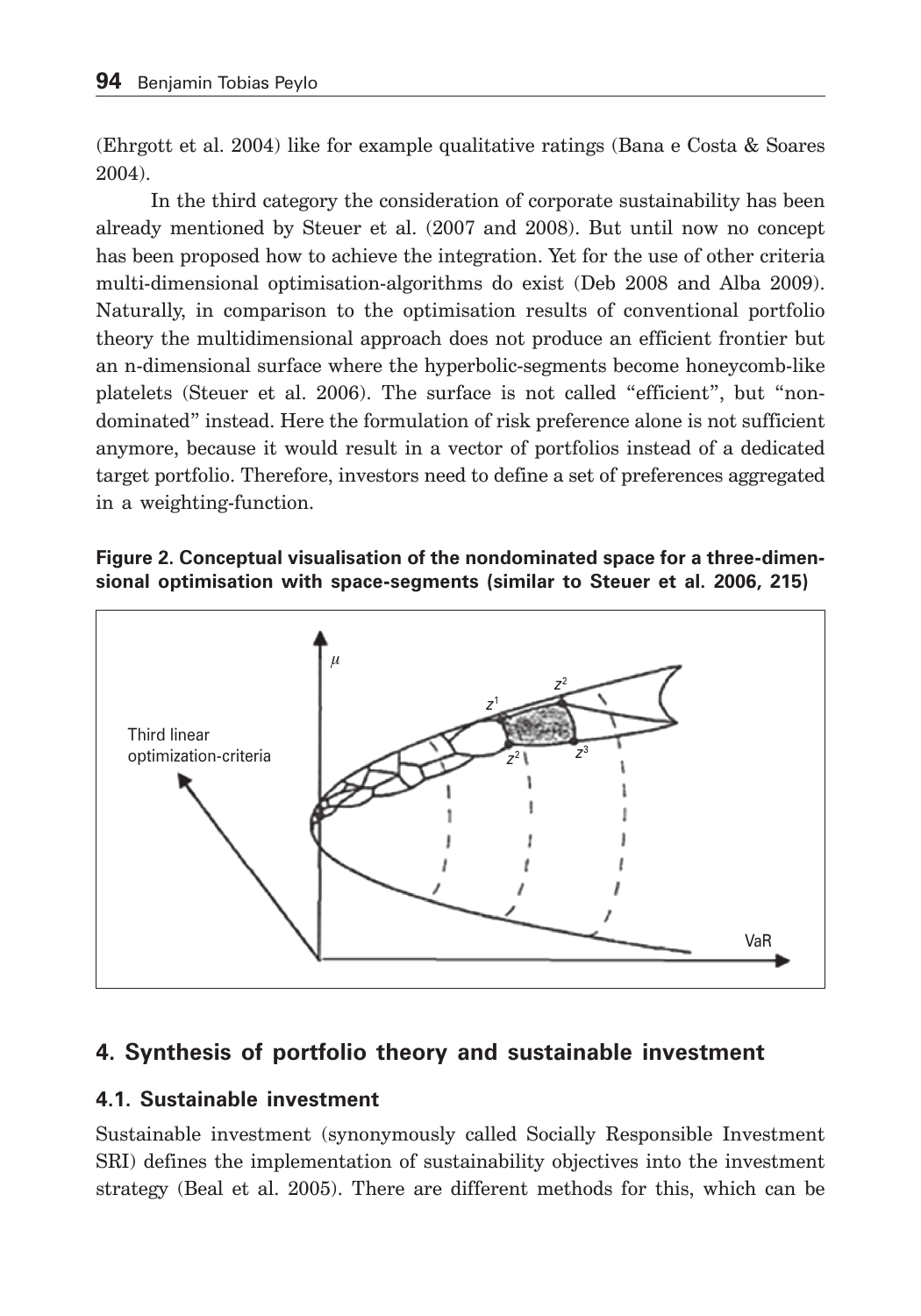divided into three types of approaches (Peylo & Schaltegger 2009a). The first approach gives priority to economic criteria and concerns sustainability criteria as an auxiliary source of information in order to identify extraordinary risks or chances (Uhlmann 2009). It is implemented by using ESG-criteria (environmental, social and govern mental factors, CFA Institute 2008). Due to the fact that the CFA Institute as the worldwide largest association of investors explicitly recommends the use of these factors, they are an important step towards the usage of nonfinancial factors in investment analysis and openly contradict the idea of risk/ return as the only rational criteria.

The second class of approaches makes use of negative or positive screens which are applied to the given IOS in order to aid the asset selection (Stone 2000). It is this strategy that has been criticised most severely due to the delimitation of the investment universe. Yet it is not so different at all from other methods of active investment strategies (Plinke 2008) and in comparison bears the advantage that many of the filter-criteria bear a strong link to the ten most important risk-categories (Ernst & Young 2009). The third and most common method of sustainable investment is the relative valuation of corporate sustainability using SRI-ratings (Schäfer et al. 2006). They are implemented in the process of asset selection by Best-in-Class approaches. Here in contrast to strict exclusions from each industry the companies with the best SRI-ratings are selected, enabling the investor both to have a qualitatively diversified portfolio and focusing on corporate sustainability (Pinner 2003). Instead of considering SRI-ratings this approach can also be implemented by using the inclusion of stocks in one or several SRI-indices as a qualification (Gabriel 2005).

All of the approaches are focused exclusively on the selection of assets, bearing no weight to the actual allocation of funds. That is due to the fact that they are all qualitative in nature, while the asset allocation with its task of measuring and controlling portfolio-effects is strictly quantitative. Accordingly few approaches exist to measure or control the degree of sustainability inherent in a given portfolio also (Köllner & Weber 2005). This problem is dealt with immediately below.

# **4.2. Proposed approach of a synthesis**

From the perspective of portfolio theory, all approaches of sustainable investment would be acceptable given the enhancement of the constraints as presented in chapter 3.2, provided that they are applied in the asset selection and that there is a portfolio optimisation afterwards. But this is often not the case as empirical studies show, the asset allocation process of professionally managed sustainable investments being often less systematic and transparent than the asset allocation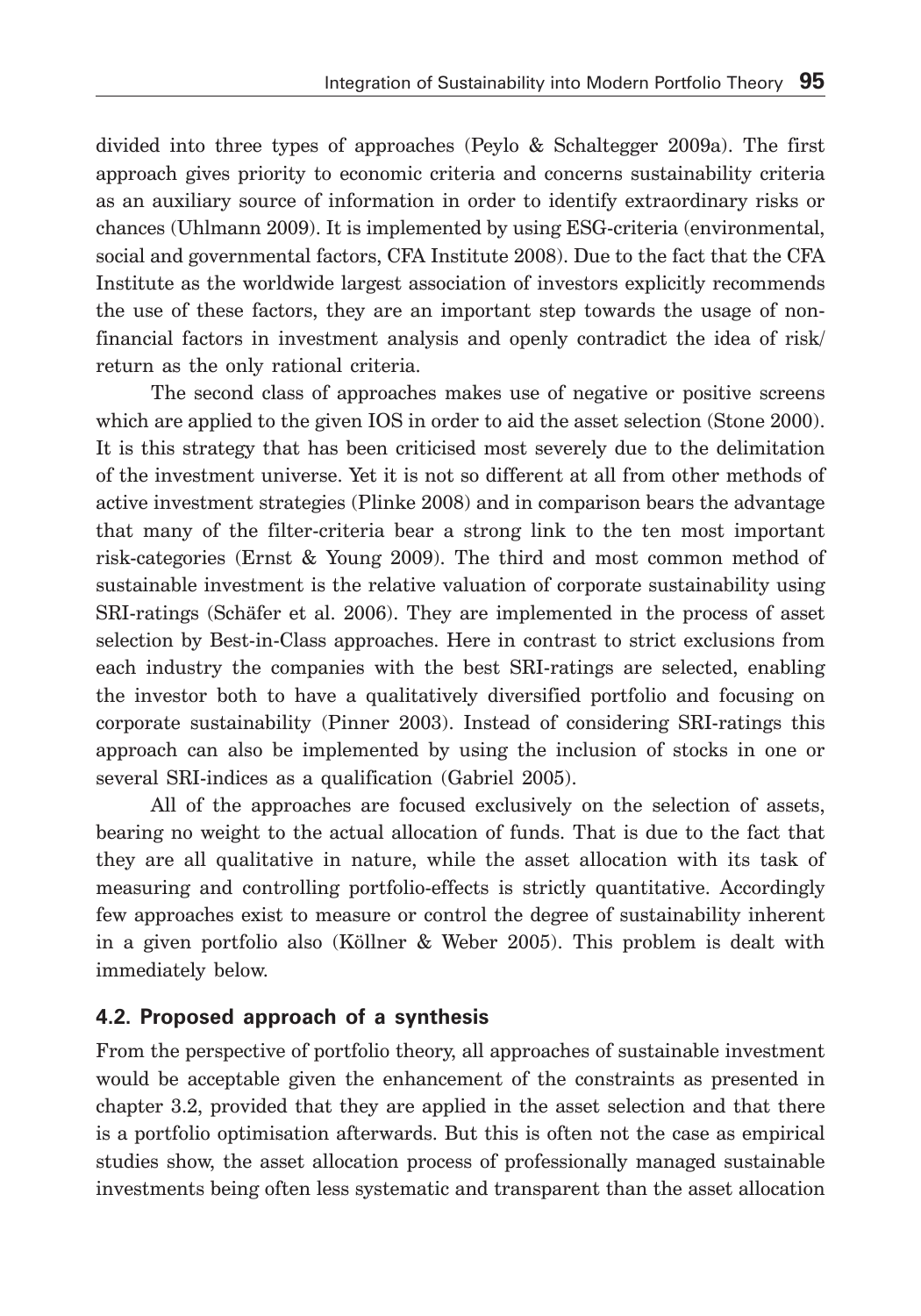(Peylo & Schaltegger 2009b). Yet even if a conventional optimisation would be applied, it would not be integrated as the criteria risk/return and sustain-ability would be considered separately. So the only homogeneous alternative would be the integration of sustainability as additional criteria in a new three-dimensional portfolio optimisation. It is proposed below.

In this integrated approach corporate sustainability is added to the equation as optimisation-criteria  $Z_p$  as presented in (10). Here the portfolio sustainability  $S_p$ is defined as a linearly weighted combination of the SRI-ratings of its components. It is to be maximised:

$$
\max \left\{ S_p \right\} \text{ with } \tag{11}
$$

$$
S_P = \sum_{i=1}^{I} a_i \cdot S_i \tag{12}
$$

where:

 $S_p$  – sustainability of portfolio, *Si* – sustainability of stock *i* (SRI-rating of stock *i*), *ai* – portfolio share of stock *i*.

In the implementation two remaining problems of the multi-dimensional optimisation have to be solved: First, while risk and return are cardinal quantitative parameters, the SRI-rating only provides ordinal information without even being standardised or allotted to a distribution. Second, in order to allocate a suited portfolio to every investor and to keep this process transparent, the selection of the target portfolio must not use a complex weighting-function.

The proposed framework is based on an optimisation algorithm of the "step by step" – type and combines the demands (1) and (7) via the minimisation of the slope between portfolios:

$$
\min \left\{ \frac{\mu_{Pn-1} - \mu_{Pn,x}}{VaR_{Pn-1} - VaR_{Pn,x}} \right\} \tag{13}
$$

where:

*Pn* – efficient frontier portfolio, *X* – total of new combinations to reach the next *Pn*,  $\mu_p$  – return of the portfolio,  $VaR_P - VaR$  of the portfolio.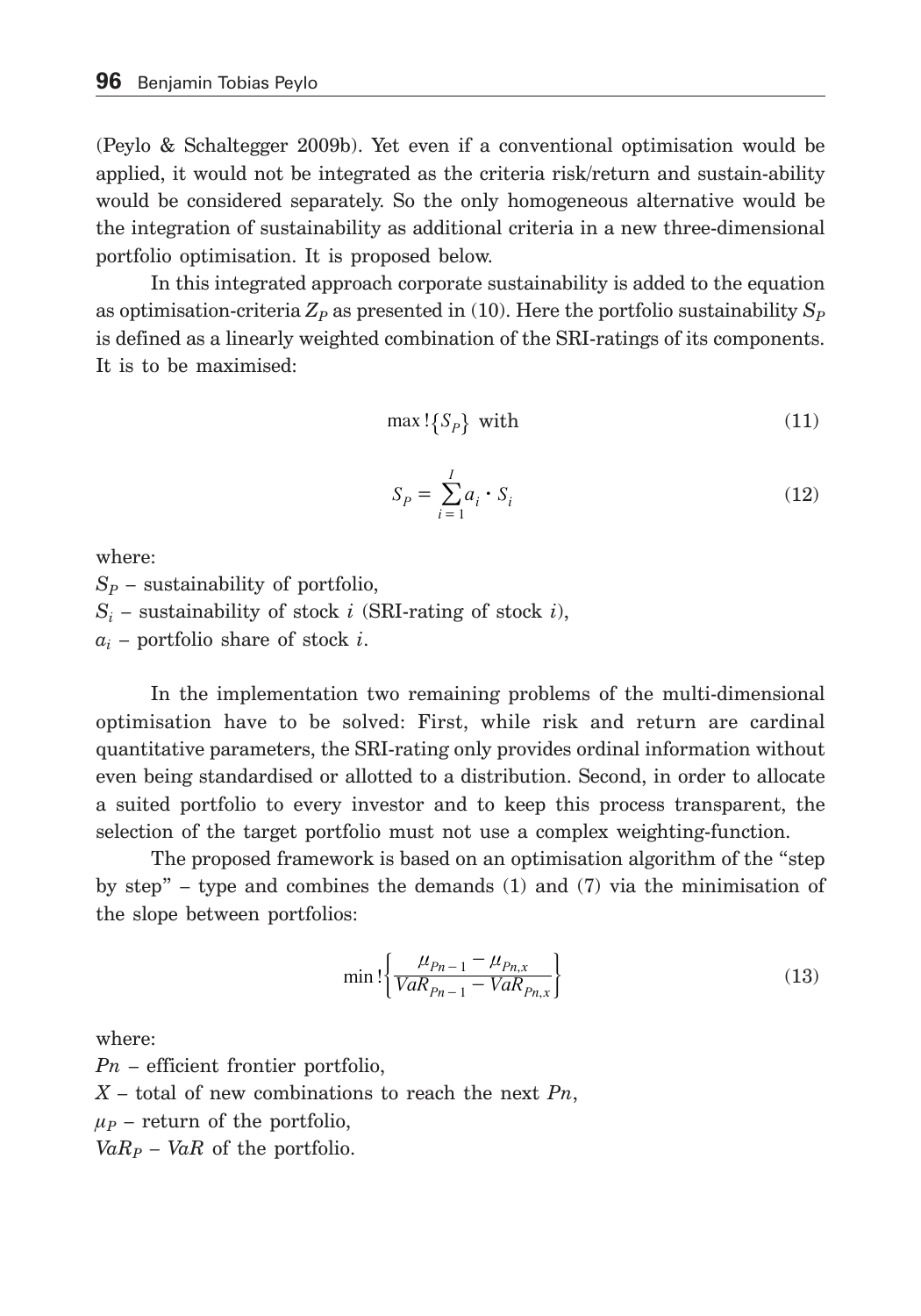To aid the minimisation, all *X* possible combinations are first arranged in an order of decreasing attractiveness using an ordinal number for the risk/ return-efficiency  $O_{PE}$ :

$$
O_{PE1} = 1 = \min \left\{ \frac{\mu_{Pn-1} - \mu_{Pn,x}}{VaR_{Pn-1} - VaR_{Pn,x}} \right\}
$$
  
...  

$$
O_{PEX} = X = \max \left\{ \frac{\mu_{Pn-1} - \mu_{Pn,x}}{VaR_{Pn-1} - VaR_{Pn,x}} \right\}
$$
(14)

The demand of (13) is equally met by choosing the portfolio with the lowest enumeration:

$$
\min \left\{ O_{PEx} \right\} \tag{15}
$$

Hence the risk/return optimisation is transferred to an ordinal form, whereas it is now comparable with any ordinal SRI-rating which solves the first problem stated above. To implement this comparison, also an ordinal number for portfolio sustainability  $O_{PS}$  is created:

$$
O_{PS1} = 1 = \max\{S_{P,x}\}
$$
  
...  

$$
O_{PSX} = X = \min\{S_{P,x}\}
$$
 (16)

The combination of (14) and (16) now only needs a simple weight that expresses sustainability preference of the investor and will be named  $\lambda$ . With this, the final and crucial objective for the algorithm is:

$$
\min \left\{ \left( 1 - \lambda \right) \cdot O_{PE} + \lambda \cdot O_{PN} \right\} \tag{17}
$$

where:

*PE* – efficiency of portfolio, *PS* – sustainability of portfolio,  $\lambda$  – sustainability preference, *O* – ordinal enumeration.

Due to the "step by step"-proceeding of the optimisation, the result is not the complete nondominated space with many options of suitable portfolios. Instead only a non-dominated line is computed that meets the preferred balance between sustainability and risk/return-efficiency as defined by  $\lambda$ . This non-dominated line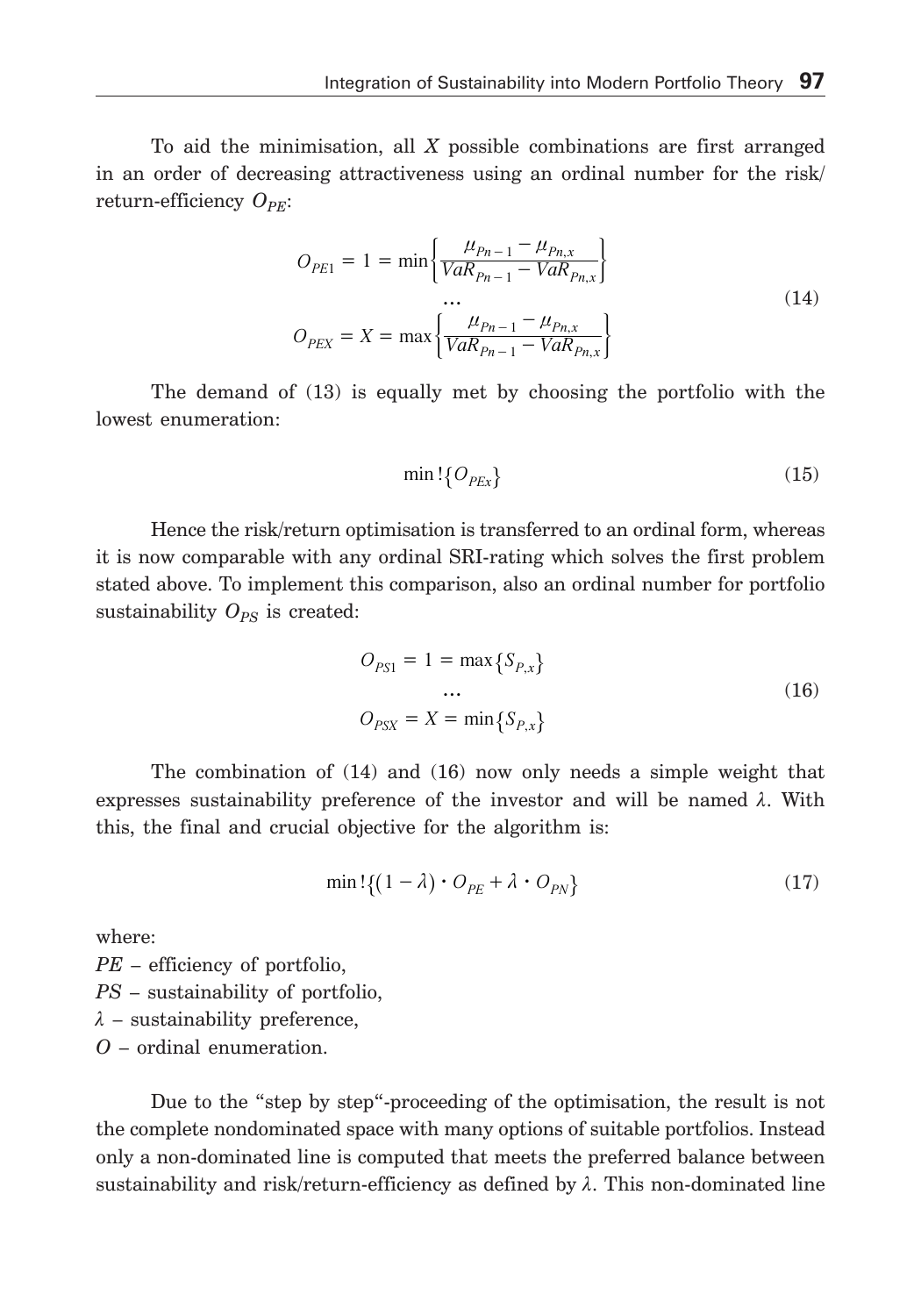is situated in three-dimensional space, nevertheless the same qualitative criteria can be applied as are used with the efficient frontier. In that way the investor doesn't need a complex weighting function but can choose his suitable portfolio by the two simple steps of first expressing his preference between sustainability and risk/return-efficiency and secondly selecting a criteria for the target portfolio as presented in chapter 3.1.

### **5. Methodology of empirical analysis**

#### **5.1. Data**

For the empirical analysis of the proposed approach the main German stock index DAX is chosen as an IOS. Launched in 1987 by Deutsche Börse AG, the DAX contains the 30 stocks with the largest market capitalisation (Deutsche Börse 2008) and is often used as a representation of the German equity market. The period of analysis is September 2003 until June 2010. It was predetermined by the availability of publicly available SRI-ratings for all stocks of the IOS, as they are published in the bi-annual study of the rating agency Systainalytics (former Scoris) (Mauritz & Wilhelm 2003, 2005; Wilhelm 2007; Sustainalytics 2010). Those SRI-ratings were used as an assessment of corporate sustainability. The returns/risks were computed from the daily closing prices of all DAX-stocks provided by the stock price database of the University of Karlsruhe (Universität Karlsruhe 2010).

The DAX contains 30 stocks, yet due to reallocations in the period of analysis 42 different stocks were at least for some time part of the index (Deutsche Börse Group 2010). For two companies, namely Hannover Rück and Heidelberg Cement, no SRI-ratings were published, because they entered and left the index between two publication-dates. Therefore they were excluded from the analysis.

By computing the return and risk-parameters three factors of influence were considered as they are defined by the German banking supervision (BaFin 2002): The reference period (length of the time series for each optimisation) is 250 trading days, the holding period (number of days for which the calculated risk/ return-figures are considered valid) is 10 days and for the Value-at-Risk (VaR) the multiplier *M* is defined as  $M = 3$ . In the last aspect the risk assessment was more rigorous and cautious then is demanded by the present regulatory framework, where only a Multiplier of  $M = 2$  up to  $M = 2,33$  is required. Therefore the approach anticipates the new development of safety oriented requirements; even so it is not yet in line with the new proposals of Basel III.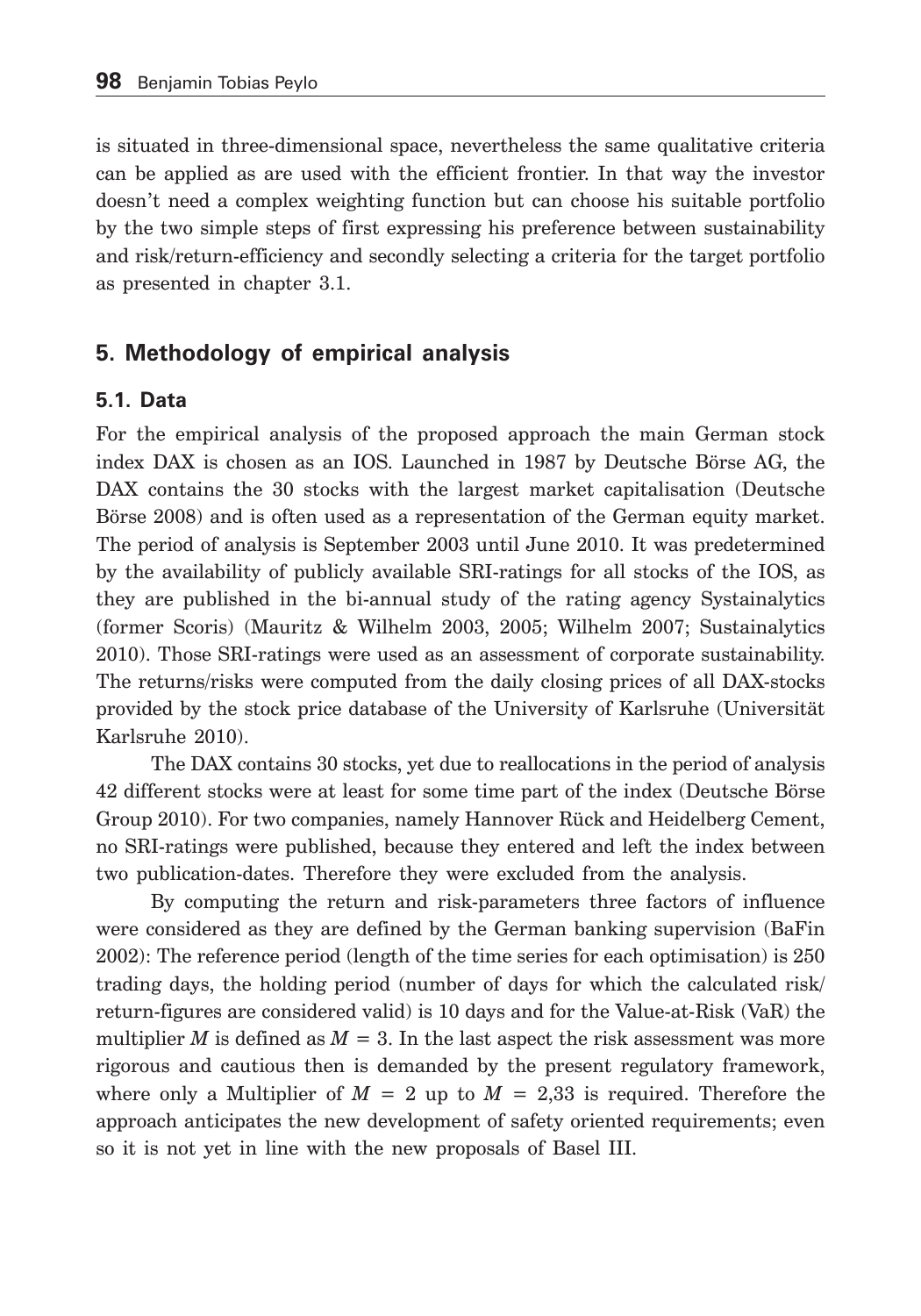#### **5.2. Optimisation and evaluation**

The optimisation algorithm implements the principles as they were presented in chapter 2.1 and 4.2. It was programmed in Visual Basic for Applications (VBA) by the author. A three-dimensional optimisation requires  $\lambda$  as predefined sustainability preference. In order to simulate different types of investors, three variants a-c were designed with  $\lambda$  being 25% (a), 50% (b) and 75% (c). For these variants a non-dominated line in three-dimensional space was calculated representing in its characteristics the chosen  $\lambda$ .

Due to the defined holding period, optimisation is repeated every ten trading days. The calculated risk/return key figures are considered valid for the ten following days. This led to 178 dedicated portfolio optimisations for each of the 3 variants. Each optimisation resulted in non-dominated lines. From these each, three target portfolios were selected and evaluated. The first target portfolio is the MVaRP because of its prominence in literature and its importance as the portfolio with the highest degree of diversification. The second portfolio is aimed at maximising financial performance so the portfolio with the highest Return Risk Adjusted Capital is chosen (below called RORAC-Max). Consequently, the third target portfolio maximises sustainability and is determined as the portfolio with the highest weighted SRI-rating (below called S-Max). After each optimisation, for each target portfolio the risk/return figures were recorded. Additionally for all stocks included in the target portfolio the stock prices of the ten trading days following the optimisation were recorded for back testing-purposes.

The first step of evaluation concerns the risk/return-performance. To enable the comparison of performance, the Return on Risk Adjusted Capital (RORAC) is calculated as it was presented in (9), since it is an established performanceassessment (Fischer 2001, 280 ff.). To integrate the benchmark into the analysis, the performance of the benchmark was subtracted from the portfolio performance. The resulting key figure is called "RORAC+" and allows direct regard to the performance in relation to the prevailing market-conditions:

$$
RORAC + = RORAC_{target - portfolio} - RORAC_{DAX}
$$
 (18)

where:

*RORAC*+ – difference between the RORAC-figures of target portfolio and benchmark.

The second step of evaluation concerns the sustainability of the portfolio. In analogy to (18) here also the difference between portfolio sustainability and the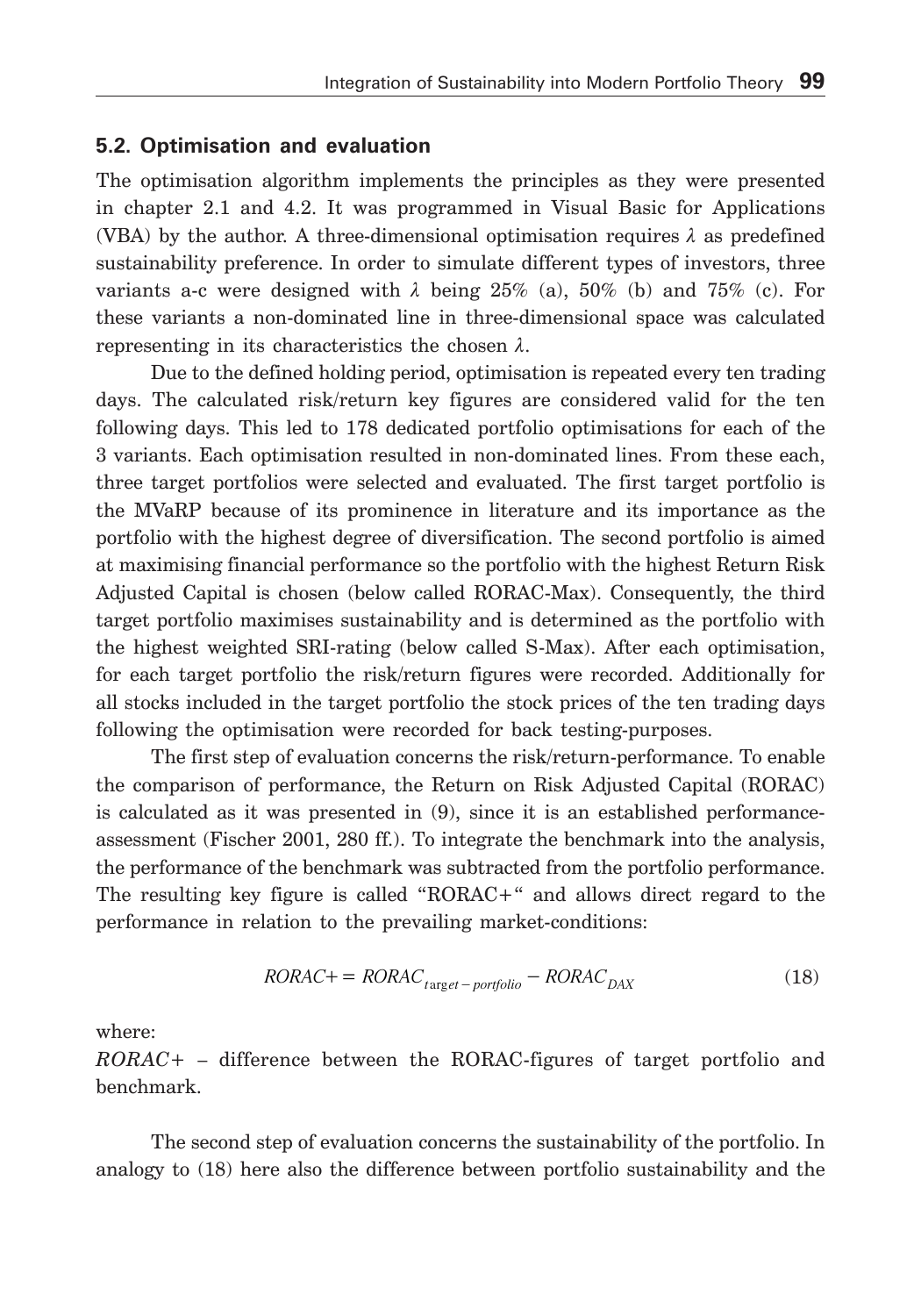sustainability of the benchmark (as defined by the SRI rating score) is calculated and called  $.S +$ ":

$$
S+ = S_{target-portbolo} - S_{DAX}
$$
 (19)

The combined assessment of (18) und (19) is the third and final step of the evaluation.

Since the portfolio performance is greatly dependent on the conditions of the overall market, the results were further differentiated to market-phases as an additional test for the robustness and validity of the approach. While no standard exists for the concept of phase-oriented performance measurement, approaches have been proposed by Baule and Bedke (2008, 352-353) where significant market cycles were differentiated by years as well as by González-Hermosillo (2008) and Uhlenbrock (2009), who focus especially on the phases with significant falls of stock prices. The period of analysis here is seven years, so an annual phase differentiation seemed to long for a meaningful analysis, so a quarterly approach was chosen instead. Thereby market phases where classified as follows: If in a given quarter up- or downward developments of the DAX were observed that exceed  $\geq 10\%$  or  $\leq 10\%$  in the defined holding period of 10 trading days, the quarter is labelled as an extreme "rise" or "fall". If no such extreme developments are observed, it is classified as "normal".

The definition of 10% is plausible but never the less arbitrary, so tests with other limits were made where the results proved to be very robust. In the holding period a total of 6 fall phases (namely the quarters 2/2006, 1/2008, 3/2008  $-1/2009$  and  $2/2010$ , 2 rise phases  $(02/2009)$  and  $(03/2009)$  and 19 normal quarters were differentiated. The rise phases were discarded in the following analysis as they were too few, but the fall phases and normal phases will be used to put the results into perspective of the surrounding market conditions.

# **6. Results**

According to the methodology of evaluation as presented in chapter 5, all variants were optimised in a revolving manner during the period of analysis. Figure 3 lists the results for the performance evaluation. All figures are given for each target portfolio in all variants as well as for the DAX as a benchmark. The first columns do concentrate on financial performance with the RORAC as presented in (9) and the RORAC+ as defined in (18). A positive figure for the latter represents that the target portfolio within the specific variant had a better risk/return ratio than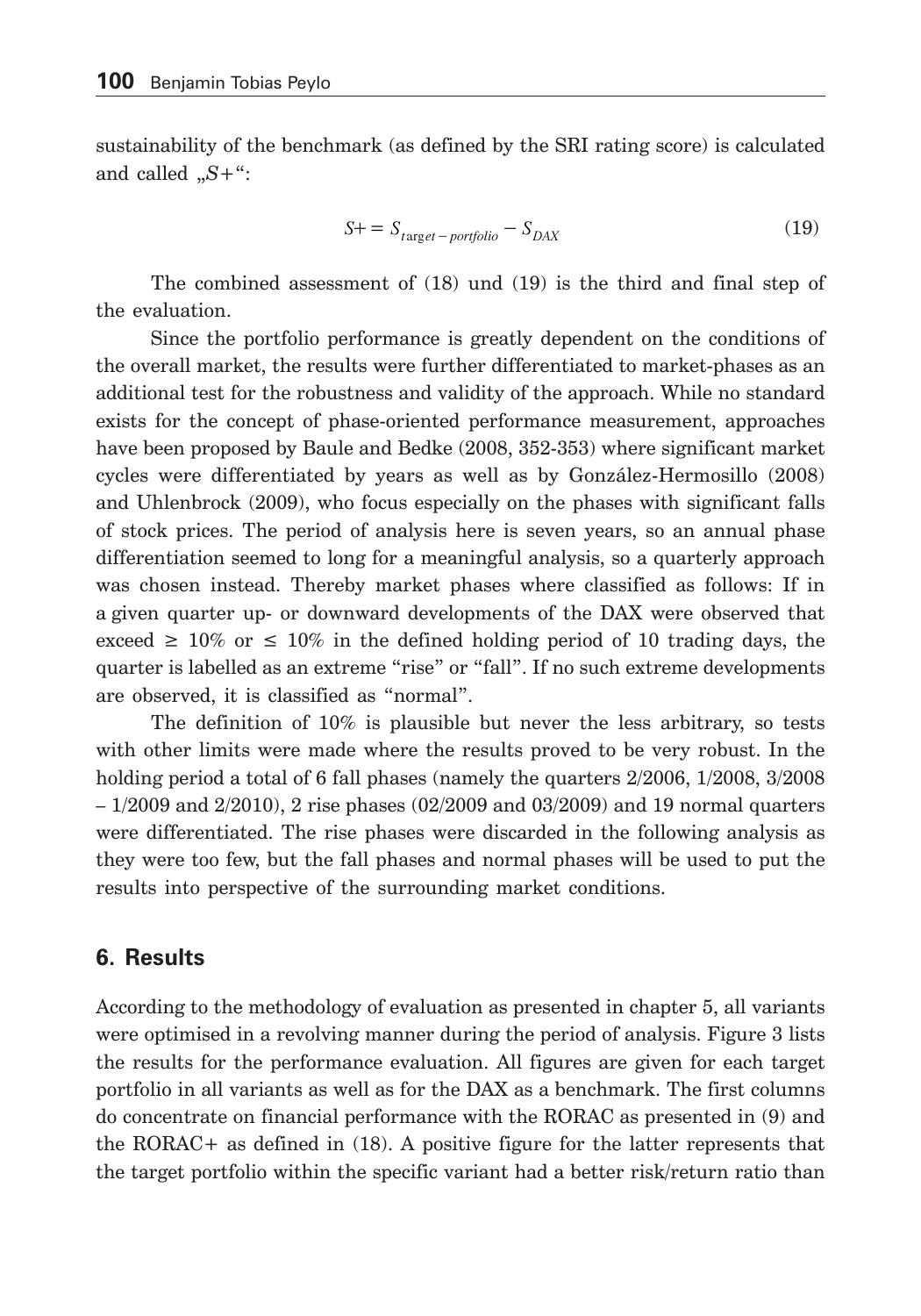the benchmark and so outperformed the DAX financially. In order to consider the stability of these outcomes, the standard deviation of these figures is given also. In the following columns the same presentation is given for sustainabilityperformance with the SRI-rating of the portfolio as defined in (12), the *S*+ as given in (19) and the standard deviation for *S*+. The last column lists the mean of the number of stocks included in the target portfolios in order to give consideration to the portfolio-size.

| <b>DAX</b>                     |              |           |                          |       |       |               |               |  |  |
|--------------------------------|--------------|-----------|--------------------------|-------|-------|---------------|---------------|--|--|
| <b>Variants</b>                | <b>RORAC</b> |           |                          | S     |       |               |               |  |  |
| All Variants                   | 3,29%        |           |                          | 58,60 |       |               |               |  |  |
|                                | <b>MVaRP</b> |           |                          |       |       |               |               |  |  |
| <b>Variants</b>                | <b>RORAC</b> | RORAC+    | $\sigma_{\text{RORAC}+}$ | S     | $S+$  | $\sigma_{s+}$ | <b>Assets</b> |  |  |
| Variant a $(\lambda = 0.25)$   | $6,35\%$     | 3,06%     | 14,37%                   | 62,21 | 3,62  | 3,69          | 7,66          |  |  |
| Variant b $(\lambda = 0.5)$    | $1,26\%$     | $-2,02\%$ | 13,87%                   | 65,47 | 6,88  | 2,71          | 6,77          |  |  |
| Variant c ( $\lambda = 0.75$ ) | 4,02%        | 0.73%     | 10,27%                   | 66,87 | 8,28  | 6,33          | 5,68          |  |  |
|                                |              |           | <b>RORAC-Max</b>         |       |       |               |               |  |  |
| <b>Variants</b>                | <b>RORAC</b> | RORAC+    | $\sigma_{\text{RORAC}+}$ | S     | $S+$  | $\sigma_{s+}$ | <b>Assets</b> |  |  |
| Variant a $(\lambda = 0.25)$   | 9,24%        | $5,95\%$  | 16,66%                   | 66,07 | 7,48  | 3,95          | 4,88          |  |  |
| Variant b $(\lambda = 0.5)$    | $5,03\%$     | 1,74%     | 15,70%                   | 70,41 | 11,82 | 2,33          | 4,35          |  |  |
| Variant c ( $\lambda = 0.75$ ) | 3,50%        | 0,21%     | 14,51%                   | 73,68 | 15,08 | 4,30          | 3,19          |  |  |
| S-Max                          |              |           |                          |       |       |               |               |  |  |
| <b>Variants</b>                | <b>RORAC</b> | RORAC+    | $\sigma_{\text{RORAC}+}$ | S     | $S+$  | $\sigma_{S+}$ | <b>Assets</b> |  |  |
| Variant a $(\lambda = 0.25)$   | $8,32\%$     | $5.03\%$  | 20,86%                   | 70,69 | 12,09 | 3,01          | 2,86          |  |  |
| Variant b ( $\lambda = 0.5$ )  | $3,55\%$     | $0,26\%$  | 16,63%                   | 72,91 | 14,31 | 2,30          | 2,74          |  |  |
| Variant c ( $\lambda = 0.75$ ) | 2,45%        | $-0.84\%$ | 13,46%                   | 75,36 | 16,76 | 4,07          | 1,85          |  |  |

### **Figure 3. Performance results**

Concerning financial performance all results of variant a) and two portfolios each of b) and c) have outperformed the DAX. This outperformance was generally the least strong for the MVaRP. This result is in line with the characteristic of this portfolio, since it is designed for stability and avoidance of extremes. In contrast, the RORAC-Max portfolio is designed to maximise extreme returns and it does have an outperformance in all variants, yet was subject to more volatility also. It should be noted that with this portfolio even variant c), which gives sustainability a weight of 75%, is not financially inferior to the benchmark. The highest volatility of financial performance had the S-Max portfolio, yet since performance is no primary objective here, this result is in line with its character. In average it still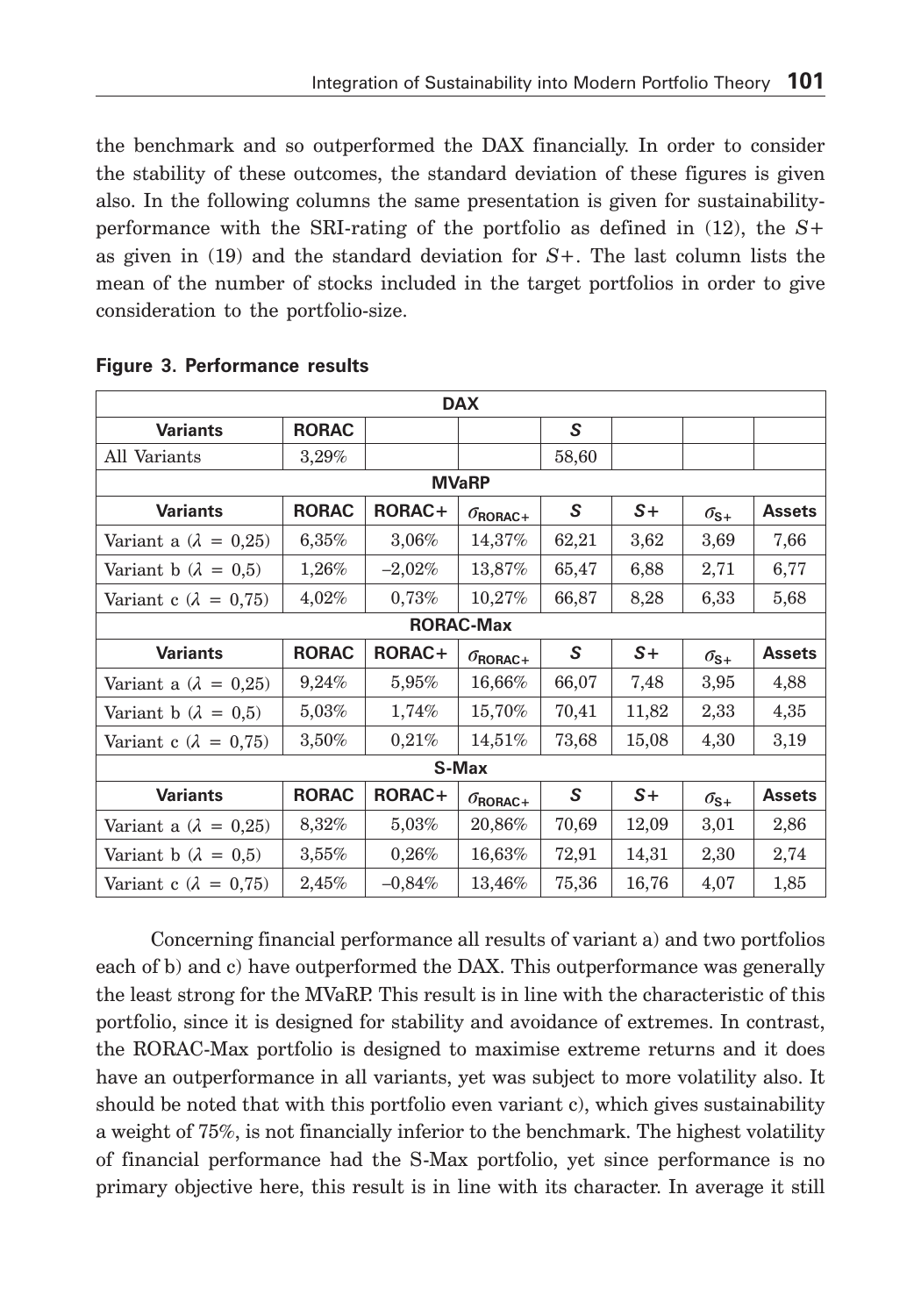had an equal or better performance than the benchmark, especially so in variant a). Concerning sustainability performance, all target portfolios have a higher SRIrating than the benchmark, proving the qualification of the framework with regard to the improvement of portfolio sustainability.

This leads to the ultimately most important step of evaluation, namely the combined analysis of both performance results. The objective of the synthesis of conventional portfolio selection and sustainable investment is to achieve an adequate result at least comparable to the benchmark with respect to both risk/return-performance and the level of portfolio sustain ability. Altogether the framework presents itself as a viable instrument that can be individually calibrated to the financial and sustainability-related objectives of the investor. Here the S-Max portfolio of variant a) seems to be especially attractive in the period of analysis. It produces a sound excess with respect to both objectives. Yet the analysis of the other two variants makes transparent, that while a high sustainability preference reliably reaches that target, financial performance will decrease. This is not due to any fundamental correlation of the two but inherent in the mechanics of the optimisation algorithm: with increasing weight on the selection of high SRI-ratings the risk/return-diversification becomes negligible. This fact should be considered when calibrating the sustainability preference, which otherwise should be adapted to the wishes and investment objectives of any individual investor.

As a final step of the analysis and a test for the robustness of the results, the key figures were also computed only from the extremely negative phases as well as the normal market phases. They are given below.

The differentiation to market phases confirms the results with regard to sustainability. With regard to financial performance it becomes transparent that the outperformance of the benchmark can be observed in the fall phases, while it is often not given in normal phases. Since this is especially pronounced for the portfolio with the highest sustainability, it gives credit to the assumption of a stabilising effect of sustainability in stock portfolios.

In spite of a generally high relevance of these results for the praxis of sustainable investment the usability of the presented framework in its current form has to be considered with caution. Neither transaction costs nor aspects of taxation were included in the optimisation. While this is a necessary simplification and usually applied, it could change the attractiveness of the regrouping of portfolio shares. In the practical implementation of the approach it would therefore be advisable, that the re-alignment of the portfolio is only carried out if the expected excess performance (RORAC+) exceeds the transaction cost relative to the invested capital.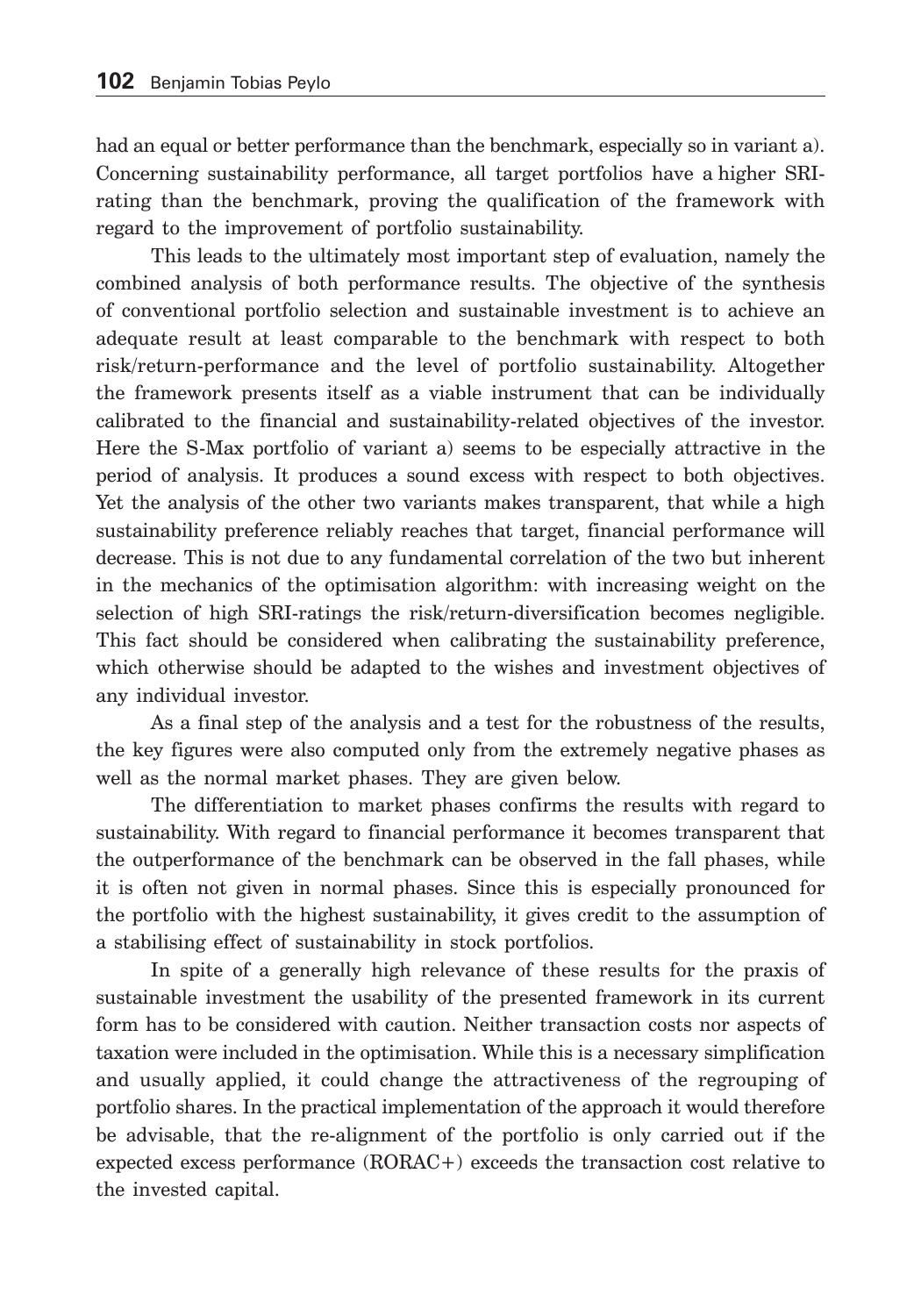|                         | <b>Normal Market-Phases</b> |           |       |                  | <b>Fall Market-Phases</b> |          |       |       |
|-------------------------|-----------------------------|-----------|-------|------------------|---------------------------|----------|-------|-------|
| <b>DAX</b>              |                             |           |       |                  |                           |          |       |       |
| <b>Variants</b>         | <b>RORAC</b>                |           | S     |                  | <b>RORAC</b>              |          | S     |       |
| All                     | 9,07%                       |           | 57,97 |                  | $-17,28%$                 |          | 60,46 |       |
|                         |                             |           |       | <b>MVaRP</b>     |                           |          |       |       |
| <b>Variant</b>          | <b>RORAC</b>                | RORAC+    | S     | $S+$             | <b>RORAC</b>              | RORAC+   | S     | $S+$  |
| a ( $\lambda = 0.25$ )  | 12,47%                      | $3,40\%$  | 60,36 | 2,39             | $-13,22%$                 | 4,05%    | 65,94 | 5,48  |
| $b(\lambda)$<br>$= 0.5$ | $6,44\%$                    | $-2,63\%$ | 64,28 | 6,31             | $-17,88%$                 | $-0,61%$ | 67,40 | 6,94  |
| c ( $\lambda = 0.75$ )  | 8,87%                       | $-0,20%$  | 65,61 | 7,64             | $-12,94%$                 | 4,34%    | 68,96 | 8,49  |
|                         |                             |           |       | <b>RORAC-Max</b> |                           |          |       |       |
| <b>Variant</b>          | <b>RORAC</b>                | RORAC+    | S     | $S+$             | <b>RORAC</b>              | RORAC+   | S     | $S+$  |
| a ( $\lambda = 0.25$ )  | 13,00%                      | 3,93%     | 64,58 | 6,61             | 0,88%                     | 18,16%   | 68,72 | 8,26  |
| $b(\lambda = 0.5)$      | 8,09%                       | $-0.98%$  | 69,74 | 11,77            | $-1,49\%$                 | 15,79%   | 71,74 | 11,28 |
| c ( $\lambda = 0.75$ )  | 6,46%                       | $-2,61\%$ | 73,04 | 15,06            | $-4,92\%$                 | 12,36%   | 75,14 | 14,67 |
| S-Max                   |                             |           |       |                  |                           |          |       |       |
| <b>Variant</b>          | <b>RORAC</b>                | RORAC+    | S     | $S+$             | <b>RORAC</b>              | RORAC+   | S     | $S+$  |
| a ( $\lambda = 0.25$ )  | 9,93%                       | 0,86%     | 69,51 | 11,54            | $6,12\%$                  | 23,40%   | 72,98 | 12,51 |
| b ( $\lambda = 0.5$ )   | $5,53\%$                    | $-3,54\%$ | 72,30 | 14,33            | $-1,18\%$                 | 16,10%   | 73,92 | 13,46 |
| c ( $\lambda = 0.75$ )  | 5,61%                       | $-3,46\%$ | 74,96 | 16,99            | $-7,55\%$                 | 9,73%    | 76,25 | 15,79 |

**Figure 4. Performance results differentiated to market-phases**

# **7. Summary and conclusion**

In this paper a framework was proposed for a synthesis of conventional and sustainable portfolio selection. It is based on the theories of MCDM and was as laid down conceptually and empirically using the DAX as IOS and benchmark. In the empirical analysis importance was attached to the compliance with regulatory demands of the banking supervision in order to avoid results that cannot be replicated in the reality of portfolio investment.

The results show first and foremost the general advantages of the use of the framework of modern portfolio theory since the optimisation leads to considerable financially superior results in comparison with the benchmark. This result is in line with the results of other empirical tests of portfolio theory. In addition to these the results of this analysis make transparent, that the synthesis with sustainable investment does support to pursue financial objectives and sustainability related objectives at the same time. Here the three-dimensional optimisation proves to be viable, especially since it allows for an individual calibration of the weights given to both types of objectives by the investor. In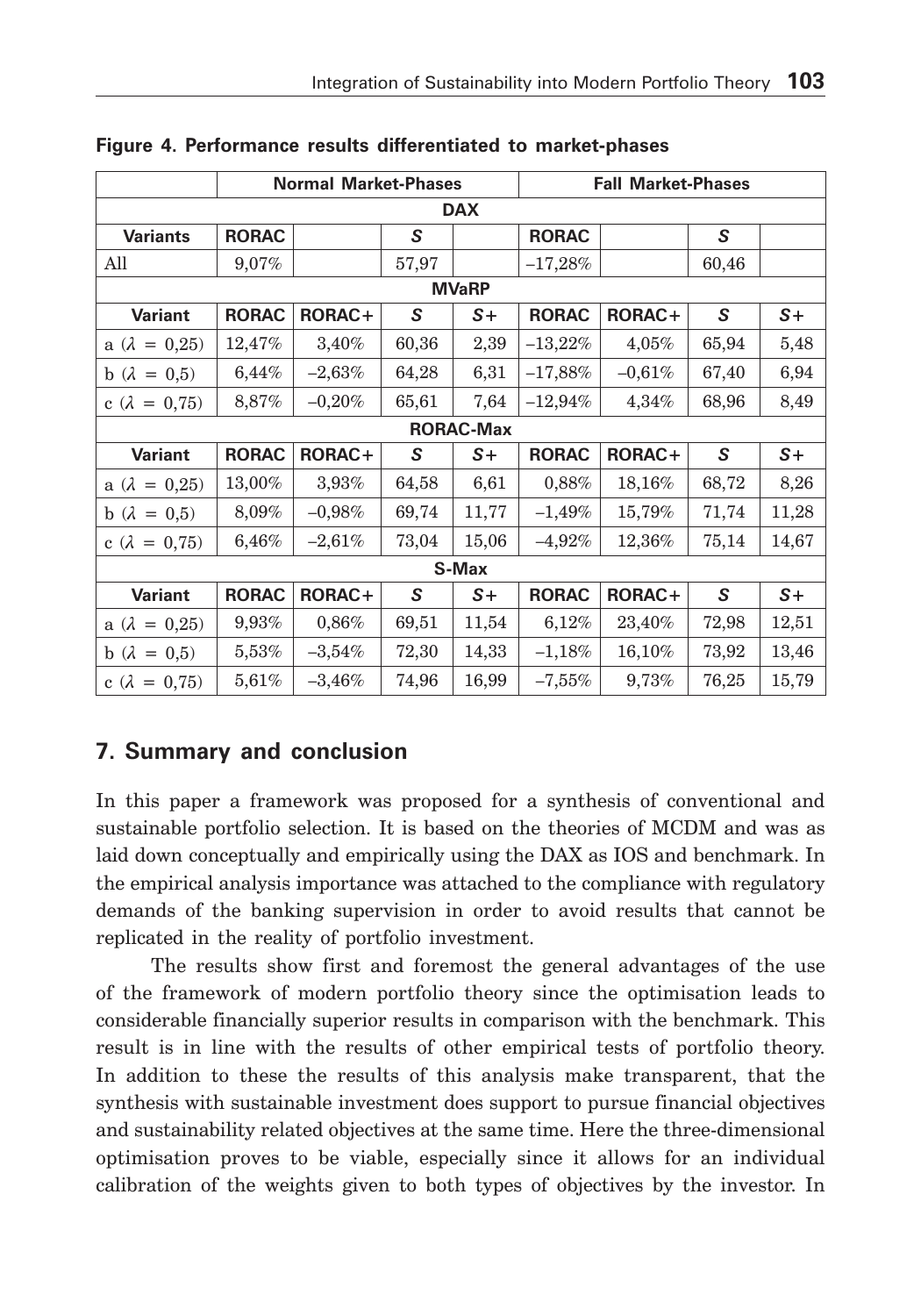view of the investor classification presented in the introduction the method is therefore in line with the investment objectives of rational investors and of consumption investors, for whom sustainability criteria are important but not exclusively so. Yet before it can be implemented in the reality of investing, further research regarding restrictions and factors of influence has to be done.

## **Bibliography**

- Adler T., Kritzman M., The Cost of Socially Responsible Investing, "The Journal of Portfolio Management", 2008, Vol. 35, No. 1, 52–56.
- Alba E., (Editor), Optimization techniques for solving complex problems. Hoboken, N.J: Wiley 2009.
- Amram M., Kulatilaka N., The Invisible Green Hand. How Individual Decisions And Markets Can Reduce Greenhouse Gas Emissions, "California Management Review", 2009, Vol. 51, No. 2, 194–218.
- Ballestero E., Approximating the optimum portfolio for an investor with particular preferences, "Journal of the Operational Research Society", 1998, Vol. 49, No. 9, 998–1000.
- Bamberg G., Neuhierl A., Kann das Minimumvarianz-Portfolio eine bessere Performance als der Aktienindex besitzen?, "Die Betriebswirtschaft", 2008, Vol. 68, No. 6, 637–649.
- Bana E Costa C. A., Soares J. O., A multicriteria model for portfolio management, "The European Journal of Finance", 2004, Vol. 10, No. 3, 198–211.
- Baule R., Bedke N., Zur Korrelation von Aktienkursen am deutschen Kapitalmarkt, "FinanzBetrieb", 2008, Vol. 10, No. 7-8, 548-555.
- Beal D. J., Goyen M., Phillips P., Why Do We Invest Ethically?, "The Journal of Investing", 2005, Vol. 14, No. 3, 66–77.
- Black F., Litterman R., Global Portfolio Optimization, "Financial Analysts Journal", Vol. 48, No. 5, 28-43.
- Bogle J. C., A Question So Important that it Should Be Hard to Think about Anything Else, "The Journal of Portfolio Management", 2008, Vol. 34, No. 2, 95–102.
- Bruns C., Meyer-Bullerdiek F., Professionelles Portfoliomanagement. Aufbau, Umsetzung und Erfolgskontrolle strukturierter Anlagestrategien. Stuttgart 2000, Schaffer-Poeschel 2. edition.
- Bundesanstalt für Finanzdienstleistungsaufsicht (BaFin) Merkblatt Unterlagen für die Prüfung der Eignung eines eigenen Risikomodells, 2002, date of access 18.09.2010, http://www.bafin.de/cln\_179/nn\_722552/ SharedDocs/Veroeffentlichungen/DE/Service/Merkblaetter/mb\_\_020715\_\_ risikomodellpruefung.html?\_\_nnn=true.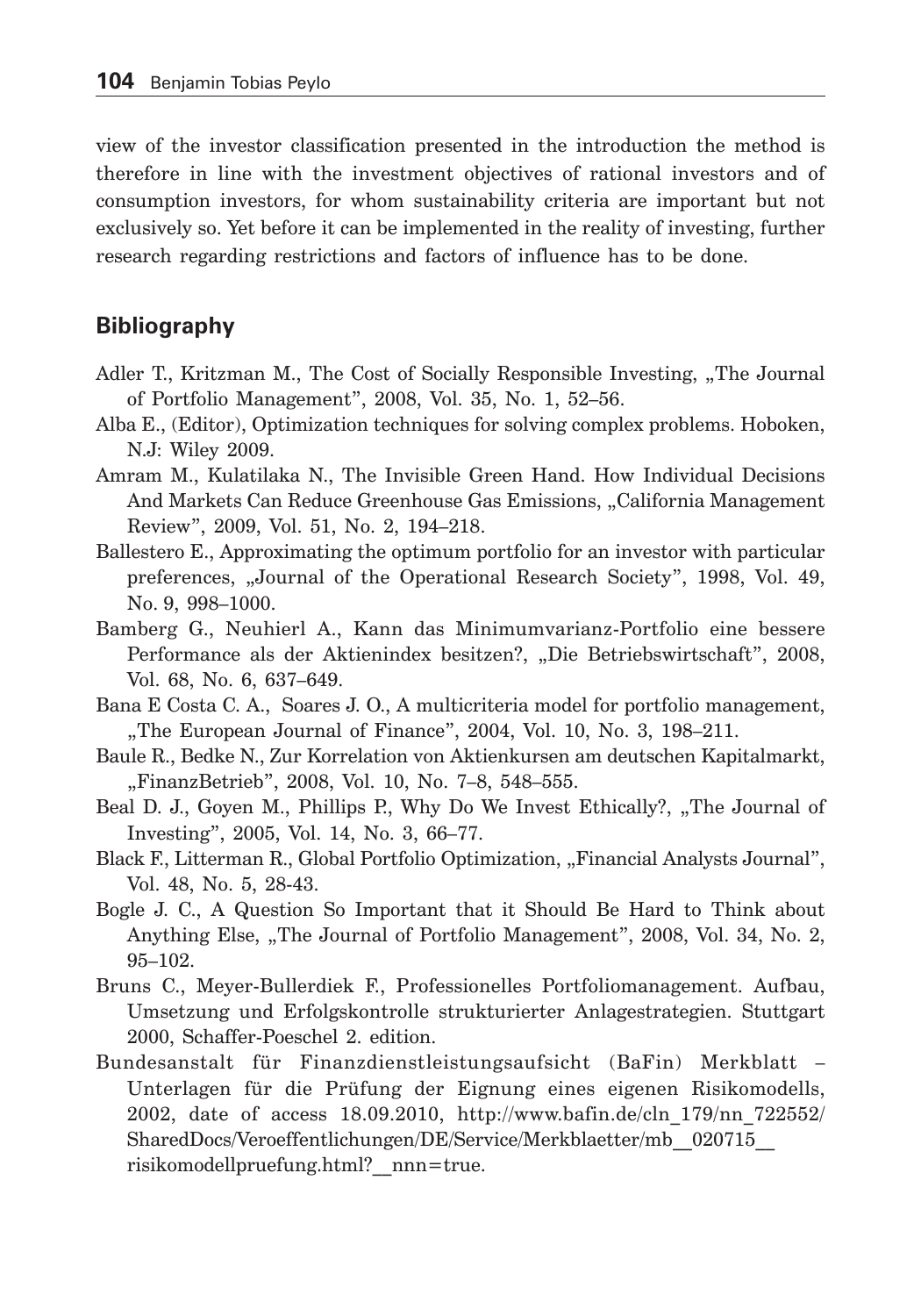- CFA Institute, Environmental, Social and Governance Factors at Listed Companies. A Manual for Investors, 2008, date of access 11.09.2010, http://www.cfapubs. org/doi/pdf/10.2469/ ccb.v2008.n2.1
- Deb K., Multi-objective optimisation using evolutionary algorithms, Chichester: Wiley, 2008.
- Deutsche Börse Group, DAX. Der Top-Index der Deutschen Börse, 2008, date of access 11.07.2010, http://www.dax-indices.com/DE/MediaLibrary/Document/ Fact%20Sheet%20 DAXDeutsch%201208.pdf
- Deutsche Börse Group, Historical Index Compositions of the Equity- and Strategy-Indices of Deutsche Börse. Version 3.18, June 2010, date of access 11.07.2010, http://www.dax-indices.com/DE/MediaLibrary/Document/Historical\_Index\_ Compositions\_3 \_18.pdf
- diBartolomeo D., Kurtz L., Managing Risk Exposures of Socially Screened Portfolios, Boston 1999, Northfield Information Services.
- Dimtcheva L., Morrison G., Marsland J., Boxing against Green Shadows. Creation of a shadow benchmark makes SRI portfolios more efficient and easier to manage, Frankfurt am Main, 2002, Commerzbank AG.
- Donohue C., Yip K., Optimal Portfolio Rebalancing with Transaction Costs, "The Journal of Portfolio Management", 2003, Vol. 29, No. 4, 49–63.
- Ehrgott M., Klamroth K., Schwehm C., An MCDM approach to portfolio optimization, "European Journal of Operational Research", 2004, Vol. 155, No. 3, 752–770.
- Ernst & Young, Business Risk Report. The Top 10 Risks for Global Business, 2009, date of access 13.09.2010, http://www.eoy-award.com/Publication/vwLUAssets/ EY\_Strategic\_Business\_Risk\_Report\_2009/\$FILE/Ernst%20&%20Young%20rep ort\_StrategicBusiness Risk2009.pdf
- Fabozzi F. J., Investment management. Instructor's manual with solutions, Upper Saddle River, 1999, NJ: Prentice Hall 2. edition.
- Fischer B. R., Performanceanalyse in der Praxis. Performancemaße, Attributionsanalyse, DVFA-Performance Presentation Standards, München 2001, Oldenbourg 2. edition.
- Forum Nachhaltige Geldanlagen (FNG), Marktbericht nachhaltige Geldanlagen 2010. Deutschland, Österreich und die Schweiz, 2010, date of access 9.09.2010, http://www.forum-ng.org/ images/stories/nachhaltige\_geldanlagen/statusbericht\_ fng\_2010\_72dpi.pdf
- Gabriel K., Nachhaltigkeitsindizes. Die Bewertung von Unternehmen nach sozialen und ökologischen Kriterien und die Einschätzung des Marktes für nachhaltige Geldanlage aus der Sicht der Anbieter von Nachhaltigkeitsindizes, Frankfurt am Main 2005, IKO.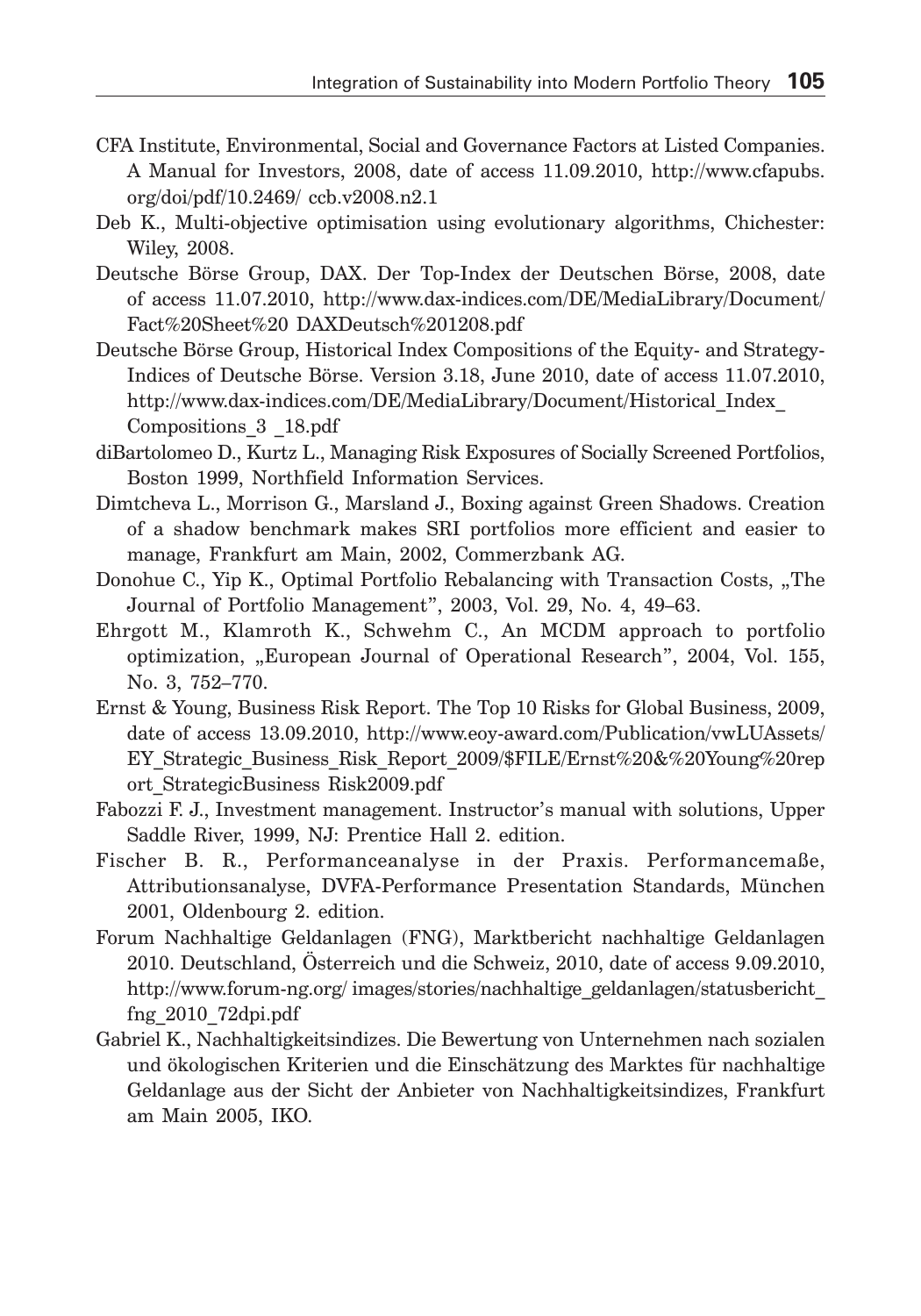- Geczy C. C., Stambaugh R. F., Levin D., Investing in Socially Responsible Mutual Funds, Discussion paper of the University of Pennsylvania, 200d, date of access 03.04.2007, ftp://papers.ssrn.com/sol3/papers.cfm?abstract\_id=416380
- González-Hermosillo B., The Role of International Investors' Risk Appetite in Global Financial Crises 1998–2007, Washington: International Monetary Fund Working Paper, 2008.
- Gramlich D., Peylo B. T., Staaden M., Effiziente Portefeuilles im  $\mu$ -/VaR-Raum, Die Bank, 1999, Vol. 29, No. 6, 422–425.
- Gramlich D., Peylo B. T., Portfolio Selection auf Basis des Value-at-Risk, Betriebswirtschaftliche Forschung und Praxis, 2000, Vol. 52, No. 5, 507–521.
- Grunwald A., Kopfmüller J., Nachhaltigkeit. Frankfurt am Main, Campus, 2006.
- Hallerbach W. G., Spronk J., The relevance of MCDM for financial decisions, "Journal of Multi-Criteria Decision Analysis", 2002, Vol. 11, No. 4/5, 187–195.
- Haugen R. A., Modern investment theory, Upper Saddle River, N.J: Prentice Hall, 2001, 5. edition.
- Jondeau E., Rockinger M., Optimal Portfolio Allocation under Higher Moments, "European Financial Management", 2006, Vol. 12, No. 1, 29–55.
- Jorion P., Value at Risk. The new benchmark for controlling market risk, New York 1997, McGraw-Hill.
- Kleeberg J. M., Risikominimale Strategie am Aktienmarkt, Die Bank, 1993, Vol. 23, No. 3, 160–164.
- Kleeberg J. M., Rendite und Risiko des Minimum-Varianz-Portfolios, Österreichisches Bankarchiv, 1996, Vol. 44, No. 8, 587–594.
- Köksalan M., Multiobjective Combinatorial Optimization: Some Approaches, "Journal of Multi-Criteria Decision Analysis", 2009, Vol. 15, No. 1/2, 69–78.
- Köllner T., Weber O., Sustainability Rating. Analysis and Rating of Investment Funds, 2005, GOE Report No. 1–, Thalwil: GOE – Gesellschaft für Organisation und Entscheidung.
- Konno H., Wijayanayake A., Portfolio optimization problem under concave transaction costs and minimal transaction unit constraints, Mathematical Programming, 2000, Vol. 89, No. 2, 233–250.
- Kurtz L., Answers to Four Questions, "The Journal of Investing", 2005, Vol. 14, No. 3, 125–139.
- Markowitz H. M., Portfolio Selection, "Journal of Finance", 1952, Vol. 7, No. 1, 77–91.
- Markowitz H. M., The Optimization of a Quadratic Function Subject to Linear Constraints, "Naval Research Logistics Quarterly", 1956, No. 3, 111–133.
- Markowitz H. M., Portfolio selection. Efficient Diversification of Investments, Cambridge 1998, Mass., Blackwell 2. edition.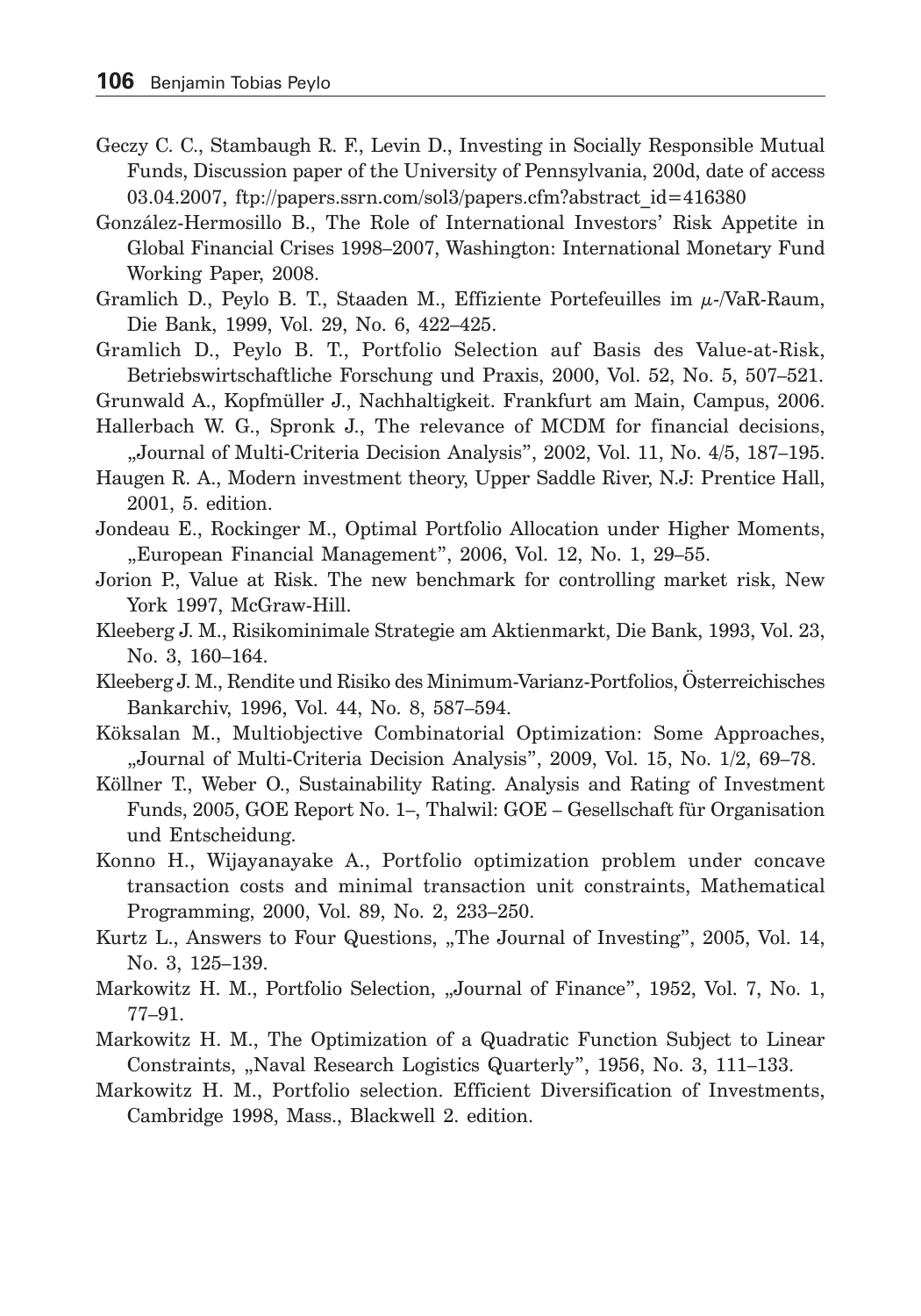- Mauritz C., Wilhelm A., Licht und Schatten die Nachhaltigkeitsleistungen deutscher Großunternehmen. Ergebnisse des ersten vergleichenden Nachhaltigkeitsratings der DAX 30 Unternehmen, Hannover 2003, Scoris.
- Mauritz C., Wilhelm A., Die Nachhaltigkeitsleistungen deutscher Großunternehmen. Ergebnisse des zweiten vergleichenden Nachhaltigkeitsratings der DAX 30 Unternehmen, 2005, date of access 18.09.2010, http://www2.wiwi.hu-berlin. de/institute/im/csr/\_docs /publicDownloads/ scoris\_2005\_Ranking\_dax30.pdf
- Milevsky M. A., Aziz A., Goss A., Comeault A. T., Wheeler D., Cleaning a passive Index: How to use portfolio optimisation to satisfy CSR constraints, "The Journal of Portfolio Management", 2006, Vol. 32., No. 3, 110–118.
- Minor D. B., Finding the Cost of Socially Responsible Investing, "The Journal of Investing", 2007, Vol. 16, No. 3, 54–70.
- Pardalos P. M., Sandström M., Zopounidis C., On the use of Optimization Models for Portfolio Selection: A Review and some computational Results, "Computational Economics", 1994, Vol. 7, No. 4, 227–244.
- Peterson R. L., Buy on the Rumor: Anticipatory Affect and Investor Behavior, "Journal of Behavioral Finance", 2002, Vol. 3, No. 4, 218-226.
- Peylo B. T., Schaltegger S., Nachhaltiges Investment als Beitrag zur Markteffizienz. Eine Lehre aus der Finanzmarktkrise, "Betriebswirtschaftliche Blätter", 2009a, Vol. 58, No. 2, 104–110.
- Peylo B. T., Schaltegger S., Impulse für das Management von Nachhaltigkeitsfonds. Nachhaltiges Investment unter der Lupe, "Betriebswirtschaftliche Blätter", 2009b, Vol. 58, No. 8, 441–449.
- Pinner W., Ethische Investments. Rendite mit "sauberen" Fonds, Wiesbaden 2003, Gabler 1. edition.
- Plinke E., Nachhaltigkeit und Aktienperformance. Alte und neue Erkenntnisse zu einem Dauerbrenner, 2008, date of access 13.09.2010, http://www.sarasin. ch/internet/iech/performancestudie \_2008-2.pdf
- Prakash A. J., Chang C.-H., Pactwa T. E., Selecting a portfolio with skewness: Recent evidence from US, European, and Latin American equity markets, "Journal of Banking & Finance", 2003, Vol. 27, No. 7, 1375–1390.
- Qi Y., Hirschberger M., Steuer R. E., Dotted Representations of Mean-Variance Efficient Frontiers and their Computation, "INFOR Journal", 2009, Vol. 47, No. 1, 15–21.
- Rappaport A., The Economics of Short-Term Performance Obsession, "Financial Analysts Journal", 2005, Vol. 61, No. 3, 65–79.
- Robeco & Booz&Co., Responsible Investing: A Paradigm Shift. From Niche to Mainstream, 2008, date of access 13.09.2010, http://www.booz.com/media/file/ White Paper A Paradigm Shift.pdf
- Roy A. D., Safety first and the holding of assets, "Econometrica", 1952, Vol. 20, No. 3, 431–449.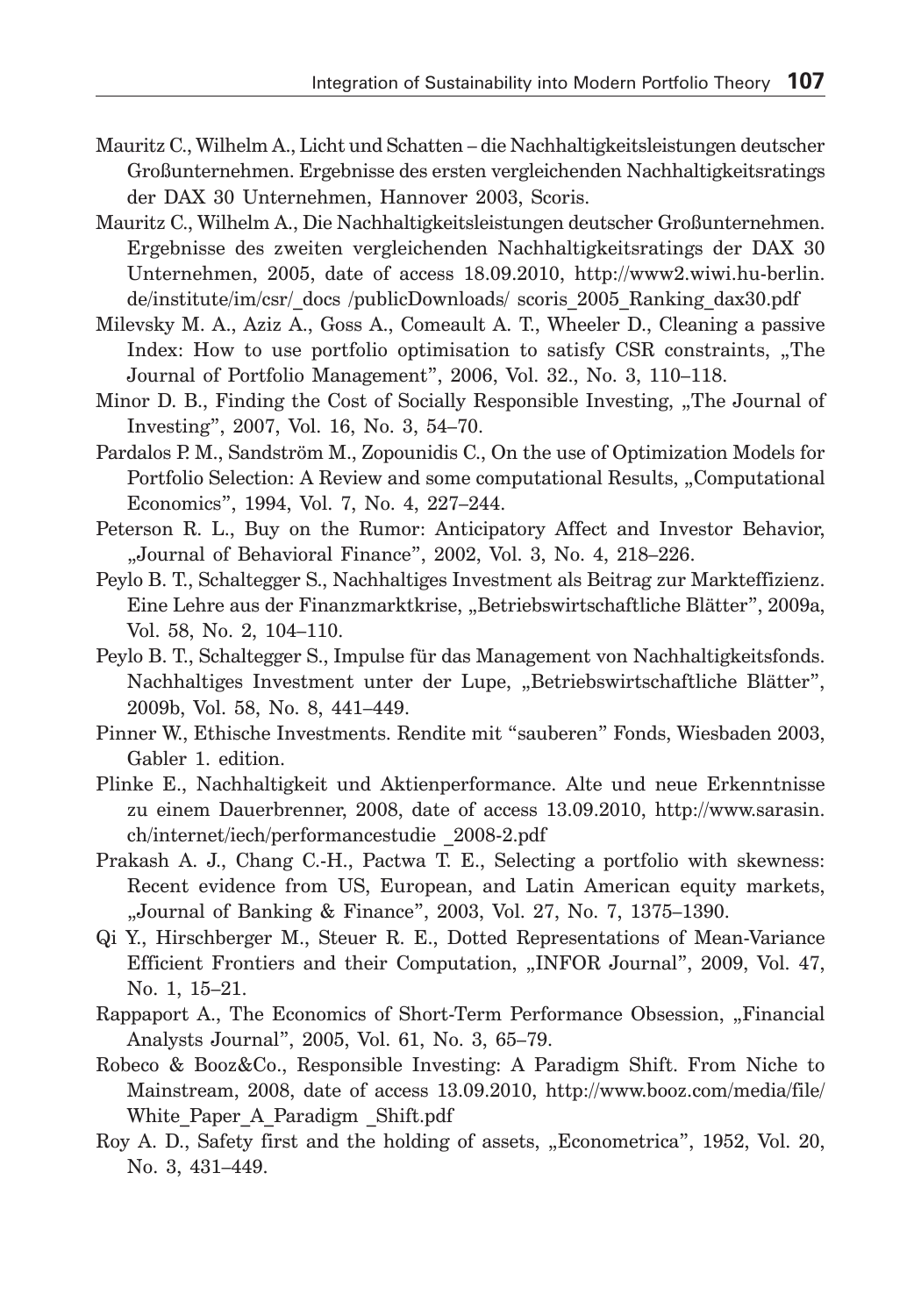- Schäfer H., Triple Bottom Line Investing Ethik, Rendite und Risiko in der Kapitalanlage, "Zeitschrift für das gesamte Kreditwesen", 2001, Vol. 54, No. 13, 740–744.
- Schäfer H., Beer J., Zenker J., Fernandes P., Who is who in Corporate Social Responsibility Rating? A Survey of internationally established Rating Systems that measure Corporate Responsibility, 2006, date of access 13.09.2010, http:// www.bertelsmannstiftung.de/ bst/ de/media/xcms\_bst\_dms\_18175\_18176\_2.pdf.
- Schaltegger S., Burritt R., Petersen H., An Introduction to corporate environmental management. Striving for sustainability, Sheffield 2003, UK, Greenleaf Publishing.
- Schaltegger S., Wagner M., (Editor), Managing the business case for sustainability. The integration of social, environmental and economic performance, Sheffield 2006, UK, Greenleaf Publishing.
- Spremann K., Vermögensverwaltung, München, Oldenbourg 1999.
- Spremann K., Portfoliomanagement, München, Oldenbourg 2006, 3. edition.
- Statman M., Normal Investors, Then and Now, "Financial Analysts Journal", 2005, Vol. 16, No. 2, 31–37.
- Steiner P., Uhlir H., Wertpapieranalyse. Heidelberg, Physica, 2001, 4. edition.
- Steuer R. E., Qi Y., Hirschberger M., Portfolio Optimization: New Capabilities and Future Methods, "Zeitschrift für Betriebswirtschaft (ZfB)", 2006, Vol. 76, No. 2, 199–219.
- Steuer R. E., Qi Y., Hirschberger M., Suitable-portfolio investors, nondominated frontier sensitivity and the effect of multiple objectives on standard portfolio selection, "Annals of Operations Research", 2007, Vol. 152, No. 1, 297-317.
- Steuer R. E., Qi Y., Hirschberger M., Portfolio Selection in the Presence of Multiple Criteria, in: C. Zopounidis, M. Doumpos, P. M. Pardalos (Editor), Handbook of Financial Engineering, Boston 2008, MA: Springer US, 3–24.
- Stone B. A., Social Responsibility and Institutional Investment. An Empirical Analysis of the Environmental Screen, "The Journal of Investing", 2000, Vol. 9, No. 3, 81–94.
- Sustainalytics GmbH, Die Nachhaltigkeitsleistungen deutscher Großunternehmen. Ergebnisse des vierten vergleichenden Nachhaltigkeitsratings der DAX 30 – Unternehmen 2009, date of access 18.09.2010, http://sustainalytics.com/sites/ default/files/Sustainaly tics\_ DAX\_30\_Studie\_2009.pdf
- Thaler R. H., Advances in behavioral finance, New York 1993, NY: Russell Sage Foundation.
- Theiler U., Optimierungsverfahren zur Risk-, Return-Steuerung der Gesamtbank, Wiesbaden 2002, Deutscher Universitäts-Verlag.
- Tobin J., Liquidity Preference as Behavior Towards Risk, "Review of Economic Studies", 1958, Vol. 25, No. 58, 65–86.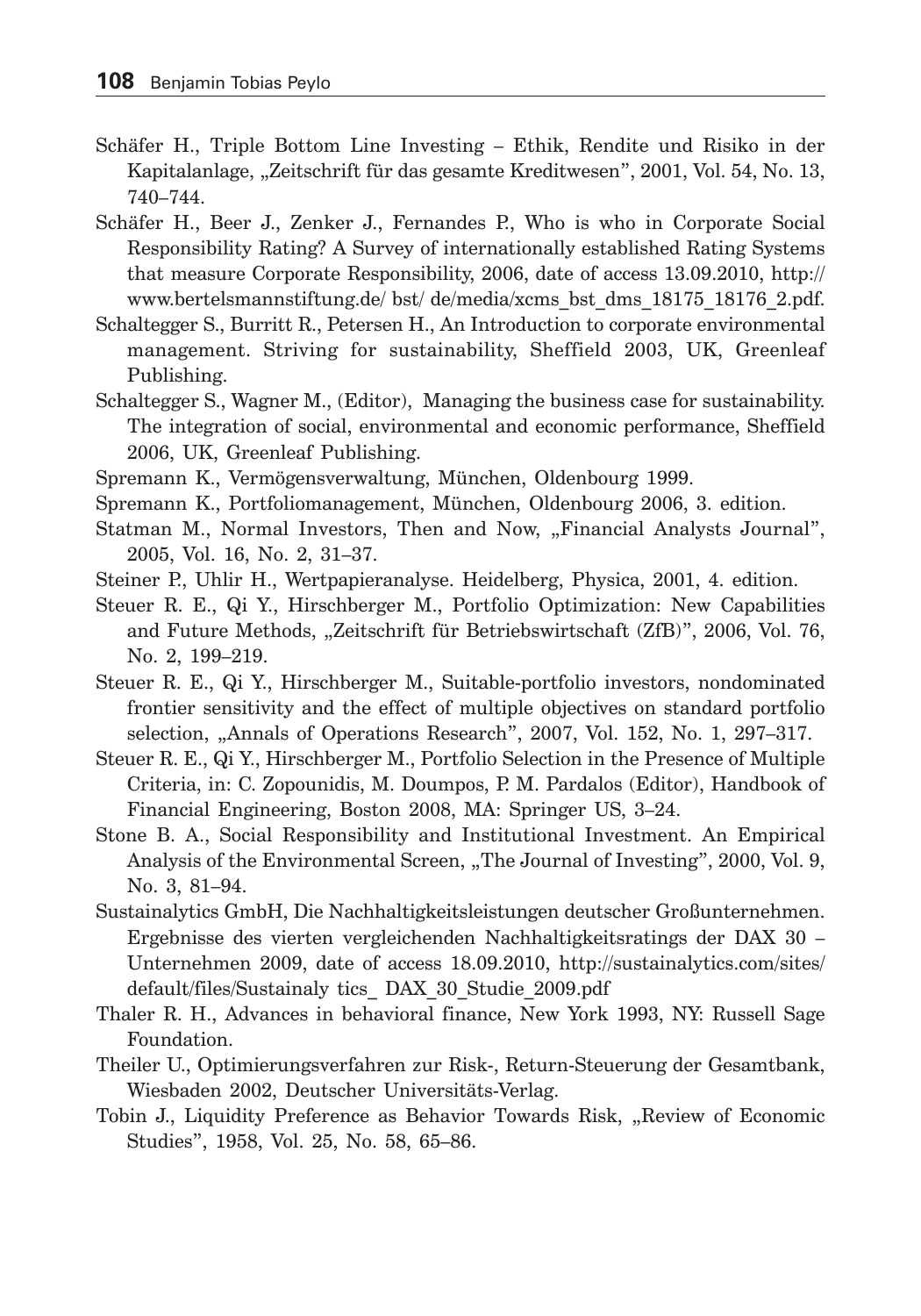- Troutman M. L., Risk Control Techniques for Social Investing, "The Journal of Investing", 2001, Vol. 10, No. 4, 51–57.
- Uhlenbrock B., Financial markets' appetite for risk, Frankfurt am Main, 2009, Deutsche Bundesbank Discussion Paper 2009/08.
- Uhlmann I., Worauf Investoren achten müssen, "Die Bank", 2009, Vol. 39, No. 2, 14–18.
- Universität Karlsruhe, Abteilung Finanzmärkte und Informationen Karlsruher Kapitalmarktdatenbank (KKMDB), 2007, date of access 01.01.2011, http://fmi. fbv.uni-karlsruhe.de/ 149.php
- Wallenius J., Dyer J. S., Fishbun P. C., Steuer R. E., Zionts S., Deb K., Multiple Criteria Decision Making, Multiattribute Utility Theory: Recent Accomplishments and What Lies Ahead, "Management Science", 2008, Vol. 54, No. 7, 1336–1349.
- Wilhelm A., Die Nachhaltigkeitsleistungen deutscher Großunternehmen. Ergebnisse des dritten vergleichenden Nachhaltigkeitsratings der DAX 30 Unternehmen, Hannover 2007, Scoris.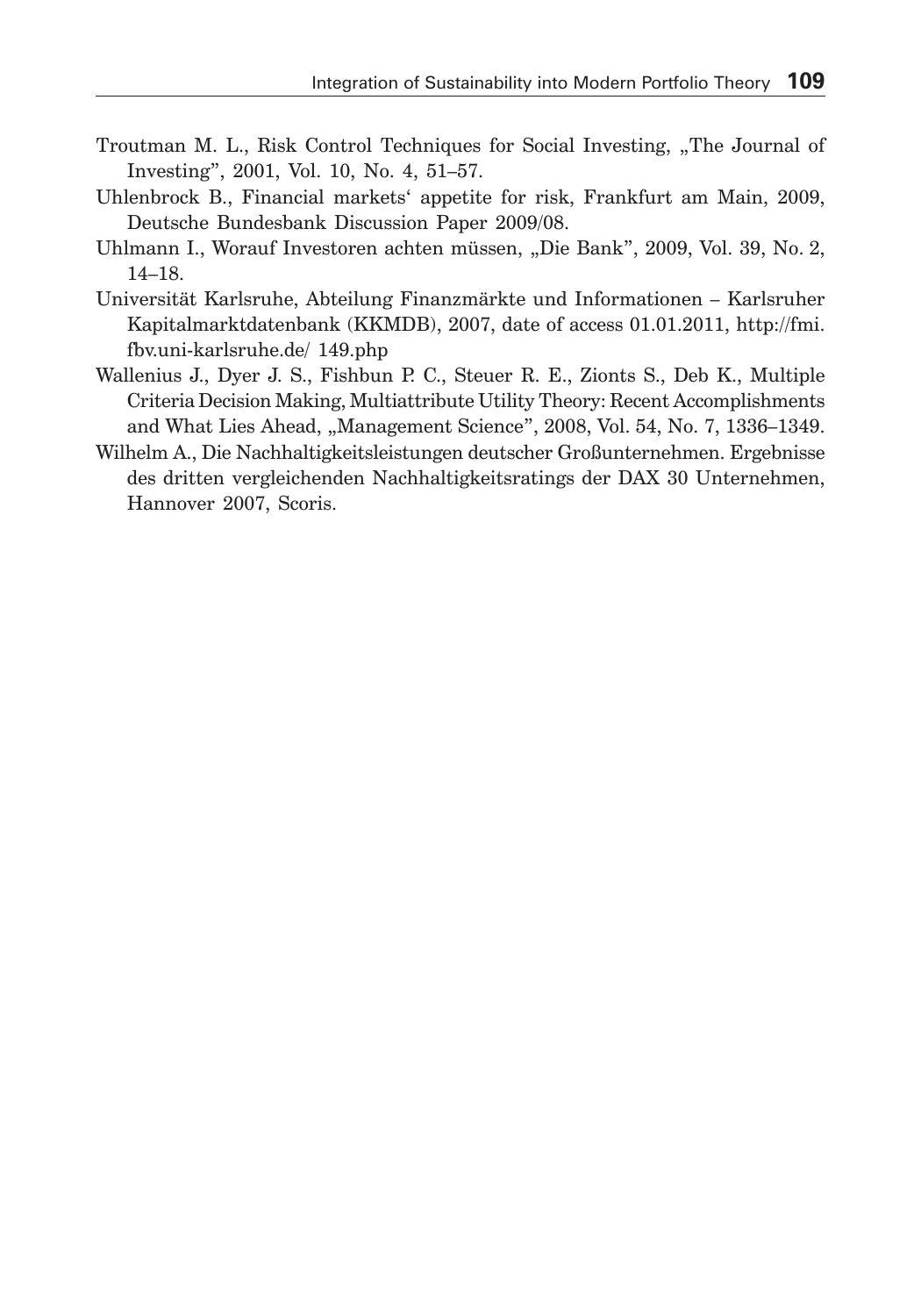# **Summary**

#### Maria Aluchna

#### **Executive compensation. Challenges after the 2007–2009 Crisis**

The corporate practice of executive compensation in recent years gives rise to the thorough consideration of effectiveness of this motivational mechanism in public listed companies. The examples from before the crisis of granting high remuneration packages and sometimes the glaring lack of connection between executive pay with company performance contributed to the interest in new solutions in this area. Though at the beginning of the discussion about the future of managerial compensation, the dominating factors were indignation and willingness to reduce remuneration considerably; this approach gave way to serious reforms and proposals for the improvement of the situation. The debate on the size and structure of executive pay has been carried out for a long time and is the subject of many interesting empirical studies that use the latest statistical and econometric tools. However, the major subject of debates focuses on two basic groups – authors appealing for stricter control of executive pay and limitation in the amounts as well as research and practitioners pointing to the significance of market mechanisms in the process of the managerial compensation construction. The solutions suggested recently are placed in between these extreme approaches and constitute an important element of the improvement of supervision systems.

Anna Dąbrowska, Mirosława Janoś-Kresło

## **Consumer Behaviour on Selected E-Service Markets in Central and Eastern European Countries. Research Results**

The development of modern information and communications technologies, and of the Internet in particular, is having a major impact on the changes in the processes of running business. Together with the development of the Internet, the market for services has been changing, bringing about new possibilities of delivering services, as more and more activities can be performed on-line. Also the consumer requirements are changing, as they expect a more interesting scope of service portfolios, which are better adapted to their needs.

The purpose of this article is to present the changes in the consumer behaviours that have been taking place in the selected e –services market in the countries of Central and Eastern Europe, based on the results of research carried out in Estonia, Lithuania, Latvia, Poland and the Ukraine. On its basis, it was possible to determine the differences in the level of access to modern information and communications technologies and in the development of e-services and their use in the researched countries.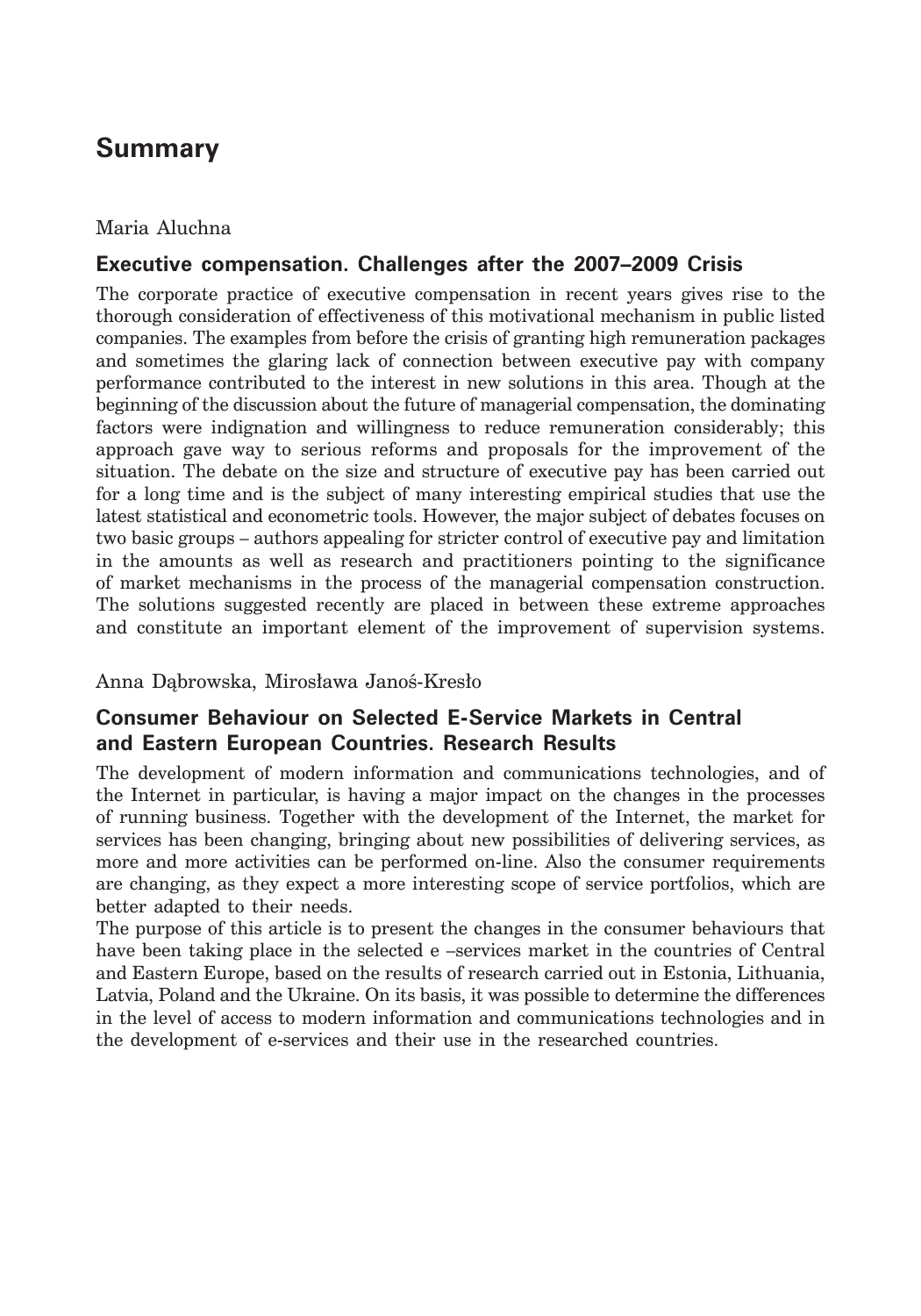#### Paweł Felis

## **The Financial Independence of Local Self-Government Units in the Acquisition of Sources to Finance Their Activity – The challenges for Self-Government Theory and Practice**

This present dissertation focuses on the selected issues of the decentralisation of public finance and the independence of local self-government units (JST). Two basic ideas of JST independence have been presented: financial and legal problems to determine the scope of operation and the real possibilities of tasks implemented by them. It emphasises the significance of tax administrative power, which is an indicator of the decentralisation of public authority. At first, there is a review of the after-effects of the delegation of tax administrative power to local authorities, then there is a diagnosis of their competence possibilities within the use of tax policy instruments. The deliberations enabled the formulation of a few general conclusions so as to put forward recommendations on the construction of the ultimate solutions within the system of financial funding of local self-government units.

#### Rafał Mrówka

### **Hyperarchy as a New Model of Organisation**

The article analyses the creation of a hyperarchical organisation, i.e. an organisation without rigid limitations and the hierarchy based on the use of the creative potential network of units focused around a goal-project-idea, which is subject to evolution, gets out of control and may evolve in an indefinite direction. There is a new type of organisation without formal members, where the basis of exchange is not money but other values attracting members, where the possibilities of traditional control are slight. The author shows the advantages and disadvantages of this type of model and possibilities of its practical application.

#### Bogdan Mróz

#### **Migration into the Shadow: Unregistered Work in Poland**

The paper focuses on the causes, dynamics and consequences of the existence and development of the informal labour market in Poland. It is based on recent research findings, including a nation-wide survey on unregistered work conducted in 2009 by the Polish Central Statistical Office (GUS). The author makes an attempt to provide an overview of basic issues related to the informal labour market in Poland and its social and economic implications.

Benjamin Tobias Peylo

### **Integration of Sustainability into Modern Portfolio Theory**

As the modern world is facing economic limits and an increase in ecological and social problems, the need for innovative and sustainable solutions becomes more pressing. This has consequences for the investment market, where the integration of sustainability-related objectives becomes an important development. Yet investment